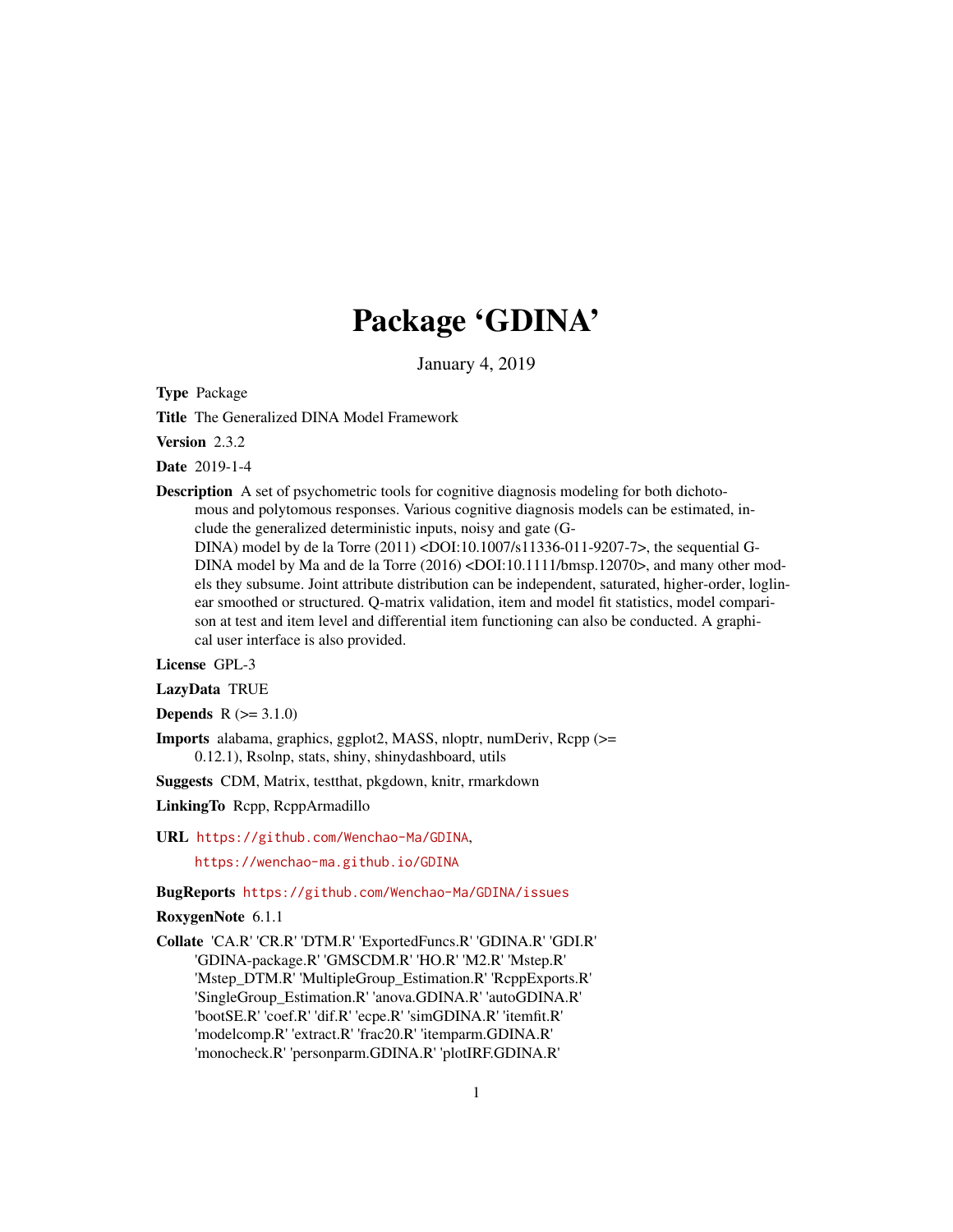's3GDINA.R' 'print.GDINA.R' 'score.R' 'sim10GDINA.R' 'sim20seqGDINA.R' 'sim21seqDINA.R' 'sim30DINA.R' 'sim30GDINA.R' 'sim30pGDINA.R' 'startGDINA.R' 'structuralparm.R' 'summary.GDINA.R' 'utils.R' 'zzz.R'

# NeedsCompilation yes

Author Wenchao Ma [aut, cre, cph], Jimmy de la Torre [aut, cph], Miguel Sorrel [ctb]

Maintainer Wenchao Ma <wenchao.ma@ua.edu>

VignetteBuilder knitr

Repository CRAN

Date/Publication 2019-01-04 17:00:09 UTC

# R topics documented:

| 3              |
|----------------|
| 5              |
| $\overline{7}$ |
| $\mathbf{8}$   |
| 11             |
| 12             |
| 13             |
| 14             |
| 14             |
| 15             |
| 16             |
| 18             |
| 20             |
| 21             |
| 22             |
| 23             |
| 43             |
| 45             |
| 46             |
| 47             |
| 47             |
| 50             |
| 51             |
| 52             |
| 55<br>modelfit |
| 56             |
| 57             |
| 58             |
| 59             |
| 60             |
| 61             |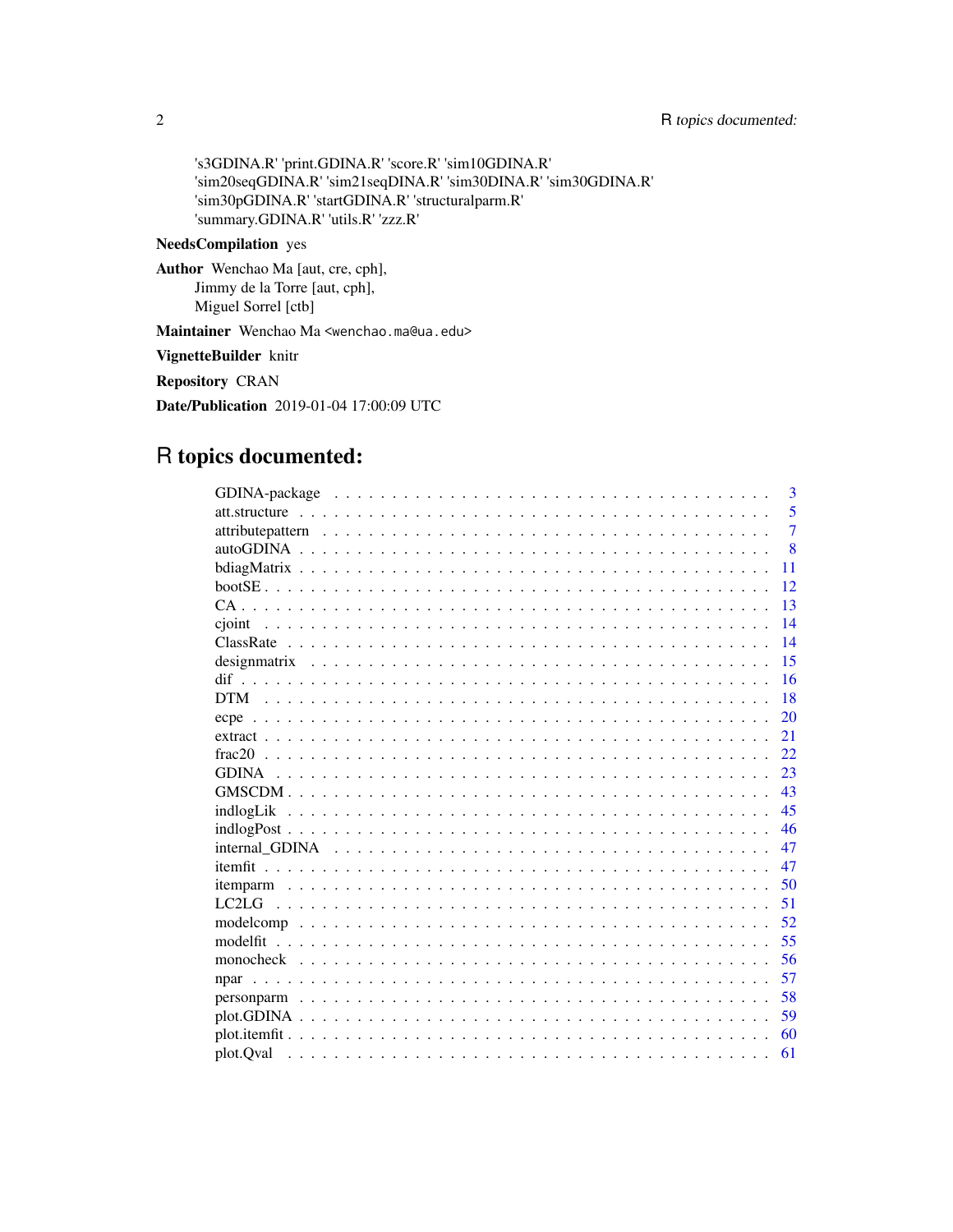# <span id="page-2-0"></span>GDINA-package 3

| Index | 83 |
|-------|----|

GDINA-package *The Generalized DINA Model Framework*

#### Description

For conducting CDM analysis within the G-DINA model framework

#### Details

This package provides a framework for a series of cognitively diagnostic analyses for dichotomous and polytomous responses.

Various cognitive diagnosis models (CDMs) can be calibrated using the [GDINA](#page-22-1) function, including the G-DINA model (de la Torre, 2011), the deterministic inputs, noisy and gate (DINA; de la Torre, 2009; Junker & Sijtsma, 2001) model, the deterministic inputs, noisy or gate (DINO; Templin & Henson, 2006) model, the reduced reparametrized unified model (R-RUM; Hartz, 2002), the additive CDM (A-CDM; de la Torre, 2011), and the linear logistic model (LLM; Maris, 1999), the multiple-strategy DINA model (de la Torre, & Douglas, 2008) and models defined by users under the G-DINA framework using different link functions and design matrices (de la Torre, 2011). Note that the LLM is also called compensatory RUM and the RRUM is equivalent to the generalized NIDA model.

For ordinal and nominal responses, the sequential G-DINA model (Ma, & de la Torre, 2016) can be fitted and most of the aforementioned CDMs can be used as the processing functions (Ma, & de la Torre, 2016) at the category level. Different CDMs can be assigned to different items within a single assessment. Item parameters are estimated using the MMLE/EM algorithm. Details about the estimation algorithm can be found in de la Torre (2009), de la Torre (2011), Ma, Iaconangelo, & de la Torre (2016) and Ma, & de la Torre (2016). The joint attribute distribution can be modelled using an independent model, a higher-order IRT model (de la Torre, & Douglas, 2004), a loglinear model (Xu & von Davier, 2008), a saturated model or a hierarchical structures (e.g., linear, divergent). Monotonicity constraints for item/category success probabilities can also be specified.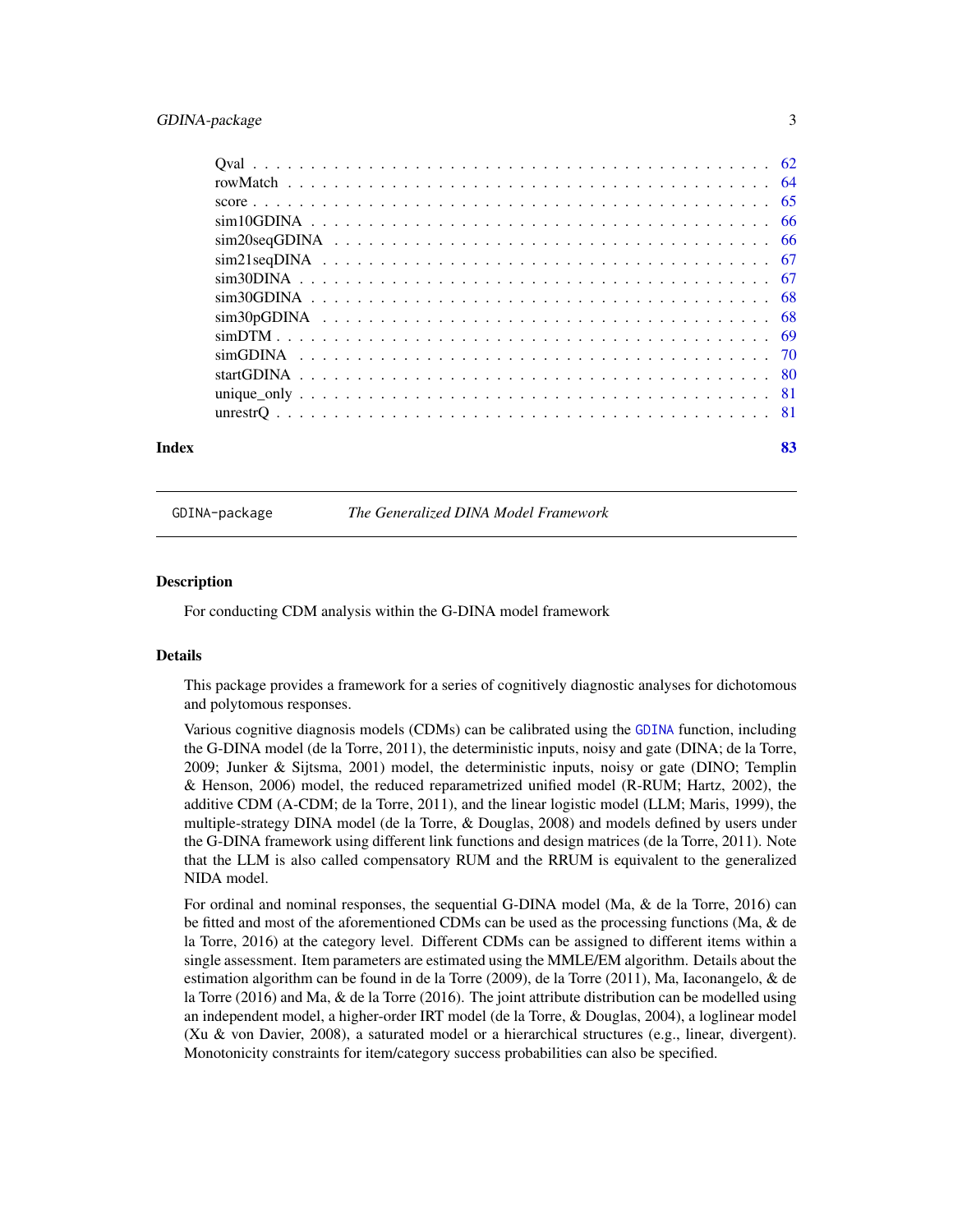In addition, to handle multiple strategies, generalized multiple-strategy CDMs for dichotomous response (Ma & Guo, 2019) can be fitted using [GMSCDM](#page-42-1) function and diagnostic tree model (Ma, 2018) can also be estimated using [DTM](#page-17-1) function for polytomous responses. Note that these functions are experimental, and are expected to be further extended in the future.

Q-matrix validation (de la Torre, & Chiu, 2016; de la Torre & Ma, 2016; Ma & de la Torre, 2019; see [Qval](#page-61-1)), model fit statistics (see [modelfit](#page-54-1) and [itemfit](#page-46-1)), model comparison at test and item level (de la Torre, & Lee, 2013; Ma, Iaconangelo, & de la Torre, 2016; Ma & de la Torre, 2019; see [modelcomp](#page-51-1)), and differential item functioning (Hou, de la Torre, & Nandakumar, 2014; see [dif](#page-15-1)) can also be conducted.

#### Author(s)

Wenchao Ma, The University of Alabama, <wenchao.ma@ua.edu> Jimmy de la Torre, The University of Hong Kong

#### References

Chen, J., & de la Torre, J. (2013). A General Cognitive Diagnosis Model for Expert-Defined Polytomous Attributes. *Applied Psychological Measurement, 37*, 419-437.

Chen, J., de la Torre, J., & Zhang, Z. (2013). Relative and Absolute Fit Evaluation in Cognitive Diagnosis Modeling. *Journal of Educational Measurement, 50*, 123-140.

de la Torre, J. (2009). DINA Model and Parameter Estimation: A Didactic. *Journal of Educational and Behavioral Statistics, 34*, 115-130.

de la Torre, J. (2011). The generalized DINA model framework. *Psychometrika, 76*, 179-199.

de la Torre, J. & Chiu, C-Y. (2016). A General Method of Empirical Q-matrix Validation. *Psychometrika, 81*, 253-273.

de la Torre, J., & Douglas, J. A. (2004). Higher-order latent trait models for cognitive diagnosis. *Psychometrika, 69*, 333-353.

de La Torre, J., & Douglas, J. A. (2008). Model evaluation and multiple strategies in cognitive diagnosis: An analysis of fraction subtraction data. *Psychometrika, 73*, 595.

de la Torre, J., & Lee, Y. S. (2013). Evaluating the wald test for item-level comparison of saturated and reduced models in cognitive diagnosis. *Journal of Educational Measurement, 50*, 355-373.

de la Torre, J., & Ma, W. (2016, August). Cognitive diagnosis modeling: A general framework approach and its implementation in R. A Short Course at the Fourth Conference on Statistical Methods in Psychometrics, Columbia University, New York.

Haertel, E. H. (1989). Using restricted latent class models to map the skill structure of achievement items. *Journal of Educational Measurement, 26*, 301-321.

Hartz, S. M. (2002). A bayesian framework for the unified model for assessing cognitive abilities: Blending theory with practicality (Unpublished doctoral dissertation). University of Illinois at Urbana-Champaign.

Hou, L., de la Torre, J., & Nandakumar, R. (2014). Differential item functioning assessment in cognitive diagnostic modeling: Application of the Wald test to investigate DIF in the DINA model. *Journal of Educational Measurement, 51*, 98-125.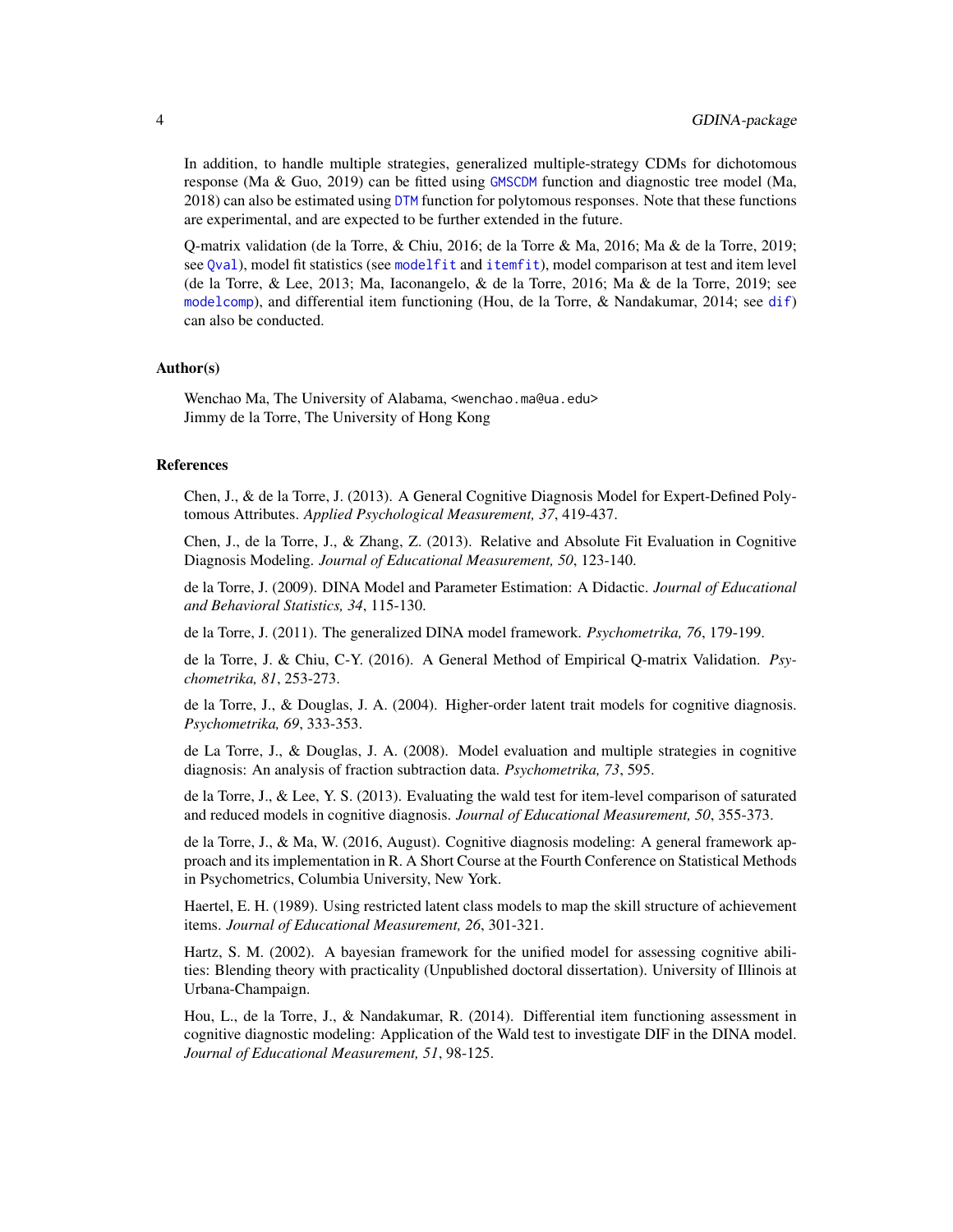<span id="page-4-0"></span>Junker, B. W., & Sijtsma, K. (2001). Cognitive assessment models with few assumptions, and connections with nonparametric item response theory. *Applied Psychological Measurement, 25*, 258-272.

Ma, W. (2018). A Diagnostic Tree Model for Polytomous Responses with Multiple Strategies. *British Journal of Mathematical and Statistical Psychology.*

Ma, W., & de la Torre, J. (2016). A sequential cognitive diagnosis model for polytomous responses. *British Journal of Mathematical and Statistical Psychology. 69,* 253-275.

Ma, W., & de la Torre, J. (2018). Category-Level Model Selection for the Sequential G-DINA Model. *Journal of Educational and Behavioral Statistics*. https://doi.org/10.3102/1076998618792484

Ma, W., & de la Torre, J. (2019). An Empirical Q-Matrix Validation Method for the Sequential G-DINA Model. *British Journal of Mathematical and Statistical Psychology*

Ma, W., Iaconangelo, C., & de la Torre, J. (2016). Model similarity, model selection and attribute classification. *Applied Psychological Measurement, 40*, 200-217.

Maris, E. (1999). Estimating multiple classification latent class models. *Psychometrika, 64*, 187- 212.

Xu, X., & von Davier, M. (2008). Fitting the structured general diagnostic model to NAEP data. ETS research report, RR-08-27.

# See Also

CDM for estimating G-DINA model and a set of other CDMs; ACTCD and NPCD for nonparametric CDMs; dina for DINA model in Bayesian framework

# Description

This function can be used to generate hierarchical attributes structures, and to provide prior joint attribute distribution with hierarchical structures.

#### Usage

```
att.structure(hierarchy.list = NULL, K, Q, att.prob = "uniform")
```

|          | hierarchy. List a list specifying the hierarchical structure between attributes. Each element in<br>this list specifies a DIRECT prerequisite relation between two or more attributes.<br>See example for more information. |
|----------|-----------------------------------------------------------------------------------------------------------------------------------------------------------------------------------------------------------------------------|
| K        | the number of attributes involved in the assessment                                                                                                                                                                         |
| 0        | O-matrix                                                                                                                                                                                                                    |
| att.prob | How are the probabilities for latent classes simulated? It can be "random" or<br>"uniform".                                                                                                                                 |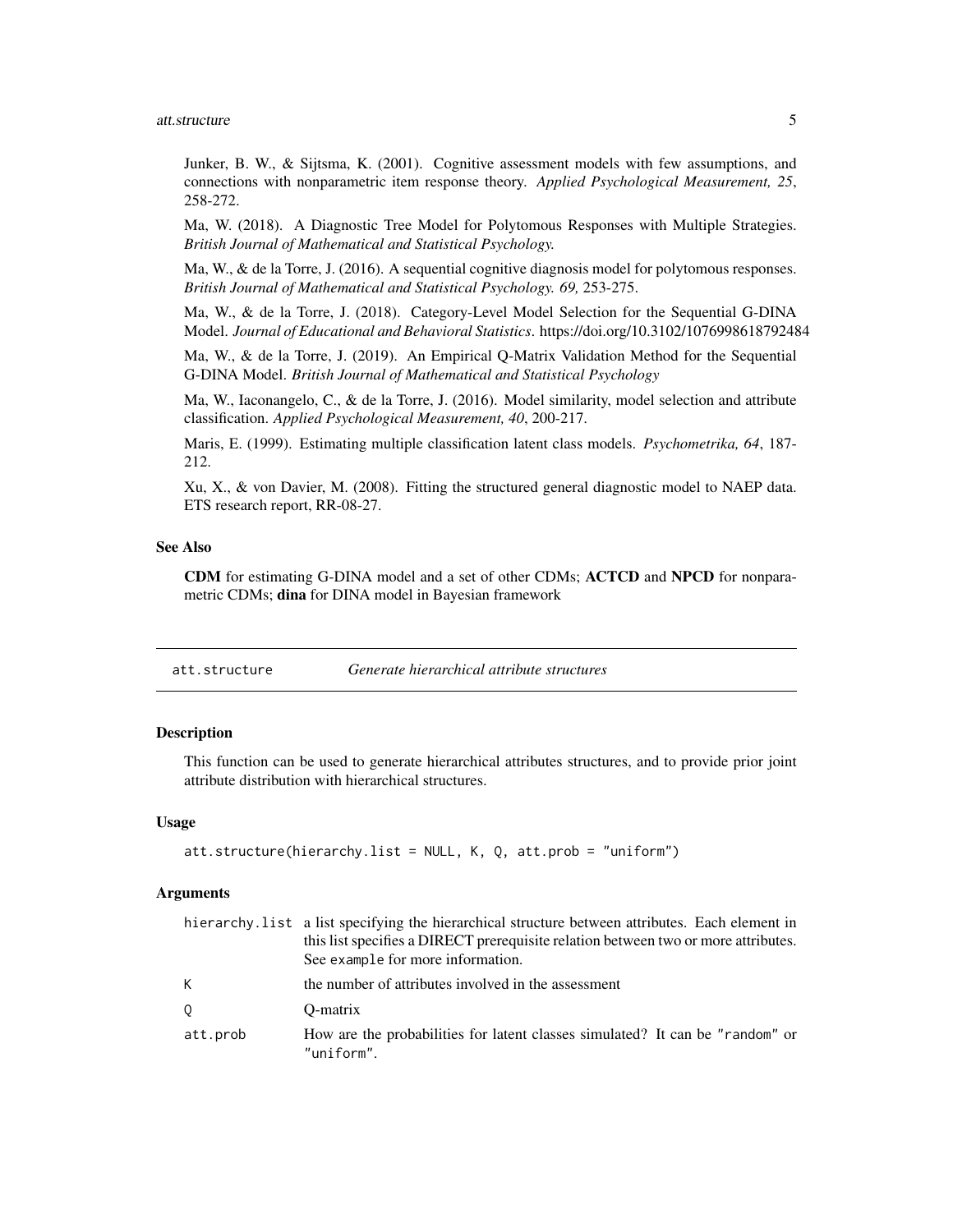# Value

att.str reduced latent classes under the specified hierarchical structure impossible.latentclass impossible latent classes under the specified hierarchical structure att.prob probabilities for all latent classes; 0 for impossible latent classes

#### Author(s)

Wenchao Ma, The University of Alabama, <wenchao.ma@ua.edu> Jimmy de la Torre, The University of Hong Kong

#### See Also

[GDINA](#page-22-1), [autoGDINA](#page-7-1)

```
## Not run:
#################
#
# Leighton et al. (2004, p.210)
#
##################
# linear structure A1->A2->A3->A4->A5->A6
K \le -6linear=list(c(1,2),c(2,3),c(3,4),c(4,5),c(5,6))
att.structure(linear,K)
# convergent structure A1->A2->A3->A5->A6;A1->A2->A4->A5->A6
K < -6converg \leq 1 ist(c(1,2),c(2,3),c(2,4),
             c(3,4,5), #this is how to show that either A3 or A4 is a prerequisite to A5
              c(5,6)att.structure(converg,K)
# convergent structure [the difference between this one and the previous one is that
# A3 and A4 are both needed in order to master A5]
K < -6converg2 <- list(c(1,2),c(2,3),c(2,4),c(3,5), #this is how to specify that both A3 and A4 are needed for A5
               c(4,5), #this is how to specify that both A3 and A4 are needed for A5
              c(5,6)att.structure(converg2,K)
# divergent structure A1->A2->A3;A1->A4->A5;A1->A4->A6
diverg \leq list(c(1,2),
              c(2,3),
              c(1,4),
              c(4,5),
               c(4,6)att.structure(diverg,K)
```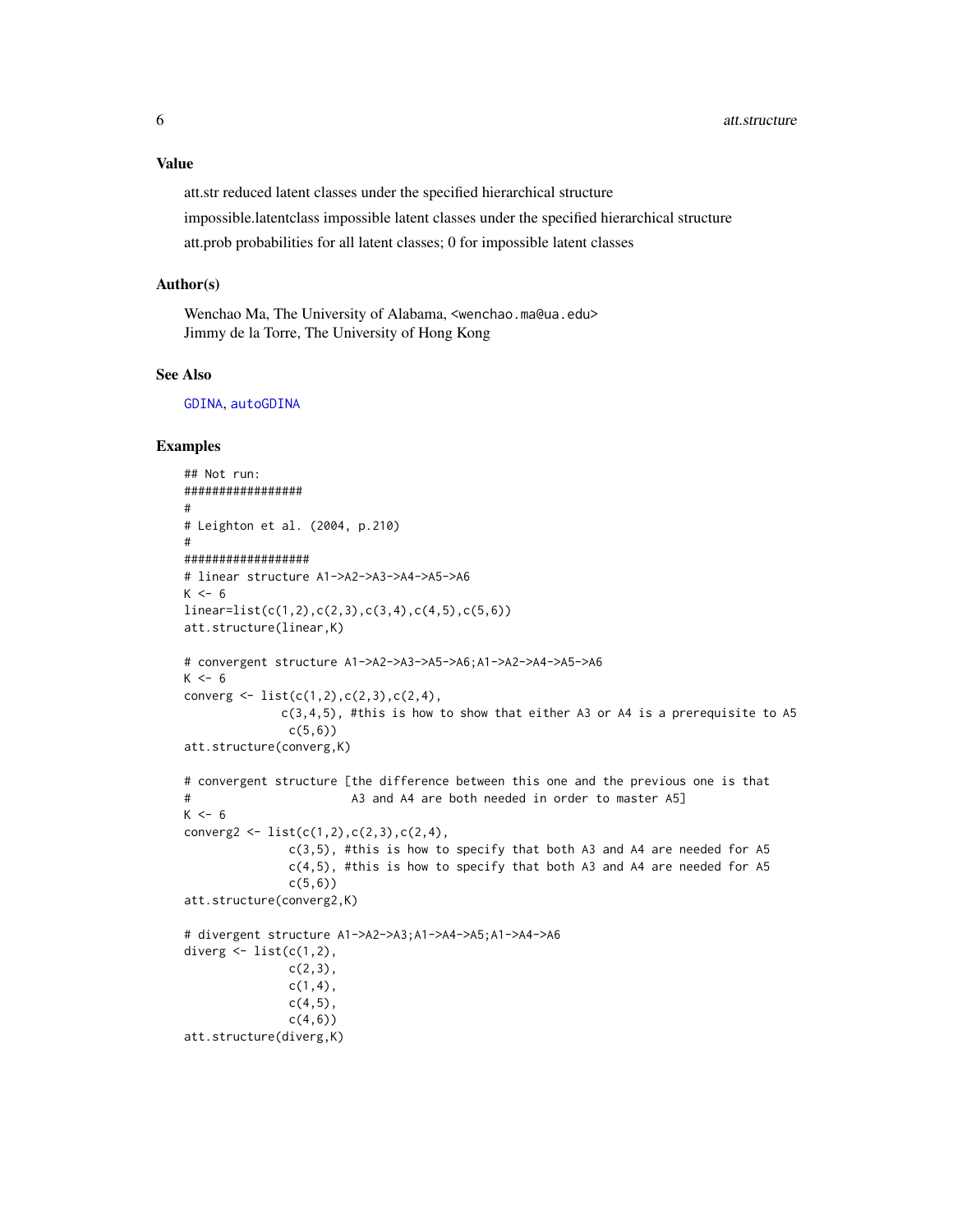# <span id="page-6-0"></span>attributepattern 7

```
# unstructured A1->A2;A1->A3;A1->A4;A1->A5;A1->A6
unstru <- list(c(1,2),c(1,3),c(1,4),c(1,5),c(1,6))
att.structure(unstru,K)
## See Example 4 and 5 in GDINA function
## End(Not run)
```
attributepattern *Generate all possible attribute patterns*

# Description

This function generates all possible attribute patterns. The Q-matrix needs to be specified for polytomous attributes.

# Usage

attributepattern(K, Q)

# Arguments

| number of attributes                           |
|------------------------------------------------|
| Q-matrix; required when Q-matrix is polytomous |

# Value

A  $2^K \times K$  matrix consisting of attribute profiles for  $2^K$  latent classes

# Author(s)

Wenchao Ma, The University of Alabama, <wenchao.ma@ua.edu> Jimmy de la Torre, The University of Hong Kong

```
attributepattern(3)
q \leq - matrix(scan(text = "0 1 2 1 0 1 1 2 0"), ncol = 3)
q
attributepattern(Q=q)
q \leq matrix(scan(text = "0 1 1 1 0 1 1 1 0"), ncol = 3)
q
attributepattern(K=ncol(q),Q=q)
```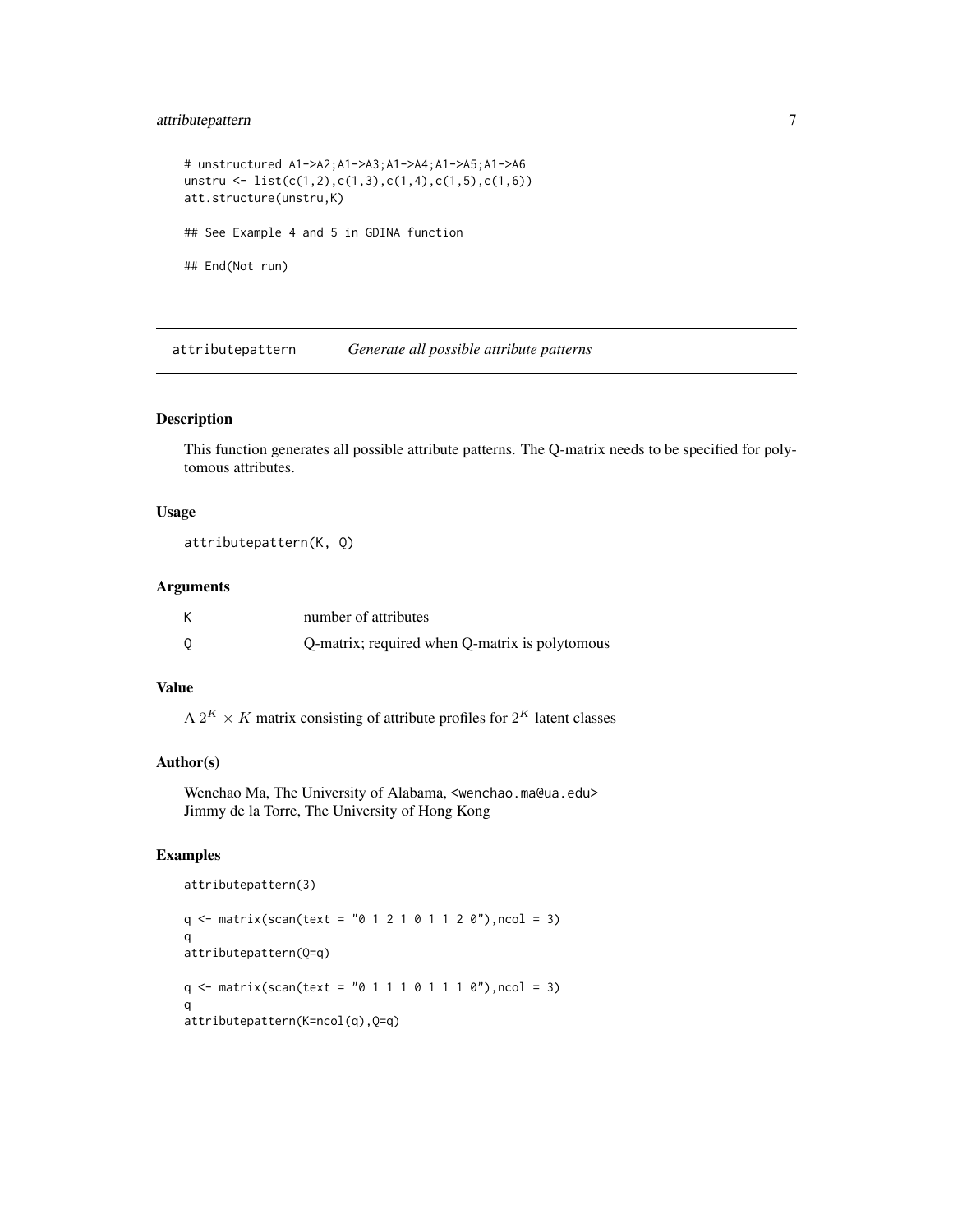#### Description

autoGDINA conducts a series of CDM analyses within the G-DINA framework. Particularly, the GDINA model is fitted to the data first using the [GDINA](#page-22-1) function; then, the Q-matrix is validated using the function [Qval](#page-61-1). Based on the suggested Q-matrix, the data is fitted by the G-DINA model again, followed by an item level model selection via the Wald test using [modelcomp](#page-51-1). Lastly, the selected models are calibrated based on the suggested Q-matrix using the [GDINA](#page-22-1) function. The Q-matrix validation and item-level model selection can be disabled by the users. Possible reduced CDMs for Wald test include the DINA model, the DINO model, A-CDM, LLM and RRUM. See Details for the rules of item-level model selection.

# Usage

```
autoGDINA(dat, Q, modelselection = TRUE,
 modelselectionrule = "simpler", alpha.level = 0.05,
 modelselection.args = list(), Qvalid = TRUE, Qvalid.args = list(),
 GDINA1.args = list(), GDINA2.args = list(), CDM.args = list())
```

```
## S3 method for class 'autoGDINA'
summary(object, ...)
```

| dat                | A required $N \times J$ matrix or data. frame consisting of the responses of N<br>individuals to $J$ items. Missing values need to be coded as NA.                                                                                                                                                                                                                                                                                                                                                                                                                                                                                                                                                                                                                                                                                                                                                                                                                                                                            |  |
|--------------------|-------------------------------------------------------------------------------------------------------------------------------------------------------------------------------------------------------------------------------------------------------------------------------------------------------------------------------------------------------------------------------------------------------------------------------------------------------------------------------------------------------------------------------------------------------------------------------------------------------------------------------------------------------------------------------------------------------------------------------------------------------------------------------------------------------------------------------------------------------------------------------------------------------------------------------------------------------------------------------------------------------------------------------|--|
| Q                  | A required matrix; The number of rows occupied by a single-strategy dichoto-<br>mous item is 1, by a polytomous item is the number of nonzero categories, and<br>by a mutiple-strategy dichotomous item is the number of strategies. The num-<br>ber of column is equal to the number of attributes if all items are single-strategy<br>dichotomous items, but the number of attributes $+2$ if any items are polytomous<br>or have multiple strategies. For a polytomous item, the first column represents<br>the item number and the second column indicates the nonzero category num-<br>ber. For a multiple-strategy dichotomous item, the first column represents the<br>item number and the second column indicates the strategy number. For binary<br>attributes, 1 denotes the attributes are measured by the items and 0 means the<br>attributes are not measured. For polytomous attributes, non-zero elements indi-<br>cate which level of attributes are needed (see Chen, & de la Torre, 2013). See<br>Examples. |  |
|                    | modelselection logical; conducting model selection or not?                                                                                                                                                                                                                                                                                                                                                                                                                                                                                                                                                                                                                                                                                                                                                                                                                                                                                                                                                                    |  |
| modelselectionrule |                                                                                                                                                                                                                                                                                                                                                                                                                                                                                                                                                                                                                                                                                                                                                                                                                                                                                                                                                                                                                               |  |
|                    | how to conducted model selection? Possible options include simpler, largestp<br>and DS. See Details.                                                                                                                                                                                                                                                                                                                                                                                                                                                                                                                                                                                                                                                                                                                                                                                                                                                                                                                          |  |
| alpha.level        | nominal level for the Wald test. The default is 0.05.                                                                                                                                                                                                                                                                                                                                                                                                                                                                                                                                                                                                                                                                                                                                                                                                                                                                                                                                                                         |  |
|                    |                                                                                                                                                                                                                                                                                                                                                                                                                                                                                                                                                                                                                                                                                                                                                                                                                                                                                                                                                                                                                               |  |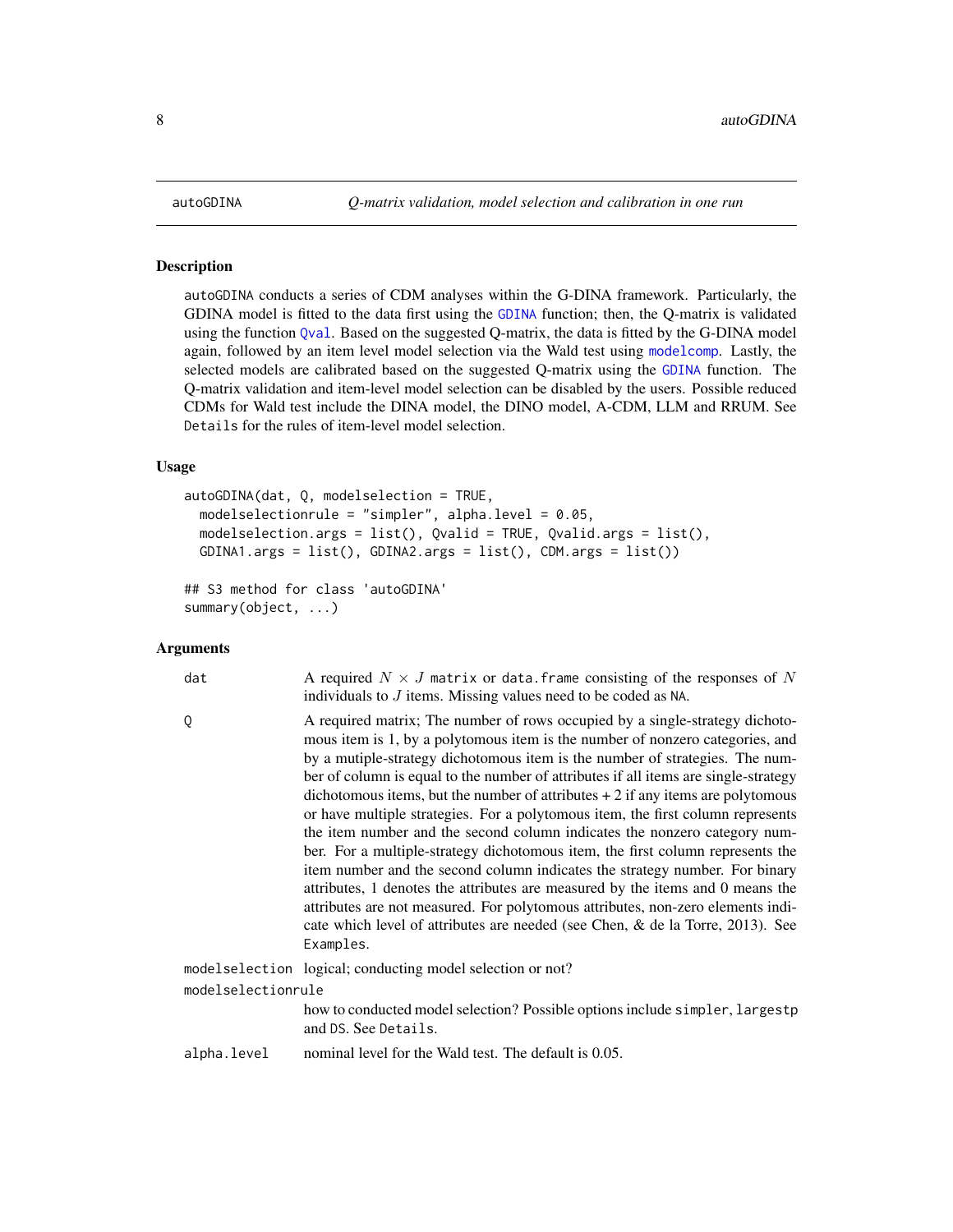#### autoGDINA 9

| modelselection.args |                                                                      |  |
|---------------------|----------------------------------------------------------------------|--|
|                     | arguments passed to model comp                                       |  |
| Ovalid              | logical; validate O-matrix or not? TRUE is the default.              |  |
| Ovalid.args         | arguments passed to Qval                                             |  |
| GDINA1.args         | arguments passed to GDINA function for initial G-DINA calibration    |  |
| GDINA2.args         | arguments passed to GDINA function for the second G-DINA calibration |  |
| CDM.args            | arguments passed to GDINA function for final calibration             |  |
| object              | GDINA object for various S3 methods                                  |  |
| $\ddots$ .          | additional arguments                                                 |  |

#### Details

After the Wald statistics for each reduced CDM were calculated for each item, the reduced models with p values less than the pre-specified alpha level were rejected. If all reduced models were rejected for an item, the G-DINA model was used as the best model; if at least one reduced model was retained, three diferent rules can be implemented for selecting the best model:

When modelselectionrule is simpler:

If (a) the DINA or DINO model was one of the retained models, then the DINA or DINO model with the larger p value was selected as the best model; but if (b) both DINA and DINO were rejected, the reduced model with the largest p value was selected as the best model for this item. Note that when the p-values of several reduced models were greater than 0.05, the DINA and DINO models were preferred over the A-CDM, LLM, and R-RUM because of their simplicity. This procedure is originally proposed by Ma, Iaconangelo, and de la Torre (2016).

When modelselectionrule is largestp:

The reduced model with the largest p-values is selected as the most appropriate model.

When modelselectionrule is DS:

The reduced model with non-significant p-values but the smallest dissimilarity index is selected as the most appropriate model. Dissimilarity index can be viewed as an effect size measure, which quatifies how dis-similar the reduced model is from the G-DINA model (See Ma, Iaconangelo, and de la Torre, 2016 for details).

#### Value

a list consisting of the following elements:

GDINA1.obj initial GDINA calibration of class GDINA

GDINA2.obj second GDINA calibration of class GDINA

Qval.obj Q validation object of class Qval

Wald.obj model comparison object of class model comp

CDM.obj Final CDM calibration of class GDINA

#### Methods (by generic)

• summary: print summary information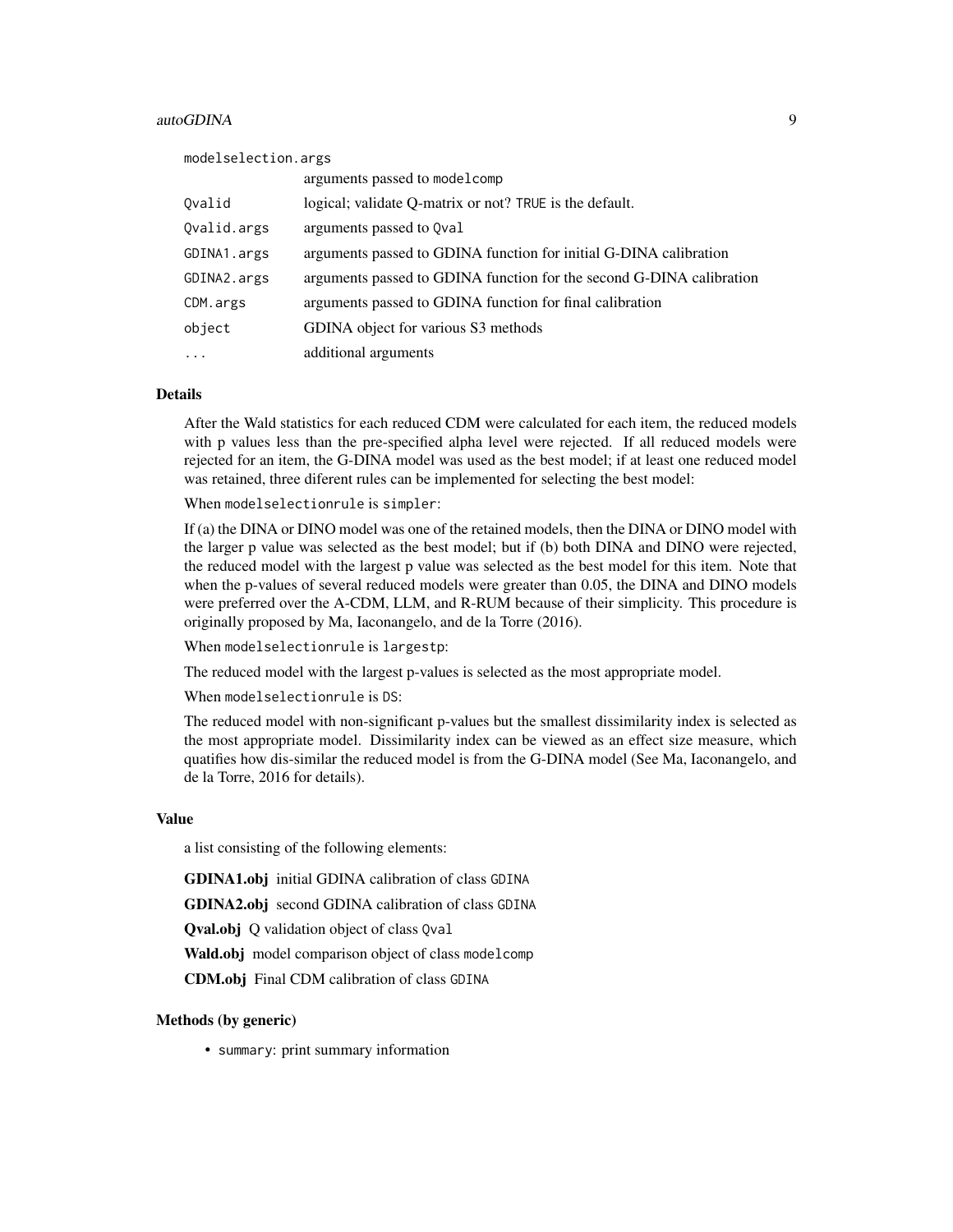Returned GDINA1.obj, GDINA2.obj and CDM.obj are objects of class GDINA, and all S3 methods suitable for [GDINA](#page-22-1) objects can be applied. See GDINA and [extract](#page-20-1). Similarly, returned Qval.obj and Wald.obj are objects of class [Qval](#page-61-1) and [modelcomp](#page-51-1).

# Author(s)

Wenchao Ma, The University of Alabama, <wenchao.ma@ua.edu> Jimmy de la Torre, The University of Hong Kong

# References

Ma, W., Iaconangelo, C., & de la Torre, J. (2016). Model similarity, model selection and attribute classification. *Applied Psychological Measurement, 40*, 200-217.

### See Also

[GDINA](#page-22-1), [modelcomp](#page-51-1), [Qval](#page-61-1)

```
## Not run:
# simulated responses
Q <- sim10GDINA$simQ
dat <- sim10GDINA$simdat
#misspecified Q
misQ \leftarrow QmisQ[10, ] < -c(0,1,0)out1 <- autoGDINA(dat,misQ,modelselectionrule="largestp")
out1
summary(out1)
AIC(out1$CDM.obj)
# simulated responses
Q <- sim30GDINA$simQ
dat <- sim30GDINA$simdat
#misspecified Q
misQ \leftarrow QmisQ[1, ] \leftarrow c(1,1,0,1,0)auto <- autoGDINA(dat, misQ, Qvalid = TRUE, Qvalid.args = list(method = "wald"),
                  modelselectionrule="simpler")
auto
summary(auto)
AIC(auto$CDM.obj)
#using the other selection rule
out11 <- autoGDINA(dat,misQ,modelselectionrule="simpler",
                   modelselection.args = list(models = c("DINO","DINA")))
out11
```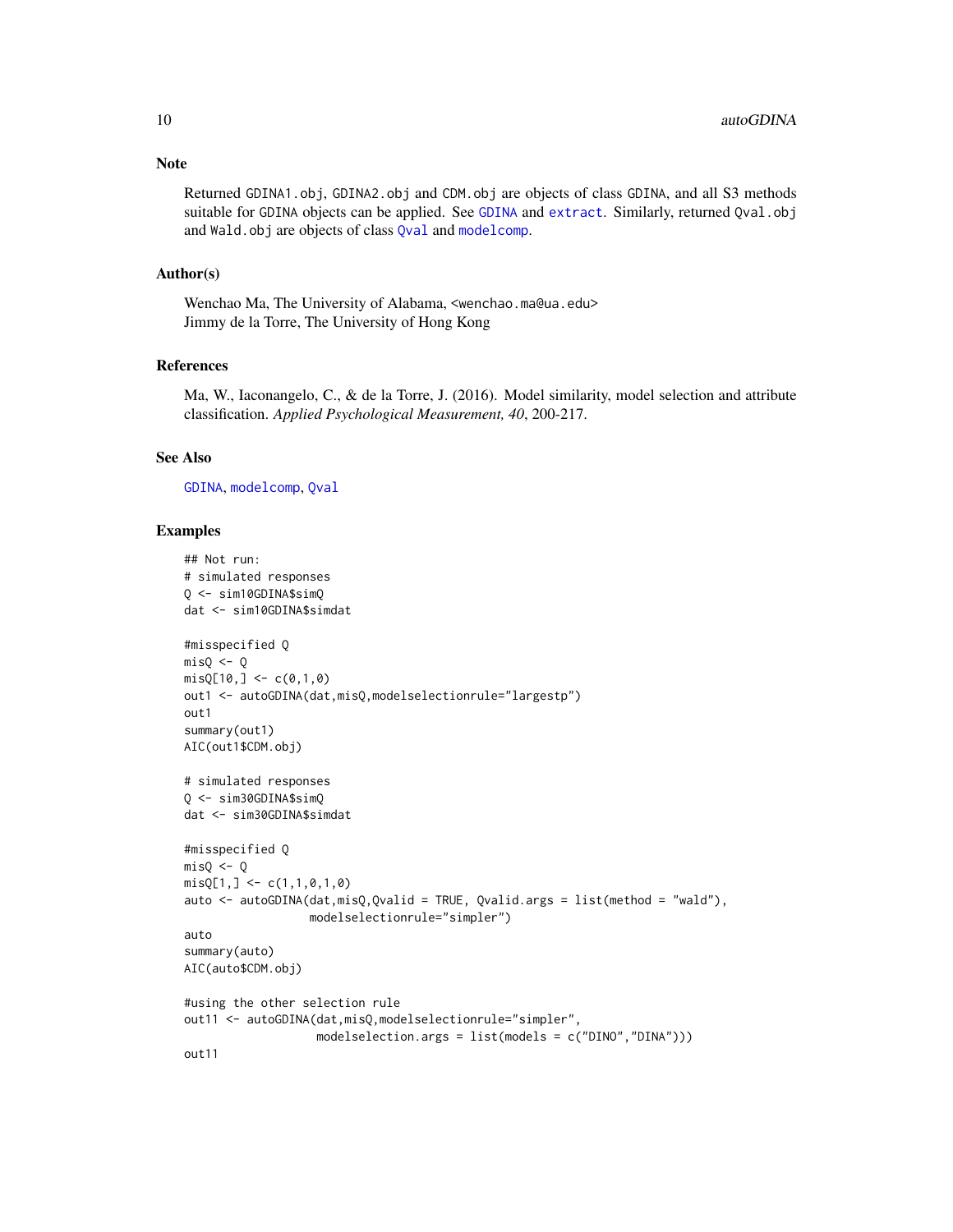# <span id="page-10-0"></span>bdiagMatrix 11

```
summary(out11)
# disable model selection function
out12 <- autoGDINA(dat,misQ,modelselection=FALSE)
out12
summary(out12)
# Disable Q-matrix validation
out3 <- autoGDINA(dat = dat, Q = misQ, Qvalid = FALSE)
out3
summary(out3)
## End(Not run)
```
bdiagMatrix *Create a block diagonal matrix*

# Description

Create a block diagonal matrix

# Usage

bdiagMatrix(mlist, fill = 0)

# Arguments

| mlist | a list of matrices                      |
|-------|-----------------------------------------|
| fill  | value to fill the non-diagnoal elements |

#### Value

a block diagonal matrix

# See Also

bdiag in Matrix

```
m1 <- bdiagMatrix(list(matrix(1:4, 2), diag(3)))
m2 <- bdiagMatrix(list(matrix(1:4, 2), diag(3)),fill = NA)
```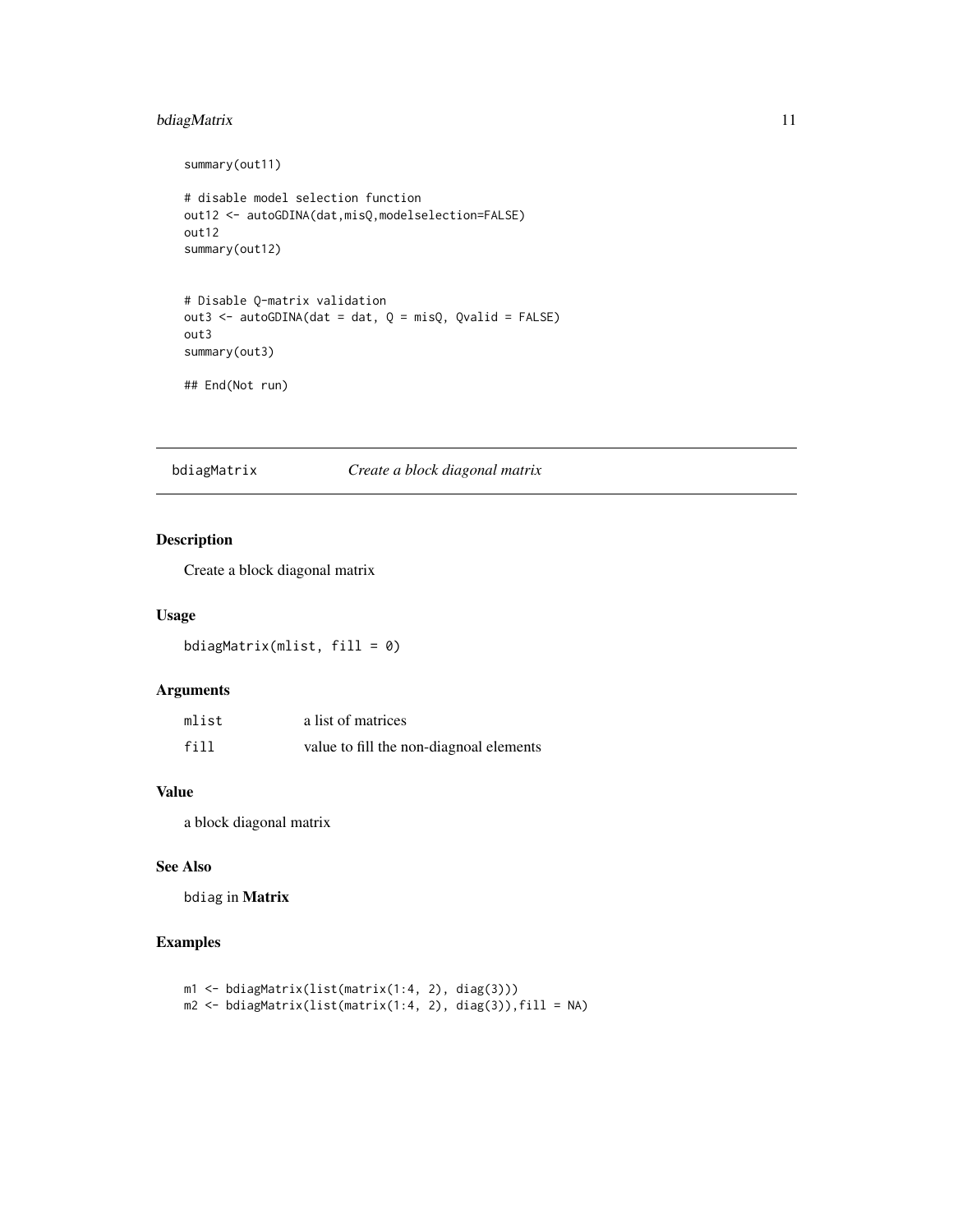<span id="page-11-0"></span>bootSE *Calculating standard errors and variance-covariance matrix using bootstrap methods*

# Description

This function conducts nonparametric and parametric bootstrap to calculate standard errors of model parameters. Parametric bootstrap is only applicable to single group models.

# Usage

```
bootSE(GDINA.obj, bootsample = 50, type = "nonparametric",
  randomseed = 12345)
```
# Arguments

| GDINA.obi  | an object of class GDINA                                     |
|------------|--------------------------------------------------------------|
| bootsample | the number of bootstrap samples                              |
| type       | type of bootstrap method. Can be parametric or nonparametric |
| randomseed | random seed for resampling                                   |

# Value

itemparm.se standard errors for item probability of success in list format delta.se standard errors for delta parameters in list format lambda.se standard errors for structural parameters of joint attribute distribution boot.est resample estimates

# Author(s)

Wenchao Ma, The University of Alabama, <wenchao.ma@ua.edu> Jimmy de la Torre, The University of Hong Kong

#### Examples

```
## Not run:
# For illustration, only 5 resamples are run
# results are definitely not reliable
```

```
dat <- sim30GDINA$simdat
Q <- sim30GDINA$simQ
fit \le GDINA(dat = dat, Q = Q, model = "GDINA", att.dist = "higher.order")
boot.fit <- bootSE(fit,bootsample = 5,randomseed=123)
boot.fit$delta.se
boot.fit$lambda.se
```
## End(Not run)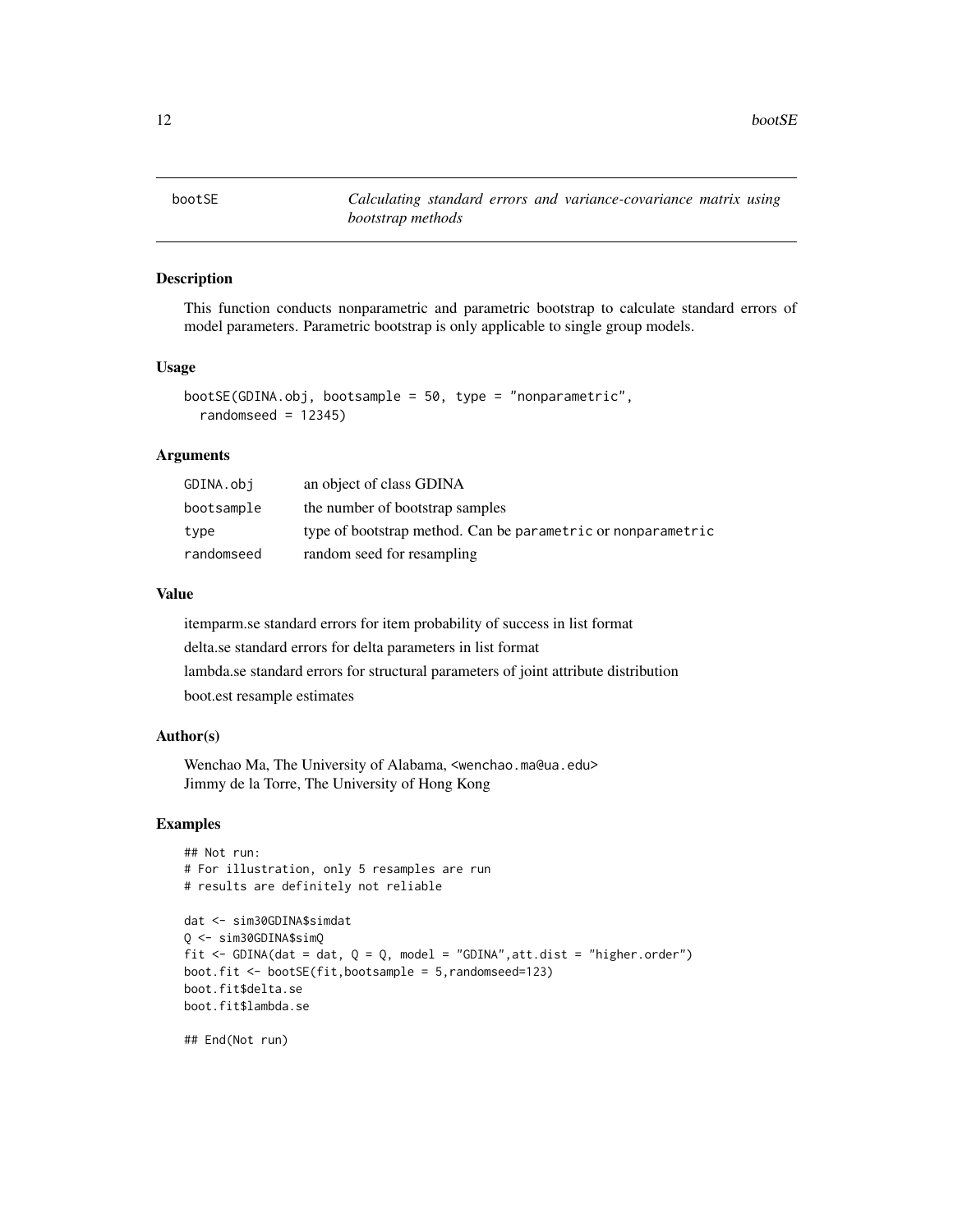#### <span id="page-12-0"></span>Description

This function calculate test-, pattern- and attribute-level classification accuracy indices based on GDINA estimates from the GDINA function using approaches in Iaconangelo (2017) and Wang, Song, Chen, Meng, and Ding (2015). It is only applicable for dichotomous attributes.

#### Usage

CA(GDINA.obj, what = "MAP")

# Arguments

| GDINA.obj | estimated GDINA object returned from GDINA           |
|-----------|------------------------------------------------------|
| what      | what attribute estimates are used? Default is "MAP". |

# Value

a list with elements

tau estimated test-level classification accuracy, see Iaconangelo (2017, Eq 2.2)

tau\_l estimated pattern-level classification accuracy, see Iaconangelo (2017, p. 13)

tau\_k estimated attribute-level classification accuracy, see Wang, et al (2015, p. 461 Eq 6)

CCM Conditional classification matrix, see Iaconangelo (2017, p. 13)

#### References

Iaconangelo, C.(2017). *Uses of Classification Error Probabilities in the Three-Step Approach to Estimating Cognitive Diagnosis Models.* (Unpublished doctoral dissertation). New Brunswick, NJ: Rutgers University.

Wang, W., Song, L., Chen, P., Meng, Y., & Ding, S. (2015). Attribute-Level and Pattern-Level Classification Consistency and Accuracy Indices for Cognitive Diagnostic Assessment. *Journal of Educational Measurement, 52* , 457-476.

```
## Not run:
dat <- sim10GDINA$simdat
Q <- sim10GDINA$simQ
fit \le - GDINA(dat = dat, Q = Q, model = "GDINA")
fit
CA(fit)
```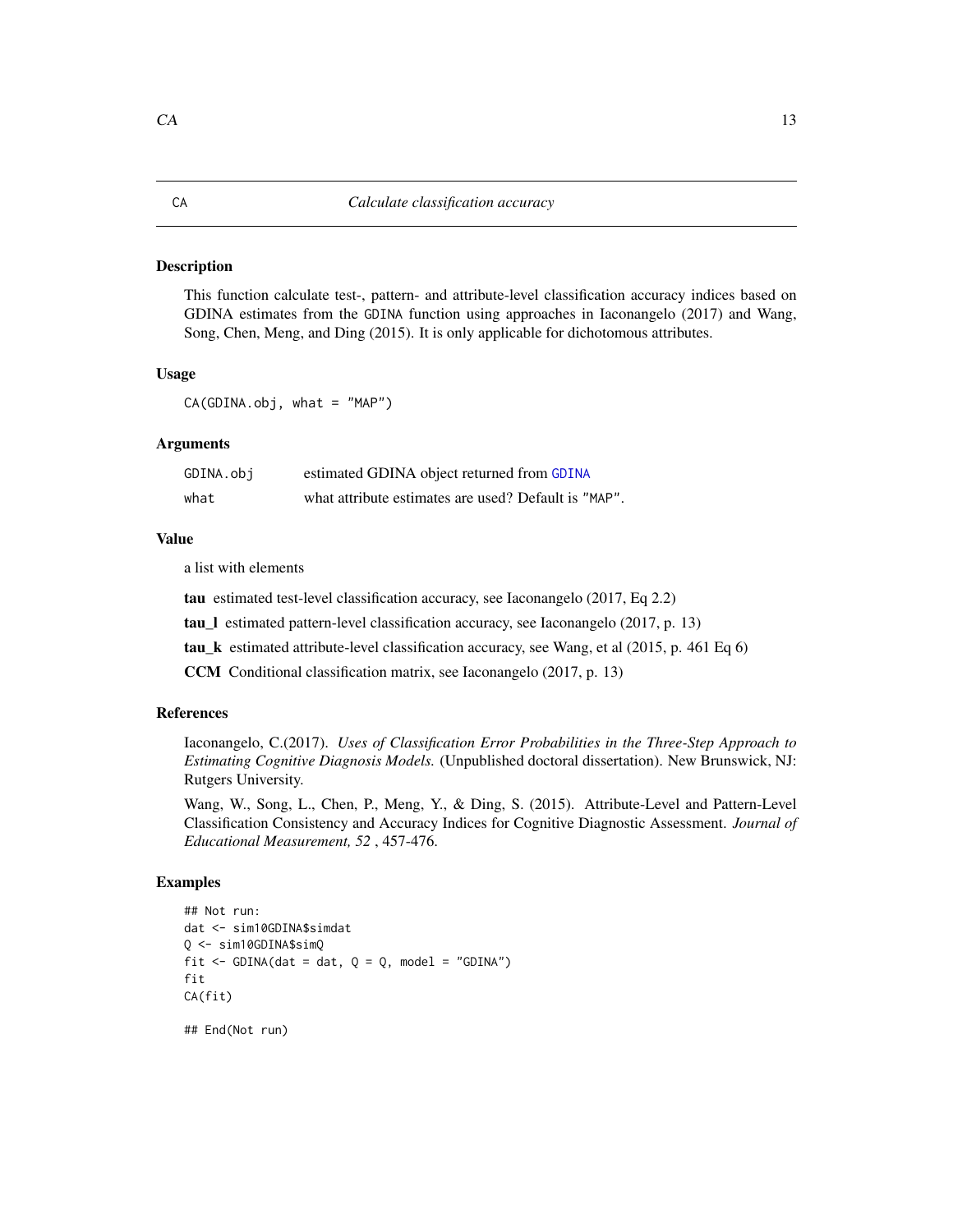<span id="page-13-0"></span>

#### Description

Combine a sequence of vector, matrix or data-frame arguments by columns. Vector is treated as a column matrix.

# Usage

 $cjoint(..., fill = NA)$ 

# Arguments

| $\cdot$ | vectors or matrices                                             |
|---------|-----------------------------------------------------------------|
| fill    | a scalar used when these objects have different number of rows. |

# Value

a data frame

# See Also

[cbind](#page-0-0)

# Examples

cjoint(2,c(1,2,3,4),matrix(1:6,2,3))  $cjoint(v1 = 2, v2 = c(3,2), v3 = matrix(1:6,3,2),$  $v4 = data.$ frame(c(3,4,5,6,7),rep("x",5)),fill = 99)

ClassRate *Classification Rate Evaluation*

# Description

This function evaluates the classification rates for two sets of attribute profiles

# Usage

ClassRate(att1, att2)

| att1 | a matrix or data frame of attribute profiles |
|------|----------------------------------------------|
| att2 | a matrix or data frame of attribute profiles |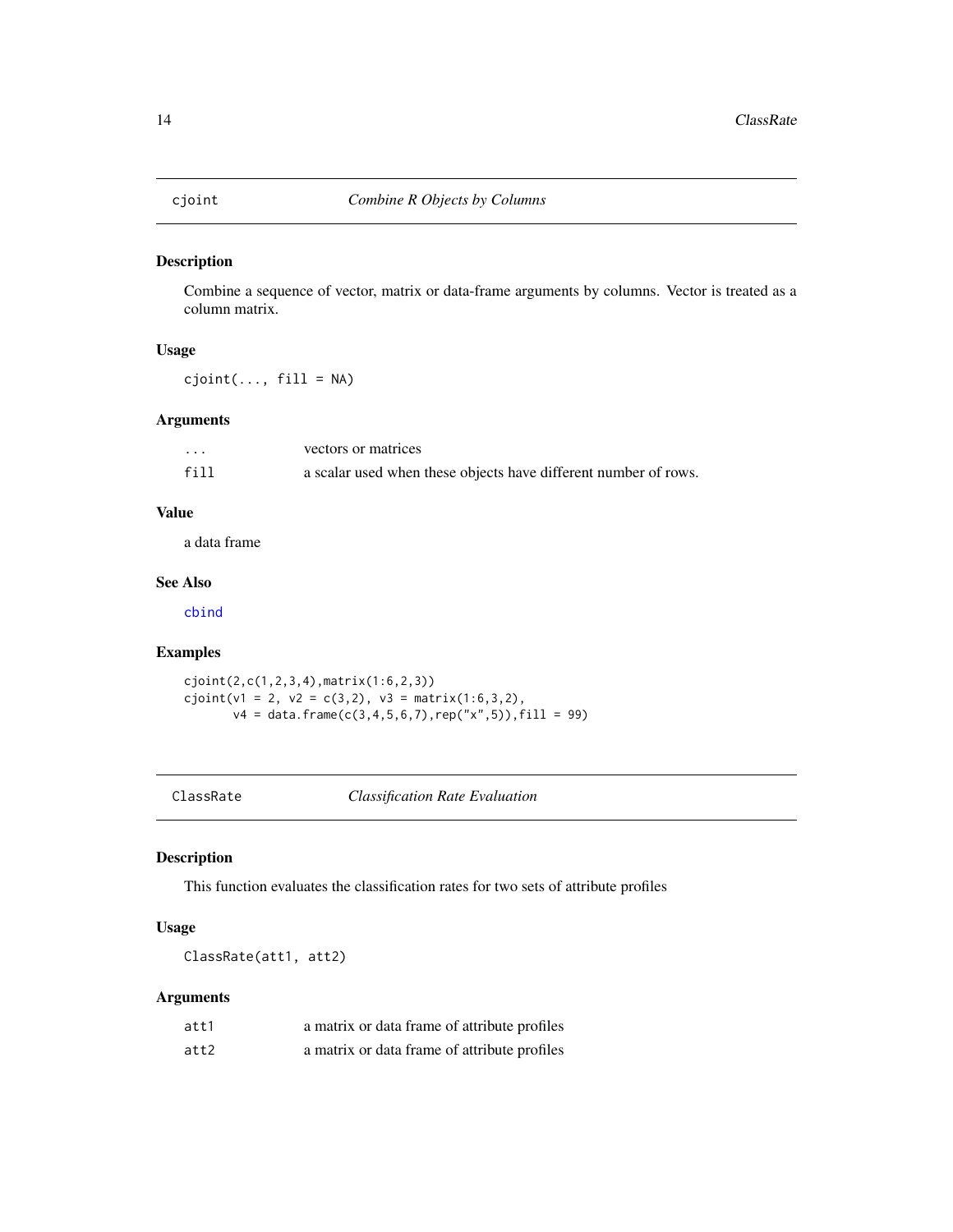# <span id="page-14-0"></span>designmatrix 15

# Value

a list with the following components:

- PCA the proportion of correctly classified attributes (i.e., attribute level classification rate)
- PCV a vector giving the proportions of correctly classified attribute vectors (i.e., vector level classification rate). The fist element is the proportion of at least one attribute in the vector are correctly identified; the second element is the proportion of at least two attributes in the vector are correctly identified; and so forth. The last element is the proportion of all elements in the vector are correctly identified.

# Examples

```
## Not run:
N < -2000# model does not matter if item parameter is probability of success
Q <- sim30GDINA$simQ
J \leftarrow \text{nrow}(Q)gs \leftarrow matrix(0.1, J, 2)set.seed(12345)
sim < -simGDINA(N,Q,gs.parm = gs)
GDINA.est <- GDINA(sim$dat,Q)
CR <- ClassRate(sim$attribute,personparm(GDINA.est))
CR
## End(Not run)
```
designmatrix *Generate design matrix*

# Description

This function generates the design matrix for an item

#### Usage

```
designmatrix(Kj = NULL, model = "GDINA", Qj = NULL)
```

| Кi    | Required except for the MS-DINA model; The number of attributes required for<br>item j                                                                                                                       |
|-------|--------------------------------------------------------------------------------------------------------------------------------------------------------------------------------------------------------------|
| model | the model associated with the design matrix; It can be "GDINA", "DINA", "DINO",<br>"ACDM" or "MSDINA". The default is "GDINA". Note that models "LLM"<br>and "RRUM" have the same design matrix as the ACDM. |
| Qj    | the Q-matrix for item j; This is required for "MSDINA" model; The number of<br>rows is equal to the number of strategies and the number of columns is equal to<br>the number of attributes.                  |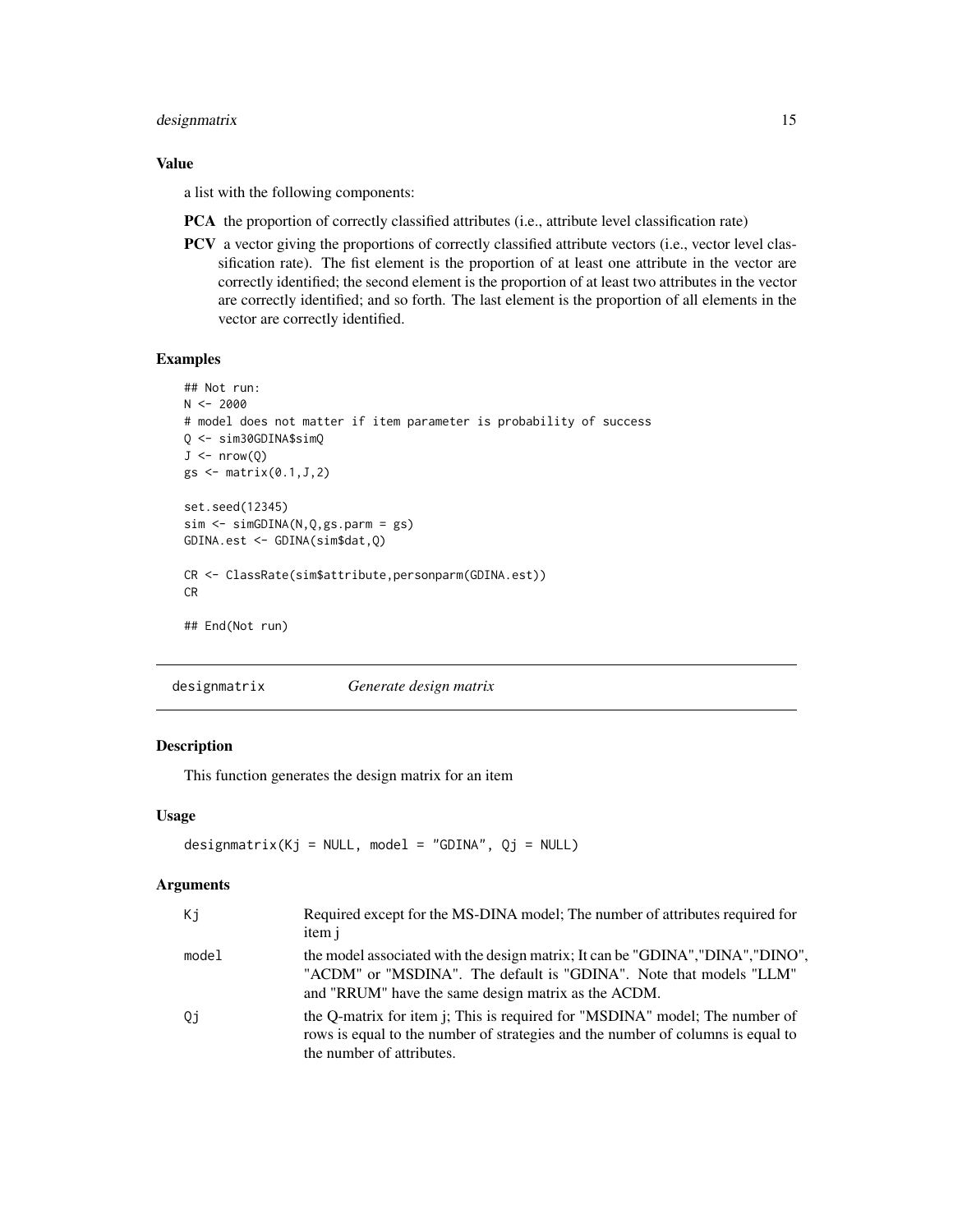# <span id="page-15-0"></span>Value

a design matrix (Mj). See de la Torre (2011) for details.

# References

de la Torre, J. (2011). The generalized DINA model framework. *Psychometrika, 76*, 179-199.

# Examples

```
## Not run:
design matrix(Kj = 2, model = "GDINA")design matrix(Kj = 3, model = "DINA")msQj \leq -\text{matrix}(c(1, 0, 0, 1,1,1,0,0),nrow=2,byrow=TRUE)
designmatrix(model = "MSDINA",Qj = msQj)
## End(Not run)
```
<span id="page-15-1"></span>dif *Differential item functioning for cognitive diagnosis models*

# Description

This function is used to detect differential item functioning based on the models estimated in the [GDINA](#page-22-1) function using the Wald test (Hou, de la Torre, & Nandakumar, 2014) and the likelihood ratio test (Ma, Terzi, Lee, & de la Torre, 2017). It can only detect DIF for two groups currently.

# Usage

```
dif(dat, Q, group, model = "GDINA", method = "wald",
  anchor.items = NULL, dif.items = "all",
 p.adjust.methods = "bonferroni", approx = FALSE, SE.type = 2, ...)
## S3 method for class 'dif'
summary(object, ...)
```

| dat   | item responses from two groups; missing data need to be coded as NA                                                                                                                           |
|-------|-----------------------------------------------------------------------------------------------------------------------------------------------------------------------------------------------|
| O.    | Q-matrix specifying the association between items and attributes                                                                                                                              |
| group | a numerical vector with integer 1, 2, , $\#$ of groups indicating the group each<br>individual belongs to. It must start from 1 and its length must be equal to the<br>number of individuals. |
| model | model for each item.                                                                                                                                                                          |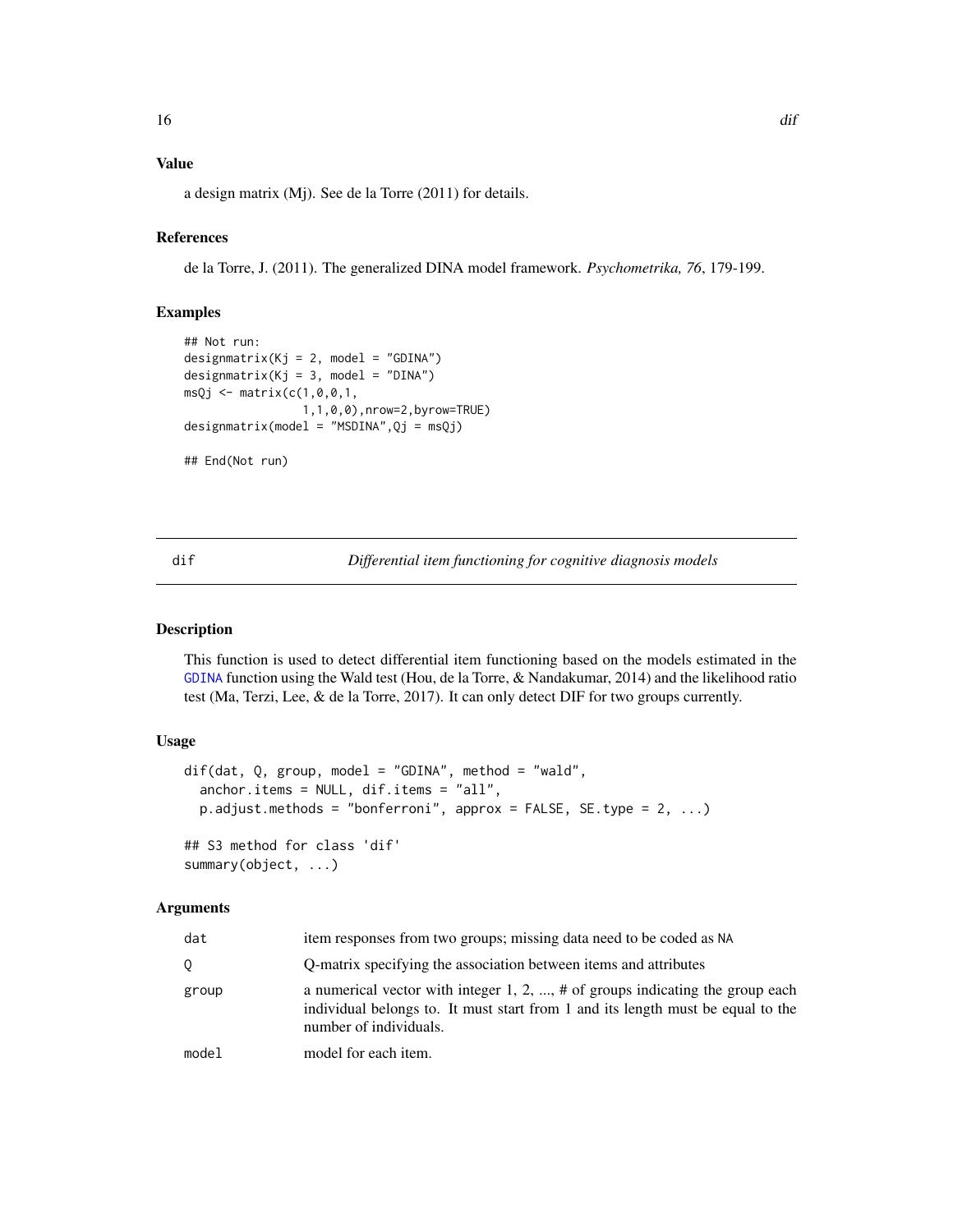| method           | DIF detection method; It can be "wald" for Hou, de la Torre, and Nandakumar's<br>(2014) Wald test method, and "LR" for likelihood ratio test (Ma, Terzi, Lee, $&$<br>de la Torre, $2017$ ).                                                                                                                               |  |
|------------------|---------------------------------------------------------------------------------------------------------------------------------------------------------------------------------------------------------------------------------------------------------------------------------------------------------------------------|--|
| anchor.items     | which items will be used as anchors? Default is NULL, which means none of<br>the items are used as anchors. For LR method, it can also be an integer vector<br>giving the item numbers for anchors or "all", which means all items are treated<br>as anchor items.                                                        |  |
| dif.items        | which items are subject to DIF detection? Default is "all". It can also be an<br>integer vector giving the item numbers.                                                                                                                                                                                                  |  |
| p.adjust.methods |                                                                                                                                                                                                                                                                                                                           |  |
|                  | adjusted p-values for multiple hypothesis tests. This is conducted using p. adjust<br>function in stats, and therefore all adjustment methods supported by p. adjust<br>can be used, including "holm", "hochberg", "hommel", "bonferroni", "BH"<br>and "BY". See p. adjust for more details. "bonferroni" is the default. |  |
| approx           | Whether an approximated LR test is implemented? If TRUE, parameters of<br>items except the studied one will not be re-estimated.                                                                                                                                                                                          |  |
| SE.type          | Type of standard error estimation methods for the Wald test.                                                                                                                                                                                                                                                              |  |
| $\cdots$         | arguments passed to GDINA function for model calibration                                                                                                                                                                                                                                                                  |  |
| object           | dif object for S3 method                                                                                                                                                                                                                                                                                                  |  |
|                  |                                                                                                                                                                                                                                                                                                                           |  |

# Value

A data frame giving the Wald statistics and associated p-values.

# Methods (by generic)

• summary: print summary information

#### Author(s)

Wenchao Ma, The University of Alabama, <wenchao.ma@ua.edu> Jimmy de la Torre, The University of Hong Kong

# References

Hou, L., de la Torre, J., & Nandakumar, R. (2014). Differential item functioning assessment in cognitive diagnostic modeling: Application of the Wald test to investigate DIF in the DINA model. *Journal of Educational Measurement, 51*, 98-125.

Ma, W., Terzi, R., Lee, S., & de la Torre, J. (2017, April). Multiple group cognitive diagnosis models and their applications in detecting differential item functioning. Paper presented at the Annual Meeting ofthe American Educational Research Association, San Antonio, TX.

#### See Also

[GDINA](#page-22-1)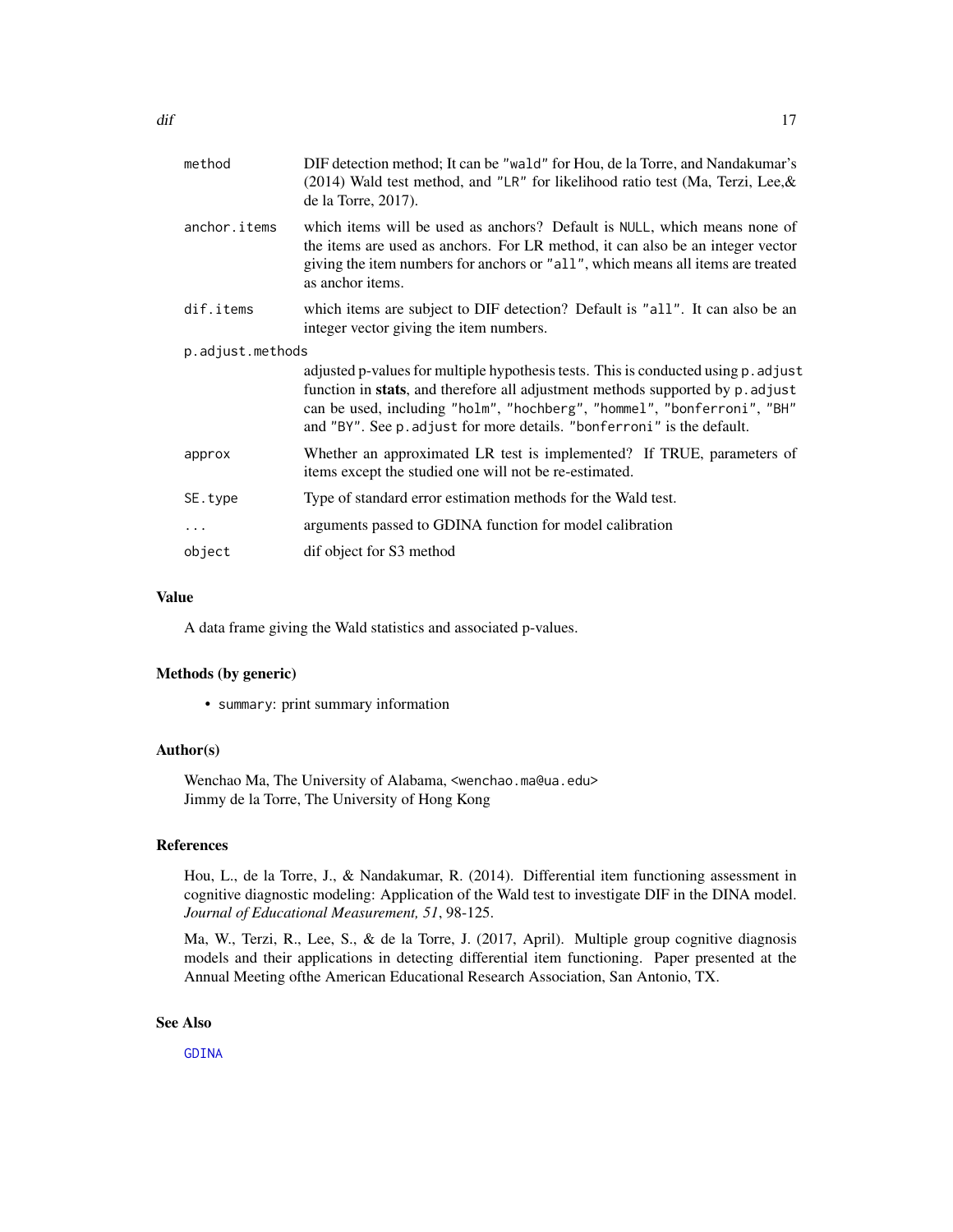# Examples

```
## Not run:
set.seed(123456)
N < -3000Q <- sim10GDINA$simQ
gs <- matrix(c(0.1,0.2,
                       0.1,0.2,
                       0.1,0.2,
                       0.1,0.2,
                       0.1,0.2,
                       0.1,0.2,
                       0.1,0.2,
                       0.1,0.2,
                       0.1,0.2,
                       0.1, 0.2), ncol = 2, byrow = TRUE)
# By default, individuals are simulated from uniform distribution
# and deltas are simulated randomly
sim1 <- simGDINA(N,Q,gs.parm = gs,model="DINA")
sim2 <- simGDINA(N,Q,gs.parm = gs,model=c(rep("DINA",9),"DINO"))
dat <- rbind(extract(sim1,"dat"),extract(sim2,"dat"))
gr < -c(rep(1,N),rep(2,N))dif.out <- dif(dat,Q,group=gr)
dif.out2 <- dif(dat,Q,group=gr,method="LR")
```
## End(Not run)

<span id="page-17-1"></span>DTM *Experimental function for diagnostic multiple-strategy CDMs*

# Description

This function estimates the diagnostic tree model (Ma, 2018) for polytomous responses with multiple strategies. It is an experimental function, and will be further optimized.

#### Usage

```
DTM(dat, Qc, delta = NULL, Tmatrix = NULL, conv.crit = 0.001,
  conv.type = "pr", maxitr = 1000)
```

| dat | A required $N \times J$ data matrix of N examinees to J items. Missing values are<br>currently not allowed.                                                                                                                                                                                                                                                                                                                               |
|-----|-------------------------------------------------------------------------------------------------------------------------------------------------------------------------------------------------------------------------------------------------------------------------------------------------------------------------------------------------------------------------------------------------------------------------------------------|
| Qс  | A required $J \times K + 2$ category and attribute association matrix, where J rep-<br>resents the number of items or nonzero categories and K represents the number<br>of attributes. Entry 1 indicates that the attribute is measured by the item, and<br>0 otherwise. The first column gives the item number, which must be numeric<br>and match the number of column in the data. The second column indicates the<br>category number. |

<span id="page-17-0"></span>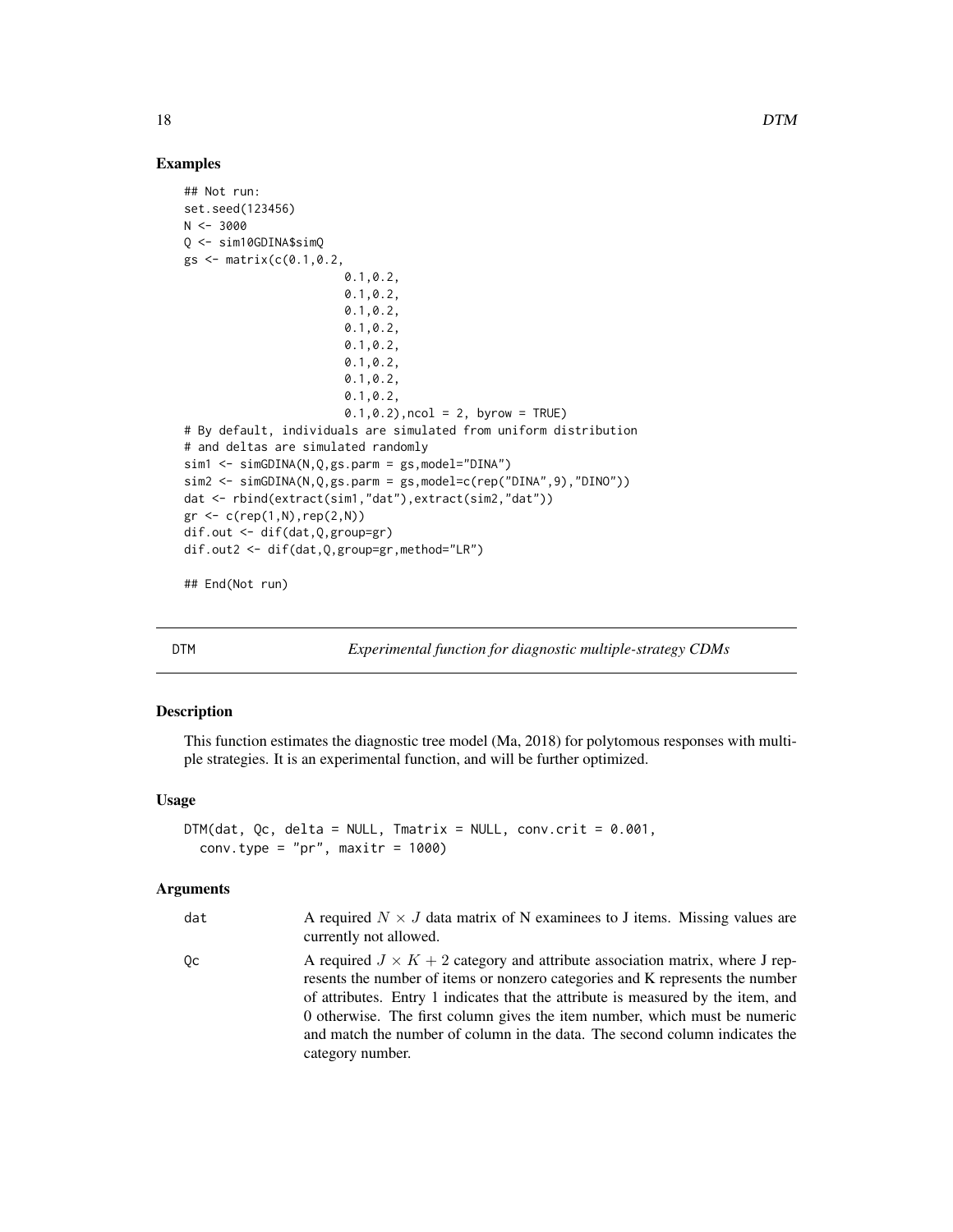| delta     | initial item parameters                                                                                                                                            |
|-----------|--------------------------------------------------------------------------------------------------------------------------------------------------------------------|
| Tmatrix   | The mapping matrix showing the relation between the OBSERVED responses<br>(rows) and the PSEDUO items (columns); The first column gives the observed<br>responses. |
| conv.crit | The convergence criterion for max absolute change in item parameters.                                                                                              |
| conv.type | convergence criteria; Can be pr, LL and delta, indicating category response<br>function, log-likelihood and delta parameters, respectively.                        |
| maxitr    | The maximum iterations allowed.                                                                                                                                    |

# Author(s)

Wenchao Ma, The University of Alabama, <wenchao.ma@ua.edu>

#### References

Ma, W. (2018). A Diagnostic Tree Model for Polytomous Responses with Multiple Strategies. *British Journal of Mathematical and Statistical Psychology.*

# See Also

[GDINA](#page-22-1) for MS-DINA model and single strategy CDMs, and [GMSCDM](#page-42-1) for generalized multiple strategies CDMs for dichotomous response data

#### Examples

```
## Not run:
K=5g=0.2
item.no \leq rep(1:6, each=4)
# the first node has three response categories: 0, 1 and 2
node.no \leftarrow rep(c(1,1,2,3),6)Q1 <- matrix(0,length(item.no),K)
Q2 <- cbind(7:(7+K-1),rep(1,K),diag(K))
for(j in 1:length(item.no)) {
  Q1[j,sample(1:K,sample(3,1))] <- 1
}
Qc <- rbind(cbind(item.no,node.no,Q1),Q2)
Tmatrix.set <- list(cbind(c(0,1,2,3,3),c(0,1,2,1,2),c(NA,0,NA,1,NA),c(NA,NA,0,NA,1)),
cbind(c(0,1,2,3,4),c(0,1,2,1,2),c(NA,0,NA,1,NA),c(NA,NA,0,NA,1)),
cbind(c(0,1),c(0,1)))
Tmatrix \leq Tmatrix.set[c(1,1,1,1,1,1,rep(3,K))]
sim <- simDTM(N=2000,Qc=Qc,gs.parm=matrix(0.2,nrow(Qc),2),Tmatrix=Tmatrix)
est <- DTM(dat=sim$dat,Qc=Qc,Tmatrix = Tmatrix)
```
## End(Not run)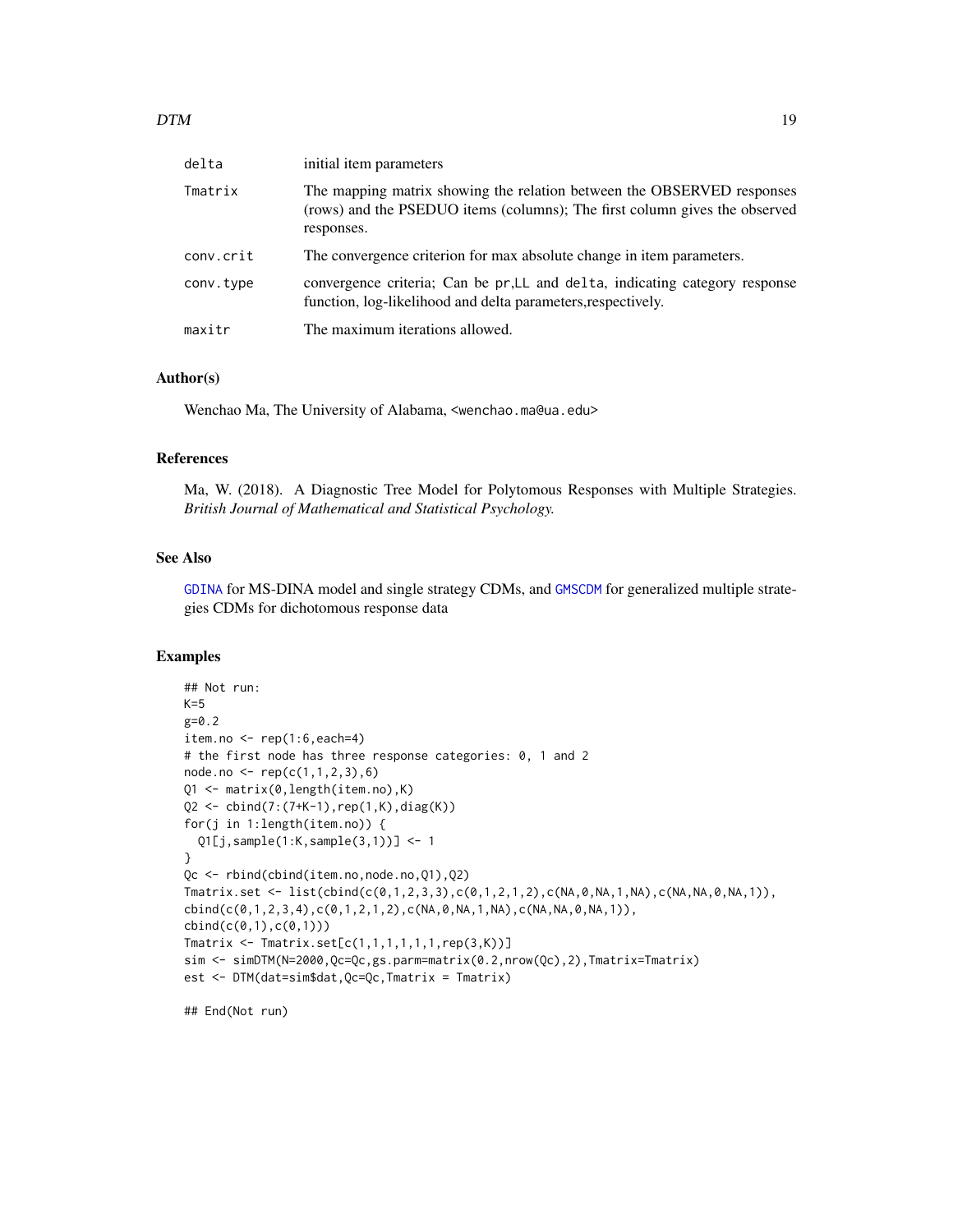### <span id="page-19-0"></span>**Description**

Examination for the Certificate of Proficiency in English (ECPE) data (the grammar section) has been used in Henson and Templin (2007), Templin and Hoffman (2013), Feng, Habing, and Huebner (2014), and Templin and Bradshaw (2014), among others.

#### Usage

ecpe

# Format

A list of responses and Q-matrix with components:

dat Responses of 2922 examinees to 28 items.

Q The  $28 \times 3$  Q-matrix.

#### Details

The data consists of responses of 2922 examinees to 28 items involving 3 attributes. Attribute 1 is morphosyntactic rules, Attribute 2 is cohesive rules and Attribute 3 is lexical rules.

# References

Feng, Y., Habing, B. T., & Huebner, A. (2014). Parameter estimation of the reduced RUM using the EM algorithm. *Applied Psychological Measurement, 38*, 137-150.

Henson, R. A., & Templin, J. (2007, April). Large-scale language assessment using cognitive diagnosis models. Paper presented at the annual meeting of the National Council for Measurement in Education in Chicago, Illinois.

Templin, J., & Bradshaw, L. (2014). Hierarchical diagnostic classification models: A family of models for estimating and testing attribute hierarchies. *Psychometrika, 79*, 317-339.

Templin, J., & Hoffman, L. (2013). Obtaining diagnostic classification model estimates using Mplus. *Educational Measurement: Issues and Practice, 32*, 37-50.

```
## Not run:
mod1 <- GDINA(ecpe$dat,ecpe$Q)
mod1
summary(mod1)
mod2 <- GDINA(ecpe$dat,ecpe$Q,model="RRUM")
mod<sub>2</sub>
anova(mod1,mod2)
```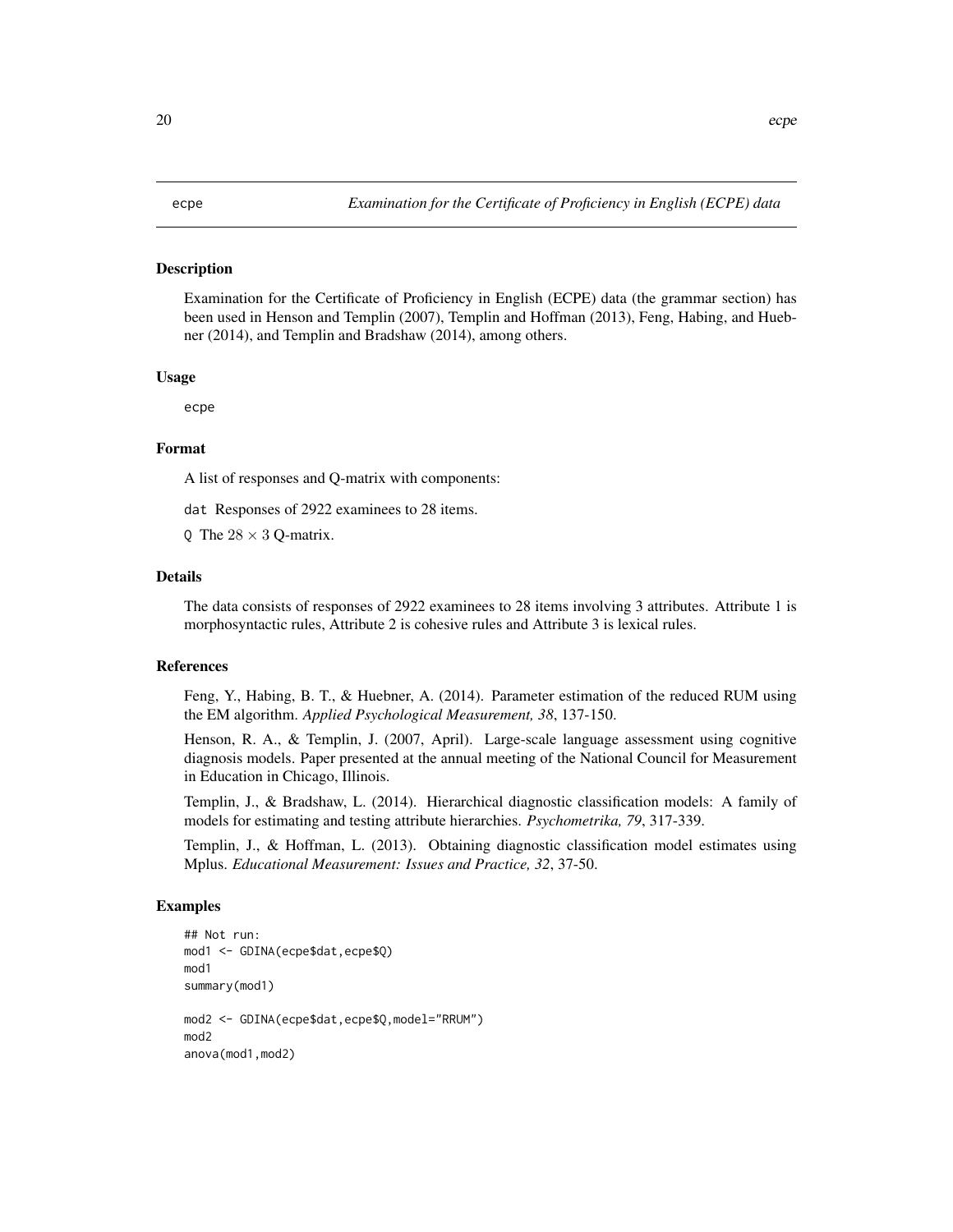#### <span id="page-20-0"></span>extract 21

```
# You may compare the following results with Feng, Habing, and Huebner (2014)
coef(mod2,"rrum")
# G-DINA with hierarchical structure
# see Templin & Bradshaw, 2014
ast \leq att.structure(list(c(3,2),c(2,1)),K=3)
est.gdina2 <- GDINA(ecpe$dat,ecpe$Q,model = "GDINA",
                   control = list(conv.crit = 1e-6),att.str = list(c(3,2), c(2,1)))# see Table 7 in Templin & Bradshaw, 2014
summary(est.gdina2)
```

```
## End(Not run)
```
<span id="page-20-1"></span>extract *extract elements from objects of various classes*

#### Description

A generic function to extract elements from objects of class GDINA, itemfit, modelcomp, Qval or simGDINA. This page gives the elements that can be extracted from the class GDINA. To see what can be extracted from [itemfit](#page-46-1), [modelcomp](#page-51-1), and [Qval](#page-61-1), go to the corresponding function help page.

Objects which can be extracted from GDINA objects include:

att.prior attribute prior weights for calculating marginalized likelihood in the last EM iteration discrim GDINA discrimination index designmatrix A list of design matrices for each item/category expectedCorrect expected # of examinees in each latent group answering item correctly expected Total expected # of examinees in each latent group higher.order higher-order model specifications **linkfunc** link functions for each item initial.catprob initial item category probability parameters prevalence prevalence of each attribute posterior.prob posterior weights for each latent class

#### Usage

extract(object, what, ...)

| object   | objects from class GDINA, itemfit, modelcomp, Oval or simGDINA |
|----------|----------------------------------------------------------------|
| what     | what to extract                                                |
| $\cdots$ | additional arguments                                           |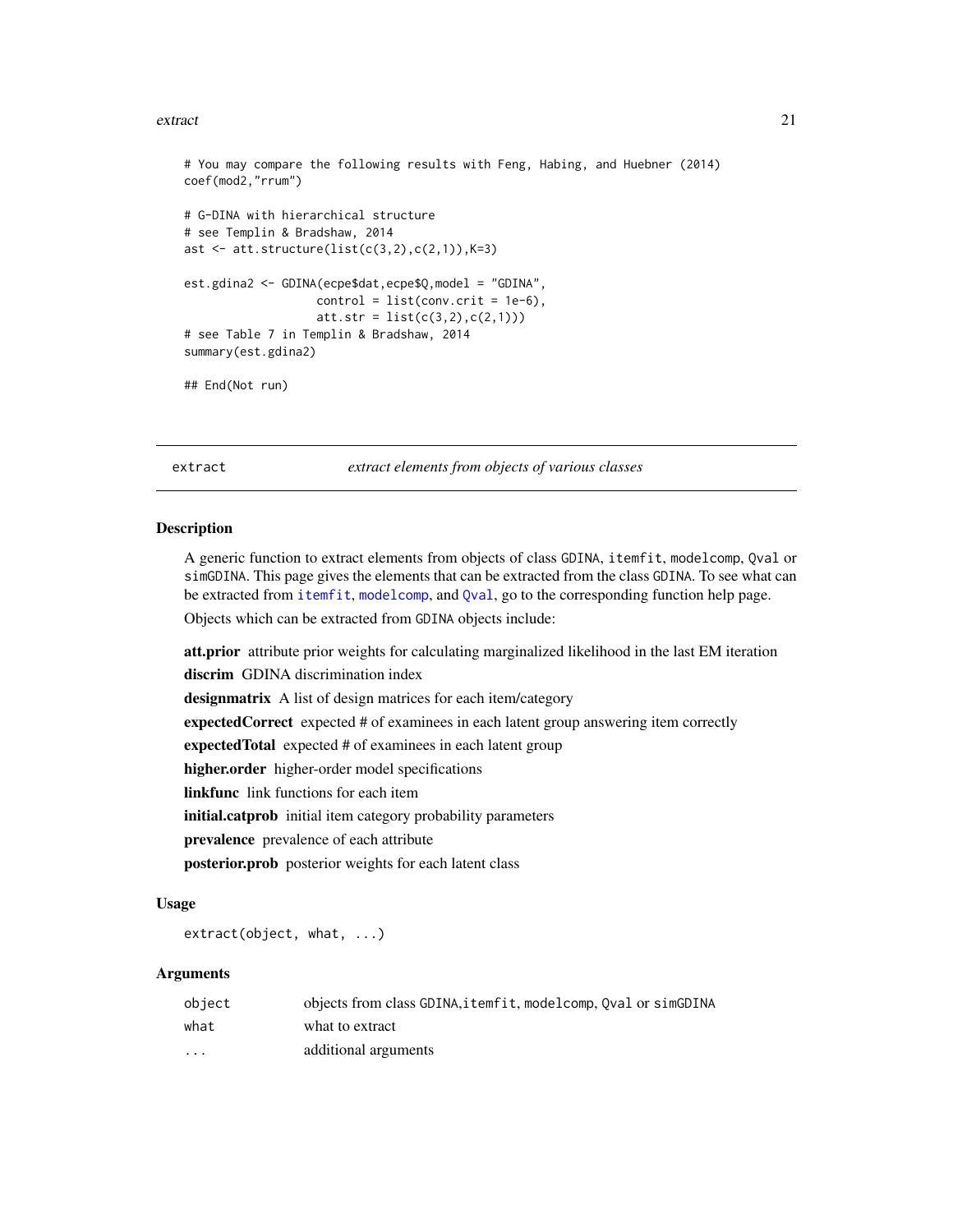22 frac20

# Examples

```
## Not run:
dat <- sim10GDINA$simdat
Q <- sim10GDINA$simQ
fit \le GDINA(dat = dat, Q = Q, model = "GDINA")
extract(fit,"discrim")
extract(fit,"designmatrix")
```
## End(Not run)

# frac20 *Tatsuoka's fraction subtraction data*

# Description

Fraction Subtraction data (Tatsuoka, 2002) consists of responses of 536 examinees to 20 items measuring 8 attributes.

#### Usage

frac20

# Format

A list of responses and Q-matrix with components:

dat responses of 536 examinees to 20 items

Q The  $20 \times 8$  Q-matrix

# References

Tatsuoka, C. (2002). Data analytic methods for latent partially ordered classification models. *Journal of the Royal Statistical Society, Series C, Applied Statistics, 51*, 337-350.

# Examples

```
## Not run:
mod1 <- GDINA(frac20$dat,frac20$Q,model="DINA")
mod1
summary(mod1)
# Higher order model
mod2 <- GDINA(frac20$dat,frac20$Q,model="DINA",att.dist="higher.order")
mod2
anova(mod1,mod2)
```
## End(Not run)

<span id="page-21-0"></span>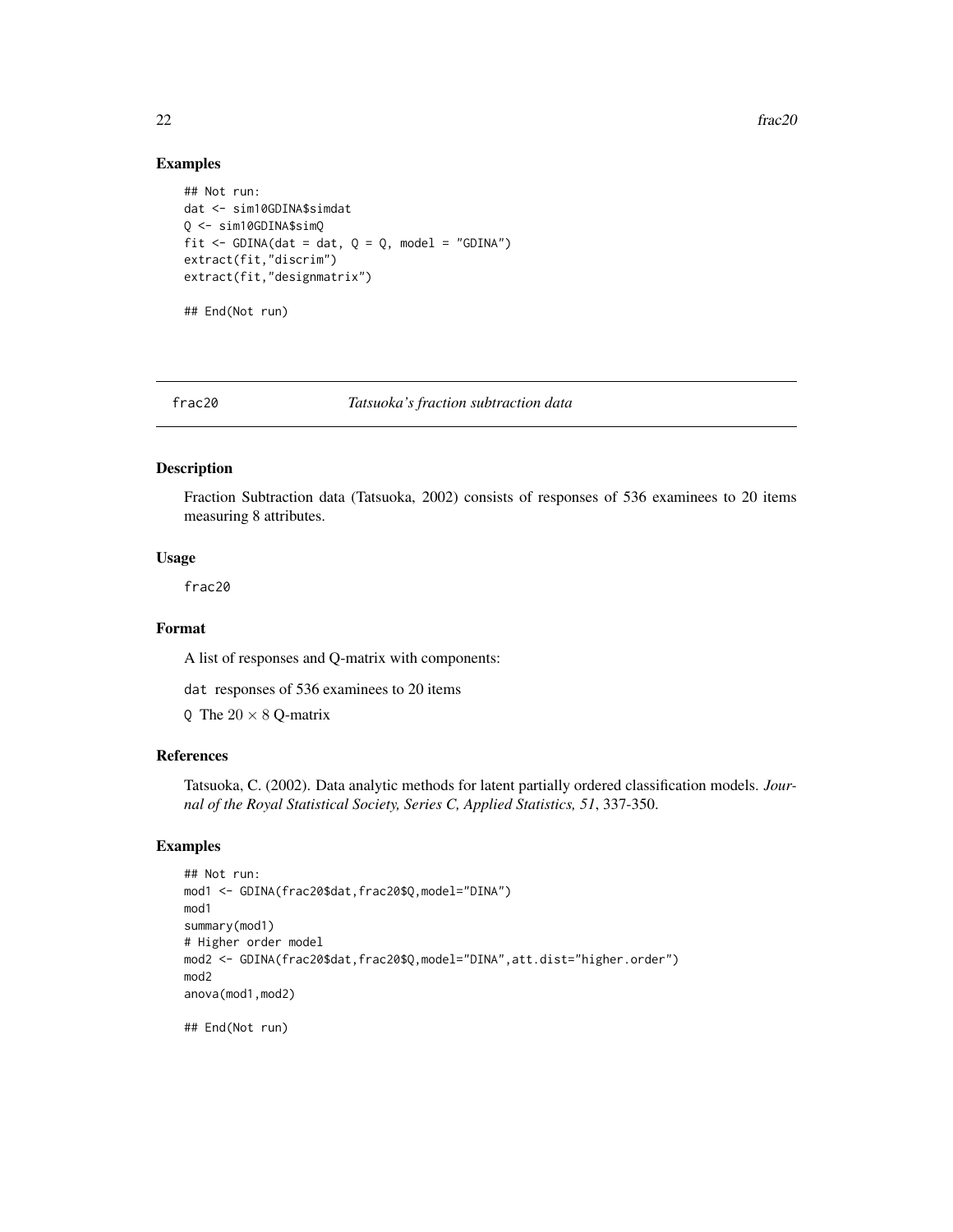<span id="page-22-1"></span><span id="page-22-0"></span>

# **Description**

GDINA calibrates the generalized deterministic inputs, noisy and gate (G-DINA; de la Torre, 2011) model for dichotomous responses, and its extension, the sequential G-DINA model (Ma, & de la Torre, 2016a; Ma, 2017) for ordinal and nominal responses. By setting appropriate constraints, the deterministic inputs, noisy and gate (DINA; de la Torre, 2009; Junker & Sijtsma, 2001) model, the deterministic inputs, noisy or gate (DINO; Templin & Henson, 2006) model, the reduced reparametrized unified model (R-RUM; Hartz, 2002), the additive CDM (A-CDM; de la Torre, 2011), the linear logistic model (LLM; Maris, 1999), and the multiple-strategy DINA model (MS-DINA; de la Torre & Douglas, 2008; Huo & de la Torre, 2014) can also be calibrated. Note that the LLM is equivalent to the C-RUM (Hartz, 2002), a special case of the GDM (von Davier, 2008), and that the R-RUM is also known as a special case of the generalized NIDA model (de la Torre, 2011).

In addition, users are allowed to specify design matrix and link function for each item, and distinct models may be used in a single test for different items. The attributes can be either dichotomous or polytomous (Chen & de la Torre, 2013). Joint attribute distribution may be modelled using independent or saturated model, structured model, higher-order model (de la Torre & Douglas, 2004), or loglinear model (Xu  $&$  von Davier, 2008). Marginal maximum likelihood method with Expectation-Maximization (MMLE/EM) alogrithm is used for item parameter estimation.

To compare two or more GDINA objects, use method [anova](#page-0-0).

To calculate structural parameters for item and joint attribute distributions, use method [coef](#page-0-0).

To calculate lower-order incidental (person) parameters use method [personparm](#page-57-1). To extract other components returned, use [extract](#page-20-1). To plot item/category response function, use [plot](#page-0-0). To check whether monotonicity is violated, use [monocheck](#page-55-1). To conduct anaysis in graphical user interface, use [startGDINA](#page-79-1).

# Usage

```
GDINA(data, Q, model = "GDINA", sequential = FALSE,att.dist = "saturated", mono.constraint = FALSE, group = NULL,
  linkfunc = NULL, design.matrix = NULL, latent.var = "att",
  att.prior = NULL, att.str = NULL, verbose = 1,
  higher.order = list(), loglinear = 2, catprob.parm = NULL,
  control = list(), item.names = NULL, solver = NULL,
  nloptr.args = list(), auglag.args = list(), solnp.args = list(),
  ...)
## S3 method for class 'GDINA'
anova(object, ...)
## S3 method for class 'GDINA'
coef(object, what = c("catprob", "delta", "gs",
  "itemprob", "LCprob", "rrum", "lambda"), withSE = FALSE, SE.type = 2,
```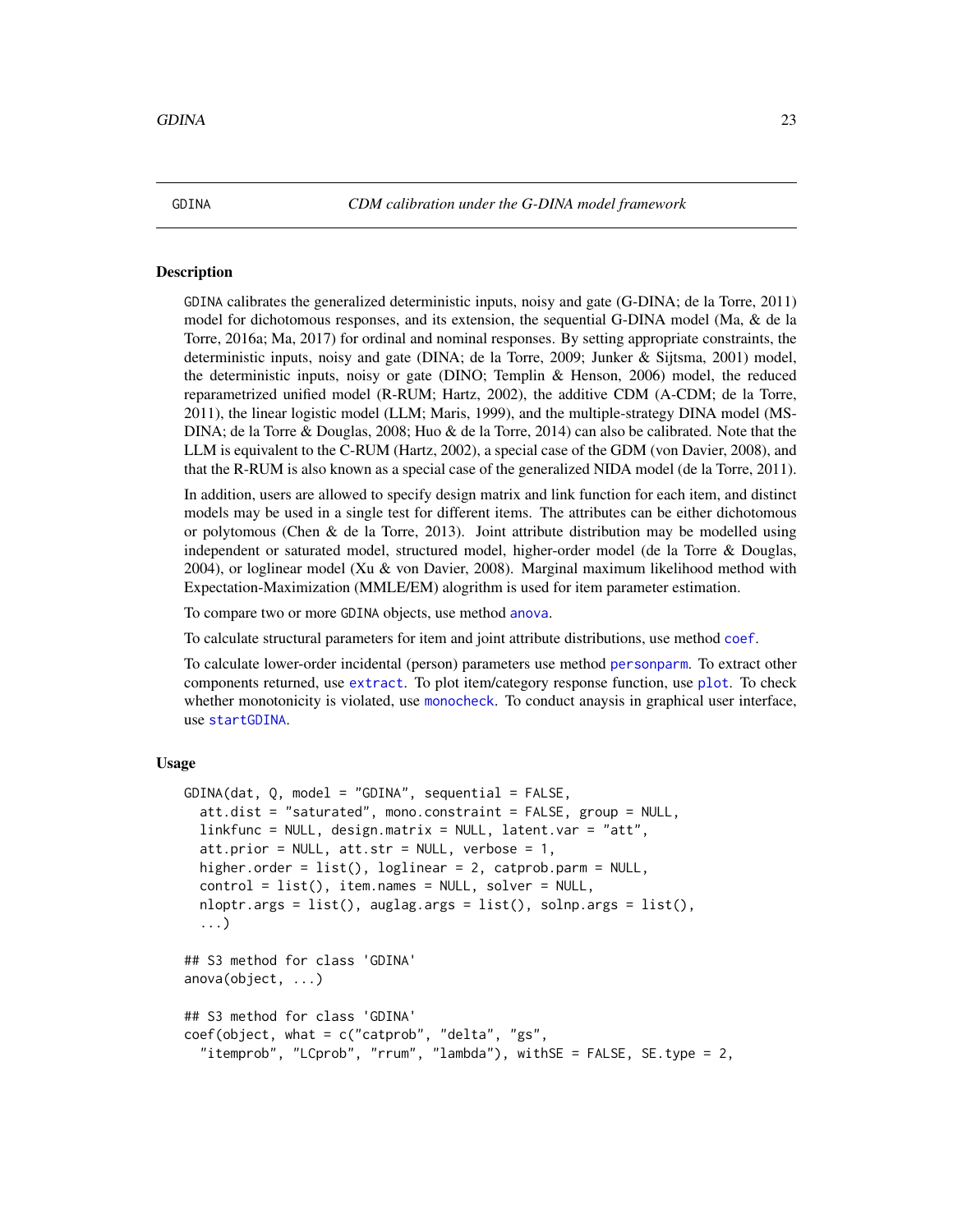#### 24 GDINA

```
digits = 4, ...)
## S3 method for class 'GDINA'
extract(object, what, SE-type = 2, ...)## S3 method for class 'GDINA'
personparm(object, what = c("EAP", "MAP", "MLE", "mp",
  "HO"), digits = 4, ...)
## S3 method for class 'GDINA'
logLik(object, ...)
## S3 method for class 'GDINA'
deviance(object, ...)
## S3 method for class 'GDINA'
nobs(object, ...)
## S3 method for class 'GDINA'
vcov(object, ...)
## S3 method for class 'GDINA'
npar(object, ...)
## S3 method for class 'GDINA'
indlogLik(object, ...)
## S3 method for class 'GDINA'
indlogPost(object, ...)
## S3 method for class 'GDINA'
summary(object, ...)
```
# Arguments

dat A required  $N \times J$  matrix or data. frame consisting of the responses of N individuals to J items. Missing values need to be coded as NA.

Q A required matrix; The number of rows occupied by a single-strategy dichotomous item is 1, by a polytomous item is the number of nonzero categories, and by a mutiple-strategy dichotomous item is the number of strategies. The number of column is equal to the number of attributes if all items are single-strategy dichotomous items, but the number of attributes  $+2$  if any items are polytomous or have multiple strategies. For a polytomous item, the first column represents the item number and the second column indicates the nonzero category number. For a multiple-strategy dichotomous item, the first column represents the item number and the second column indicates the strategy number. For binary attributes, 1 denotes the attributes are measured by the items and 0 means the attributes are not measured. For polytomous attributes, non-zero elements indi-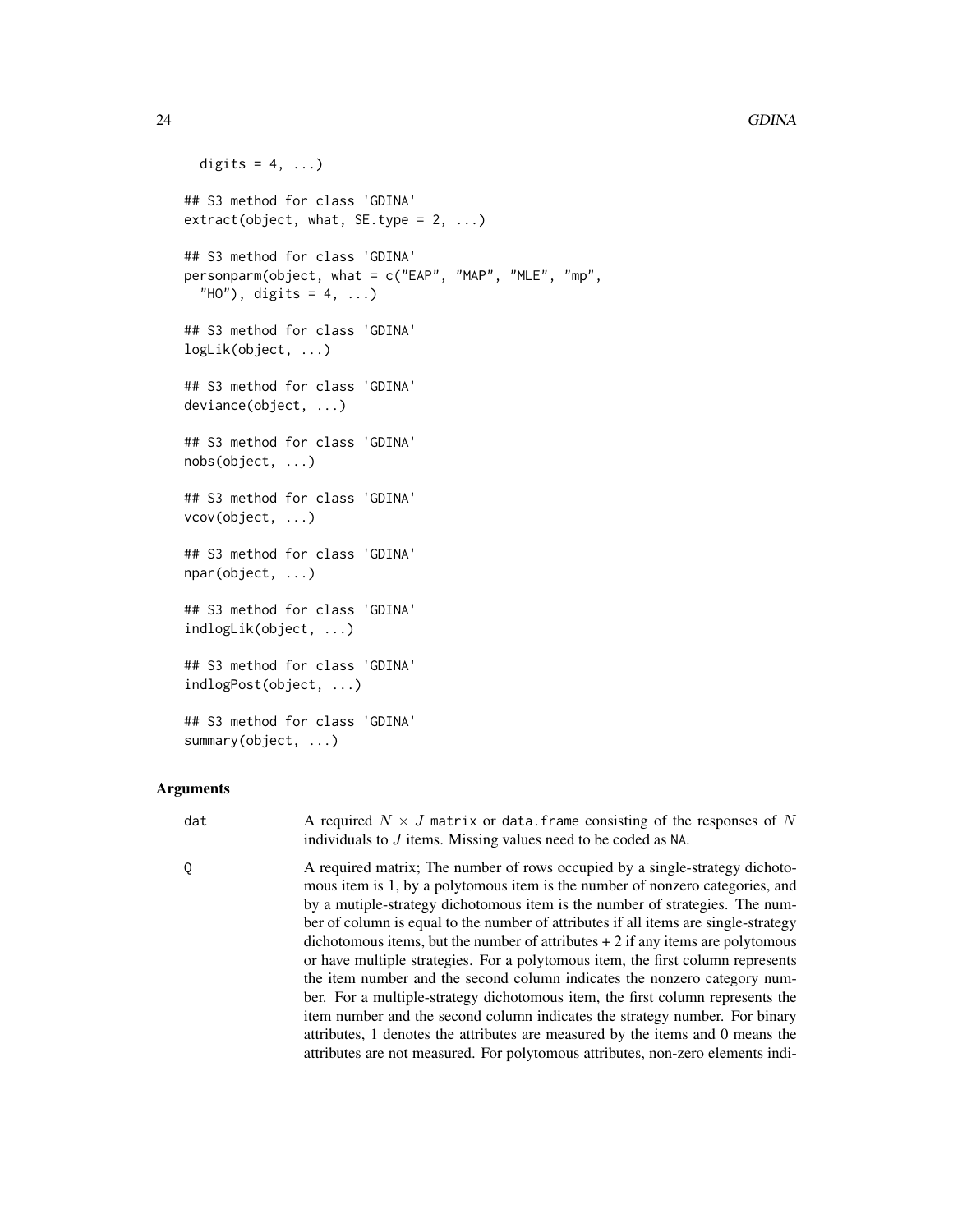cate which level of attributes are needed (see Chen, & de la Torre, 2013). See Examples.

model A vector for each item or nonzero category, or a scalar which will be used for all items or nonzero categories to specify the CDMs fitted. The possible options include "GDINA","DINA","DINO","ACDM","LLM", "RRUM", "MSDINA" and "UDF". Note that model can also be "logitGDINA" and "logGDINA", indicating the saturated G-DINA model in logit and log link functions. They are equivalent to the identity link saturated G-DINA model. The logit G-DINA model is identical to the log-linear CDM. When "UDF", indicating user defined function, is specified for any item, arguments design.matrix and linkfunc need to be defined.

sequential logical; TRUE if the sequential model is fitted for polytomous responses.

att.dist How is the joint attribute distribution estimated? It can be (1) saturated, which is the default, indicating that the proportion parameter for each permissible latent class is estimated separately; (2) higher.order, indicating that a higherorder joint attribute distribution is assumed (higher-order model can be specified in higher.order argument); (3) fixed, indicating that the weights specified in att.prior argument are fixed in the estimation process. If att.prior is not specified, a uniform joint attribute distribution is employed initially; (4) independent, indicating that all attributes are assumed to be independent; and (5) loglinear, indicating a loglinear model is employed. If different groups have different joint attribute distributions, specify att.dist as a character vector with the same number of elements as the number of groups. However, if a higher-order model is used for any group, it must be used for all groups.

mono.constraint

logical; TRUE indicates that  $P(\alpha_1) \leq P(\alpha_2)$  if for all  $k, \alpha_{1k} < \alpha_{2k}$ . Can be a vector for each item or nonzero category or a scalar which will be used for all items to specify whether monotonicity constraint should be added.

group a numerical vector with integer  $1, 2, \ldots, \#$  of groups indicating the group each individual belongs to. It must start from 1 and its length must be equal to the number of individuals.

linkfunc a vector of link functions for each item/category; It can be "identity","log" or "logit". Only applicable when, for some items, model="UDF".

design.matrix a list of design matrices; Its length must be equal to the number of items (or nonzero categories for sequential models). If CDM for item j is specified as "UDF" in argument model, the corresponding design matrix must be provided; otherwise, the design matrix can be NULL, which will be generated automatically.

- latent.var A string indicating the nature of the latent variables. It is "att" (by default) if the latent variables are attributes, and "bugs" if the latent variables are misconceptions. When "bugs" is specified, only the DINA, DINO or G-DINA model can be specified in model argument (Kuo, Chen, Yang & Mok, 2016).
- att.prior  $\hskip1cm$  A vector of length  $2^K$  for single group model, or a matrix of dimension  $2^K \times$ no. of groups to specify attribute prior distribution for  $2^K$  latent classes for all groups under a multiple group model. Only applicable for dichotomous attributes. The sum of all elements does not have to be equal to 1; however, it will be normalized so that the sum is equal to 1 before calibration. The label for each latent class can be obtained by calling attributepattern(K). See examples for more info.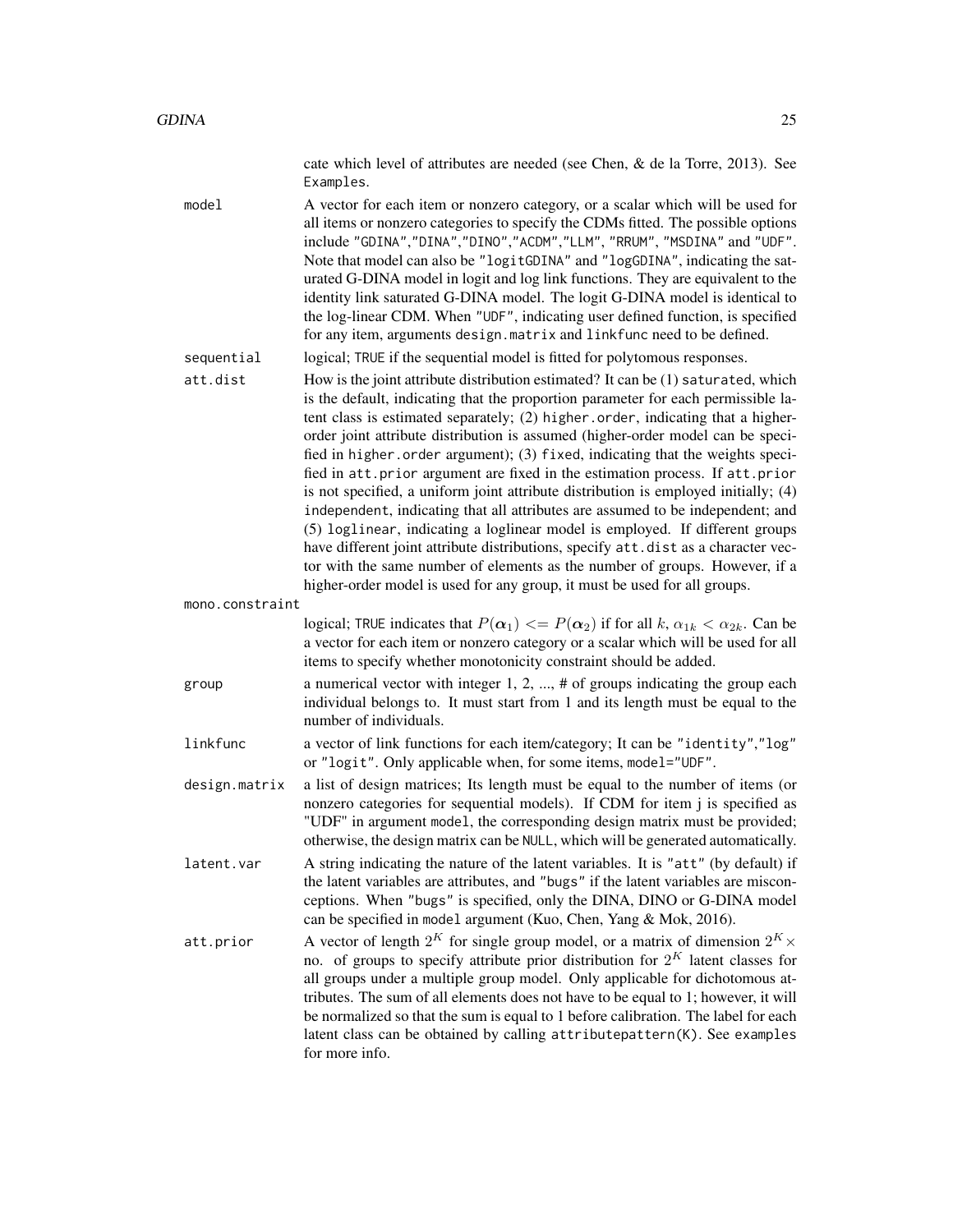| att.str      | Specify attribute structures. NULL, by default, means there is no structure. At-<br>tribute structure needs be specified as a list - which will be internally handled<br>by att.structure function. See examples. It can also be a matrix giving all<br>permissible attribute profiles.                                                                                                                                                                                                                                       |
|--------------|-------------------------------------------------------------------------------------------------------------------------------------------------------------------------------------------------------------------------------------------------------------------------------------------------------------------------------------------------------------------------------------------------------------------------------------------------------------------------------------------------------------------------------|
| verbose      | How to print calibration information after each EM iteration? Can be 0, 1 or 2,<br>indicating to print no information, information for current iteration, or informa-<br>tion for all iterations.                                                                                                                                                                                                                                                                                                                             |
| higher.order | A list specifying the higher-order joint attribute distribution with the following<br>components:                                                                                                                                                                                                                                                                                                                                                                                                                             |
|              | • model - a character indicating the IRT model for higher-order joint attribute<br>distribution. Can be "2PL", "1PL" or "Rasch", representing two parameter<br>logistic IRT model, one parameter logistic IRT model and Rasch model,<br>respectively. For "1PL" model, a common slope parameter is estimated.<br>"Rasch" is the default model when att.dist = "higher.order". Note<br>that slope-intercept form is used for parameterizing the higher-order IRT<br>model (see Details).                                       |
|              | • nquad - a scalar specifying the number of integral nodes. Default = $25$ .                                                                                                                                                                                                                                                                                                                                                                                                                                                  |
|              | • SlopeRange - a vector of length two specifying the range of slope parame-<br>ters. Default = $[0.1, 5]$ .                                                                                                                                                                                                                                                                                                                                                                                                                   |
|              | • InterceptRange - a vector of length two specifying the range of intercept<br>parameters. Default = $[-4, 4]$ .                                                                                                                                                                                                                                                                                                                                                                                                              |
|              | • SlopePrior - a vector of length two specifying the mean and variance of<br>log(slope) parameters, which are assumed normally distributed. Default:<br>mean = 0 and sd = $0.25$ .                                                                                                                                                                                                                                                                                                                                            |
|              | • InterceptPrior - a vector of length two specifying the mean and variance<br>of intercept parameters, which are assumed normally distributed. Default:<br>mean = 0 and sd = 1.                                                                                                                                                                                                                                                                                                                                               |
|              | • Prior - logical; indicating whether prior distributions should be imposed<br>to slope and intercept parameters. Default is FALSE.                                                                                                                                                                                                                                                                                                                                                                                           |
| loglinear    | the order of loglinear smooth for attribute space. It can be either 1 or 2 indicating<br>the loglinear model with main effect only and with main effect and first-order<br>interaction.                                                                                                                                                                                                                                                                                                                                       |
| catprob.parm | A list of initial success probability parameters for each nonzero category.                                                                                                                                                                                                                                                                                                                                                                                                                                                   |
| control      | A list of control parameters with elements:                                                                                                                                                                                                                                                                                                                                                                                                                                                                                   |
|              | maxitr A vector for each item or nonzero category, or a scalar which will<br>be used for all items or nonzero categories to specify the maximum number<br>of EM cycles allowed. Default = $2000$ .                                                                                                                                                                                                                                                                                                                            |
|              | • conv. crit The convergence criterion. Default = $0.0001$ .                                                                                                                                                                                                                                                                                                                                                                                                                                                                  |
|              | • conv. type How is the convergence criterion evaluated? A vector with<br>possible elements: "ip", indicating the maximum absolute change in item<br>success probabilities, "mp", representing the maximum absolute change in<br>mixing proportion parameters, "delta", indicating the maximum absolute<br>change in delta parameters or neg2LL indicating the absolute change in neg-<br>ative two times loglikeihood. Multiple criteria can be specified. If so, all<br>criteria need to be met. Default = $c("ip", "mp").$ |
|              |                                                                                                                                                                                                                                                                                                                                                                                                                                                                                                                               |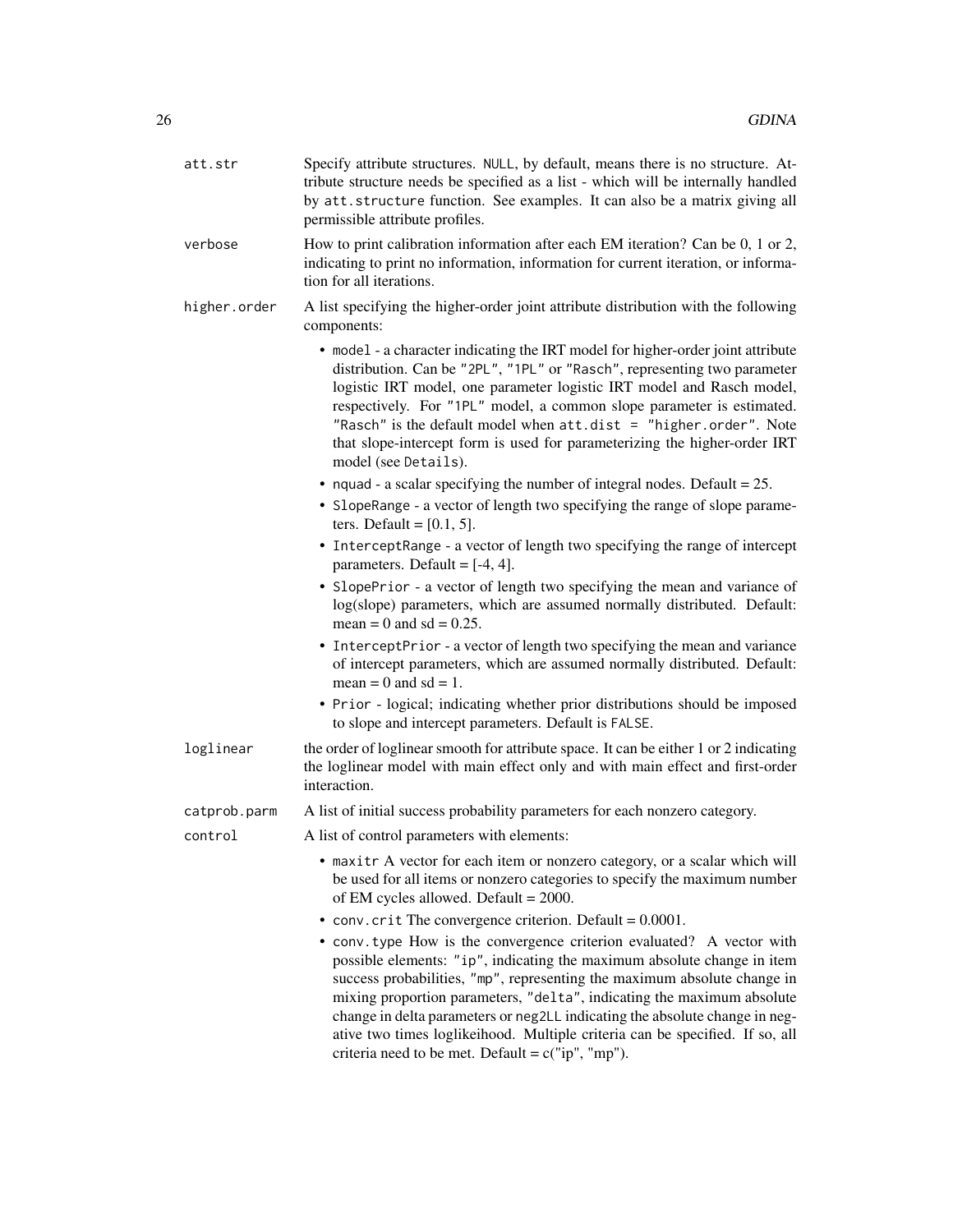|             | • nstarts how many sets of starting values? Default = 3.                                                                                                                                                                                                                                                                                                                                                                                                                                                            |
|-------------|---------------------------------------------------------------------------------------------------------------------------------------------------------------------------------------------------------------------------------------------------------------------------------------------------------------------------------------------------------------------------------------------------------------------------------------------------------------------------------------------------------------------|
|             | • lower. p A vector for each item or nonzero category, or a scalar which will<br>be used for all items or nonzero categories to specify the lower bound for<br>success probabilities. Default = $.0001$ .                                                                                                                                                                                                                                                                                                           |
|             | • upper. p A vector for each item or nonzero category, or a scalar which will<br>be used for all items or nonzero categories to specify the upper bound for<br>success probabilities. Default = .9999.                                                                                                                                                                                                                                                                                                              |
|             | • lower.prior The lower bound for mixing proportion parameters (latent<br>class sizes). Default = . Machine\$double.eps.                                                                                                                                                                                                                                                                                                                                                                                            |
|             | • randomseed Random seed for generating initial item parameters. Default<br>$= 123456.$                                                                                                                                                                                                                                                                                                                                                                                                                             |
|             | • smallNcorrection A numeric vector with two elements specifying the<br>corrections applied when the expected number of individuals in some la-<br>tent groups are too small. If the expected no. of examinees is less than<br>the second element, the first element and two times the first element will<br>be added to the numerator and denominator of the closed-form solution of<br>probabilities of success. Only applicable for the G-DINA, DINA and DINO<br>model estimation without monotonic constraints. |
|             | • MstepMessage Integer; Larger number prints more information from Mstep<br>optimizer. Default = $1$ .                                                                                                                                                                                                                                                                                                                                                                                                              |
| item.names  | A vector giving the item names. By default, items are named as "Item 1", "Item<br>2", etc.                                                                                                                                                                                                                                                                                                                                                                                                                          |
| solver      | A string indicating which solver should be used in M-step. By default, the solver<br>is automatically chosen according to the models specified. Possible options in-<br>clude slsqp, nloptr, solnp and auglag.                                                                                                                                                                                                                                                                                                      |
| nloptr.args | a list of control parameters to be passed to opts argument of nloptr function.                                                                                                                                                                                                                                                                                                                                                                                                                                      |
| auglag.args | a list of control parameters to be passed to the alabama::auglag() function. It can<br>contain two elements: control.outer and control.optim. See auglag.                                                                                                                                                                                                                                                                                                                                                           |
| solnp.args  | a list of control parameters to be passed to control argument of solnp function.                                                                                                                                                                                                                                                                                                                                                                                                                                    |
| .           | additional arguments                                                                                                                                                                                                                                                                                                                                                                                                                                                                                                |
| object      | GDINA object for various S3 methods                                                                                                                                                                                                                                                                                                                                                                                                                                                                                 |
| what        | argument for various S3 methods; For calculating structural parameters using<br>coef, what can be                                                                                                                                                                                                                                                                                                                                                                                                                   |
|             | • i temprob - item success probabilities of each reduced attribute pattern.<br>• catprob - category success probabilities of each reduced attribute pattern;<br>the same as itemprob for dichtomous response data.<br>• LCprob - item success probabilities of each attribute pattern.<br>• gs - guessing and slip parameters of each item/category.<br>· delta - delta parameters of each item/category, see G-DINA formula in                                                                                     |
|             | details.<br>• rrum - RRUM parameters when items are estimated using RRUM.                                                                                                                                                                                                                                                                                                                                                                                                                                           |
|             | • lambda - structural parameters for joint attribute distribution.                                                                                                                                                                                                                                                                                                                                                                                                                                                  |
|             | For calculating incidental parameters using personparm, what can be                                                                                                                                                                                                                                                                                                                                                                                                                                                 |
|             |                                                                                                                                                                                                                                                                                                                                                                                                                                                                                                                     |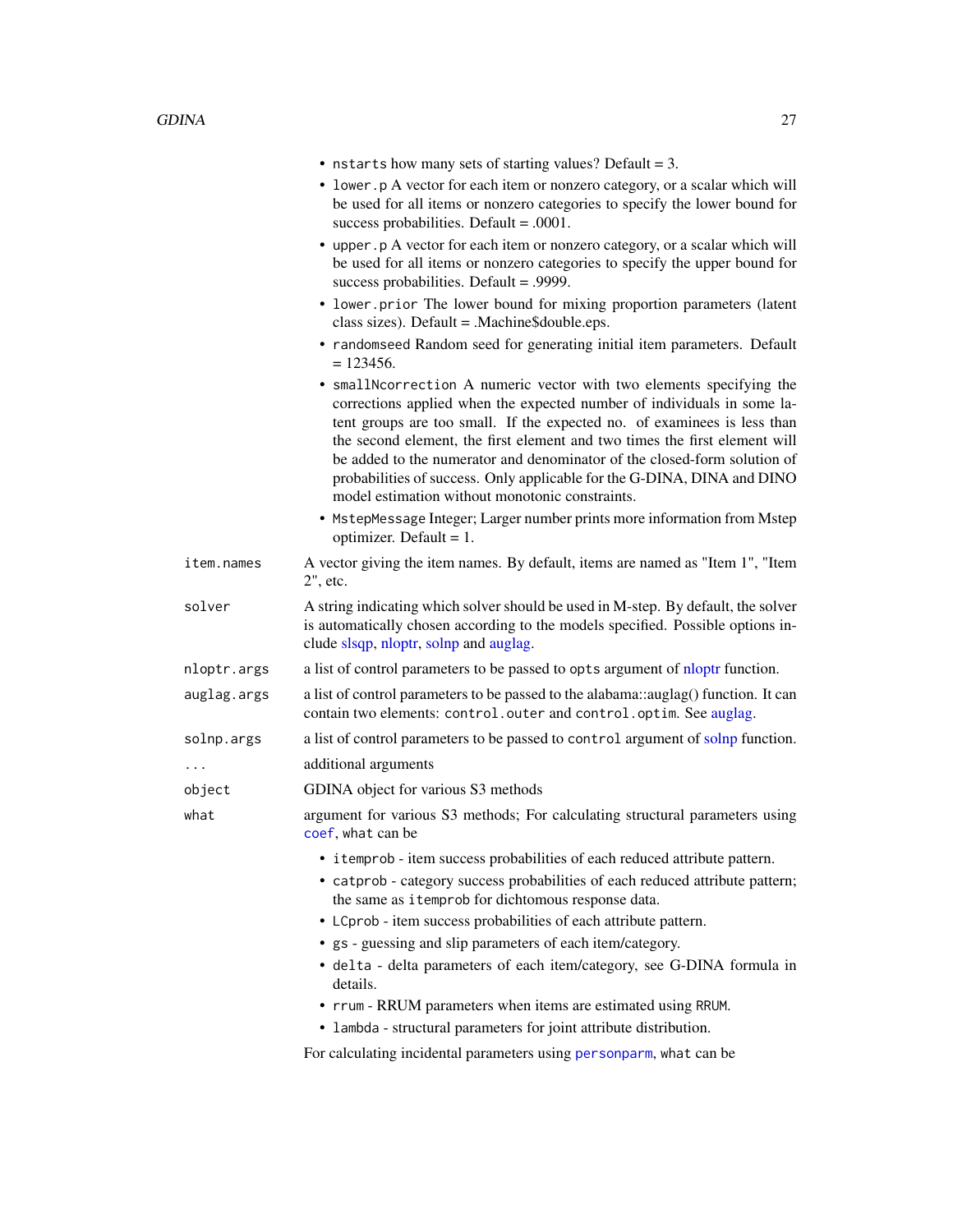|         | $\bullet$ EAP - EAP estimates of authority pattern.                                                                                                                                                                |
|---------|--------------------------------------------------------------------------------------------------------------------------------------------------------------------------------------------------------------------|
|         | • MAP - MAP estimates of attribute pattern.                                                                                                                                                                        |
|         | • MLE - MLE estimates of attribute pattern.                                                                                                                                                                        |
|         | • mp - marginal mastery probabilities.                                                                                                                                                                             |
|         | • HO - EAP estimates of higher-order ability if a higher-order is fitted.                                                                                                                                          |
| withSE  | argument for method coef; estimate standard errors or not?                                                                                                                                                         |
| SE.type | type of standard errors. For now, SEs are calculated based on outper-product<br>of gradient. It can be 1 based on item-wise information, 2 based on incomplete<br>information and 3 based on complete information. |
| digits  | How many decimal places in each number? The default is 4.                                                                                                                                                          |
|         |                                                                                                                                                                                                                    |

 $\cdot$  FAP  $\cdot$  EAP estimates of attribute pattern.

#### Value

GDINA returns an object of class GDINA. Methods for GDINA objects include [extract](#page-20-1) for extracting various components, [coef](#page-0-0) for extracting structural parameters, [personparm](#page-57-1) for calculating incidental (person) parameters, summary for summary information. AIC, BIC, logLik, deviance and npar can also be used to calculate AIC, BIC, observed log-likelihood, deviance and number of parameters.

#### Methods (by generic)

- anova: Model comparison using likelihood ratio test
- coef: extract structural parameter estimates
- extract: extract various elements of GDINA estimates
- personparm: calculate person attribute patterns and higher-order ability
- logLik: calculate log-likelihood
- deviance: calculate deviance
- nobs: calculate number of observations
- vcov: calculate covariance-matrix for delta parameters
- npar: calculate the number of parameters
- indlogLik: extract log-likelihood for each individual
- indlogPost: extract log posterior for each individual
- summary: print summary information

# The G-DINA model

The generalized DINA model (G-DINA; de la Torre, 2011) is an extension of the DINA model. Unlike the DINA model, which collaspes all latent classes into two latent groups for each item, if item j requires  $K_j^*$  attributes, the G-DINA model collapses  $2^K$  latent classes into  $2^{K_j^*}$  latent groups with unique success probabilities on item j, where  $K_j^* = \sum_{k=1}^K q_{jk}$ .

Let  $\alpha_{lj}^*$  be the reduced attribute pattern consisting of the columns of the attributes required by item j, where  $l = 1, ..., 2^{K_j^*}$ . For example, if only the first and the last attributes are required,  $\alpha_{lj}^* =$  $(\alpha_{l1}, \alpha_{lK})$ . For notational convenience, the first  $K_j^*$  attributes can be assumed to be the required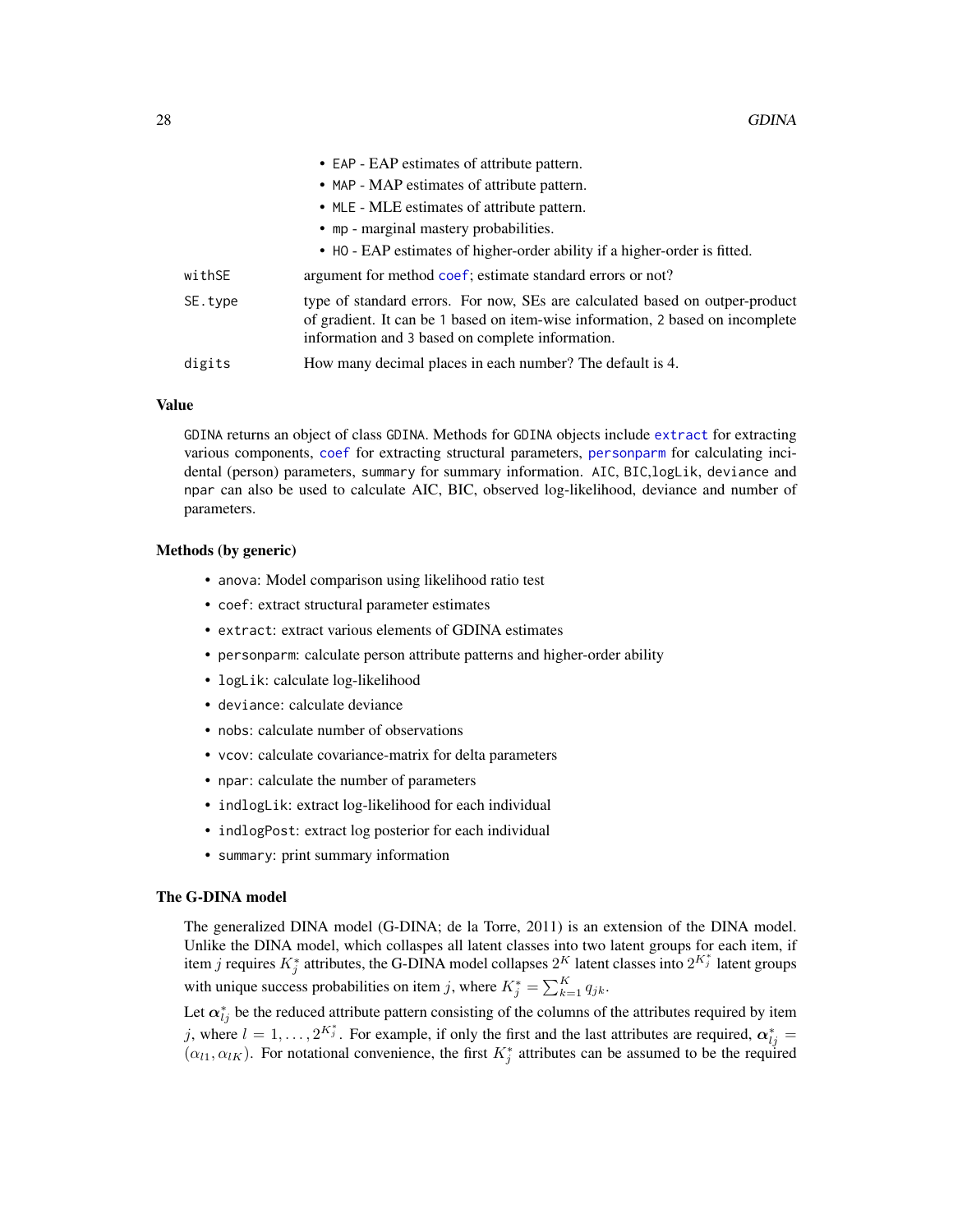#### GDINA 29

attributes for item j as in de la Torre (2011). The probability of success  $P(X_j = 1 | \alpha_{ij}^*)$  is denoted by  $P(\boldsymbol{\alpha}_{lj}^*)$ . To model this probability of success, different link functions as in the generalized linear models are used in the G-DINA model. The item response function of the G-DINA model using the identity link can be written as

$$
f[P(\boldsymbol{\alpha}_{lj}^{*})] = \delta_{j0} + \sum_{k=1}^{K_{j}^{*}} \delta_{jk} \alpha_{lk} + \sum_{k'=k+1}^{K_{j}^{*}} \sum_{k=1}^{K_{j}^{*}-1} \delta_{jkk'} \alpha_{lk} \alpha_{lk'} + \cdots + \delta_{j12\cdots K_{j}^{*}} \prod_{k=1}^{K_{j}^{*}} \alpha_{lk},
$$

or in matrix form,

$$
f[\boldsymbol{P}_j] = \boldsymbol{M}_j \boldsymbol{\delta}_j,
$$

where  $\delta_{j0}$  is the intercept for item j,  $\delta_{jk}$  is the main effect due to  $\alpha_{lk}$ ,  $\delta_{jkk'}$  is the interaction effect due to  $\alpha_{lk}$  and  $\alpha_{lk'}$ ,  $\delta_{j12...K_j^*}$  is the interaction effect due to  $\alpha_{l1}, \cdots, \alpha_{lK_j^*}$ . The log and logit links can also be employed.

# Other CDMs as special cases

Several widely used CDMs can be obtained by setting appropriate constraints to the G-DINA model. This section introduces the parameterization of different CDMs within the G-DINA model framework very breifly. Readers interested in this please refer to de la Torre(2011) for details.

DINA model In DINA model, each item has two item parameters - guessing  $(g)$  and slip  $(s)$ . In traditional parameterization of the DINA model, a latent variable  $\eta$  for person i and item j is defined as

$$
\eta_{ij} = \prod_{k=1}^K \alpha_{ik}^{q_{jk}}
$$

Briefly speaking, if individual i master all attributes required by item j,  $\eta_{ij} = 1$ ; otherwise,  $\eta_{ij} = 0$ . Item response function of the DINA model can be written by

$$
P(X_{ij} = 1 | \eta_{ij}) = (1 - s_j)^{\eta_{ij}} g_j^{1 - \eta_{ij}}
$$

To obtain the DINA model from the G-DINA model, all terms in identity link G-DINA model except  $\delta_0$  and  $\delta_{12...K_j^*}$  need to be fixed to zero, that is,

$$
P(\boldsymbol{\alpha}_{lj}^*) = \delta_{j0} + \delta_{j12\cdots K_j^*} \prod_{k=1}^{K_j^*} \alpha_{lk}
$$

In this parameterization,  $\delta_{j0} = g_j$  and  $\delta_{j0} + \delta_{j12\cdots K_j^*} = 1 - s_j$ . DINO model The DINO model can be given by

$$
P(\boldsymbol{\alpha}_{lj}^*) = \delta_{j0} + \delta_{j1} I(\boldsymbol{\alpha}_{lj}^* \neq \mathbf{0})
$$

where  $I(\cdot)$  is an indicator variable. The DINO model is also a constrained identity link G-DINA model. As shown by de la Torre (2011), the appropriate constraint is

$$
\delta_{jk} = -\delta_{jk'k''} = \dots = (-1)^{K_j^* + 1} \delta_{j12\cdots K_j^*},
$$

for  $k = 1, \dots, K_j^*, k' = 1, \dots, K_j^* - 1$ , and  $k'' > k', \dots, K_j^*$ .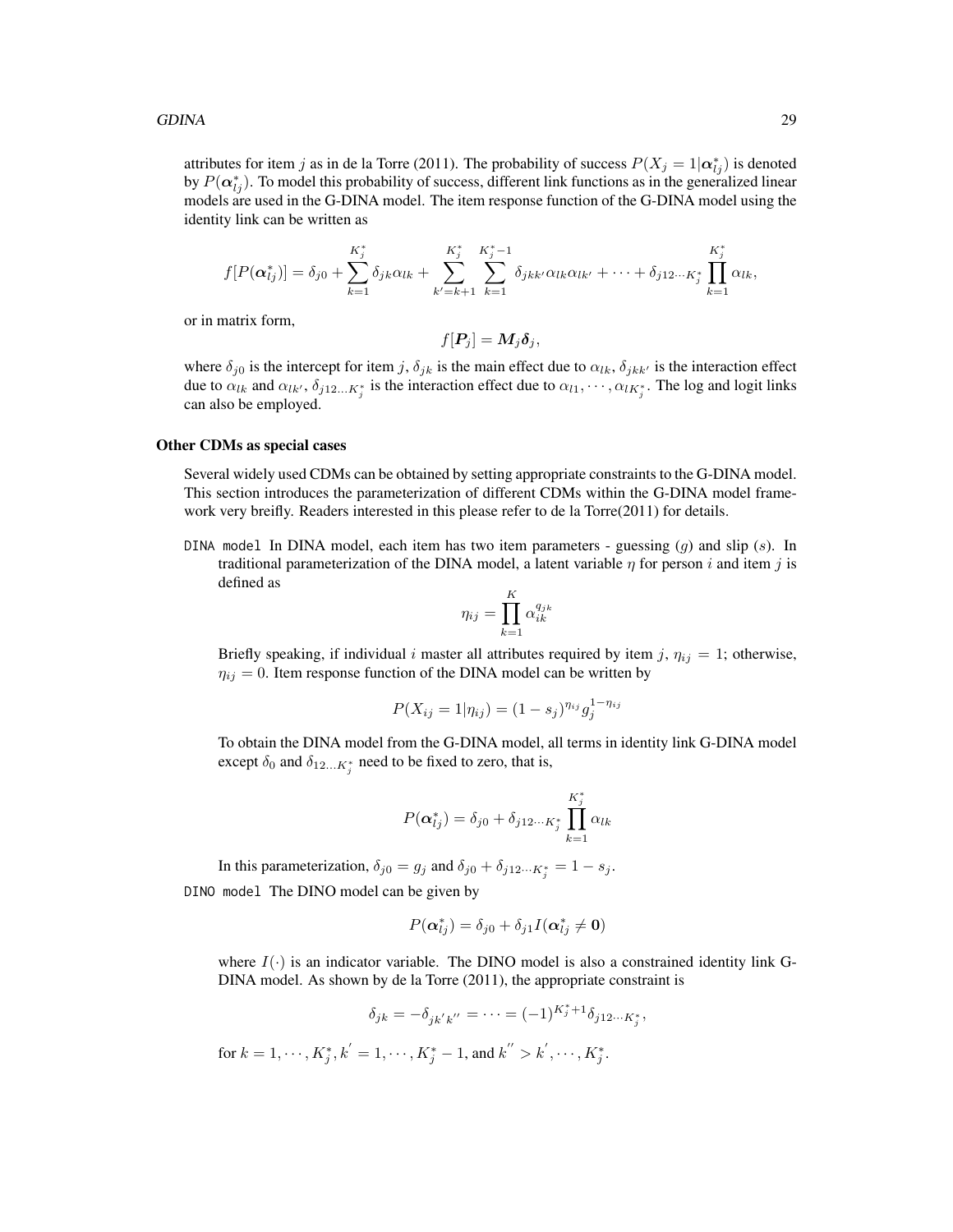Additive models with different link functions The A-CDM, LLM and R-RUM can be obtained by setting all interactions to be zero in identity, logit and log link G-DINA model, respectively. Specifically, the A-CDM can be formulated as

$$
P(\boldsymbol{\alpha}_{lj}^*) = \delta_{j0} + \sum_{k=1}^{K_j^*} \delta_{jk} \alpha_{lk}.
$$

The item response function for LLM can be given by

$$
logit[P(\boldsymbol{\alpha}_{lj}^*)]=\delta_{j0}+\sum_{k=1}^{K_j^*}\delta_{jk}\alpha_{lk},
$$

and lastly, the RRUM, can be written as

$$
log[P(\boldsymbol{\alpha}_{lj}^*)] = \delta_{j0} + \sum_{k=1}^{K_j^*} \delta_{jk} \alpha_{lk}.
$$

It should be noted that the LLM is equivalent to the compensatory RUM, which is subsumed by the GDM, and that the RRUM is a special case of the generalized noisy inputs, deterministic "And" gate model (G-NIDA).

#### Joint Attribute Distribution

.

The joint attribute distribution can be modeled using various methods. This section mainly focuses on the so-called higher-order approach, which was originally proposed by de la Torre and Douglas (2004) for the DINA model. It has been extended in this package for all condensation rules. Particularly, three IRT models are available for the higher-order attribute structure: Rasch model (Rasch), one parameter logistic model (1PL) and two parameter logistic model (2PL). For the Rasch model, the probability of mastering attribute  $k$  for individual  $i$  is defined as

$$
P(\alpha_k = 1 | \theta_i, \lambda_{0k}) = \frac{exp(\theta_i + \lambda_{0k})}{1 + exp(\theta_i + \lambda_{0k})}
$$

For the 1PL model, the probability of mastering attribute  $k$  for individual  $i$  is defined as

$$
P(\alpha_k = 1 | \theta_i, \lambda_{0k}, \lambda_1) = \frac{exp(\lambda_1 \theta_i + \lambda_{0k})}{1 + exp(\lambda_1 \theta_i + \lambda_{0k})}
$$

For the 2PL model, the probability of mastering attribute k for individual i is defined as

$$
P(\alpha_k = 1 | \theta_i, \lambda_{0k}, \lambda_{1k}) = \frac{exp(\lambda_{1k}\theta_i + \lambda_{0k})}{1 + exp(\lambda_{1k}\theta_i + \lambda_{0k})}
$$

where  $\theta_i$  is the ability of examinee i.  $\lambda_{0k}$  and  $\lambda_{1k}$  are the intercept and slope parameters for attribute k, respectively. In the Rasch model,  $\lambda_{1k} = 1 \forall k$ ; whereas in the 1PL model, a common slope parameter  $\lambda_1$  is estimated. The probability of joint attributes can be written as

$$
P(\alpha|\theta_i, \lambda) = \prod_k P(\alpha_k|\theta_i, \lambda)
$$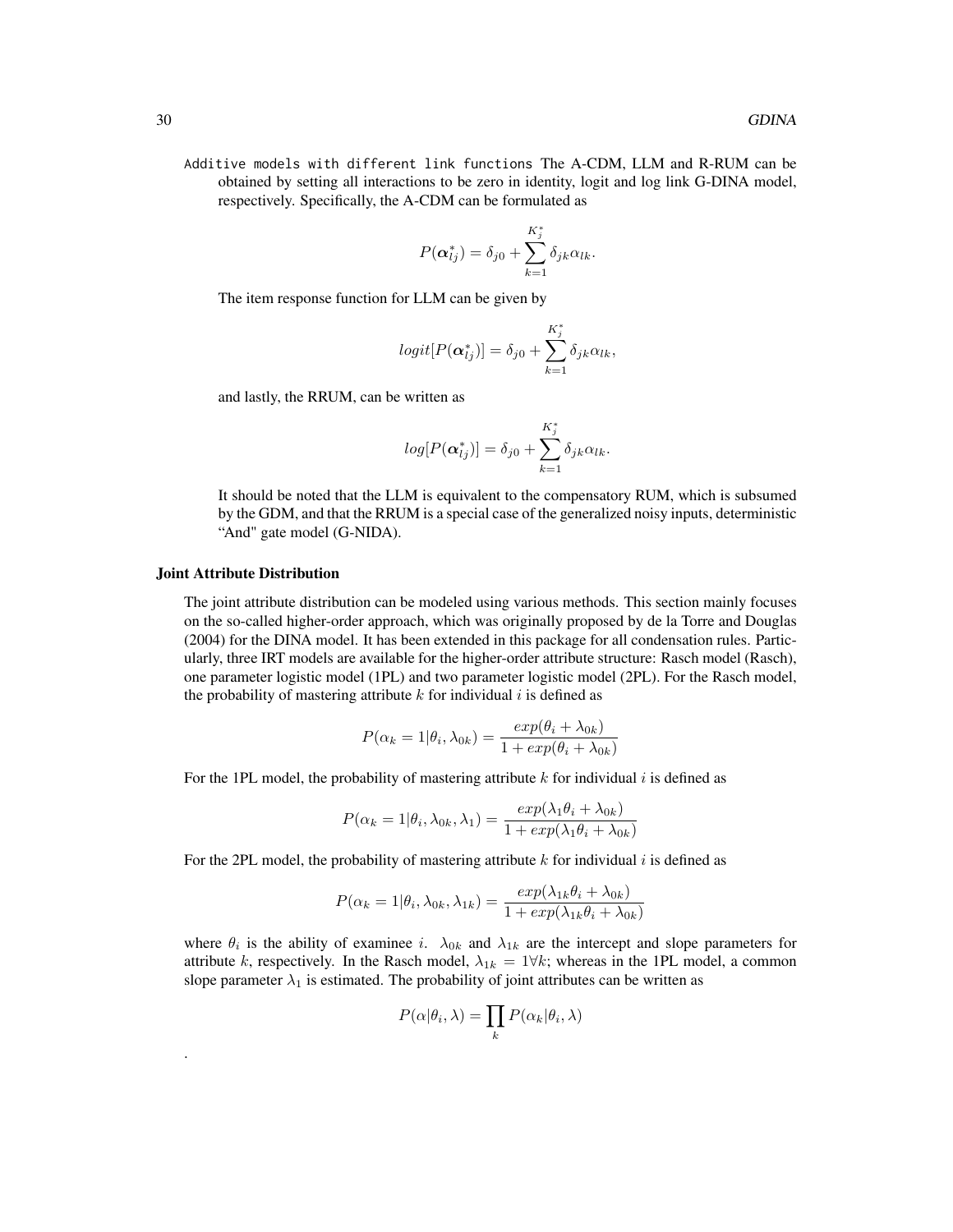#### GDINA 31

# Model Estimation

The MMLE/EM algorithm is implemented in this package. For G-DINA, DINA and DINO models, closed-form solutions exist. See de la Torre (2009) and de la Torre (2011) for details. For ACDM, LLM and RRUM, closed-form solutions do not exist, and therefore some general optimization techniques are adopted in M-step (Ma, Iaconangelo & de la Torre, 2016). The selection of optimization techniques mainly depends on whether some specific constraints need to be added.

The sequential G-DINA model is a special case of the diagnostic tree model (DTM; Ma, in press) and estimated using the mapping matrix accordingly (See Tutz, 1997; Ma, in press).

#### The Number of Parameters

For dichotomous response models: Assume a test measures K attributes and item j requires  $K_j^*$ attributes: The DINA and DINO model has 2 item parameters for each item; if item  $j$  is ACDM, LLM or RRUM, it has  $K_j^* + 1$  item parameters; if it is G-DINA model, it has  $2^{K_j^*}$  item parameters. Apart from item parameters, the parameters involved in the estimation of joint attribute distribution need to be estimated as well. When using the saturated attribute structure, there are  $2<sup>K</sup> - 1$  parameters for joint attribute distribution estimation; when using a higher-order attribute structure, there are  $K, K+1$ , and  $2 \times K$  parameters for the Rasch model, 1PL model and 2PL model, respectively. For polytomous response data using the sequential G-DINA model, the number of item parameters are counted at category level.

#### **Note**

anova function does NOT check whether models compared are nested or not.

# Author(s)

Wenchao Ma, The University of Alabama, <wenchao.ma@ua.edu> Jimmy de la Torre, The University of Hong Kong

# References

Bock, R. D., & Aitkin, M. (1981). Marginal maximum likelihood estimation of item parameters: Application of an EM algorithm. *Psychometrika, 46*, 443-459.

Bock, R. D., & Lieberman, M. (1970). Fitting a response model forn dichotomously scored items. *Psychometrika, 35*, 179-197.

Bor-Chen Kuo, Chun-Hua Chen, Chih-Wei Yang, & Magdalena Mo Ching Mok. (2016). Cognitive diagnostic models for tests with multiple-choice and constructed-response items. *Educational Psychology, 36*, 1115-1133.

Carlin, B. P., & Louis, T. A. (2000). Bayes and empirical bayes methods for data analysis. New York, NY: Chapman & Hall

de la Torre, J., & Douglas, J. A. (2008). Model evaluation and multiple strategies in cognitive diagnosis: An analysis of fraction subtraction data. *Psychometrika, 73*, 595-624.

de la Torre, J. (2009). DINA Model and Parameter Estimation: A Didactic. *Journal of Educational and Behavioral Statistics, 34*, 115-130.

de la Torre, J. (2011). The generalized DINA model framework. *Psychometrika, 76*, 179-199.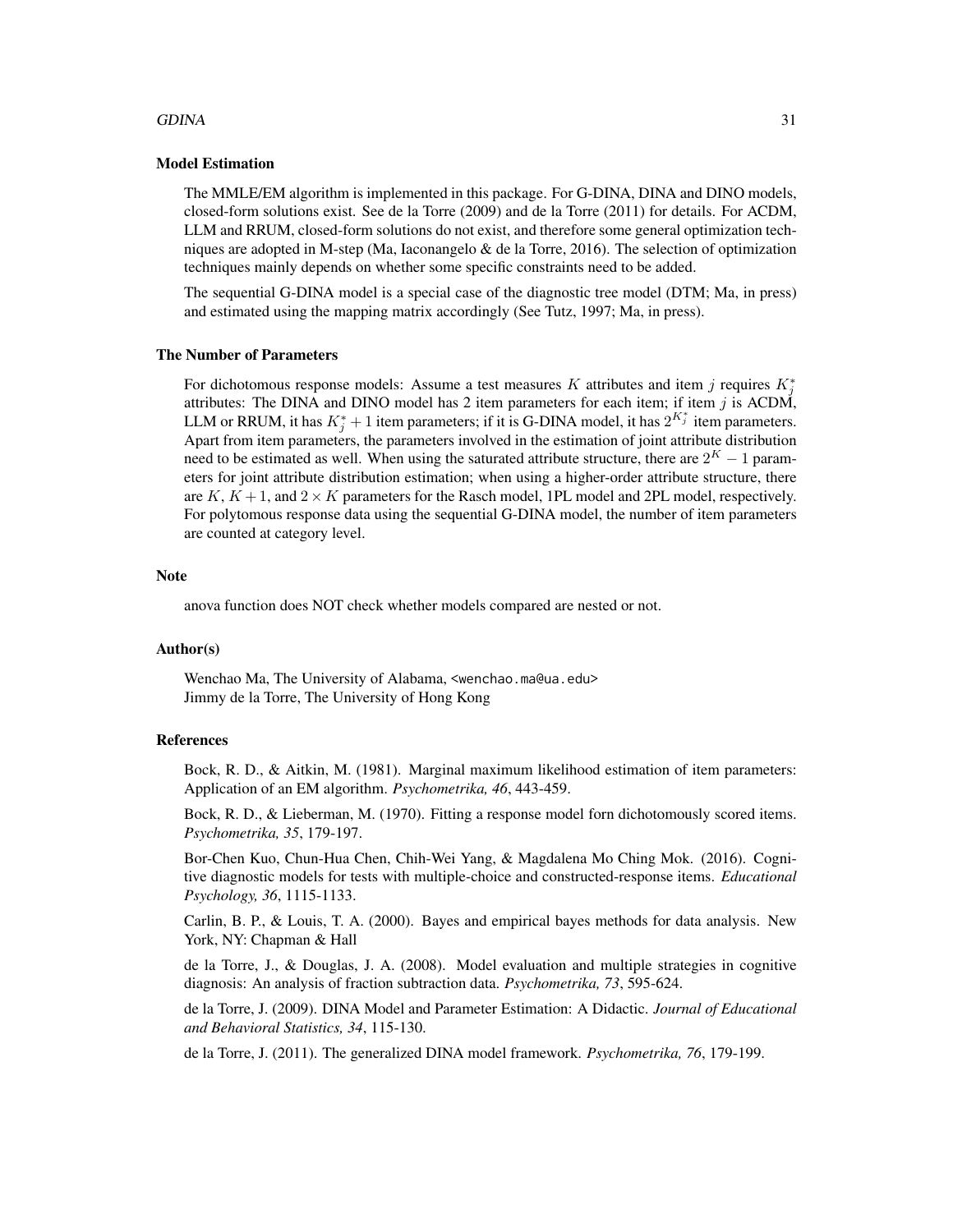de la Torre, J., & Douglas, J. A. (2004). Higher-order latent trait models for cognitive diagnosis. *Psychometrika, 69*, 333-353.

de la Torre, J., & Lee, Y. S. (2013). Evaluating the wald test for item-level comparison of saturated and reduced models in cognitive diagnosis. *Journal of Educational Measurement, 50*, 355-373.

Haertel, E. H. (1989). Using restricted latent class models to map the skill structure of achievement items. *Journal of Educational Measurement, 26*, 301-321.

Hartz, S. M. (2002). A bayesian framework for the unified model for assessing cognitive abilities: Blending theory with practicality (Unpublished doctoral dissertation). University of Illinois at Urbana-Champaign.

Huo, Y., & de la Torre, J. (2014). Estimating a Cognitive Diagnostic Model for Multiple Strategies via the EM Algorithm. *Applied Psychological Measurement, 38*, 464-485.

Junker, B. W., & Sijtsma, K. (2001). Cognitive assessment models with few assumptions, and connections with nonparametric item response theory. *Applied Psychological Measurement, 25*, 258-272.

Ma, W., & de la Torre, J. (2016). A sequential cognitive diagnosis model for polytomous responses. *British Journal of Mathematical and Statistical Psychology. 69,* 253-275.

Ma, W. (2018). A Diagnostic Tree Model for Polytomous Responses with Multiple Strategies. *British Journal of Mathematical and Statistical Psychology.*

Ma, W., Iaconangelo, C., & de la Torre, J. (2016). Model similarity, model selection and attribute classification. *Applied Psychological Measurement, 40*, 200-217.

Ma, W. (2017). *A Sequential Cognitive Diagnosis Model for Graded Response: Model Development, Q-Matrix Validation,and Model Comparison. Unpublished doctoral dissertation.* New Brunswick, NJ: Rutgers University.

Maris, E. (1999). Estimating multiple classification latent class models. *Psychometrika, 64*, 187- 212.

Tatsuoka, K. K. (1983). Rule space: An approach for dealing with misconceptions based on item response theory. *Journal of Educational Measurement, 20*, 345-354.

Templin, J. L., & Henson, R. A. (2006). Measurement of psychological disorders using cognitive diagnosis models. *Psychological Methods, 11*, 287-305.

Tutz, G. (1997). Sequential models for ordered responses. In W.J. van der Linden & R. K. Hambleton (Eds.), Handbook of modern item response theory p. 139-152). New York, NY: Springer.

Xu, X., & von Davier, M. (2008). Fitting the structured general diagnostic model to NAEP data. ETS research report, RR-08-27.

#### See Also

See [autoGDINA](#page-7-1) for Q-matrix validation, item-level model comparison and model calibration in one run; See [modelfit](#page-54-1) and [itemfit](#page-46-1) for model and item fit analysis, [Qval](#page-61-1) for Q-matrix validation, [modelcomp](#page-51-1) for item level model comparison and [simGDINA](#page-69-1) for data simulation. [GMSCDM](#page-42-1) for a series of multiple strategy CDMs for dichotomous data, and [DTM](#page-17-1) for diagnostic tree model for multiple strategies in polytomous response data Also see gdina in CDM package for the G-DINA model estimation.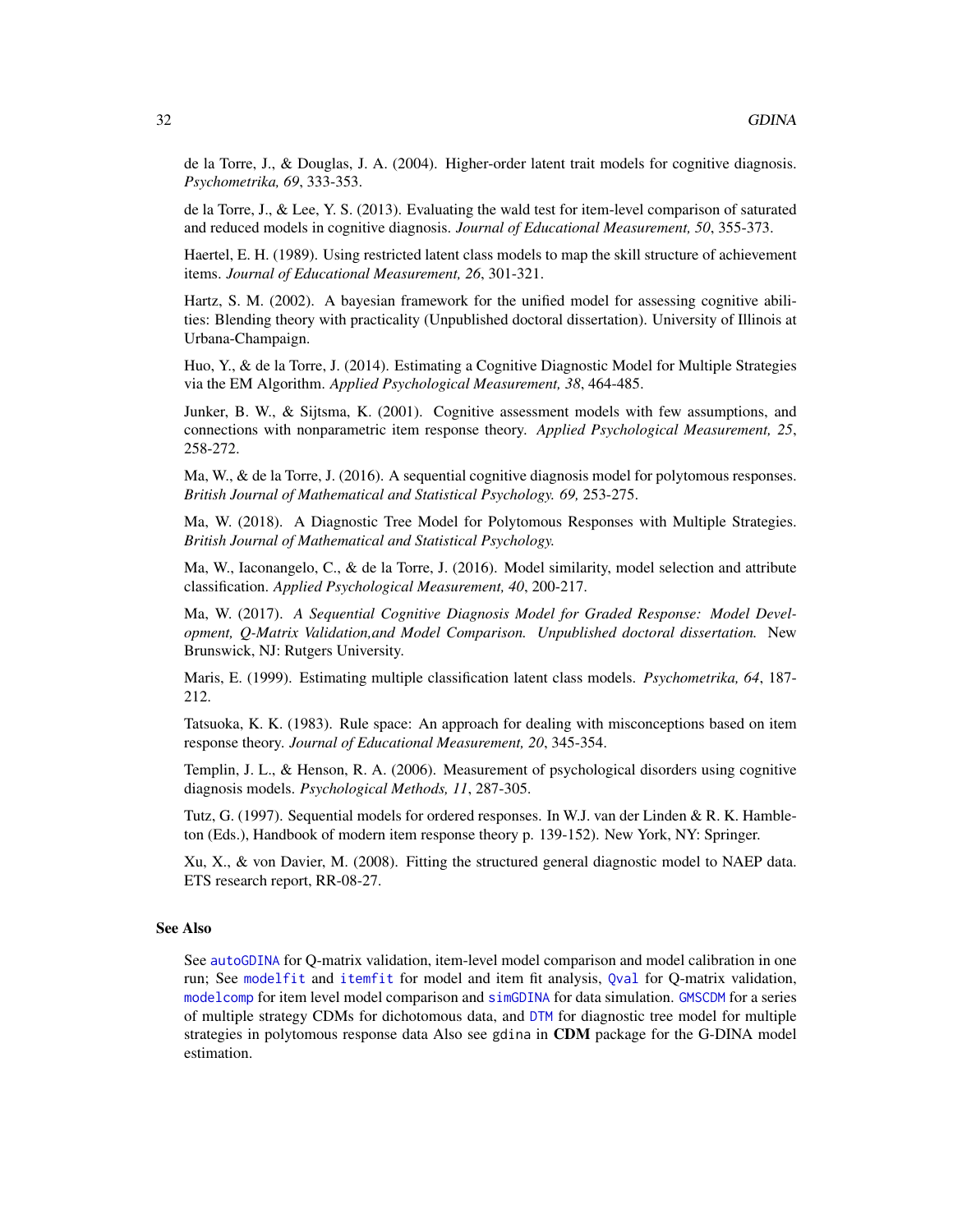# GDINA 33

```
## Not run:
####################################
# Example 1. #
# GDINA, DINA, DINO #
# ACDM, LLM and RRUM #
# estimation and comparison #
\#####################################
dat <- sim10GDINA$simdat
Q <- sim10GDINA$simQ
#--------GDINA model --------#
mod1 <- GDINA(dat = dat, Q = Q, model = "GDINA")
mod1
# summary information
summary(mod1)
AIC(mod1) #AIC
BIC(mod1) #BIC
logLik(mod1) #log-likelihood value
deviance(mod1) # deviance: -2 log-likelihood
npar(mod1) # number of parameters
head(indlogLik(mod1)) # individual log-likelihood
head(indlogPost(mod1)) # individual log-posterior
# structural parameters
# see ?coef
coef(mod1) # item probabilities of success for each latent group
coef(mod1, withSE = TRUE) # item probabilities of success & standard errors
coef(mod1, what = "delta") # delta parameterscoef(mod1, what = "delta",withSE=TRUE) # delta parameters
coef(mod1, what = "gs") # guessing and slip parameterscoef(mod1, what = "gs",withSE = TRUE) # guessing and slip parameters & standard errors
# person parameters
# see ?personparm
personparm(mod1) # EAP estimates of attribute profiles
personparm(mod1, what = "MAP") # MAP estimates of attribute profiles
personparm(mod1, what = "MLE") # MLE estimates of attribute profiles
#plot item response functions for item 10
plot(mod1,item = 10)
plot(mod1,item = 10, withSE = TRUE) # with error bars
#plot mastery probability for individuals 1, 20 and 50
plot(mod1, what = "mp", person =c(1,20,50))# Use extract function to extract more components
```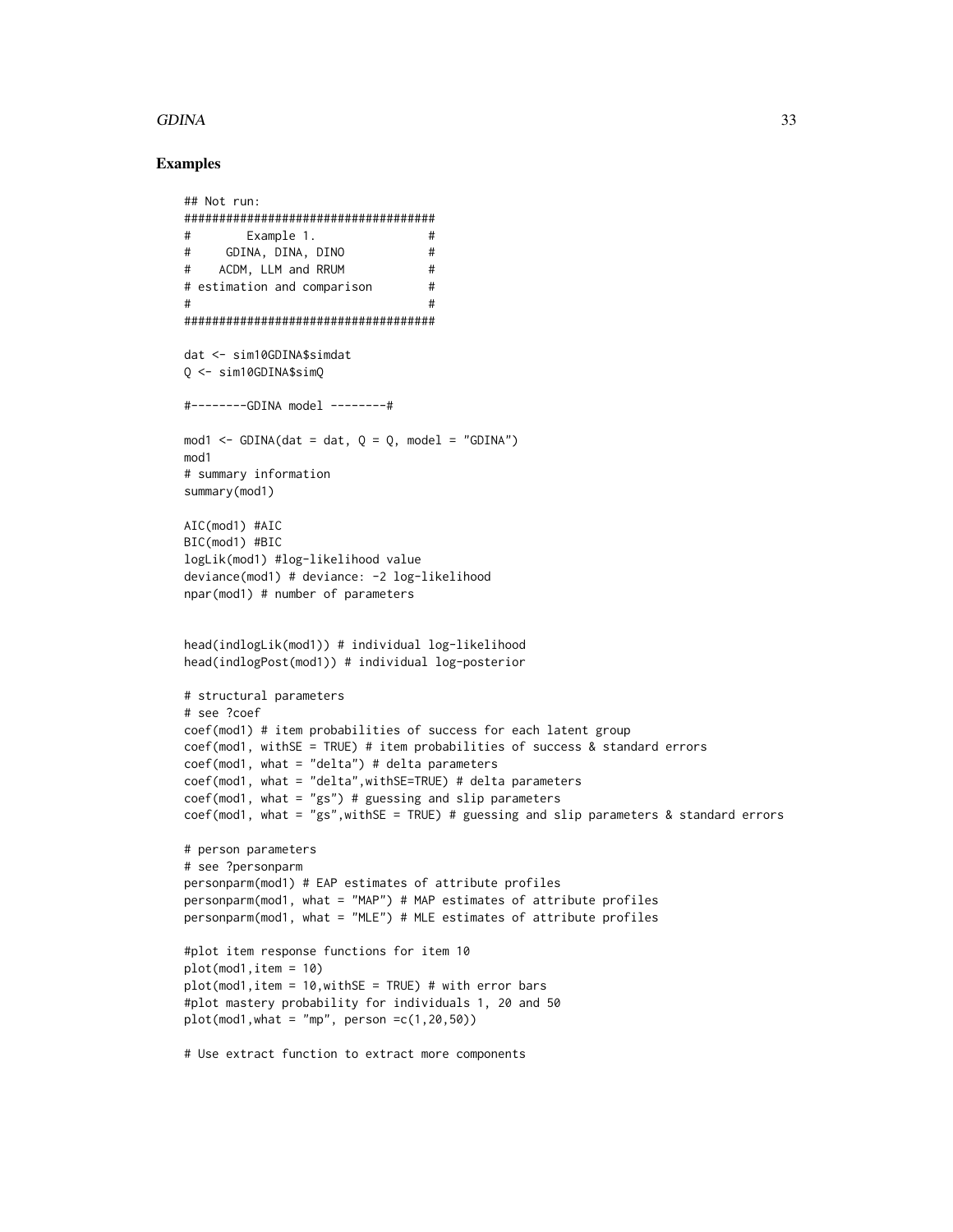```
# See ?extract
# ------- DINA model --------#
dat <- sim10GDINA$simdat
Q <- sim10GDINA$simQ
mod2 \le - GDINA(dat = dat, Q = Q, model = "DINA")
mod2
coef(mod2, what = "gs") # guess and slip parameterscoef(mod2, what = "gs",withSE = TRUE) # guess and slip parameters and standard errors
# Model comparison at the test level via likelihood ratio test
anova(mod1,mod2)
# -------- DINO model -------#
dat <- sim10GDINA$simdat
Q <- sim10GDINA$simQ
mod3 \leq GDINA(dat = dat, Q = Q, model = "DINO")
#slip and guessing
coef(mod3, what = "gs") # guess and slip parameterscoef(mod3, what = "gs",withSE = TRUE) # guess and slip parameters + standard errors
# Model comparison at test level via likelihood ratio test
anova(mod1,mod2,mod3)
# --------- ACDM model -------#
dat <- sim10GDINA$simdat
Q <- sim10GDINA$simQ
mod4 \le - GDINA(dat = dat, Q = Q, model = "ACDM")
mod4
# --------- LLM model -------#
dat <- sim10GDINA$simdat
Q <- sim10GDINA$simQ
mod4b <- GDINA(dat = dat, Q = Q, model = "LLM")
mod4b
# --------- RRUM model -------#
dat <- sim10GDINA$simdat
Q <- sim10GDINA$simQ
mod4c <- GDINA(dat = dat, Q = Q, model = "RRUM")
mod4c
# --- Different CDMs for different items --- #
dat <- sim10GDINA$simdat
Q <- sim10GDINA$simQ
models <- c(rep("GDINA",3),"LLM","DINA","DINO","ACDM","RRUM","LLM","RRUM")
mod5 <- GDINA(dat = dat, Q = Q, model = models)
anova(mod1,mod2,mod3,mod4,mod4b,mod4c,mod5)
####################################
# Example 2. #
```
# Model estimations # # With monotonocity constraints #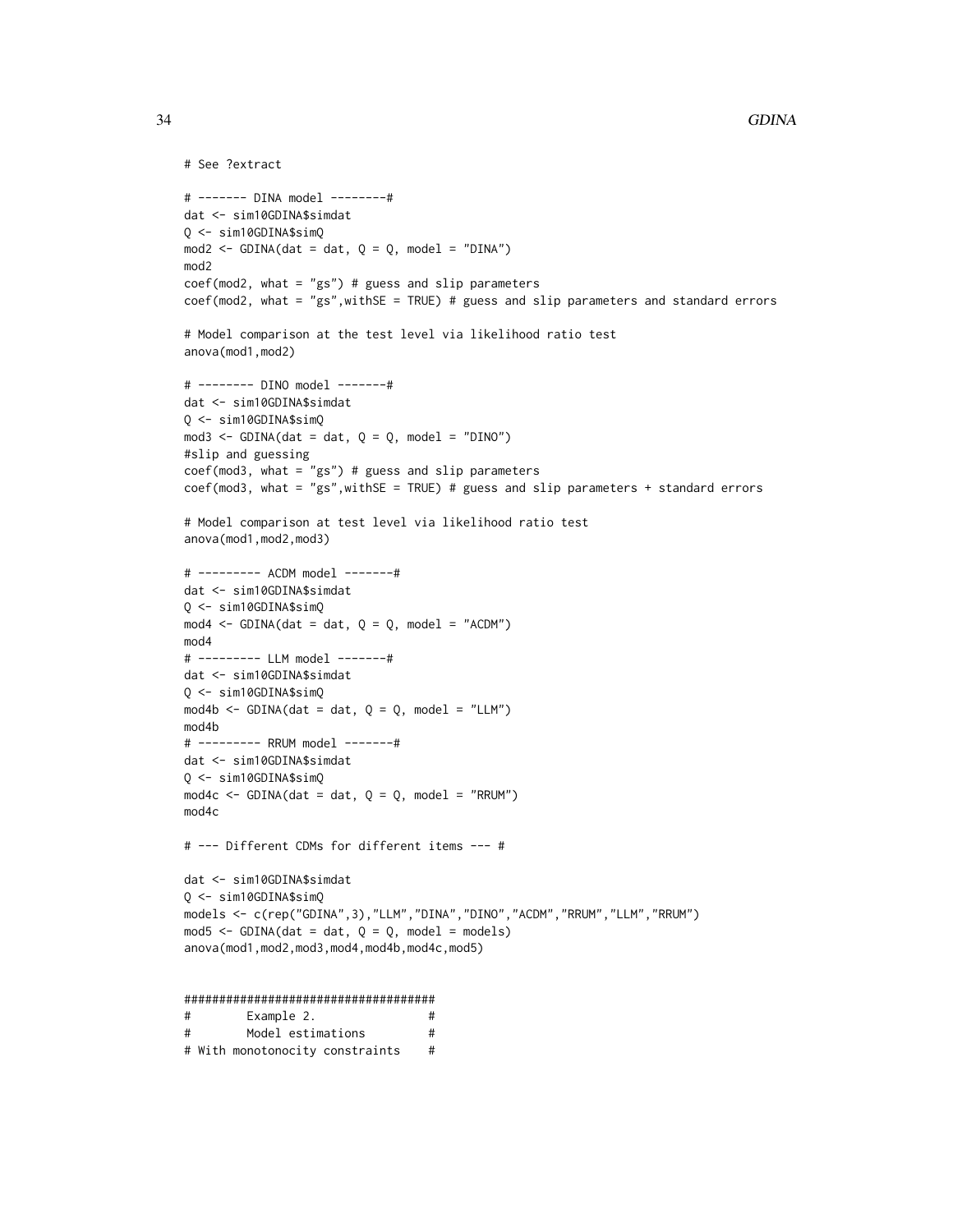#### GDINA 35

#### ####################################

```
dat <- sim10GDINA$simdat
Q <- sim10GDINA$simQ
# for item 10 only
mod11 <- GDINA(dat = dat, Q = Q, model = "GDINA", mono.constraint = c(rep(FALSE, 9), TRUE))
mod11
mod11a <- GDINA(dat = dat, Q = Q, model = "DINA", mono.constraint = TRUE)
mod11a
mod11b <- GDINA(dat = dat, Q = Q, model = "ACDM", mono.constraint = TRUE)
mod11b
mod11c <- GDINA(dat = dat, Q = Q, model = "LLM", mono.constraint = TRUE)
mod11c
mod11d \le GDINA(dat = dat, Q = Q, model = "RRUM", mono.constraint = TRUE)
mod11d
coef(mod11d,"delta")
coef(mod11d,"rrum")
####################################
# Example 3a. #
# Model estimations #
# With Higher-order att structure #
####################################
dat <- sim10GDINA$simdat
Q <- sim10GDINA$simQ
# --- Higher order G-DINA model ---#
mod12 <- GDINA(dat = dat, Q = Q, model = "DINA",
              att.dist="higher.order",higher.order=list(nquad=31,model = "2PL"))
personparm(mod12,"HO") # higher-order ability
# structural parameters
# first column is slope and the second column is intercept
coef(mod12,"lambda")
# --- Higher order DINA model ---#
mod22 \leq GDINA(dat = dat, Q = Q, model = "DINA", att.dist="higher.order",
              higher.order=list(model = "2PL",Prior=TRUE))
####################################
# Example 3b. #
# Model estimations #
# With log-linear att structure #
####################################
# --- DINA model with loglinear smoothed attribute space ---#
dat <- sim10GDINA$simdat
Q <- sim10GDINA$simQ
mod23 <- GDINA(dat = dat, Q = Q, model = "DINA",att.dist="loglinear",loglinear=1)
coef(mod23,"lambda") # intercept and three main effects
####################################
# Example 3c. #
# Model estimations #
# With independent att structure #
```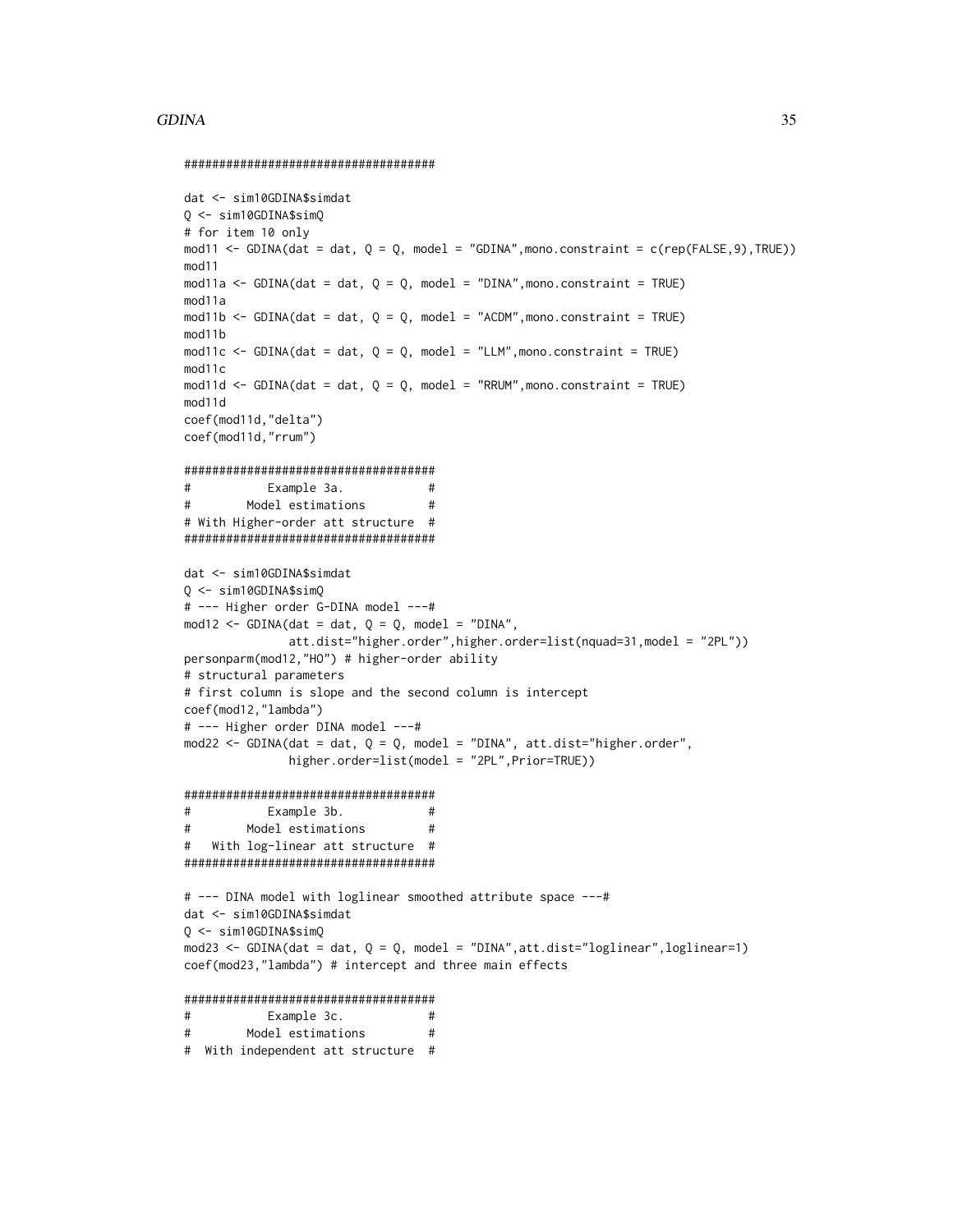```
####################################
```

```
# --- GDINA model with independent attribute space ---#
dat <- sim10GDINA$simdat
Q <- sim10GDINA$simQ
mod33 <- GDINA(dat = dat, Q = Q, att.dist="independent")
coef(mod33,"lambda") # mastery probability for each attribute
####################################
# Example 4. #
# Model estimations #
# With fixed att structure #
####################################
# --- User-specified attribute priors ----#
# prior distribution is fixed during calibration
# Assume each of 000,100,010 and 001 has probability of 0.1
# and each of 110, 101,011 and 111 has probability of 0.15
# Note that the sum is equal to 1
#
prior <- c(0.1,0.1,0.1,0.1,0.15,0.15,0.15,0.15)
# fit GDINA model with fixed prior dist.
dat <- sim10GDINA$simdat
Q <- sim10GDINA$simQ
modp1 <- GDINA(dat = dat, Q = Q, att.prior = prior, att.dist = "fixed")
extract(modp1, what = "att.prior")
####################################
# Example 5a. #
# G-DINA #
# with hierarchical att structure #
####################################
# --- User-specified attribute structure ----#
Q <- sim30GDINA$simQ
K \leftarrow \text{ncol}(Q)# divergent structure A1->A2->A3;A1->A4->A5
diverg \leq list(c(1,2),
              c(2,3),
              c(1,4),
              c(4,5)struc <- att.structure(diverg,K)
set.seed(123)
# data simulation
N < - 1000true.lc <- sample(c(1:2^K),N,replace=TRUE,prob=struc$att.prob)
table(true.lc) #check the sample
true.att <- attributepattern(K)[true.lc,]
gs <- matrix(rep(0.1,2*nrow(Q)),ncol=2)
# data simulation
simD <- simGDINA(N,Q,gs.parm = gs, model = "GDINA",attribute = true.att)
 dat <- extract(simD,"dat")
```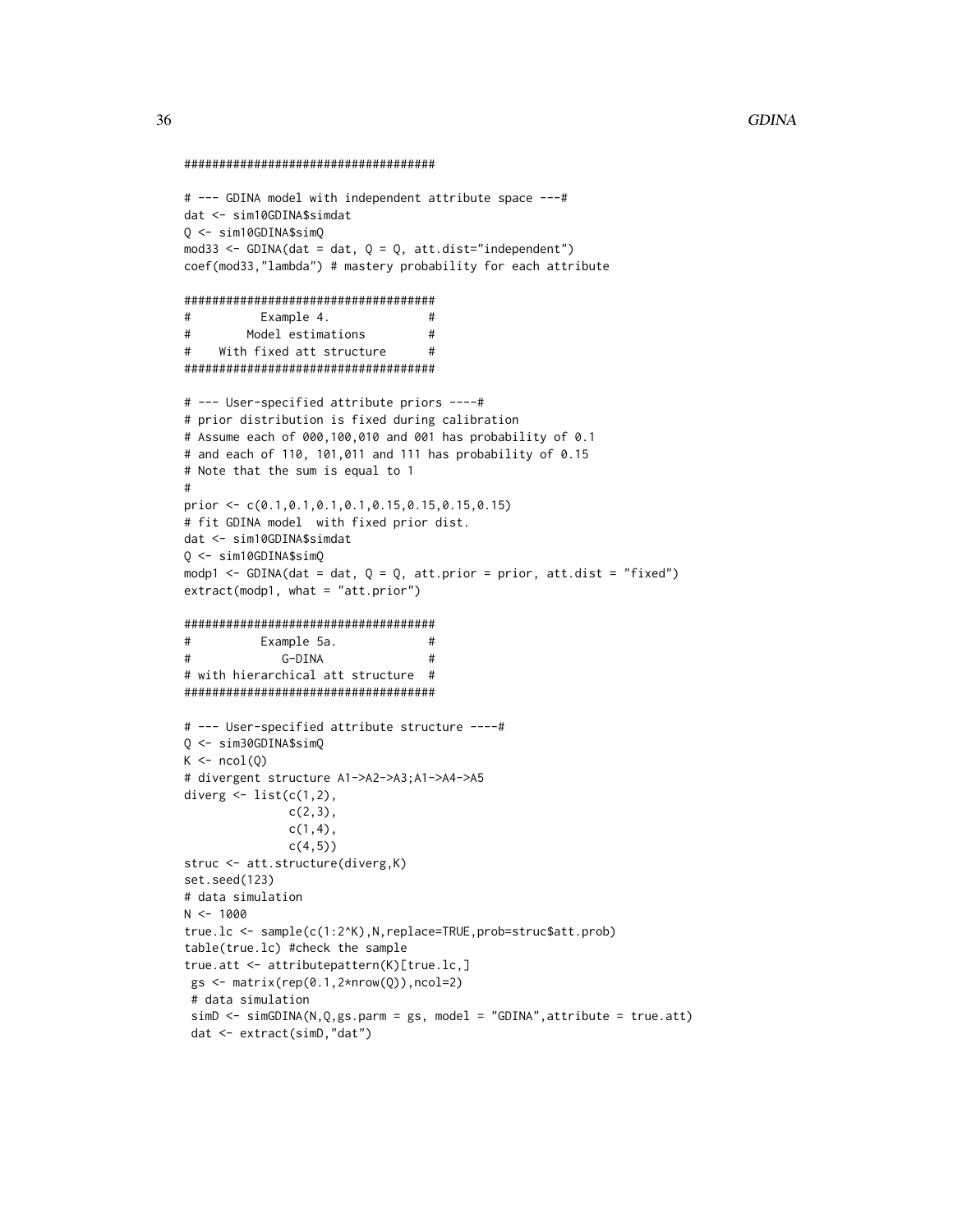```
modp1 <- GDINA(dat = dat, Q = Q, att.str = diverg, att.dist = "saturated")
modp1
coef(modp1,"lambda")
####################################
# Example 5b. #
# Reduced model (e.g.,ACDM) #
# with hierarchical att structure #
####################################
# --- User-specified attribute structure ----#
Q <- sim30GDINA$simQ
K \leftarrow \text{ncol}(Q)# linear structure A1->A2->A3->A4->A5
linear \leq list(c(1,2),
               c(2,3),
               c(3, 4),
              c(4,5)struc <- att.structure(linear,K)
set.seed(123)
# data simulation
N < - 1000true.lc <- sample(c(1:2^K),N,replace=TRUE,prob=struc$att.prob)
table(true.lc) #check the sample
true.att <- attributepattern(K)[true.lc,]
 gs \leftarrow matrix(rep(0.1,2*nrow(Q)),ncol=2)# data simulation
 simD \leftarrow simGDINA(N,Q,gs.parm = gs, model = "ACDM", attribute = true.att)dat <- extract(simD,"dat")
modp1 <- GDINA(dat = dat, Q = Q, model = "ACDM",
              att.str = linear, att.dist = "saturated")
coef(modp1)
coef(modp1,"lambda")
####################################
# Example 6. #
# Fix item and structure parameters#
# Estimate person attribute profile#
####################################
 # check initials to see the format for initial item parameters
 initials <- sim10GDINA$simItempar
 prior <- c(0.1,0.1,0.1,0.1,0.15,0.15,0.15,0.15)
 dat <- sim10GDINA$simdat
 Q <- sim10GDINA$simQ
 mod.ini <- GDINA(dat,Q,catprob.parm = initials,att.prior = prior,
                  att.dist = "fixed",control=list(maxitr = 0))
 personparm(mod.ini)
 # compare item parameters
 Map(rbind, initials,coef(mod.ini))
```

```
####################################
```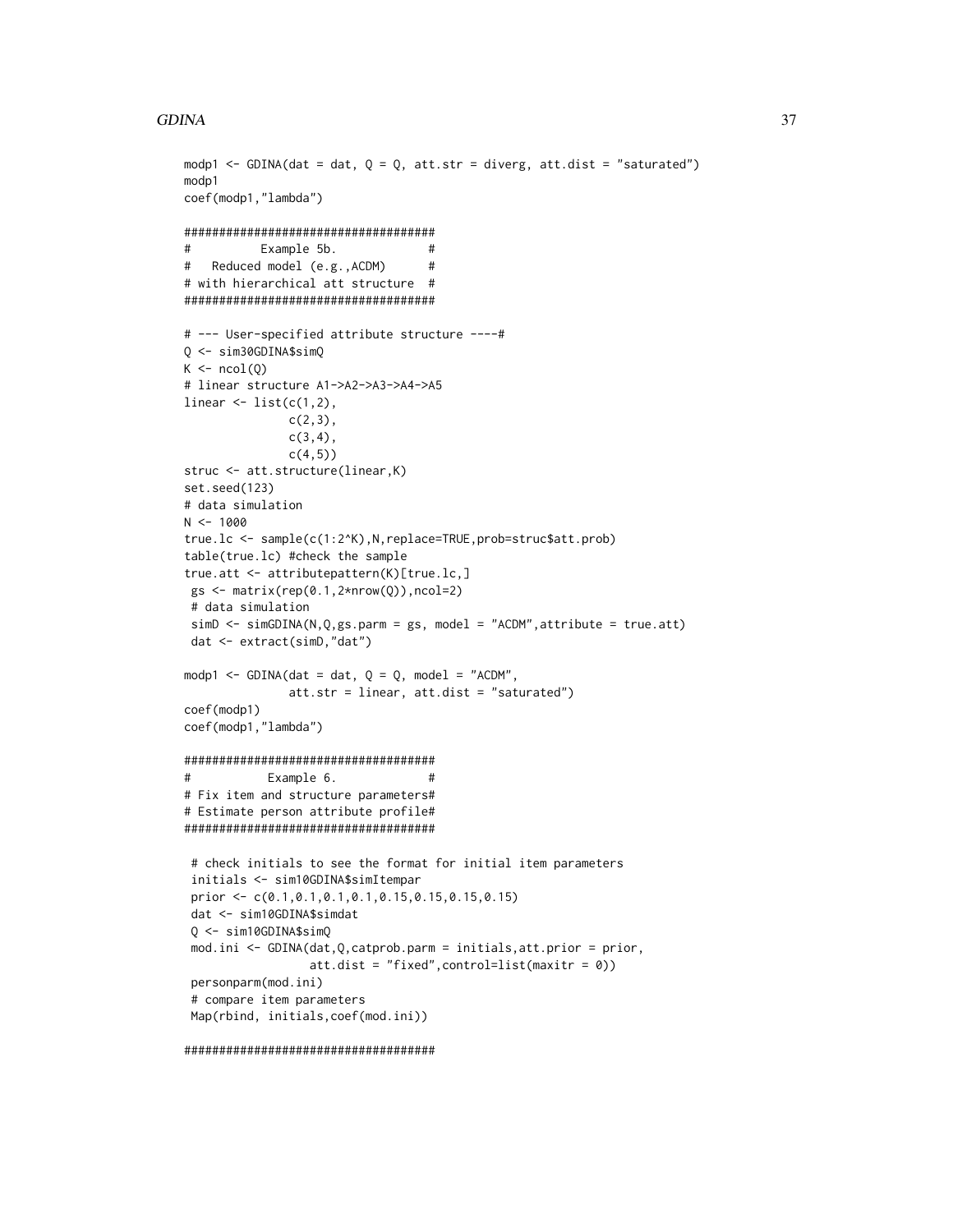```
# Example 7. #
# Fix parameters for some items #
# Estimate person attribute profile#
####################################
# check initials to see the format for initial item parameters
initials <- sim10GDINA$simItempar
prior <- c(0.1,0.1,0.1,0.1,0.15,0.15,0.15,0.15)
dat <- sim10GDINA$simdat
Q <- sim10GDINA$simQ
# fix parameters of the first 5 items; do not fix mixing proportion parameters
mod.ini <- GDINA(dat,Q,catprob.parm = initials,
               att.dist = "saturated", control=list(maxitr = c(rep(\theta,5), rep(2000,5))))personparm(mod.ini)
# compare item parameters
Map(rbind, initials,coef(mod.ini))
####################################
# Example 8. #
# polytomous attribute #
# model estimation #
# see Chen, de la Torre 2013 #
####################################
# --- polytomous attribute G-DINA model --- #
dat <- sim30pGDINA$simdat
Q <- sim30pGDINA$simQ
#polytomous G-DINA model
pout <- GDINA(dat,Q)
# ----- polymous DINA model --------#
pout2 <- GDINA(dat,Q,model="DINA")
anova(pout,pout2)
####################################
# Example 9. #
# Sequential G-DINA model #
# see Ma, & de la Torre 2016 #
####################################
# --- polytomous attribute G-DINA model --- #
dat <- sim20seqGDINA$simdat
Q <- sim20seqGDINA$simQ
Q
# Item Cat A1 A2 A3 A4 A5
# 1 1 1 0 0 0 0
# 1 2 0 1 0 0 0
# 2 1 0 0 1 0 0
# 2 2 0 0 0 1 0
# 3 1 0 0 0 0 1
# 3 2 1 0 0 0 0
# 4 1 0 0 0 0 1
```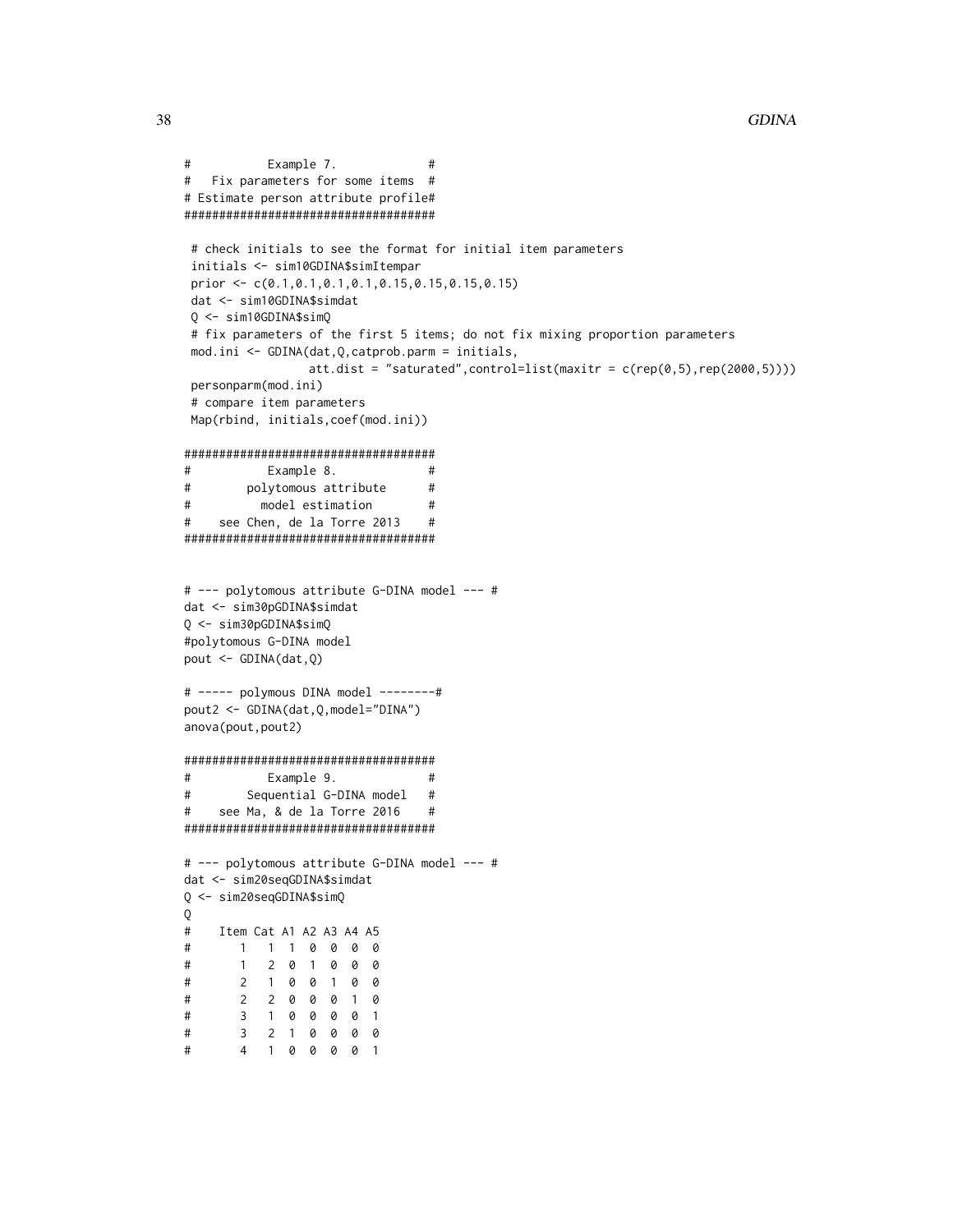#### GDINA 39

```
\# ...
#sequential G-DINA model
sGDINA \leftarrow GDINA(data, Q, sequential = TRUE)sDINA <- GDINA(dat,Q,sequential = TRUE,model = "DINA")
anova(sGDINA, sDINA)
coef(sDINA) # processing function
coef(sDINA,"itemprob") # success probabilities for each item
coef(sDINA,"LCprob") # success probabilities for each category for all latent classes
####################################
# Example 10a. #
# Multiple-Group G-DINA model #
####################################
Q <- sim10GDINA$simQ
K \leftarrow \text{ncol}(Q)# parameter simulation
# Group 1 - female
N1 <- 3000
gs1 \leftarrow matrix(rep(0.1,2*nrow(Q)),ncol=2)# Group 2 - male
N2 < -3000gs2 <- matrix(rep(0.2,2*nrow(Q)),ncol=2)
# data simulation for each group
sim1 <- simGDINA(N1,Q,gs.parm = gs1,model = "DINA",att.dist = "higher.order",
                 higher.order.parm = list(theta = rnorm(N1),
                 lambda = data.frame(a=rep(1.5,K),b=seq(-1,1,length.out=K))))
sim2 <- simGDINA(N2,Q,gs.parm = gs2,model = "DINO",att.dist = "higher.order",
                 higher.order.parm = list(theta = rnorm(N2),
                 lambda = data.frame(a=rep(1,K),b=seq(-2,2,length.out=K))))
# combine data - all items have the same item parameters
dat <- rbind(extract(sim1,"dat"),extract(sim2,"dat"))
gr <- rep(c(1,2),c(3000,3000))
# Fit G-DINA model
mg.est \leq GDINA(dat = dat,Q = Q, group = gr)
summary(mg.est)
extract(mg.est,"posterior.prob")
coef(mg.est,"lambda")
####################################
# Example 10b. #
# Multiple-Group G-DINA model #
####################################
Q <- sim30GDINA$simQ
K \leftarrow \text{ncol}(Q)# parameter simulation
N1 <- 3000
gs1 \leftarrow matrix(rep(0.1,2*nrow(Q)),ncol=2)
```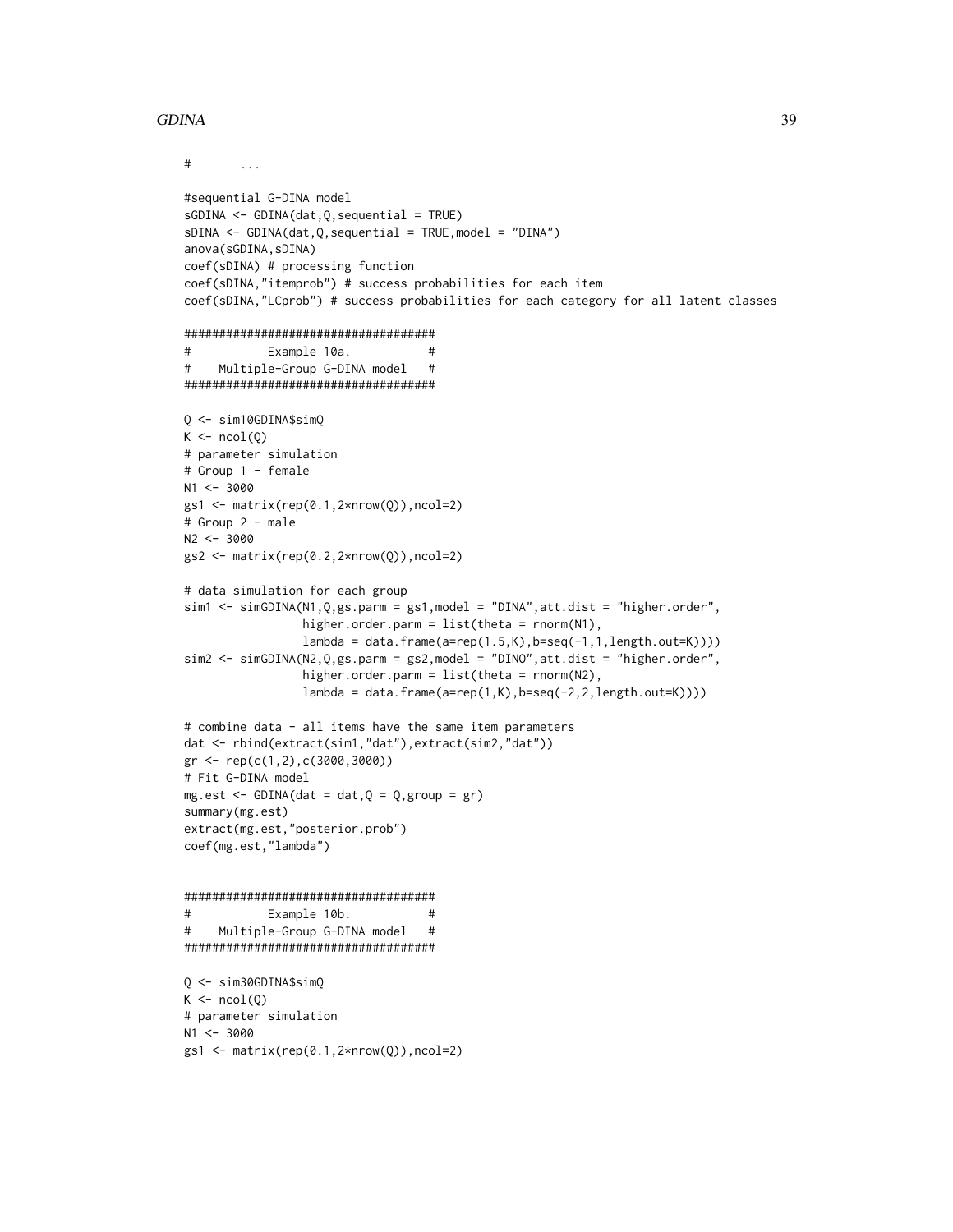```
N2 < -3000gs2 \leftarrow matrix(rep(0.2,2*nrow(Q)),ncol=2)# data simulation for each group
# two groups have different theta distributions
sim1 <- simGDINA(N1, Q, gs.parm = gs1, model = "DINA", att.dist = "higher.order",
                 higher.order.parm = list(theta = rnorm(N1),
                 lambda = data.frame(a=rep(1,K),b=seq(-2,2,length.out=K))))
sim2 <- simGDINA(N2,Q,gs.parm = gs2,model = "DINO",att.dist = "higher.order",
                 higher.order.parm = list(theta = rnorm(N2,1,1),lambda = data frame(a=rep(1,K),b=seq(-2,2,length.out=K))))# combine data - different groups have distinct item parameters
# see ?bdiagMatrix
dat <- bdiagMatrix(list(extract(sim1,"dat"),extract(sim2,"dat")),fill=NA)
Q \leftarrow \text{rbind}(Q, Q)gr <- rep(c(1,2),c(3000,3000))
mg.est <- GDINA(dat = dat,Q = Q,group = gr)
# Fit G-DINA model
mg.est \leq GDINA(dat = dat,Q = Q, group = gr, att.dist="higher.order",
higher.order=list(model = "Rasch"))
summary(mg.est)
coef(mg.est,"lambda")
personparm(mg.est)
personparm(mg.est,"HO")
extract(mg.est,"posterior.prob")
####################################
# Example 11. #
# Bug DINO model #
####################################
set.seed(123)
Q <- sim10GDINA$simQ # 1 represents misconceptions/bugs
ip <- list(
c(0.8,0.2),
c(0.7,0.1),
c(0.9,0.2),
c(0.9,0.1,0.1,0.1),
c(0.9, 0.1, 0.1, 0.1),
c(0.9,0.1,0.1,0.1),
c(0.9,0.1,0.1,0.1),
c(0.9,0.1,0.1,0.1),
c(0.9, 0.1, 0.1, 0.1),
c(0.9,0.1,0.1,0.1,0.1,0.1,0.1,0.1))
sim < simGDINA(N=1000,Q=Q,catprob.parm = ip,model = "DINO")
dat <- extract(sim,"dat")
# use latent.var to specify a bug model
est <- GDINA(dat=dat,Q=Q,latent.var="bugs",model="DINO")
coef(est)
```
####################################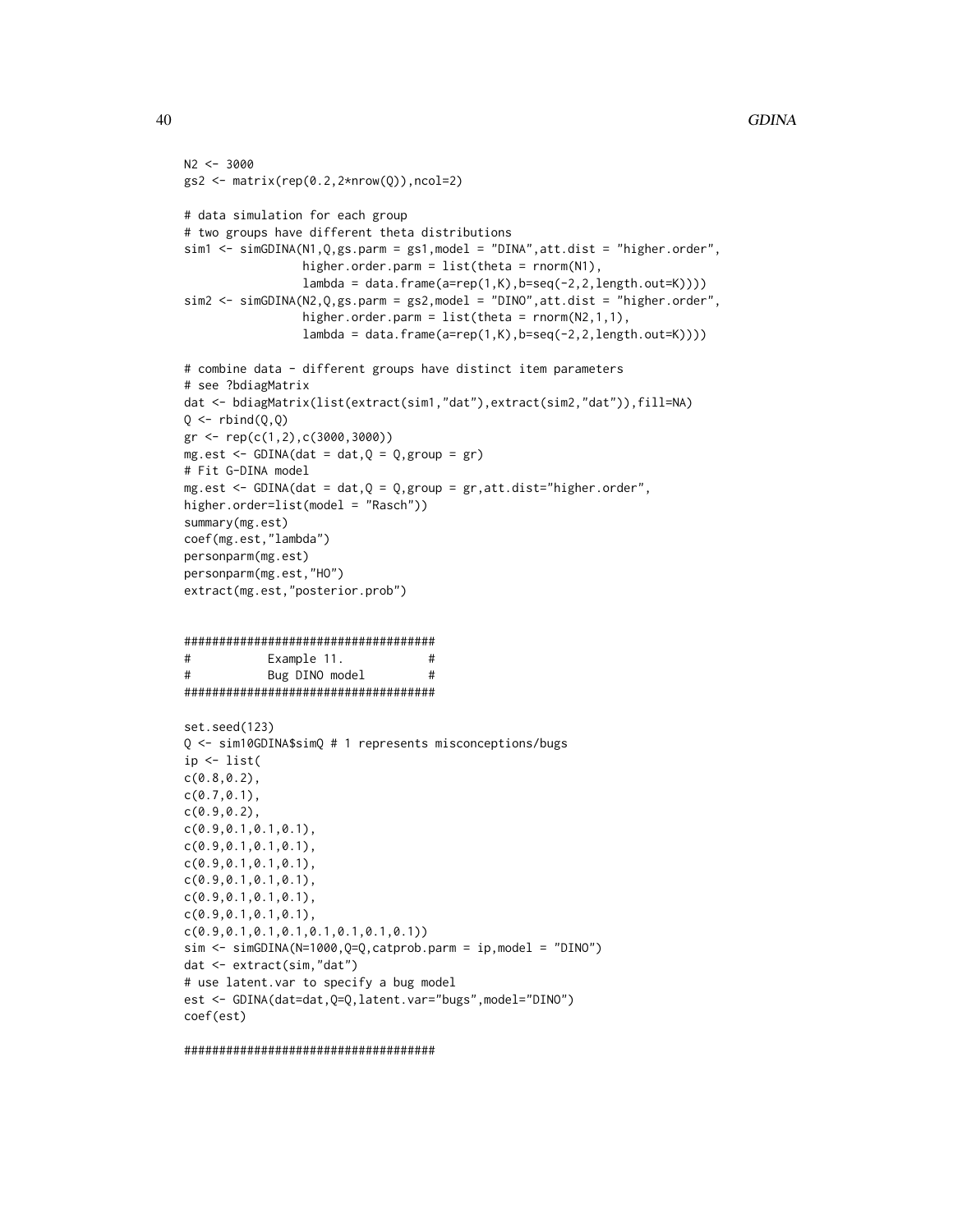```
# Example 12. #
# Bug DINA model #
####################################
set.seed(123)
Q <- sim10GDINA$simQ # 1 represents misconceptions/bugs
ip <- list(
c(0.8, 0.2),
c(0.7, 0.1),
c(0.9,0.2),
c(0.9,0.9,0.9,0.1),
c(0.9,0.9,0.9,0.1),
c(0.9,0.9,0.9,0.1),
c(0.9,0.9,0.9,0.1),
c(0.9,0.9,0.9,0.1),
c(0.9,0.9,0.9,0.1),
c(0.9,0.9,0.9,0.9,0.9,0.9,0.9,0.1))
sim <- simGDINA(N=1000,Q=Q,catprob.parm = ip,model="DINA")
dat <- extract(sim,"dat")
# use latent.var to specify a bug model
est <- GDINA(dat=dat,Q=Q,latent.var="bugs",model="DINA")
coef(est)
####################################
# Example 13a. #
# user specified design matrix #
# LCDM (logit G-DINA) #
####################################
dat <- sim30GDINA$simdat
Q <- sim30GDINA$simQ
# LCDM
lcdm <- GDINA(dat = dat, Q = Q, model = "logitGDINA", control=list(conv.type="neg2LL"))
#Another way is to find design matrix for each item first => must be a list
D <- lapply(rowSums(Q),designmatrix,model="GDINA")
# for comparison, use change in -2LL as convergence criterion
# LCDM
lcdm2 \leq GDINA(data = dat, Q = Q, model = "UDF", design_matrix = D,linkfunc = "logit", control=list(conv.type="neg2LL"),solver="slsqp")
# identity link GDINA
iGDINA \leftarrow GDINA(data = dat, Q = Q, model = "GDINA",control=list(conv.type="neg2LL"),solver="slsqp")
# compare all three models => identical
anova(lcdm,lcdm2,iGDINA)
####################################
# Example 13b. #
# user specified design matrix #
# RRUM #
```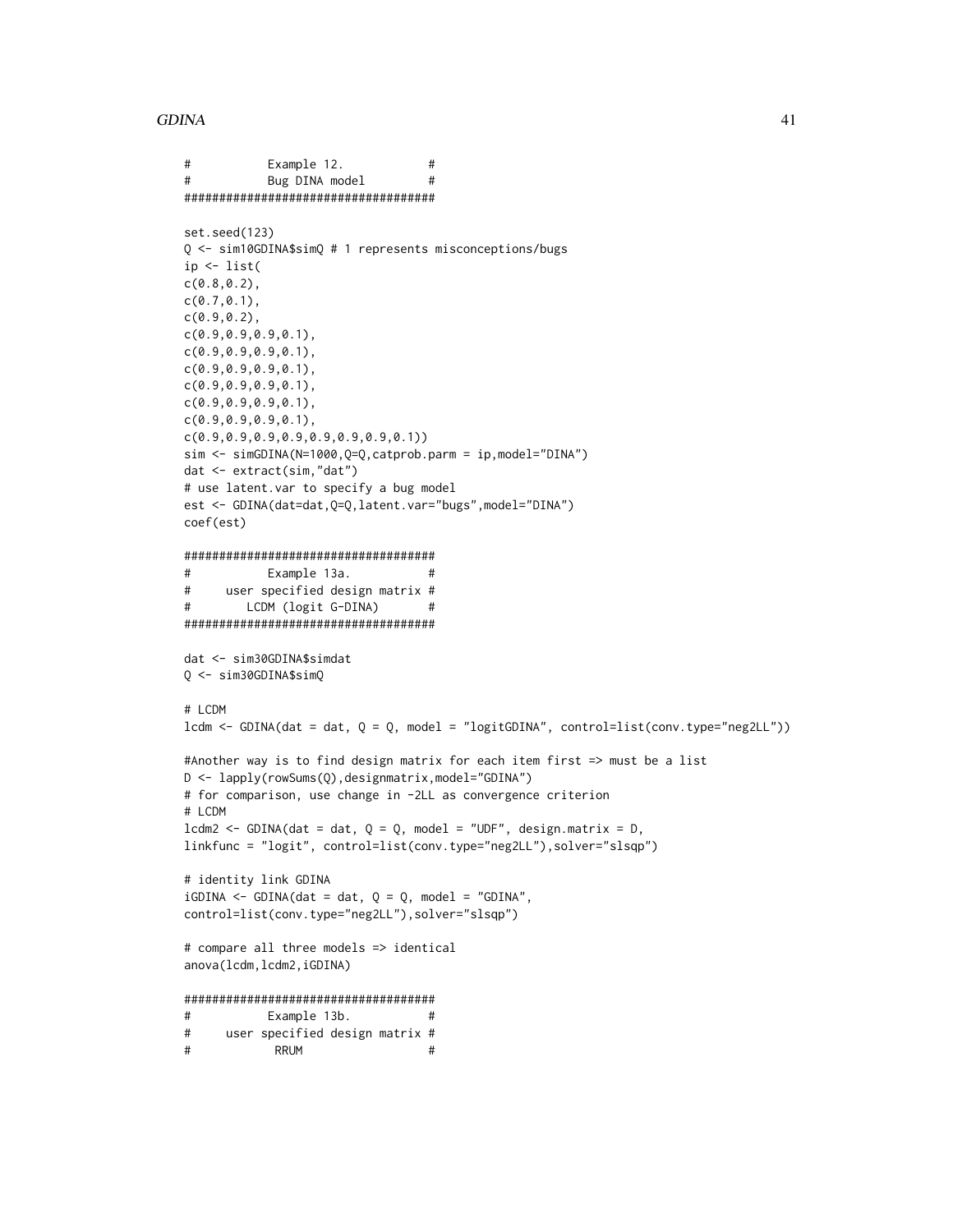```
####################################
dat <- sim30GDINA$simdat
Q <- sim30GDINA$simQ
# specify design matrix for each item => must be a list
# D can be defined by the user
D <- lapply(rowSums(Q),designmatrix,model="ACDM")
# for comparison, use change in -2LL as convergence criterion
# RRUM
logACDM \leq GDINA(data = dat, Q = Q, model = "UDF", design_matrix = D,linkfunc = "log", control=list(conv.type="neg2LL"),solver="slsqp")
# identity link GDINA
RRUM \leq GDINA(dat = dat, Q = Q, model = "RRUM",
              control=list(conv.type="neg2LL"),solver="slsqp")
# compare two models => identical
anova(logACDM,RRUM)
####################################
# Example 14. #
# Multiple-strategy DINA model #
####################################
Q \leq - matrix(c(1,1,1,1,0,
1,2,0,1,1,
2,1,1,0,0,
3,1,0,1,0,
4,1,0,0,1,
5,1,1,0,0,
5, 2, 0, 0, 1), ncol = 5, byrow = TRUE)
d <- list(
 item1=c(0.2,0.7),
  item2=c(0.1,0.6),
  item3=c(0.2,0.6),
  item4=c(0.2,0.7),
  item5=c(0.1,0.8))
  set.seed(12345)
sim < simGDINA(N=1000,Q = Q, delta.parm = d,
              model = c("MSDINA","MSDINA","DINA",
                         "DINA","DINA","MSDINA","MSDINA"))
# simulated data
dat <- extract(sim,what = "dat")
# estimation
# MSDINA need to be specified for each strategy
est <- GDINA(dat,Q,model = c("MSDINA","MSDINA","DINA",
                             "DINA","DINA","MSDINA","MSDINA"))
coef(est,"delta")
## End(Not run)
```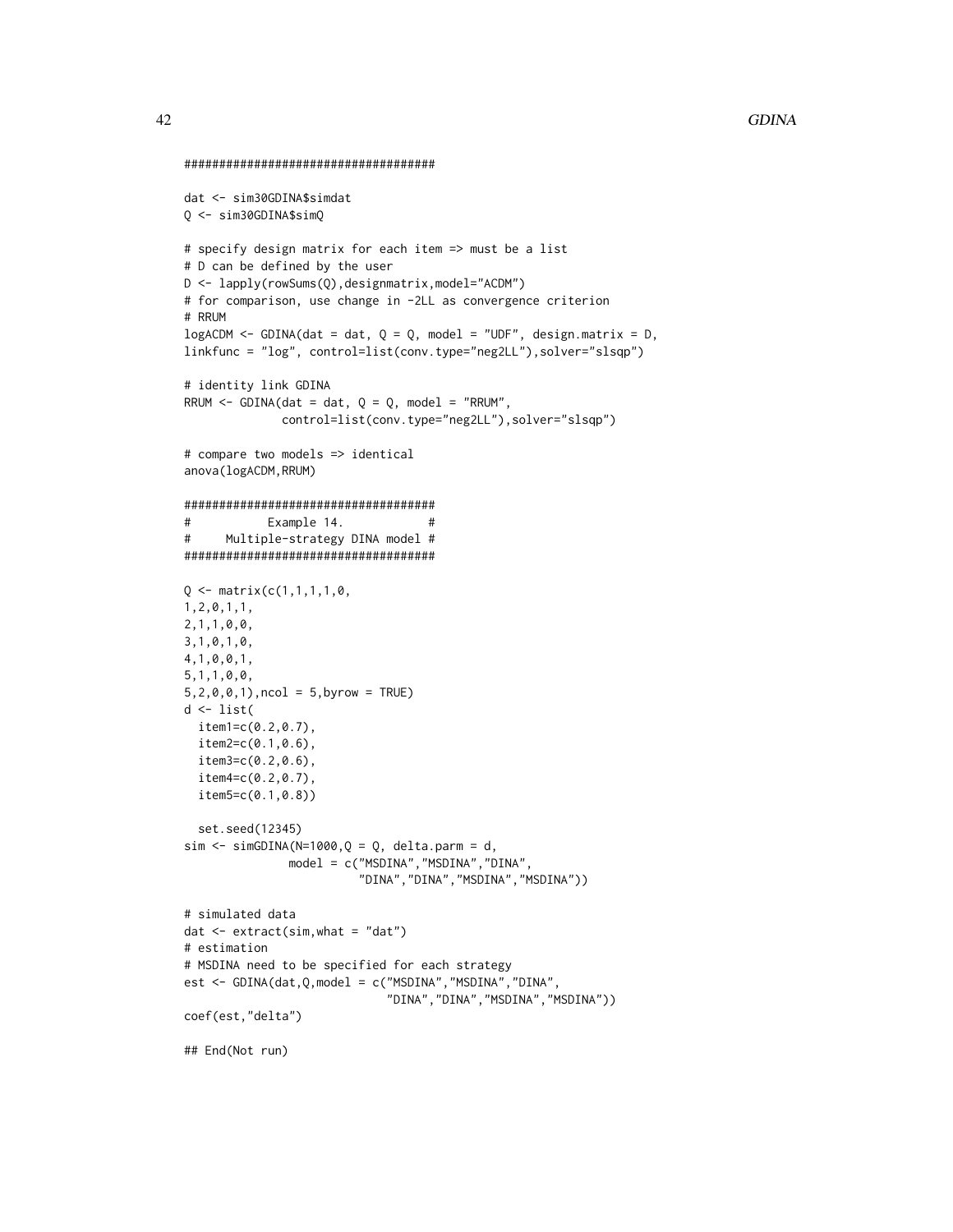An (experimental) function for calibrating the multiple-strategy CDMs for dichotomous response data (Ma & Guo, 2019)

#### Usage

```
GMSCDM(dat, msQ, model = "ACDM", s = 1, att.prior = NULL,
  delta = NULL, control = list())
```
# Arguments

| dat          | A required binary item response matrix                                                                                                                                                                                                                                                                                                                                             |
|--------------|------------------------------------------------------------------------------------------------------------------------------------------------------------------------------------------------------------------------------------------------------------------------------------------------------------------------------------------------------------------------------------|
| msQ          | A multiple-strategy Q-matrix; the first column gives item numbers and the sec-<br>ond column gives the strategy number. See examples.                                                                                                                                                                                                                                              |
| model        | CDM used; can be "DINA", "DINO", "ACDM", "LLM", and "RRUM", representing the<br>GMS-DINA, GMS-DINO, GMS-ACDM, GMS-LLM and GMS-RRUM in Ma<br>& Guo (2019), respectively. It can also be "rDINA" and "rDINO", representing<br>restricted GMS-DINA and GMS-DINO models where delta_jm1 are equal for<br>all strategies. Note that only a single model can be used for the whole test. |
| <sub>S</sub> | strategy selection parameter. It is equal to 1 by default.                                                                                                                                                                                                                                                                                                                         |
| att.prior    | mixing proportion parameters.                                                                                                                                                                                                                                                                                                                                                      |
| delta        | delta parameters in list format.                                                                                                                                                                                                                                                                                                                                                   |
| control      | a list of control arguments                                                                                                                                                                                                                                                                                                                                                        |

# Value

an object of class GMSCDM with the following components:

IRF A matrix of success probabilities for each latent class on each item (IRF)

delta A list of delta parameters

attribute A list of estimated attribute profiles including EAP, MLE and MAP estimates.

testfit A list of test fit statistics including deviance, number of parameters, AIC and BIC

sIRF strategy-specific item response function

pjmc Probability of adopting each strategy on each item for each latent class sprv Strategy pravelence

# Author(s)

Wenchao Ma, The University of Alabama, <wenchao.ma@ua.edu>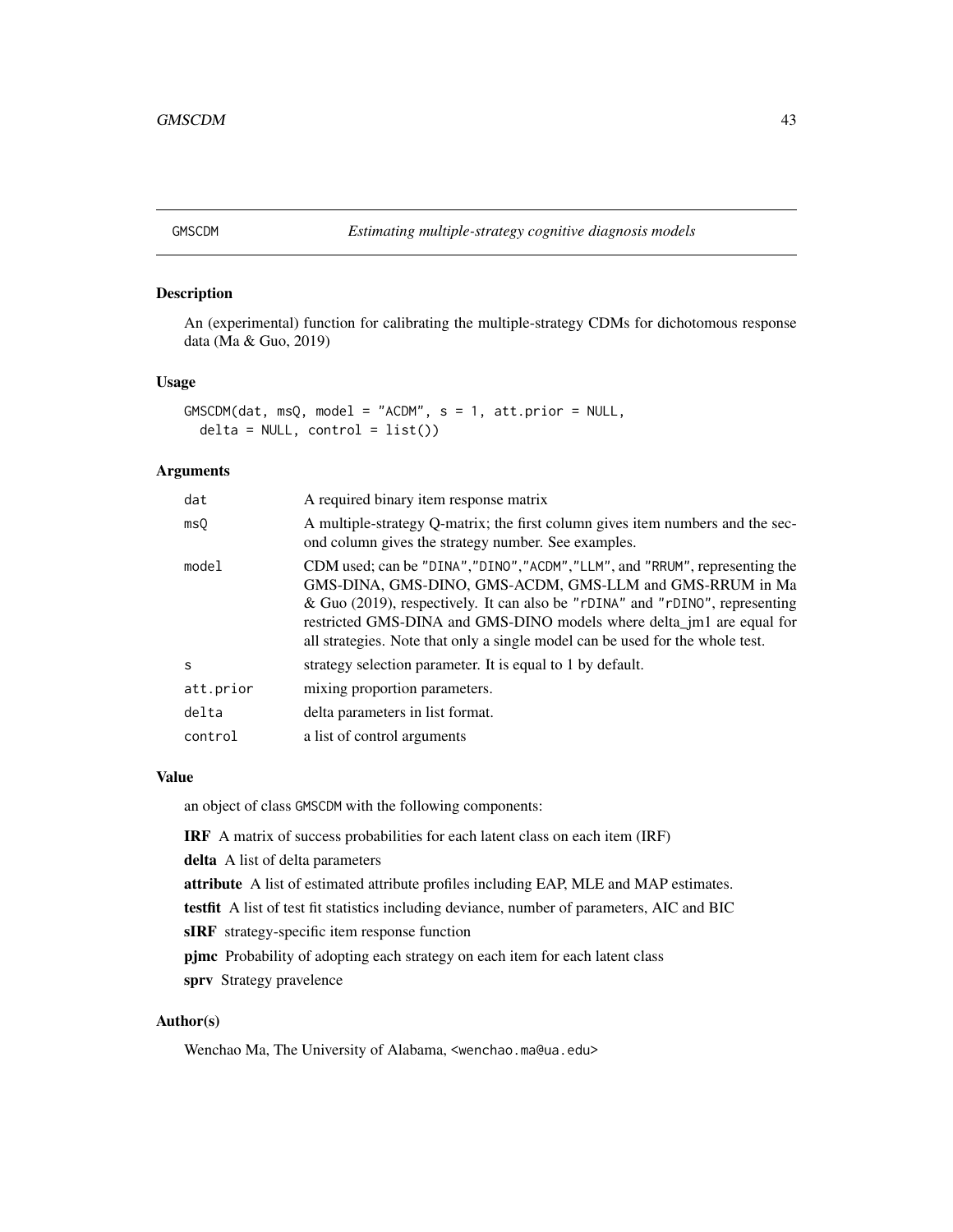## References

Ma, W., & Guo, W. (2019). Cognitive Diagnosis Models for Multiple Strategies. *British Journal of Mathematical and Statistical Psychology.*

#### See Also

[GDINA](#page-22-0) for MS-DINA model and single strategy CDMs, and [DTM](#page-17-0) for diagnostic tree model for multiple strategies in polytomous response data

# Examples

```
## Not run:
##################
#
# data simulation
#
##################
set.seed(123)
msQ <- matrix(
c(1,1,0,1,1,2,1,0,
2,1,1,0,
3,1,0,1,
4,1,1,1,
5,1,1,1),6,4,byrow = T)
# J x L - 00,10,01,11
LC.prob <- matrix(c(
0.2,0.7727,0.5889,0.8125,
0.1,0.9,0.1,0.9,
0.1,0.1,0.8,0.8,
0.2,0.5,0.4,0.7,
0.2,0.4,0.7,0.9),5,4,byrow=TRUE)
N < - 10000att <- sample(1:4,N,replace=TRUE)
dat <- 1*(t(LC.prob[,att])>matrix(runif(N*5),N,5))
est <- GMSCDM(dat,msQ)
# item response function
est$IRF
# strategy specific IRF
est$sIRF
################################
#
# Example 14 from GDINA function
#
################################
Q \leq - matrix(c(1,1,1,1,0,
1,2,0,1,1,
2,1,1,0,0,
```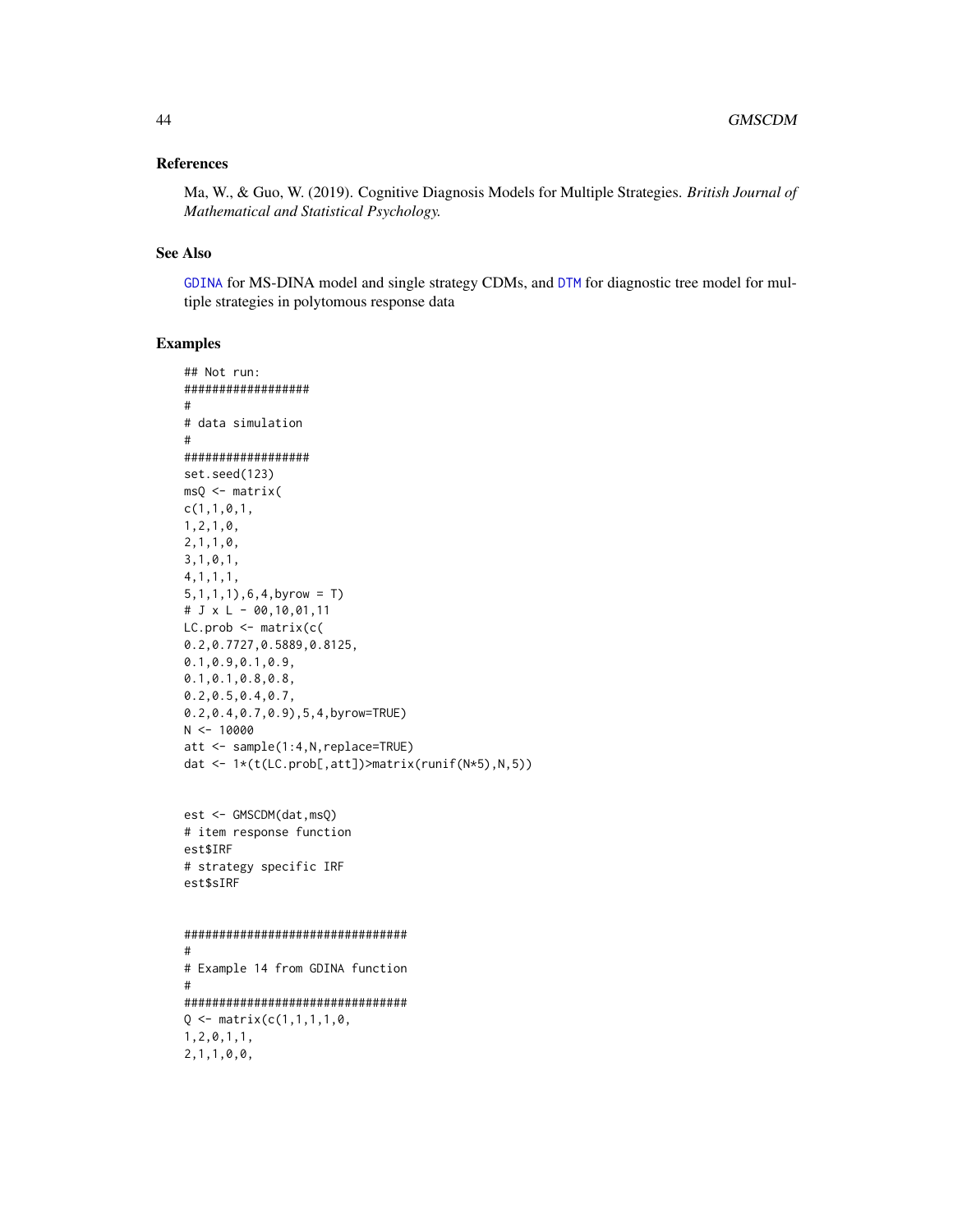indlogLik 45

```
3,1,0,1,0,
4,1,0,0,1,
5,1,1,0,0,
5, 2, 0, 0, 1), ncol = 5, byrow = TRUE)
d <- list(
 item1=c(0.2,0.7),
  item2=c(0.1,0.6),
  item3=c(0.2,0.6),
  item4=c(0.2,0.7),
  item5=c(0.1,0.8))
  set.seed(123)
sim < simGDINA(N=1000,Q = Q, delta.parm = d,
               model = c("MSDINA","MSDINA","DINA",
                          "DINA","DINA","MSDINA","MSDINA"))
# simulated data
dat <- extract(sim,what = "dat")
# estimation
# MSDINA need to be specified for each strategy
est <- GDINA(dat,Q,model = c("MSDINA","MSDINA","DINA",
                              "DINA","DINA","MSDINA","MSDINA"),
             control = list(conv.\text{type} = "neg2LL", conv.crit = .01))# Approximate the MS-DINA model using GMS DINA model
est2 <- GMSCDM(dat, Q, model = "rDINA", s = 10,
               control = list(conv.type = "neg2LL", conv.crit = .01))
```
## End(Not run)

indlogLik *Extract log-likelihood for each individual*

# Description

Extract individual log-likelihood.

#### Usage

indlogLik(object, ...)

#### Arguments

| object | GDINA object         |
|--------|----------------------|
| .      | additional arguments |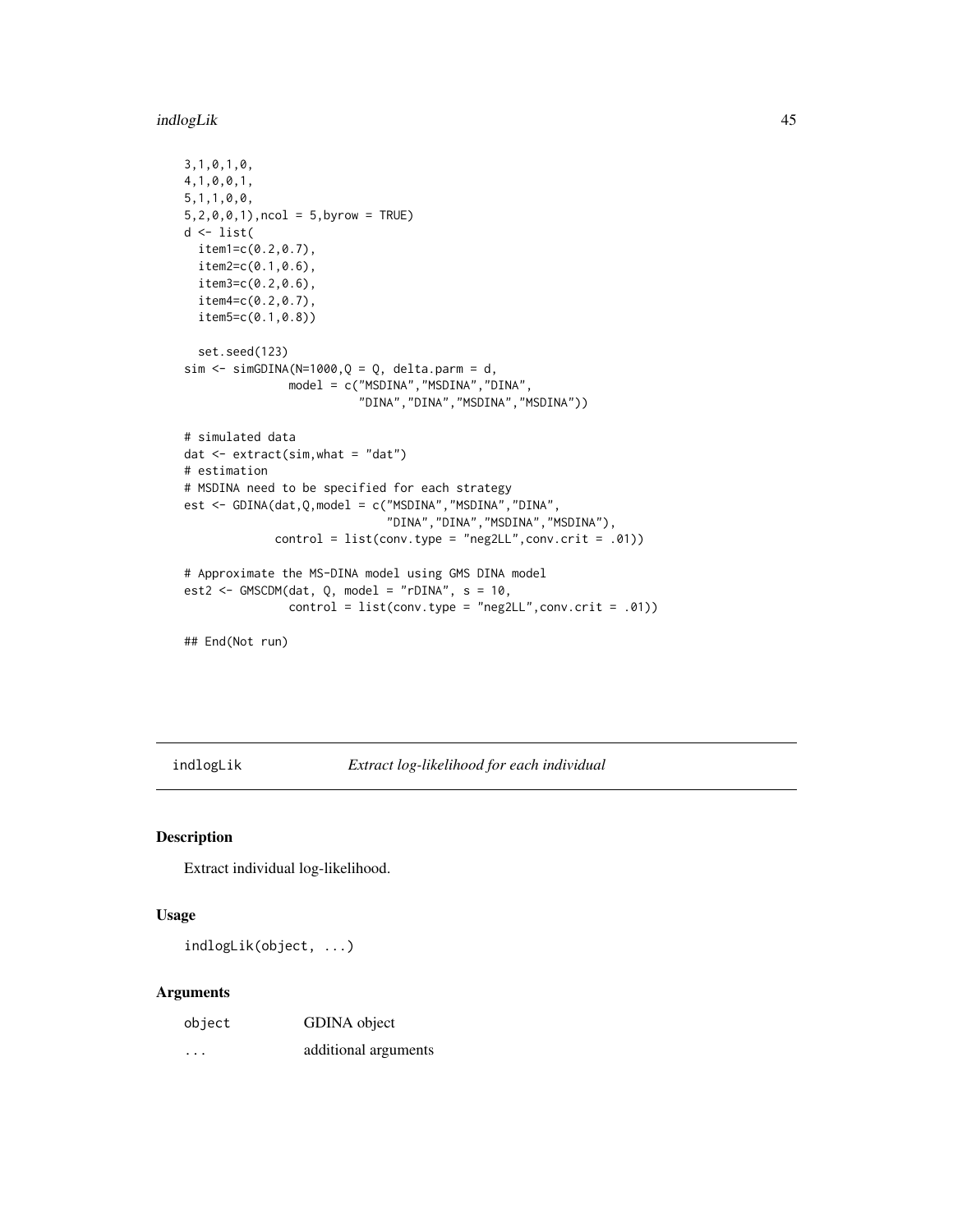# Examples

```
## Not run:
dat <- sim10GDINA$simdat
Q <- sim10GDINA$simQ
fit \le GDINA(dat = dat, Q = Q, model = "GDINA")
iL <- indlogLik(fit)
iL[1:6,]
## End(Not run)
```
## indlogPost *Extract log posterior for each individual*

# Description

Extract individual log posterior.

# Usage

```
indlogPost(object, ...)
```
# Arguments

| object | GDINA object         |
|--------|----------------------|
| .      | additional arguments |

# Examples

```
## Not run:
dat <- sim10GDINA$simdat
Q <- sim10GDINA$simQ
fit \le GDINA(dat = dat, Q = Q, model = "GDINA")
iP <- indlogPost(fit)
iP[1:6,]
```
## End(Not run)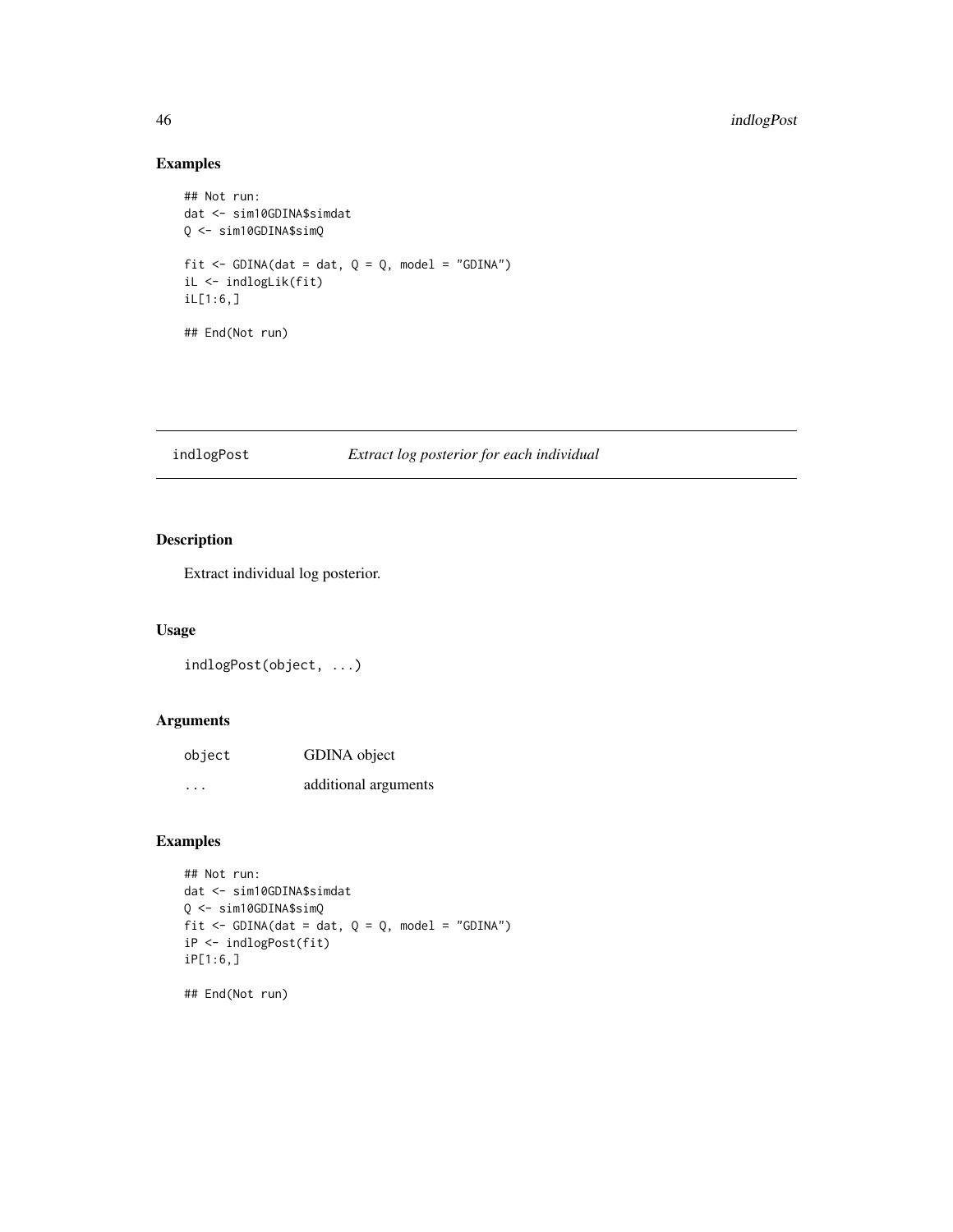internal\_GDINA *Functions for internal use*

# Description

Functions for internal use

## Usage

internal\_Lik(...)

internal\_Lik2(...)

internal\_aggregateCol(...)

internal\_eta(...)

internal\_matchMatrix(...)

internal\_RowNormalize(...)

internal\_ColNormalize(...)

internal\_RowProd(...)

internal\_l2m(...)

internal\_m2l(...)

internal\_uP(...)

# Arguments

... arguments passed to internal functions

<span id="page-46-0"></span>itemfit *Item fit statistics*

# Description

Calculate item fit statistics (Chen, de la Torre, & Zhang, 2013) and draw heatmap plot for item pairs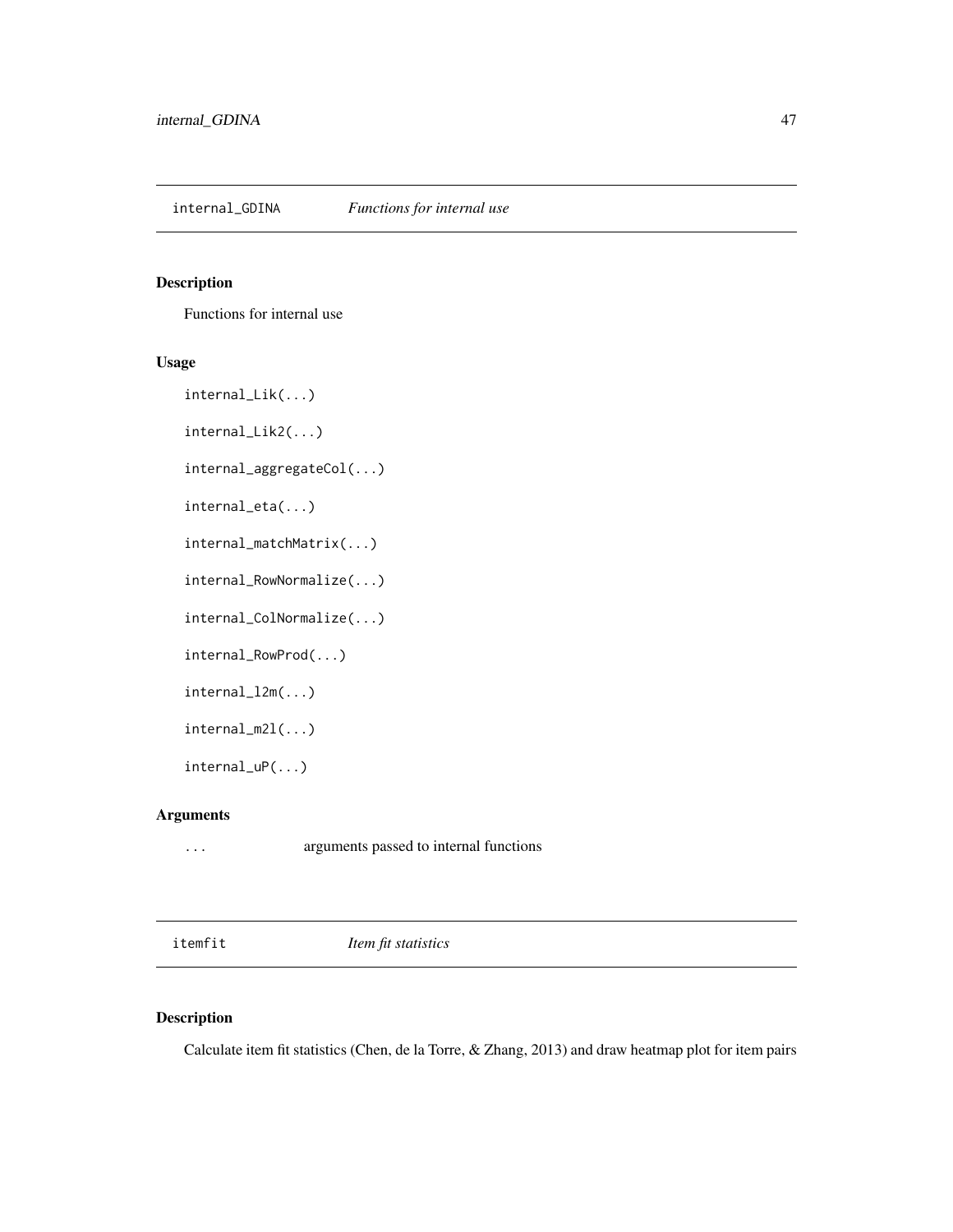## Usage

```
itemfit(GDINA.obj, person.sim = "post",
 p.adjust.methods = "bonferroni", digits = 4, N.resampling = NULL,
 randomseed = 123456)
## S3 method for class 'itemfit'
extract(object, what, ...)
## S3 method for class 'itemfit'
summary(object, ...)
```
# Arguments

| GDINA.obj        | An estimated model object of class GDINA                                                                                                                                                                                                                                                                                                                                                                                           |
|------------------|------------------------------------------------------------------------------------------------------------------------------------------------------------------------------------------------------------------------------------------------------------------------------------------------------------------------------------------------------------------------------------------------------------------------------------|
| person.sim       | Simulate expected responses from the posterior or based on EAP, MAP and<br>MLE estimates.                                                                                                                                                                                                                                                                                                                                          |
| p.adjust.methods |                                                                                                                                                                                                                                                                                                                                                                                                                                    |
|                  | p-values for the proportion correct, transformed correlation, and log-odds ratio<br>can be adjusted for multiple comparisons at test and item level. This is con-<br>ducted using p. adjust function in stats, and therefore all adjustment methods<br>supported by p. adjust can be used, including "holm", "hochberg", "hommel",<br>"bonferroni", "BH" and "BY". See p. adjust for more details. "bonferroni"<br>is the default. |
| digits           | How many decimal places in each number? The default is 4.                                                                                                                                                                                                                                                                                                                                                                          |
| N.resampling     | the sample size of resampling. By default, it is maximum of $1e+5$ or ten times<br>of current sample size.                                                                                                                                                                                                                                                                                                                         |
| randomseed       | random seed; This is used to make sure the results are replicable. The default<br>random seed is 123456.                                                                                                                                                                                                                                                                                                                           |
| object           | objects of class itemfit for various S3 methods                                                                                                                                                                                                                                                                                                                                                                                    |
| what             | argument for S3 method extract indicating what to extract; It can be "p" for<br>proportion correct statistics, "r" for transformed correlations, logOR for log<br>odds ratios and "maxitemfit" for maximum statistics for each item.                                                                                                                                                                                               |
| $\cdots$         | additional arguments                                                                                                                                                                                                                                                                                                                                                                                                               |

# Value

an object of class itemfit consisting of several elements that can be extracted using method extract. Components that can be extracted include:

- p the proportion correct statistics, adjusted and unadjusted p values for each item
- r the transformed correlations, adjusted and unadjusted p values for each item pair

logOR the log odds ratios, adjusted and unadjusted p values for each item pair

maxitemfit the maximum proportion correct, transformed correlation, and log-odds ratio for each item with associated item-level adjusted p-values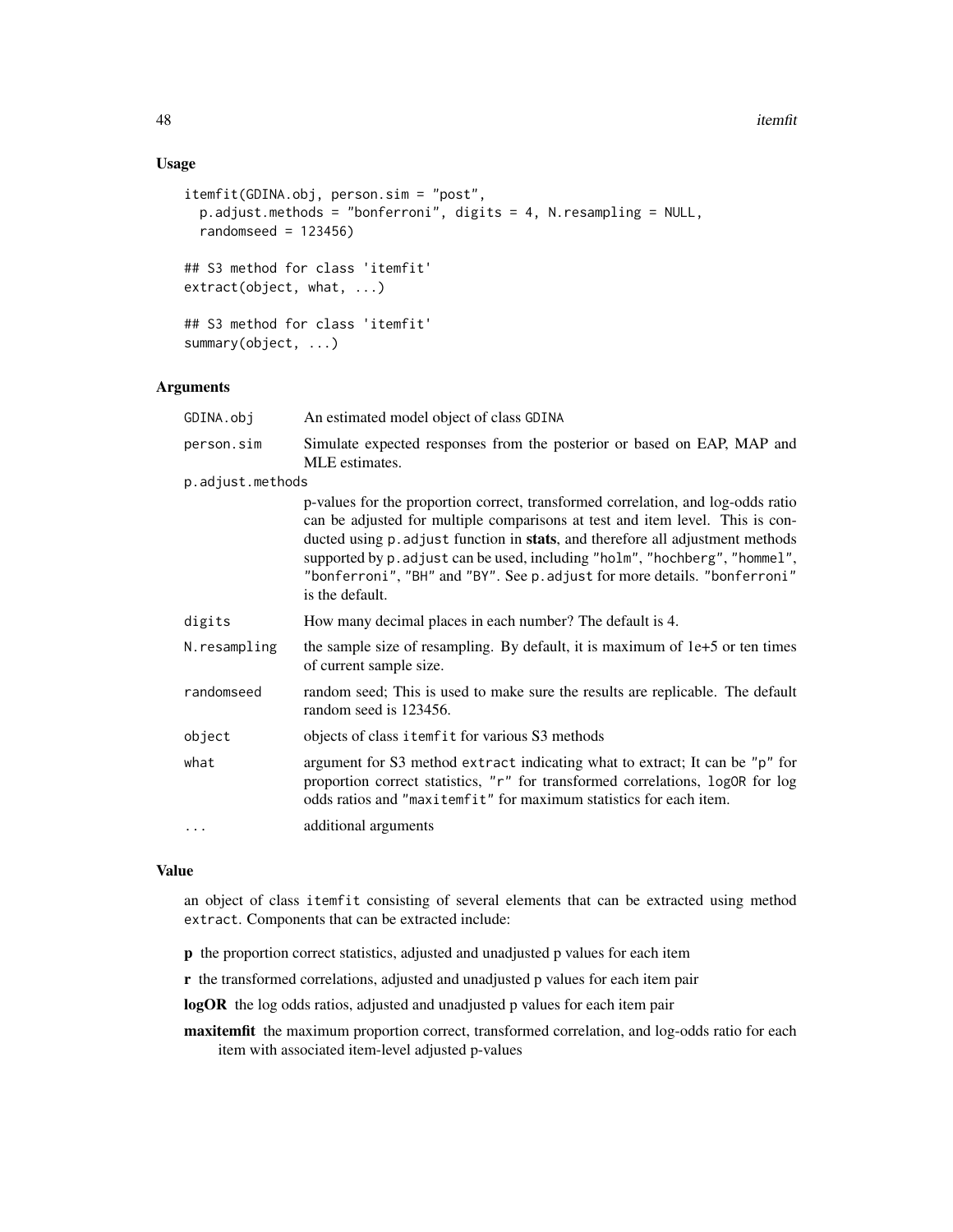#### itemfit 49

#### Methods (by generic)

- extract: extract various elements from itemfit objects
- summary: print summary information

## Author(s)

Wenchao Ma, The University of Alabama, <wenchao.ma@ua.edu> Jimmy de la Torre, The University of Hong Kong

## References

Chen, J., de la Torre, J., & Zhang, Z. (2013). Relative and Absolute Fit Evaluation in Cognitive Diagnosis Modeling. *Journal of Educational Measurement, 50*, 123-140.

## Examples

```
## Not run:
dat <- sim10GDINA$simdat
Q <- sim10GDINA$simQ
mod1 <- GDINA(dat = dat, Q = Q, model = "GDINA")
mod1
itmfit <- itemfit(mod1)
# Print "test-level" item fit statistics
# p-values are adjusted for multiple comparisons
# for proportion correct, there are J comparisons
# for log odds ratio and transformed correlation,
# there are J*(J-1)/2 comparisons
itmfit
# The following gives maximum item fit statistics for
# each item with item level p-value adjustment
# For each item, there are J-1 comparisons for each of
# log odds ratio and transformed correlation
summary(itmfit)
# use extract to extract various components
extract(itmfit,"r")
mod2 <- GDINA(dat,Q,model="DINA")
itmfit2 <- itemfit(mod2)
#misfit heatmap
plot(itmfit2)
itmfit2
## End(Not run)
```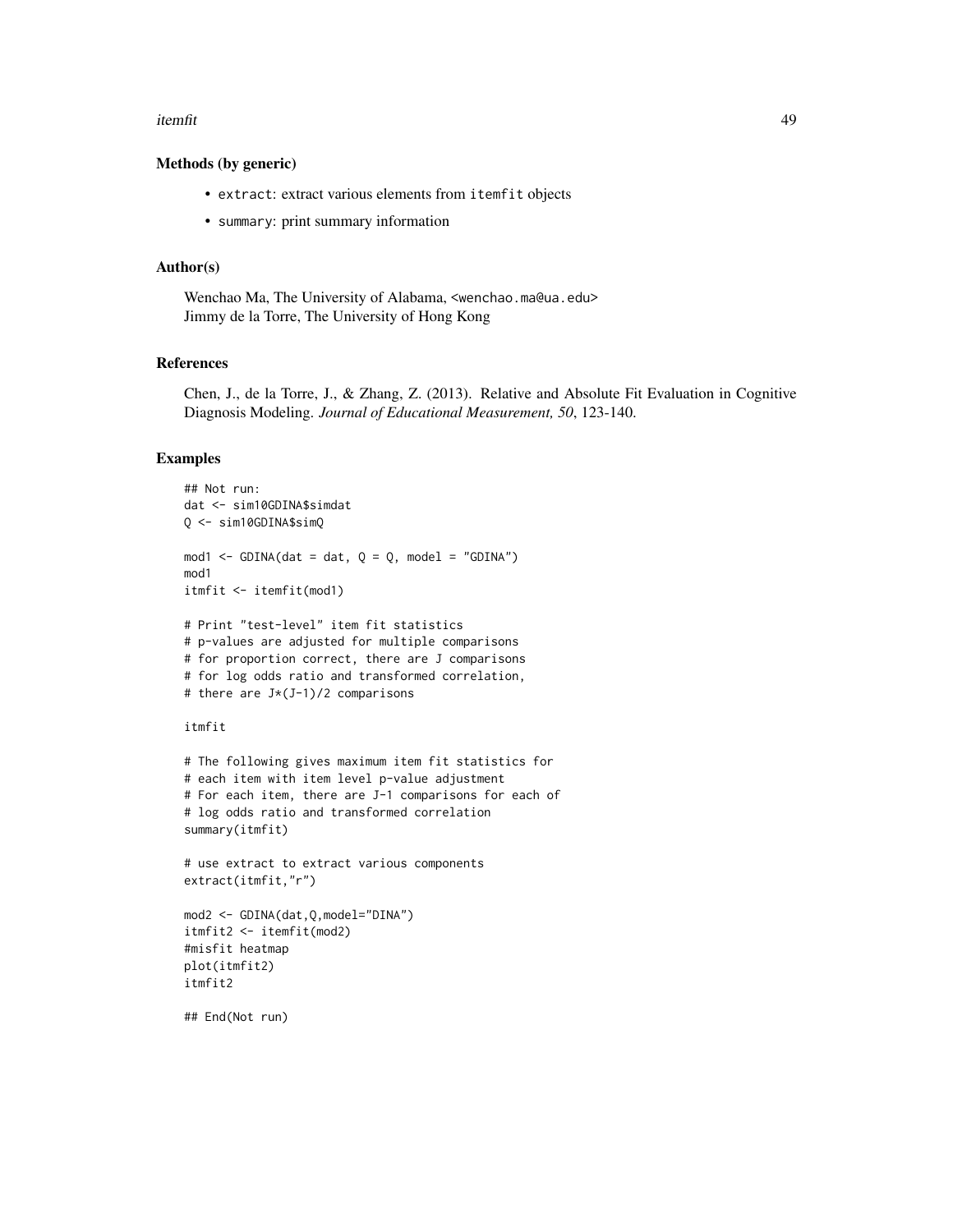This function has been deprecated; use coef instead.

## Usage

```
itemparm(object, what = c("catprob", "gs", "delta", "rrum", "itemprob",
  "LCprob"), withSE = FALSE, SE.type = 2, digits = 4, ...)
## S3 method for class 'GDINA'
itemparm(object, what = c("catprob", "gs", "delta",
 "rrum", "itemprob", "LCprob"), withSE = FALSE, SE.type = 2,
```
# Arguments

digits =  $4, ...$ )

| object  | estimated GDINA object returned from GDINA |
|---------|--------------------------------------------|
| what    | what to show.                              |
| withSE  | show standard errors or not?               |
| SE.type | Type of standard errors.                   |
| digits  | how many decimal places for the ouput?     |
|         | additional arguments                       |

#### References

Philipp, M., Strobl, C., de la Torre, J., & Zeileis, A.(2017). On the estimation of standard errors in cognitive diagnosis models. *Journal of Educational and Behavioral Statistics, 43*, 88-115.

# Examples

```
## Not run:
dat <- sim10GDINA$simdat
Q <- sim10GDINA$simQ
fit \le - GDINA(dat = dat, Q = Q, model = "GDINA")
# deprecated
itemparm(fit)
coef(fit)
```
## End(Not run)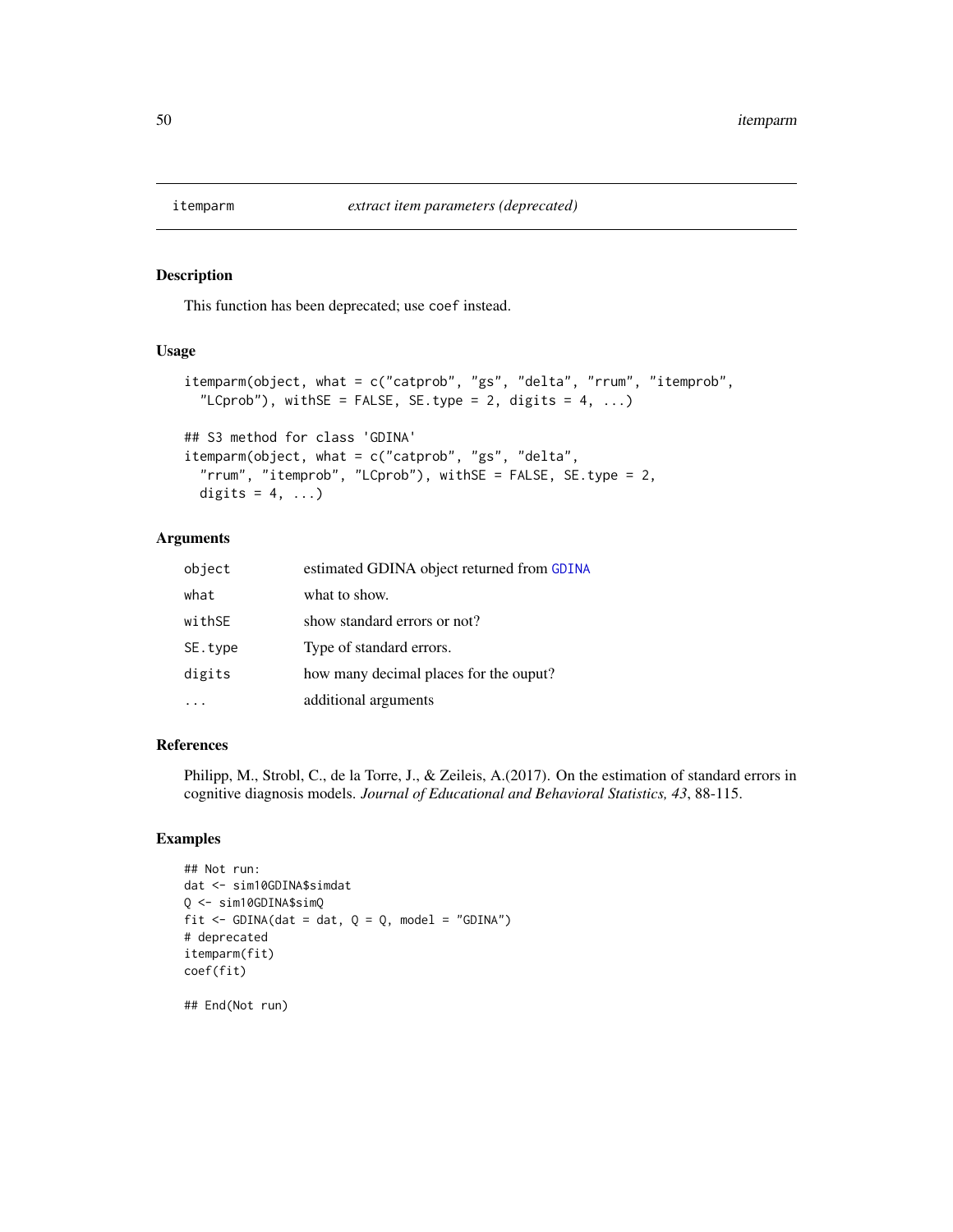This function gives the equivalent latent classes which have the same category success probabilities for each category or item.

#### Usage

```
LC2LG(Q, sequential = FALSE, att.str = NULL)
```
# Arguments

|            | A required $J \times K$ binary Q-matrix. J represents test length and K represents<br>the number of attributes of this test. Entry 1 at row j and column k represents<br>the $k^{th}$ attribute is measured by item j, and 0 means item j does not measure<br>attribute $k$ . |
|------------|-------------------------------------------------------------------------------------------------------------------------------------------------------------------------------------------------------------------------------------------------------------------------------|
| sequential | logical; whether the O-matrix is a Oc-matrix for sequential models?                                                                                                                                                                                                           |
| att.str    | attribute structure. See GDINA for details.                                                                                                                                                                                                                                   |

## Value

An item or category by latent class matrix. In the G-DINA model, if item j measures  $Kj$  attributes,  $2^K$  latent classes can be combined into  $2^{Kj}$  latent groups. This matrix gives which latent group each of  $2^K$  latent classes belongs to for each item.

# Author(s)

Wenchao Ma, The University of Alabama, <wenchao.ma@ua.edu> Jimmy de la Torre, The University of Hong Kong

# Examples

attributepattern(3)

 $q \leq -$  matrix(scan(text = "0 1 0 1 0 1 1 1 0"), ncol = 3) q  $LC2LG(Q = q)$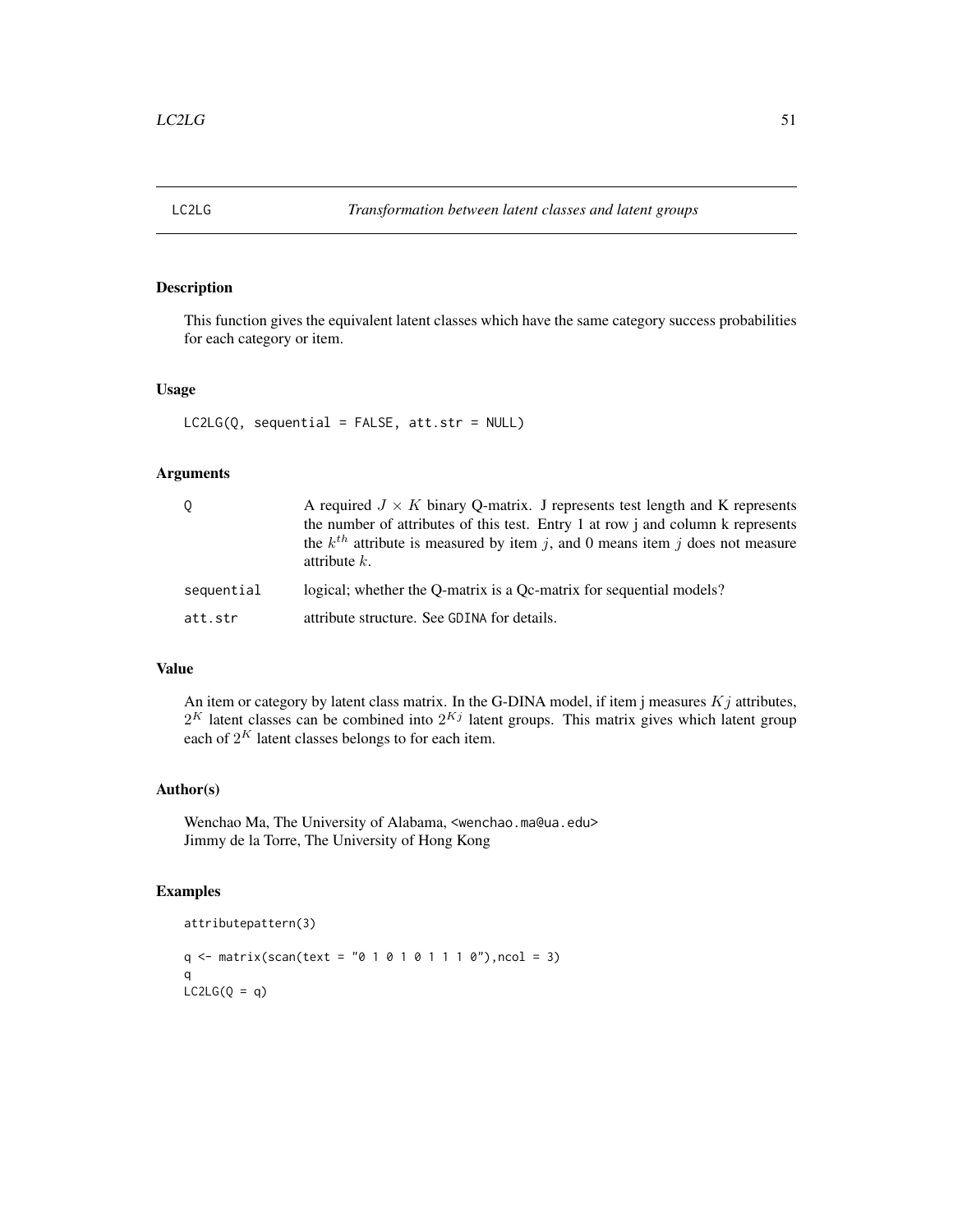This function evaluates whether the saturated G-DINA model can be replaced by reduced CDMs without significant loss in model data fit for each item using the Wald test, likelihood ratio (LR) test or Lagrange multiplier (LM) test. For Wald test, see de la Torre (2011), de la Torre and Lee (2013), Ma, Iaconangelo and de la Torre (2016) and Ma & de la Torre (2018) for details. For LR test and a two-step LR approximation procedure, see Sorrel, de la Torre, Abad, and Olea (2017), Ma (2017) and Ma & de la Torre (2018). For LM test, which is only applicable for DINA, DINO and ACDM, see Sorrel, Abad, Olea, de la Torre, and Barrada (2017). This function also calculates the dissimilarity between the reduced models and the G-DINA model, which can be viewed as a measure of effect size (Ma, Iaconangelo & de la Torre, 2016).

## Usage

```
modelcomp(GDINA.obj = NULL, method = "Wald", items = "all",
  p.adjust.methods = "bonferroni", models = c("DINA", "DINO", "ACDM",
  "LLM", "RRUM"), decision.args = list(rule = "simpler", alpha.level =
  0.05, adjusted = FALSE), DS = FALSE, Wald.args = list(SE.type = 2,
  varcov = NULL, LR \text{.} \arg s = list(LR \text{.} \text{approx} = FALSE),
  LM.args = list(reducedMDINA = NULL, reducedMDINO = NULL, reducedMACDM =
 NULL, SE.type = 2))
```

```
## S3 method for class 'modelcomp'
extract(object, what = c("stats", "pvalues",
  "adj.pvalues", "df", "DS", "selected.model"), digits = 4, ...)
## S3 method for class 'modelcomp'
```
summary(object, ...)

#### Arguments

| GDINA.obj        | An estimated model object of class GDINA                                                                                                                                                                                                                                                                                  |  |
|------------------|---------------------------------------------------------------------------------------------------------------------------------------------------------------------------------------------------------------------------------------------------------------------------------------------------------------------------|--|
| method           | method for item level model comparison; can be wald, LR or LM.                                                                                                                                                                                                                                                            |  |
| items            | a vector of items to specify the items for model comparsion                                                                                                                                                                                                                                                               |  |
| p.adjust.methods |                                                                                                                                                                                                                                                                                                                           |  |
|                  | adjusted p-values for multiple hypothesis tests. This is conducted using p. adjust<br>function in stats, and therefore all adjustment methods supported by p. adjust<br>can be used, including "holm", "hochberg", "hommel", "bonferroni", "BH"<br>and "BY". See p. adjust for more details. "bonferroni" is the default. |  |
| models           | a vector specifying which reduced CDMs are possible reduced CDMs for each<br>item. The default is "DINA", "DINO", "ACDM", "LLM", and "RRUM".                                                                                                                                                                              |  |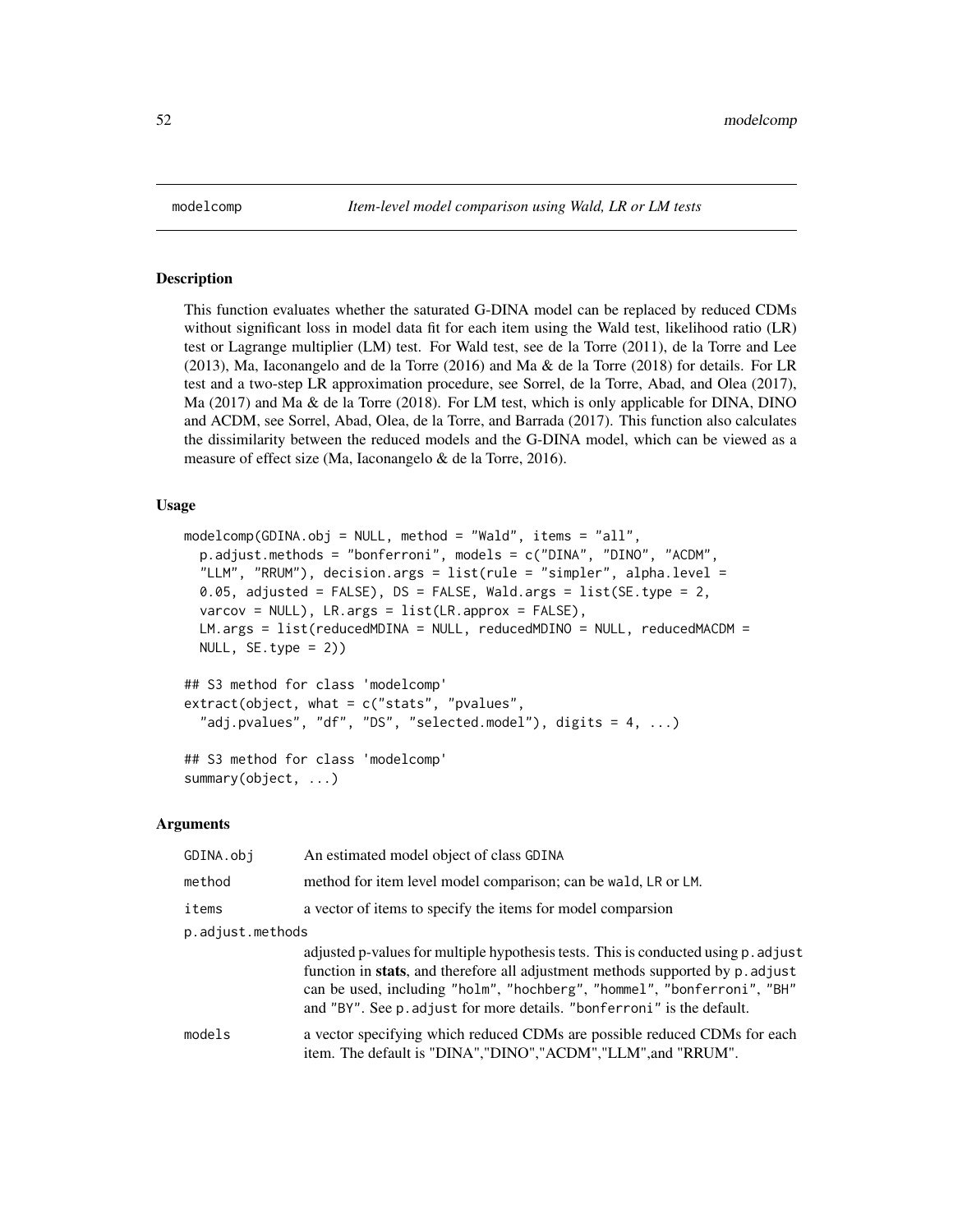| decision.args | a list of options for determining the most appropriate models including (1) rule<br>can be either "simpler" or "largestp". See details; (2) alpha.level for<br>the nominal level of decision; and (3) adjusted can be either TRUE or FALSE<br>indicating whether the decision is based on $p$ value (adjusted = FALSE) or<br>adjusted p values.                                                                                                                                                                       |
|---------------|-----------------------------------------------------------------------------------------------------------------------------------------------------------------------------------------------------------------------------------------------------------------------------------------------------------------------------------------------------------------------------------------------------------------------------------------------------------------------------------------------------------------------|
| DS.           | whether dissimilarity index should be calculated? FALSE is the default.                                                                                                                                                                                                                                                                                                                                                                                                                                               |
| Wald.args     | a list of options for Wald test including (1) SE. type giving the type of covariance<br>matrix for the Wald test; by default, it uses outer product of gradient based on in-<br>complete information matrix; (2) varcov for user specified variance-covariance<br>matrix. If supplied, it must be a list, giving the variance covariance matrix of<br>success probability for each item or category. The default is NULL, in which case,<br>the estimated variance-covariance matrix from the GDINA function is used. |
| LR.args       | a list of options for LR test including for now only LR. approx, which is either<br>TRUE or FALSE, indicating whether a two-step LR approximation is implemented<br>or not.                                                                                                                                                                                                                                                                                                                                           |
| LM.args       | a list of options for LM test including reducedMDINA, reducedMDINO, and reducedMACDM<br>for DINA, DINO and ACDM estimates from the GDINA function; SE. type spec-<br>ifies the type of covariance matrix.                                                                                                                                                                                                                                                                                                             |
| object        | object of class model comp for various S3 methods                                                                                                                                                                                                                                                                                                                                                                                                                                                                     |
| what          | argument for S3 method extract indicating what to extract; It can be "wald" for<br>wald statistics, "wald.p" for associated p-values, "df" for degrees of freedom,<br>and "DS" for dissimilarity between G-DINA and other CDMs.                                                                                                                                                                                                                                                                                       |
| digits        | How many decimal places in each number? The default is 4.                                                                                                                                                                                                                                                                                                                                                                                                                                                             |
| $\cdots$      | additional arguments                                                                                                                                                                                                                                                                                                                                                                                                                                                                                                  |

# Details

After the test statistics for each reduced CDM were calculated for each item, the reduced models with p values less than the pre-specified alpha level were rejected. If all reduced models were rejected for an item, the G-DINA model was used as the best model; if at least one reduced model was retained, two diferent rules can be implemented for selecting the best model specified in argument decision.args:

(1) when rule="simpler", which is the default,

If (a) the DINA or DINO model was one of the retained models, then the DINA or DINO model with the larger p value was selected as the best model; but if (b) both DINA and DINO were rejected, the reduced model with the largest p value was selected as the best model for this item. Note that when the p-values of several reduced models were greater than 0.05, the DINA and DINO models were preferred over the A-CDM, LLM, and R-RUM because of their simplicity. This procedure is originally proposed by Ma, Iaconangelo, and de la Torre (2016).

```
(2) When rule="largestp":
```
The reduced model with the largest p-values is selected as the most appropriate model.

## Value

an object of class modelcomp. Elements that can be extracted using extract method include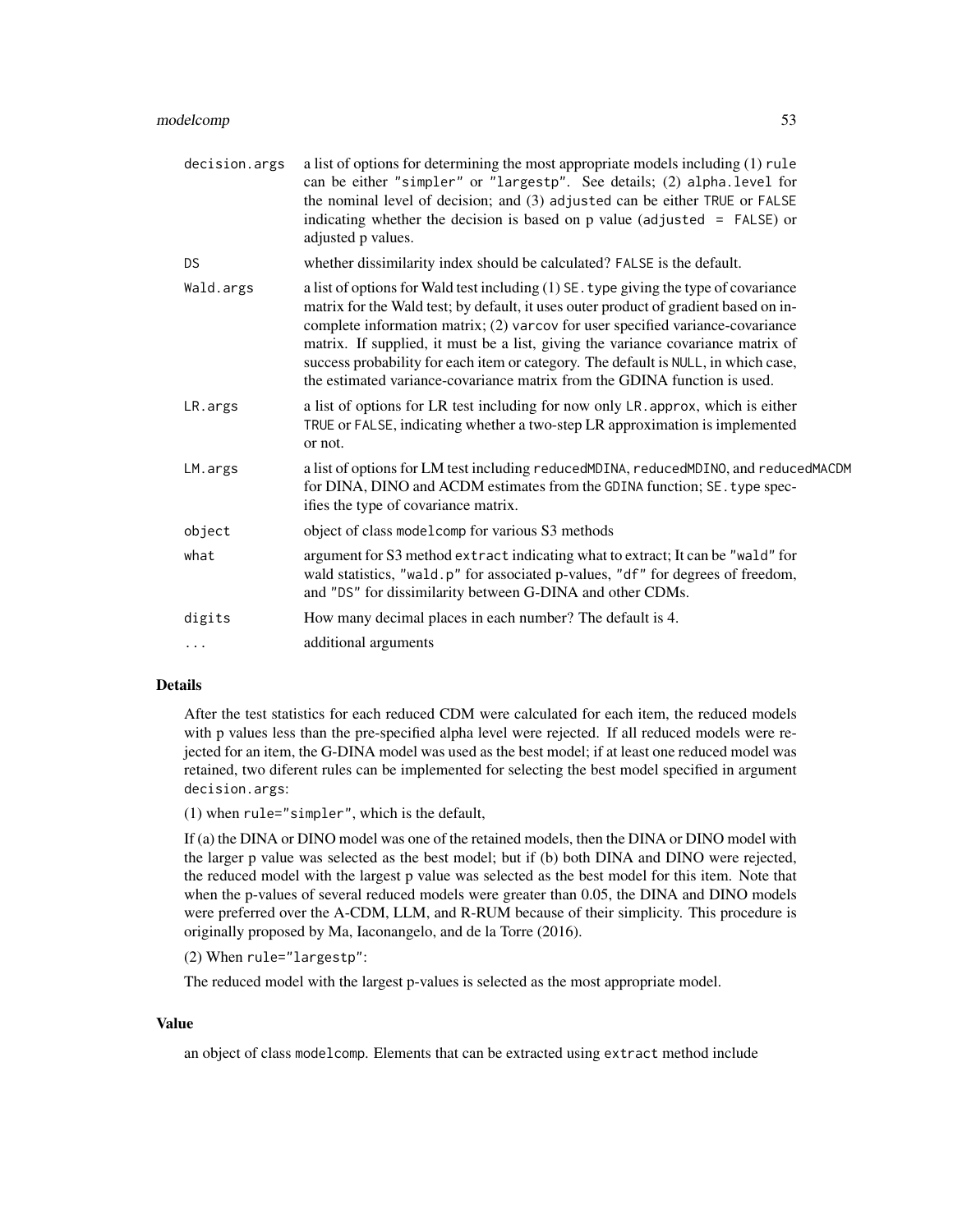# 54 modelcomp

stats Wald or LR statistics

pvalues p-values associated with the test statistics

adj.pvalues adjusted p-values

df degrees of freedom

DS dissimilarity between G-DINA and other CDMs

#### Methods (by generic)

- extract: extract various elements from modelcomp objects
- summary: print summary information

## Author(s)

Wenchao Ma, The University of Alabama, <wenchao.ma@ua.edu> Miguel A. Sorrel, Universidad Autonoma de Madrid Jimmy de la Torre, The University of Hong Kong

# References

de la Torre, J., & Lee, Y. S. (2013). Evaluating the wald test for item-level comparison of saturated and reduced models in cognitive diagnosis. *Journal of Educational Measurement, 50*, 355-373.

Ma, W., Iaconangelo, C., & de la Torre, J. (2016). Model similarity, model selection and attribute classification. *Applied Psychological Measurement, 40*, 200-217.

Ma, W. (2017). *A Sequential Cognitive Diagnosis Model for Graded Response: Model Development, Q-Matrix Validation,and Model Comparison. Unpublished doctoral dissertation.* New Brunswick, NJ: Rutgers University.

Ma, W. & de la Torre, J. (2018). Category-level model selection for the sequential G-DINA model. *Journal of Educational and Behavorial Statistics*.

Sorrel, M. A., Abad, F. J., Olea, J., de la Torre, J., & Barrada, J. R. (2017). Inferential Item-Fit Evaluation in Cognitive Diagnosis Modeling. *Applied Psychological Measurement, 41,* 614-631.

Sorrel, M. A., de la Torre, J., Abad, F. J., & Olea, J. (2017). Two-Step Likelihood Ratio Test for Item-Level Model Comparison in Cognitive Diagnosis Models. *Methodology, 13*, 39-47.

## See Also

[GDINA](#page-22-0), [autoGDINA](#page-7-0)

## Examples

```
## Not run:
dat <- sim10GDINA$simdat
Q <- sim10GDINA$simQ
# --- GDINA model ---#
fit \le - GDINA(dat = dat, Q = Q, model = "GDINA")
fit
```
###################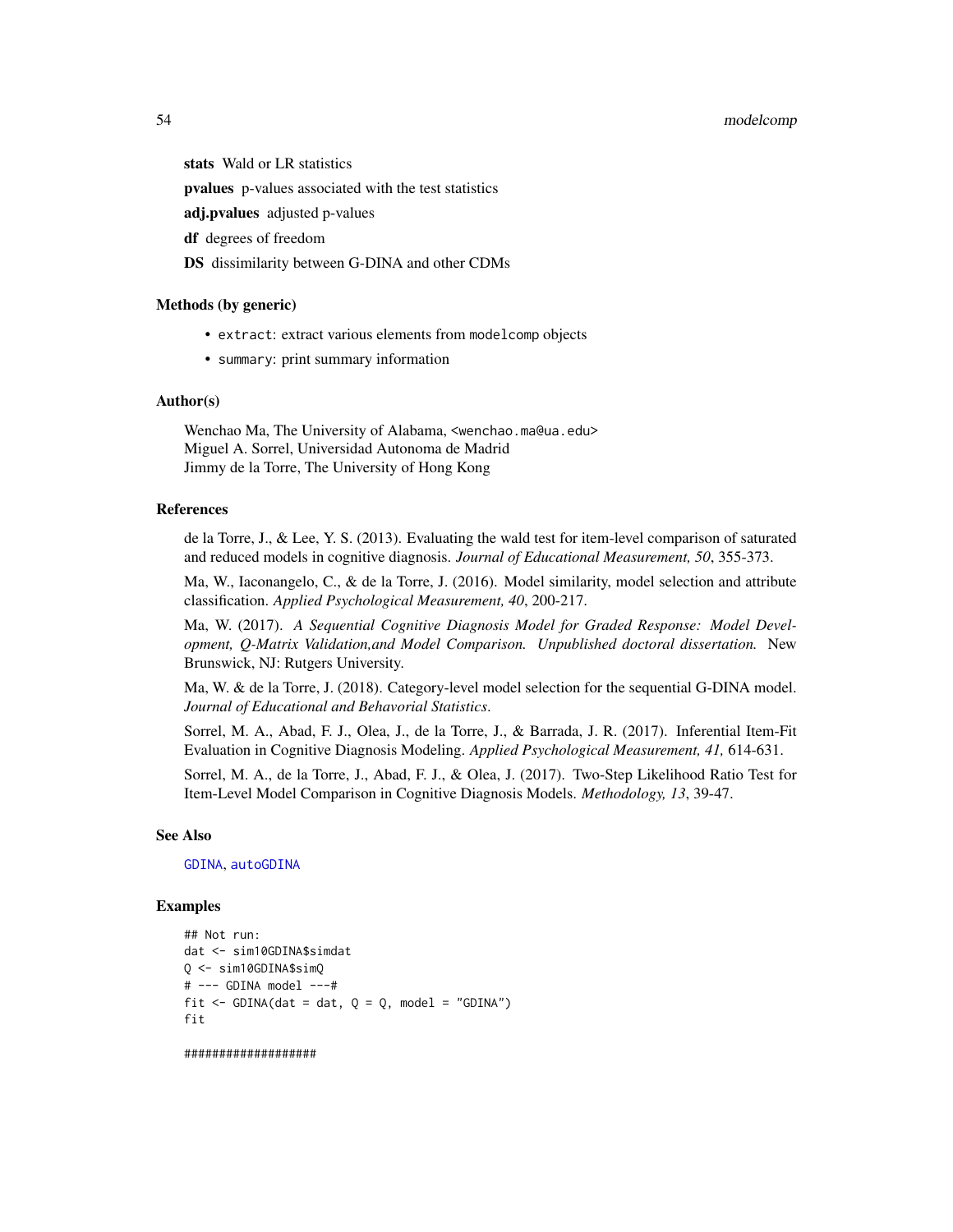modelfit 55

```
#
# Wald test
#
###################
w <- modelcomp(fit)
w
# wald statistics
extract(w,"stats")
#p values
extract(w,"pvalues")
# selected models
extract(w,"selected.model")
##########################
#
# LR and Two-step LR test
#
##########################
lr <- modelcomp(fit,method = "LR")
lr
TwostepLR <- modelcomp(fit,items =c(6:10),method = "LR",LR.args = list(LR.approx = TRUE))
TwostepLR
##########################
#
# LM test
#
##########################
dina <- GDINA(dat = dat, Q = Q, model = "DINA")
dino <- GDINA(dat = dat, Q = Q, model = "DINO")
\text{acdm} \leq -\text{GDINA}(\text{dat} = \text{dat}, \ Q = Q, \text{model} = \text{"ACDM"})lm <- modelcomp(method = "LM",LM.args=list(reducedMDINA = dina,
reducedMDINO = dino, reducedMACDM = acdm))
lm
```
## End(Not run)

modelfit *Model fit statistics*

# Description

Calculate various model-data fit statistics

#### Usage

modelfit(GDINA.obj,  $CI = 0.9, ...$ )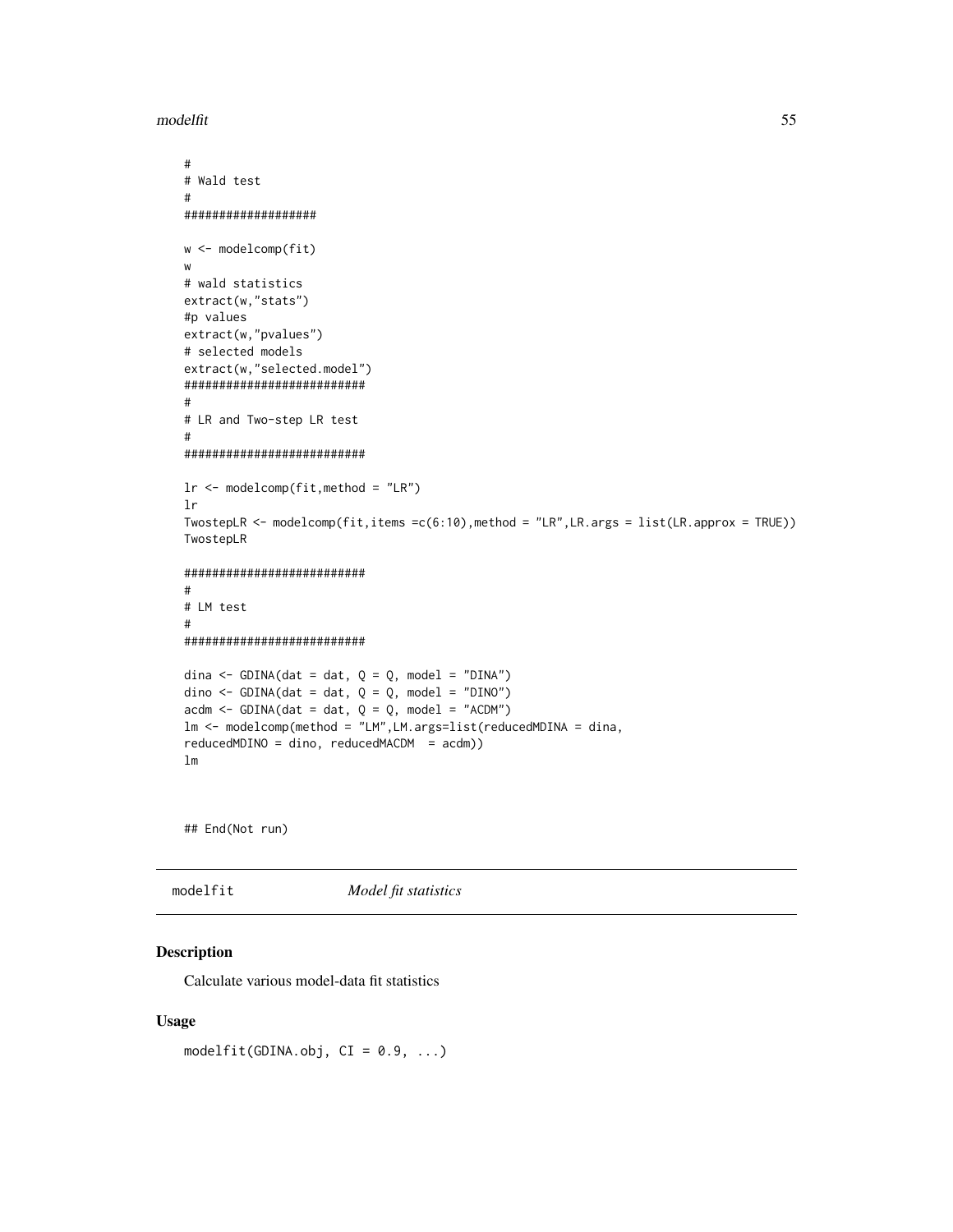#### Arguments

| GDINA.obi               | An estimated model object of class GDINA                                                                                  |
|-------------------------|---------------------------------------------------------------------------------------------------------------------------|
| СI                      | numeric value from 0 to 1 indicating the range of the confidence interval for<br>RMSEA. Default returns the 90% interval. |
| $\cdot$ $\cdot$ $\cdot$ | arguments passed to the function                                                                                          |

## Details

Various model-data fit statistics including M2 statistic for G-DINA model with dichotmous responses (Liu, Tian, & Xin, 2016; Hansen, Cai, Monroe, & Li, 2016) and for sequential G-DINA model with graded responses (Ma, under review). It also calculates SRMSR and RMSEA2.

## Author(s)

Wenchao Ma, The University of Alabama, <wenchao.ma@ua.edu>

## References

Ma, W. (under review). Evaluating model data fit using limited information statistics for the sequential G-DINA model.

Maydeu-Olivares, A. (2013). Goodness-of-Fit Assessment of Item Response Theory Models. *Measurement, 11*, 71-101.

Hansen, M., Cai, L., Monroe, S., & Li, Z. (2016). Limited-information goodness-of-fit testing of diagnostic classification item response models. *British Journal of Mathematical and Statistical Psychology. 69,* 225–252.

Liu, Y., Tian, W., & Xin, T. (2016). An Application of M2 Statistic to Evaluate the Fit of Cognitive Diagnostic Models. *Journal of Educational and Behavioral Statistics, 41*, 3-26.

#### Examples

```
## Not run:
dat <- sim10GDINA$simdat
Q <- sim10GDINA$simQ
mod1 <- GDINA(dat = dat, Q = Q, model = "DINA")
modelfit(mod1)
## End(Not run)
```
monocheck *This function checks if monotonicity is violated*

## Description

If mastering an additional attribute lead to a lower probabilities of success, the monotonicity is violated.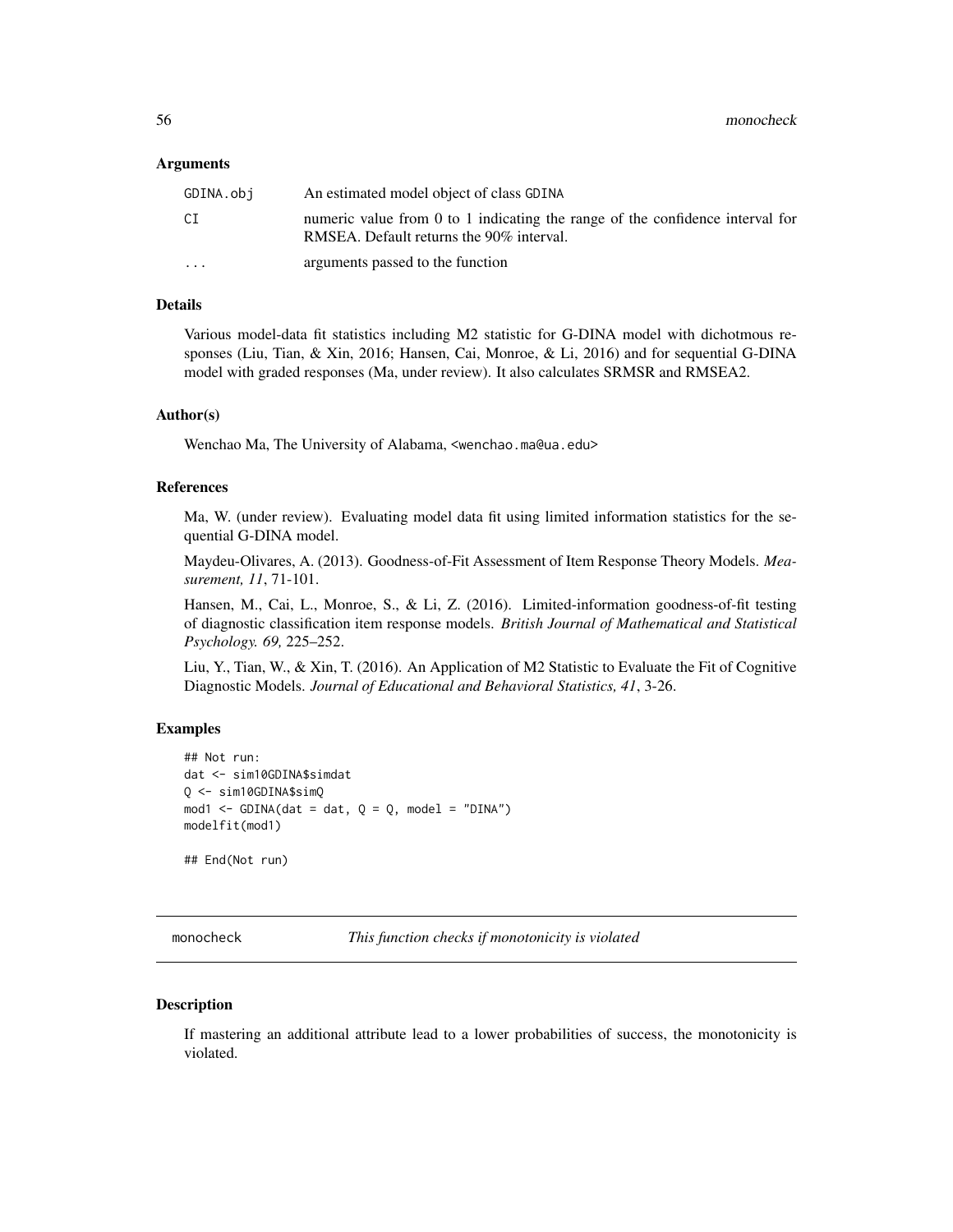## npar 57

# Usage

monocheck(object, strict = FALSE)

# Arguments

| object | object of class GDINA                     |
|--------|-------------------------------------------|
| strict | whether a strict monotonicity is checked? |

# Value

a logical vector for each item or category indicating whether the monotonicity is violated (TRUE) or not (FALSE)

# Examples

```
## Not run:
dat <- sim10GDINA$simdat
Q <- sim10GDINA$simQ
mod1 <- GDINA(dat = dat, Q = Q, model = "GDINA")
check <- monocheck(mod1)
check
mod2 <- GDINA(dat = dat, Q = Q, model = "GDINA", mono.constraint = check)
check2 <- monocheck(mod2)
check2
## End(Not run)
```
npar *Calculate the number of parameters*

## Description

Calculate the number of parameters for GDINA estimates. Returned the total number of parameters, the number of item parameters and the number parameters of joint attribute distribution.

## Usage

npar(object, ...)

## Arguments

| object | GDINA object         |
|--------|----------------------|
| .      | additional arguments |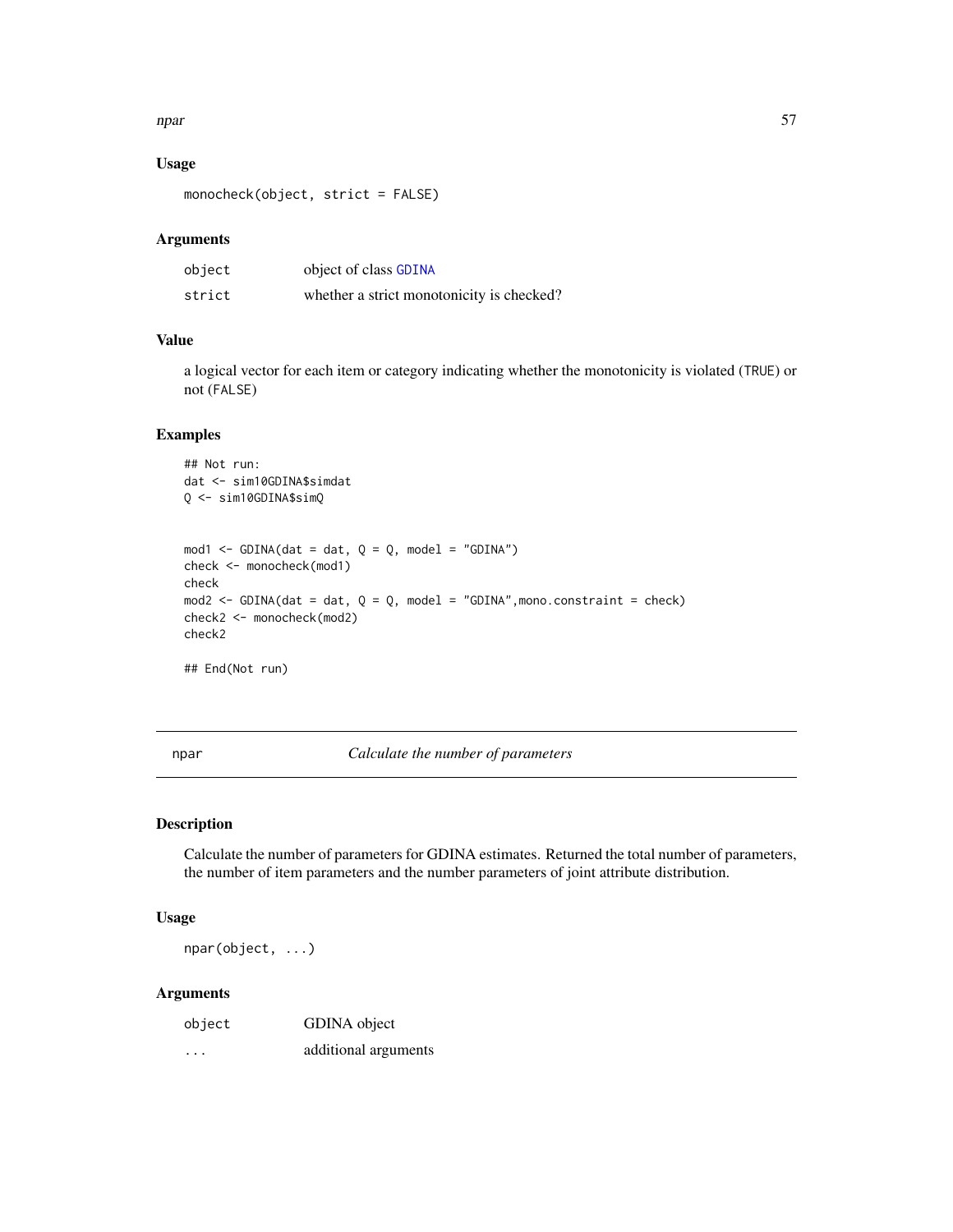## Examples

```
## Not run:
dat <- sim10GDINA$simdat
Q <- sim10GDINA$simQ
fit \le GDINA(dat = dat, Q = Q, model = "GDINA")
npar(fit)
## End(Not run)
```

```
personparm calculate person (incidental) parameters
```
#### Description

Function to calculate various person attribute parameters, including "EAP", "MAP", and "MLE", for EAP, MAP and MLE estimates of attribute patterns (see Huebner & Wang, 2011), "mp" for marginal mastery probabilities, and "HO" for higher-order ability estimates if a higher-order model is fitted. See [GDINA](#page-22-0) for examples.

#### Usage

```
personparm(object, what = c("EAP", "MAP", "MLE", "mp", "HO"),
 digits = 4, ...)
```
#### Arguments

| object   | estimated GDINA object returned from GDINA                                                                                                                                                                                                  |
|----------|---------------------------------------------------------------------------------------------------------------------------------------------------------------------------------------------------------------------------------------------|
| what     | what to extract; It can be "EAP", "MAP", and "MLE", for EAP, MAP and MLE<br>estimates of attribute patterns, and "mp" for marginal mastery probabilities, and<br>"HO" for higher-order ability estimates if a higher-order model is fitted. |
| digits   | number of decimal places.                                                                                                                                                                                                                   |
| $\cdots$ | additional arguments                                                                                                                                                                                                                        |

# Author(s)

Wenchao Ma, The University of Alabama, <wenchao.ma@ua.edu> Jimmy de la Torre, The University of Hong Kong

# References

Huebner, A., & Wang, C. (2011). A note on comparing examinee classification methods for cognitive diagnosis models. *Educational and Psychological Measurement, 71*, 407-419.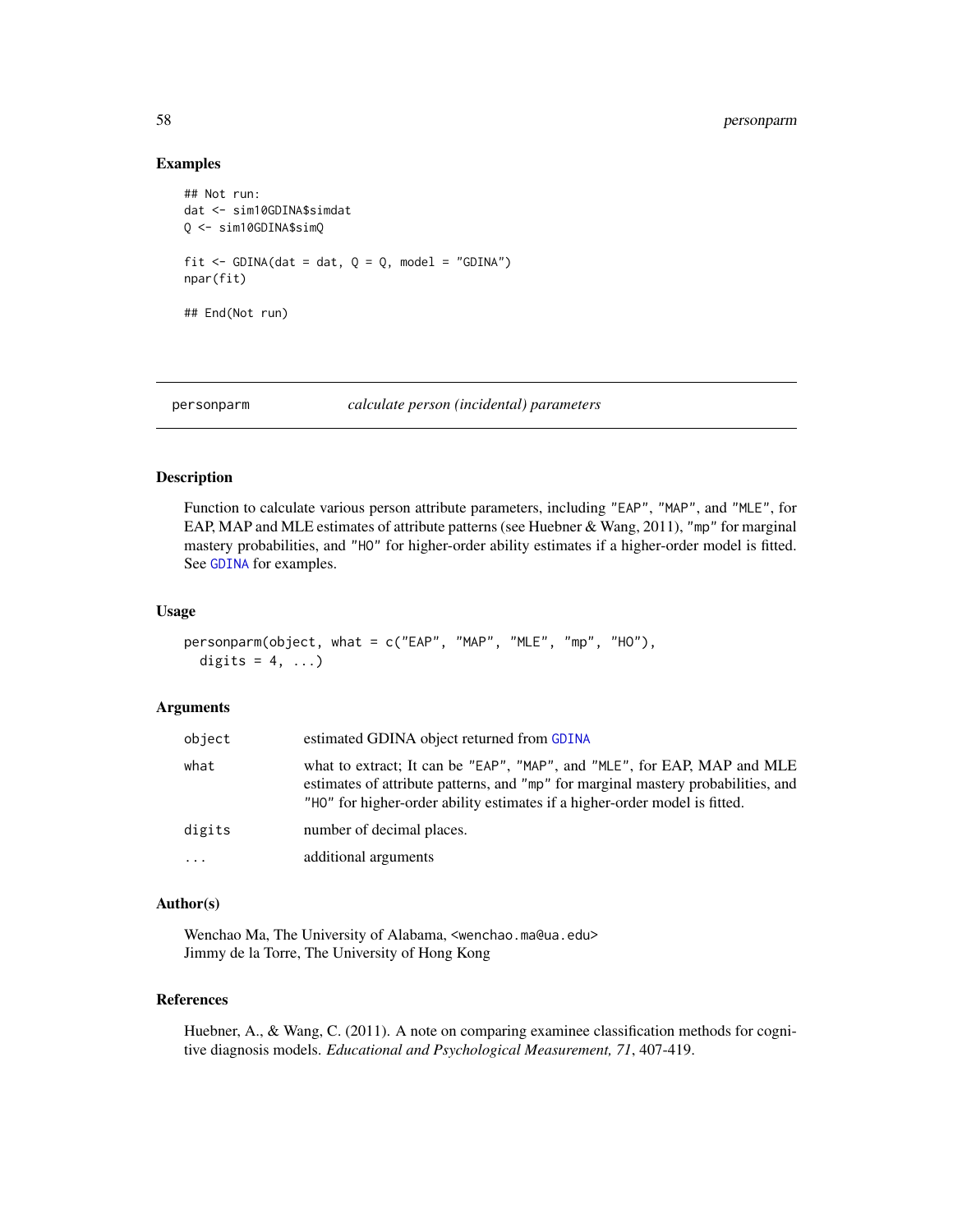# plot.GDINA 59

# Examples

```
## Not run:
dat <- sim10GDINA$simdat
Q <- sim10GDINA$simQ
fit \le GDINA(dat = dat, Q = Q, model = "GDINA")
# EAP
head(personparm(fit))
# MAP
head(personparm(fit, what = "MAP"))
## End(Not run)
```
# plot.GDINA *Create plots for GDINA estimates*

# Description

Create various plots for GDINA estimates

## Usage

```
## S3 method for class 'GDINA'
plot(x, what = "IRF", item = "all", withSE = FALSE,SE.type = 2, person = 1, att.names = NULL, ...)
```
# Arguments

| $\mathsf{x}$ | model object of class GDINA                                                                                                |
|--------------|----------------------------------------------------------------------------------------------------------------------------|
| what         | type of plot. Can be "IRF" for item/category response function plot, or "mp" for<br>mastery probabilities for individuals. |
| item         | A scalar or vector specifying the item(s) for IRF plots.                                                                   |
| withSE       | logical; Add error bar (estimate $-$ SE, estimate $+$ SE) to the IRF plots?                                                |
| SE.type      | How is SE estimated. By default, it's based on OPG using incomplete informa-<br>tion.                                      |
| person       | A scalar or vector specifying the number of individuals for mastery plots.                                                 |
| att.names    | Optional; a vector for attribute names.                                                                                    |
| .            | additional arguments                                                                                                       |

# See Also

[GDINA](#page-22-0), [autoGDINA](#page-7-0)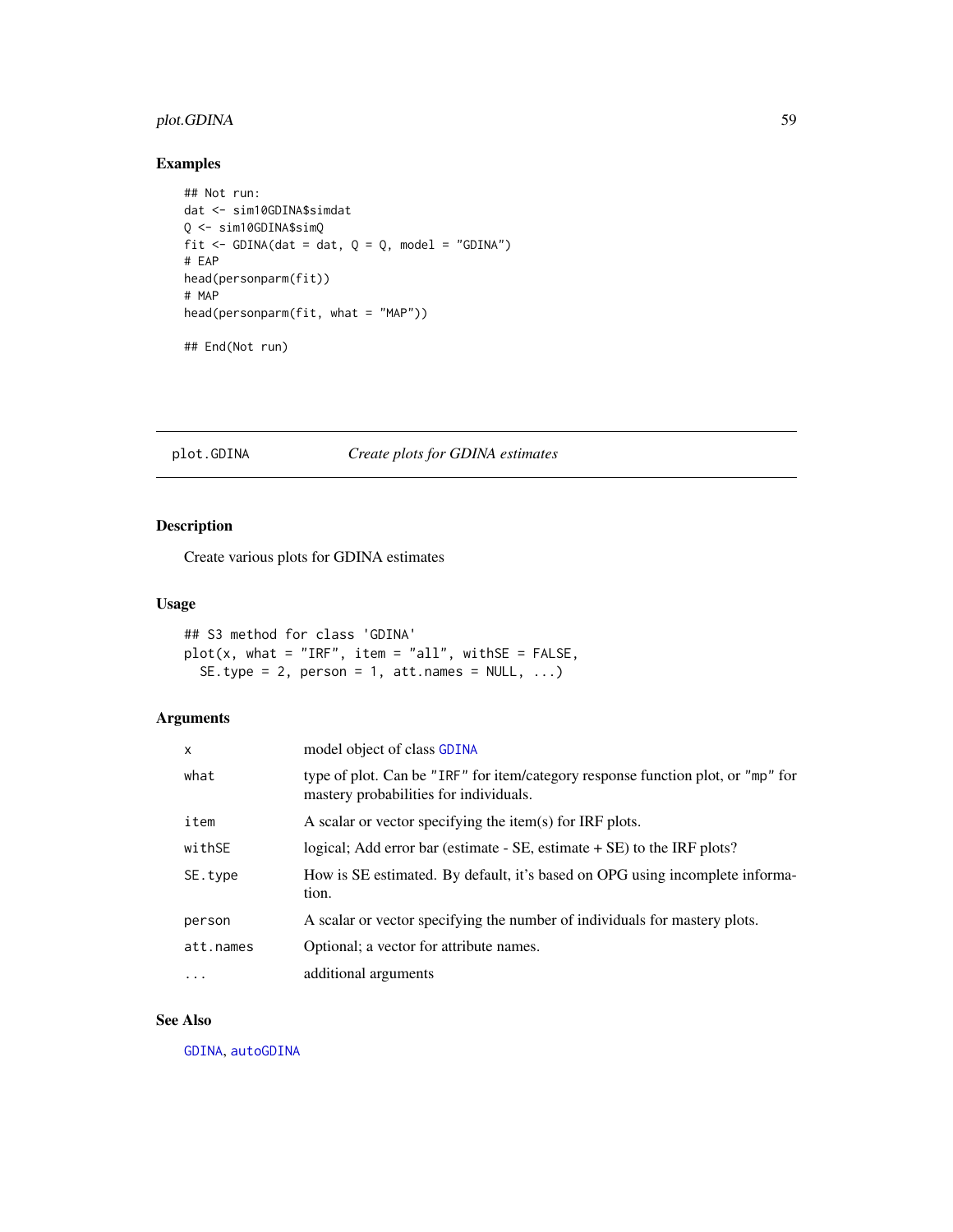# Examples

```
## Not run:
dat <- sim10GDINA$simdat
Q <- sim10GDINA$simQ
mod1 <- GDINA(dat = dat, Q = Q, model = "GDINA")
#plot item response functions for item 10
plot(mod1, item = 10)
plot(mod1, what = "IRF", item = 10,withSE = TRUE)
# plot mastery probabilities for individuals 4 and 10
plot(mod1, what = "mp", person = c(4,10))plot(mod1, what = "mp", person = c(4, 10, 15),att.names = c("addition","subtraction","multiplication"))
## End(Not run)
```
plot.itemfit *Item fit plots*

## Description

Create plots of bivariate heatmap for item fit

## Usage

```
## S3 method for class 'itemfit'
plot(x, type = "all", adjusted = TRUE, ...)
```
# Arguments

| X        | model object of class itemfit                  |
|----------|------------------------------------------------|
| type     | type of heatmap plot                           |
| adjusted | logical; plot adjusted or unadjusted p-values? |
|          | additional arguments                           |

## See Also

[GDINA](#page-22-0), [itemfit](#page-46-0)

# Examples

```
## Not run:
dat <- sim10GDINA$simdat
Q <- sim10GDINA$simQ
fit \le GDINA(dat = dat, Q = Q, model = "GDINA")
ift <- itemfit(fit)
# plot the adjusted p values for log odds or transformed correlation
```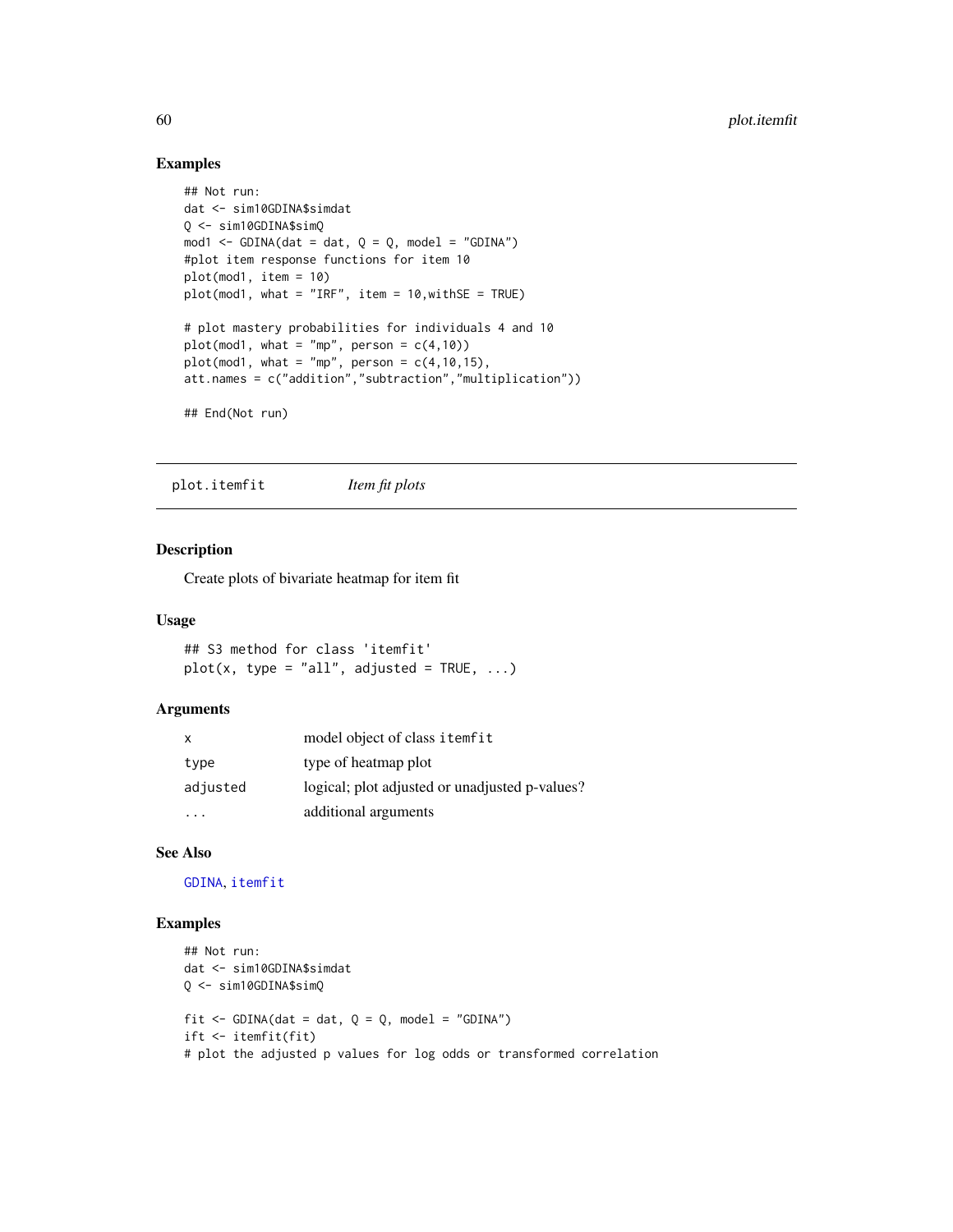#### plot.Qval 61

```
plot(ift)
# plot unadjusted p values for log odds
plot(ift,adjusted = FALSE, type = "logOR")
## End(Not run)
```
# plot.Qval *Mesa plot for Q-matrix validation*

# Description

The mesa plot was first proposed by de la Torre and Ma (2016) for graphically illustrating the best q-vector(s) for each item. The q-vector on the edge of the mesa is likely to be the best q-vector.

# Usage

```
## S3 method for class 'Qval'
plot(x, item, type = "best", no.qvector = 10,data.label = TRUE, eps = "auto", original.q.label = FALSE,
  auto.ylim = TRUE, ...)
```
# Arguments

| $\mathsf{x}$     | model object of class Qvalidation                                                                                                                                                                                                                            |
|------------------|--------------------------------------------------------------------------------------------------------------------------------------------------------------------------------------------------------------------------------------------------------------|
| item             | a vector specifying which item(s) the plots are drawn for                                                                                                                                                                                                    |
| type             | types of the plot. It can be "best" or "all". If "best", for all q-vectors requir-<br>ing the same number of attributes, only the one with the largest PVAF is plotted,<br>which means $K_i$ q-vectors are plotted; If "all", all q-vectors will be plotted. |
| no.qvector       | the number of q vectors that need to be plotted when type="all". The default<br>is 10, which means the 10 q vectors with the largest PVAFs are plotted.                                                                                                      |
| data.label       | logical; To show data label or not?                                                                                                                                                                                                                          |
| eps              | the cutoff for PVAF. If not NULL, it must be a value between 0 and 1. A horizontal<br>line will be drawn accordingly.                                                                                                                                        |
| original.q.label |                                                                                                                                                                                                                                                              |
|                  | logical; print the label showing the original q-vector or not?                                                                                                                                                                                               |
| auto.ylim        | logical; create y range automatically or not?                                                                                                                                                                                                                |
| $\ddotsc$        | additional arguments passed to plot function                                                                                                                                                                                                                 |

# References

de la Torre, J., & Ma, W. (2016, August). Cognitive diagnosis modeling: A general framework approach and its implementation in R. A Short Course at the Fourth Conference on Statistical Methods in Psychometrics, Columbia University, New York.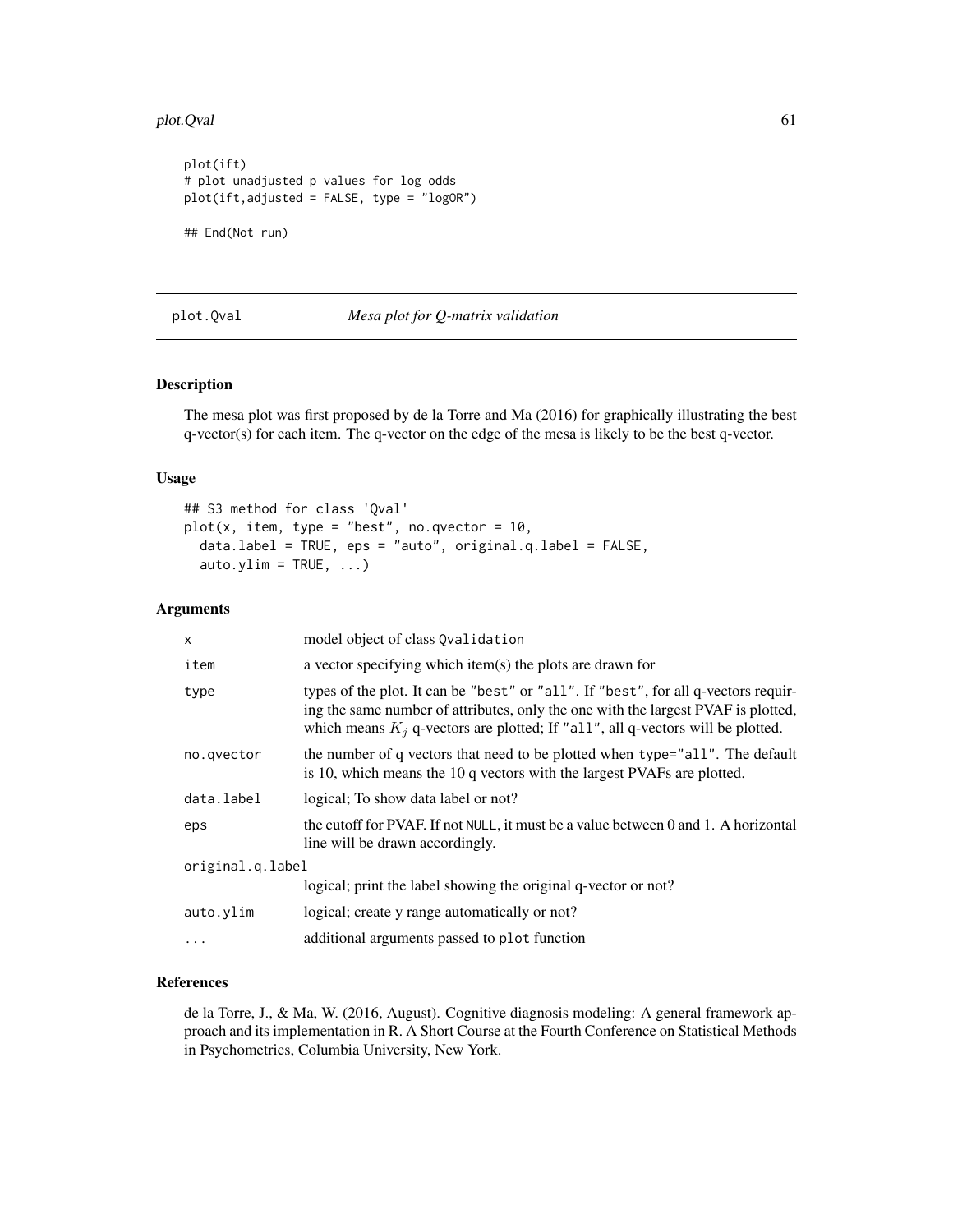## See Also

[Qval](#page-61-0), [autoGDINA](#page-7-0)

# Examples

```
## Not run:
dat <- sim10GDINA$simdat
Q <- sim10GDINA$simQ
Q[1, ] \leftarrow c(0,1,0)mod1 <- GDINA(dat = dat, Q = Q, model = "GDINA")
out \leq Qval(mod1, eps = 0.9)
item <-c(1,2,10)plot(out,item=item,data.label=FALSE,type="all")
plot(out,item=10,type="best",eps=0.95)
plot(out,item=10,type="all",no.qvector=6)
```
## End(Not run)

<span id="page-61-0"></span>Qval *Q-matrix validation*

# Description

Q-matrix validation for the (sequential) G-DINA model based on PVAF (de la Torre & Chiu, 2016), stepwise Wald test (Ma & de la Torre, 2019) or mesa plot (de la Torre & Ma, 2016). All these methods are suitable for dichotomous and ordinal response data. If too many modifications are suggested based on the default PVAF method, you are suggested to try the stepwise Wald test method. You should always check the mesa plots for further examination.

# Usage

```
Qval(GDINA.obj, method = "PVAF",eps = 0.95, digits = 4,wald.args = list()## S3 method for class 'Qval'
extract(object, what = c("sug.Q", "varsigma", "PVAF","eps", "Q"), ...)
## S3 method for class 'Qval'
summary(object, ...)
```
# Arguments

| GDINA.obi | An estimated model object of class GDINA                                  |
|-----------|---------------------------------------------------------------------------|
| method    | which O-matrix validation method is used? Can be either "PVAF" or "wald". |
| eps       | cutoff value for PVAF, 0.95 is the default.                               |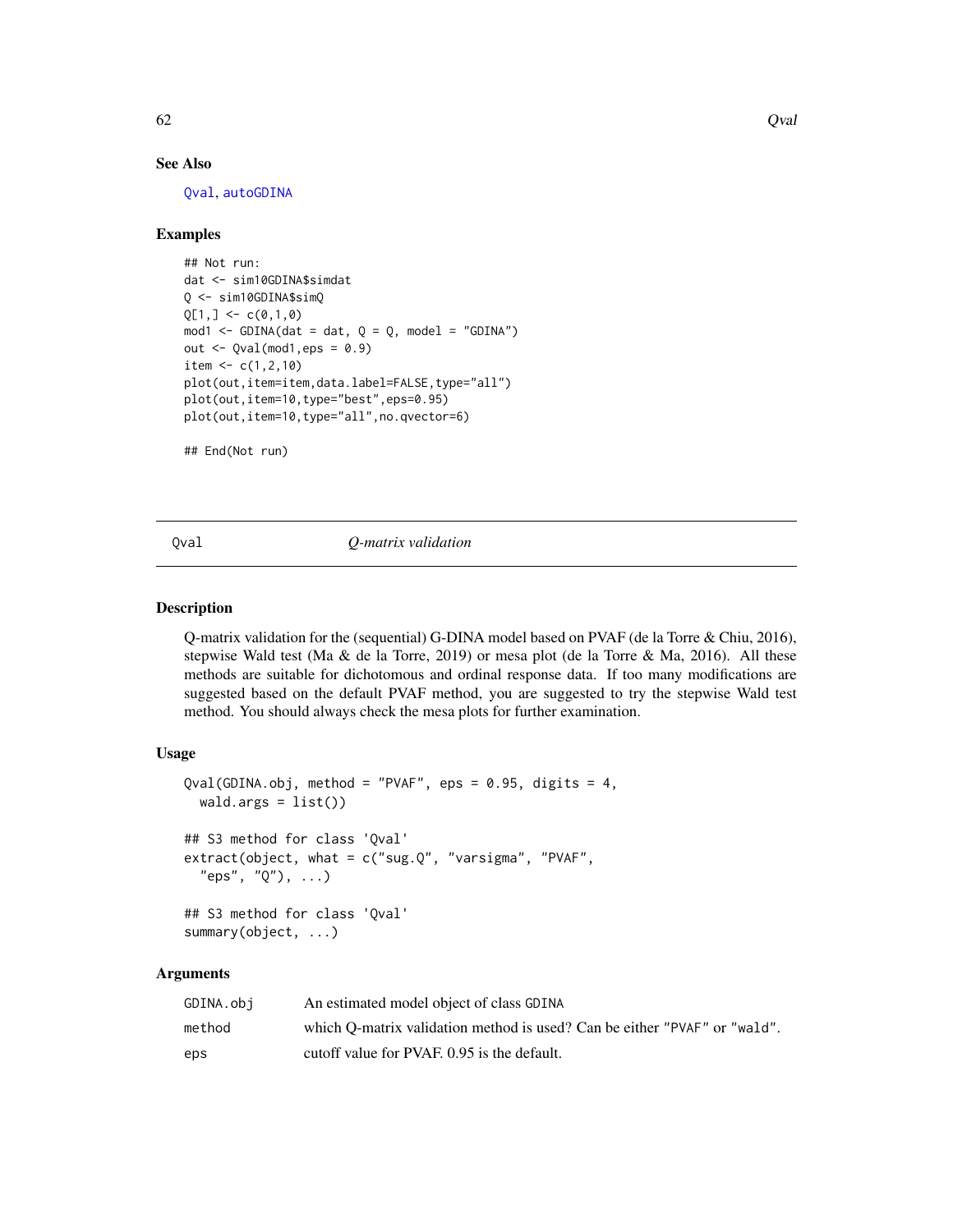#### $Qval$  63

| digits    | How many decimal places in each number? The default is 4.                                                                                                                                                                                                                                                                                                                                                                                                |
|-----------|----------------------------------------------------------------------------------------------------------------------------------------------------------------------------------------------------------------------------------------------------------------------------------------------------------------------------------------------------------------------------------------------------------------------------------------------------------|
| wald.args | a list of arguments for the stepwise Wald test method.                                                                                                                                                                                                                                                                                                                                                                                                   |
|           | <b>SE.type</b> Type of covariance matrix for the Wald test                                                                                                                                                                                                                                                                                                                                                                                               |
|           | alpha.level alpha level for the wald test                                                                                                                                                                                                                                                                                                                                                                                                                |
|           | <b>GDI</b> It can be 0, 1 or 2; 0 means GDI is not used to choose the attribute - when<br>more than one attributes are significant, the one with the largest p-value<br>will be selected; GDI=1 means the attribute with the largest GDI will be<br>selected; GDI=2 means the q-vector with the largest GDI will be selected.<br><b>verbose</b> Print detailed information or not?<br>stepwise TRUE for stepwise approach and FALSE for forward approach |
| object    | Oval objects for S3 methods                                                                                                                                                                                                                                                                                                                                                                                                                              |
| what      | argument for S3 method extract indicating what to extract; It can be "sug. Q"<br>for suggested Q-matrix, "Q" for original Q-matrix, "varsigma" for varsigma<br>index, and "PVAF" for PVAF.                                                                                                                                                                                                                                                               |
| $\cdots$  | additional arguments                                                                                                                                                                                                                                                                                                                                                                                                                                     |

# Value

An object of class Qval. Elements that can be extracted using extract method include:

sug.Q suggested Q-matrix Q original Q-matrix varsigma varsigma index PVAF PVAF

# Methods (by generic)

- extract: extract various elements from Qval objects
- summary: print summary information

# Author(s)

Wenchao Ma, The University of Alabama, <wenchao.ma@ua.edu> Jimmy de la Torre, The University of Hong Kong

# References

de la Torre, J. & Chiu, C-Y. (2016). A General Method of Empirical Q-matrix Validation. *Psychometrika, 81*, 253-273.

de la Torre, J., & Ma, W. (2016, August). Cognitive diagnosis modeling: A general framework approach and its implementation in R. A Short Course at the Fourth Conference on Statistical Methods in Psychometrics, Columbia University, New York.

Ma, W. (2017). A Sequential Cognitive Diagnosis Model for Graded Response: Model Development, Q-matrix Validation, and Model Comparison. Unpublished doctoral dissertation. Rutgers, The State University of New Jersey.

Ma, W. & de la Torre, J. (2019). An Empirical Q-Matrix Validation Method for the Sequential G-DINA Model. *British Journal of Mathematical and Statistical Psychology*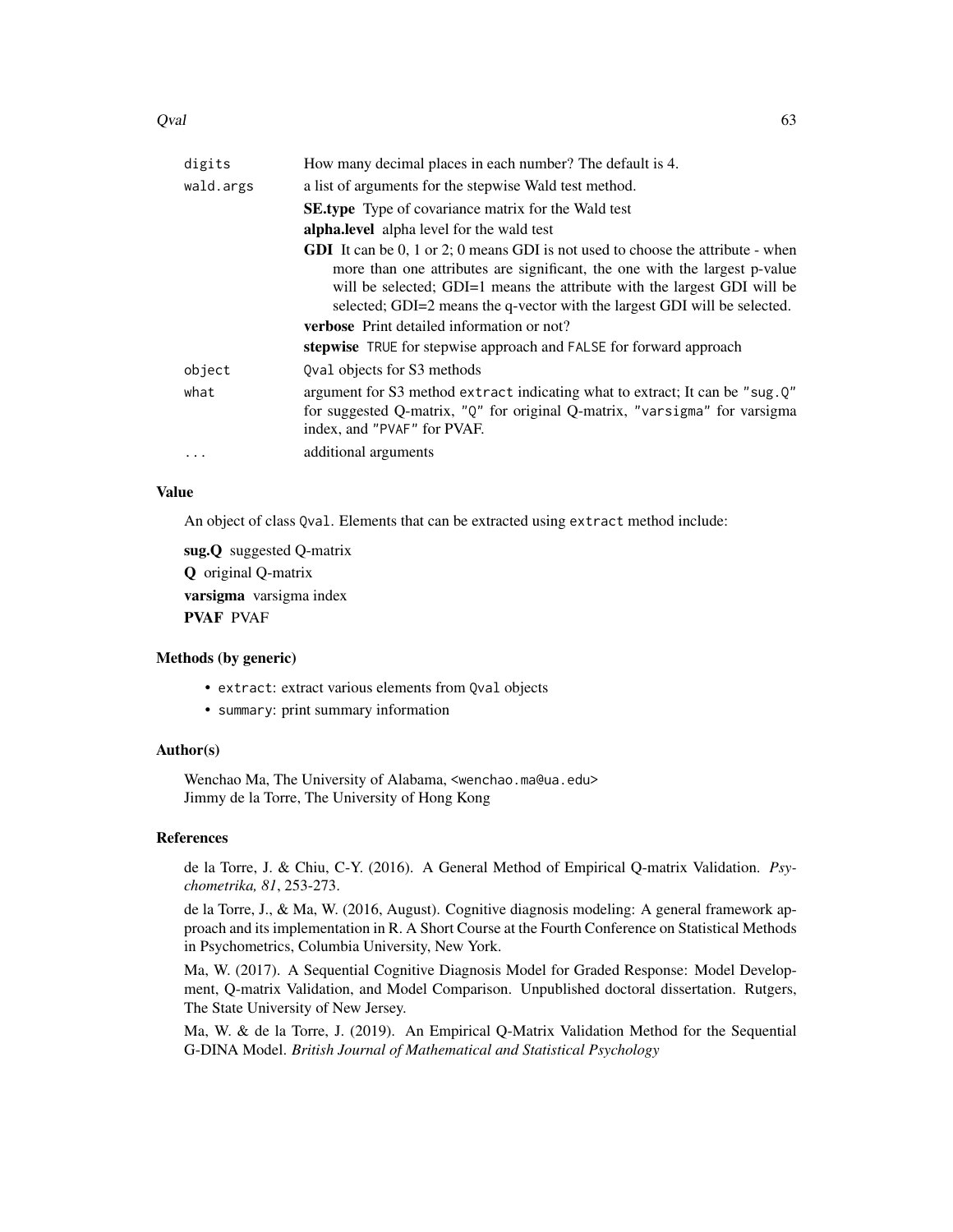# See Also

[GDINA](#page-22-0)

# Examples

```
## Not run:
dat <- sim10GDINA$simdat
Q <- sim10GDINA$simQ
Q[10, ] \leq C(0,1,0)mod1 <- GDINA(dat = dat, Q = Q, model = "GDINA")
pvaf \leq Qval(mod1, method = "PVAF", eps = 0.95)
pvaf
#If many entries are modified, you may want to check
#the PVAF plot using the function plotPVAF or
#to change eps. eps = 0.9 or 0.8 seems another two
#reasonable choices.
extract(pvaf,what = "PVAF")
#See also:
extract(pvaf,what = "varsigma")
extract(pvaf, what = "sug.Q")# Draw a mesa plot
plot(pvaf,item=10,type="best",no.qvector=5)
stepwise <- Qval(mod1,method = "wald")
stepwise
#If many entries are modified, you may want to check
#the PVAF plot using the function plotPVAF or
#to change eps. eps = 0.9 or 0.8 seems another two
#reasonable choices.
extract(stepwise,what = "PVAF")
#See also:
extract(stepwise,what = "varsigma")
extract(stepwise, what = "sug.Q")# Draw a mesa plot
plot(stepwise,item=10,type="best",no.qvector=5)
## End(Not run)
```
rowMatch *Count the frequency of a row vector in a data frame*

# **Description**

Count the frequency of a row vector in a data frame

#### Usage

rowMatch(df, vec = NULL)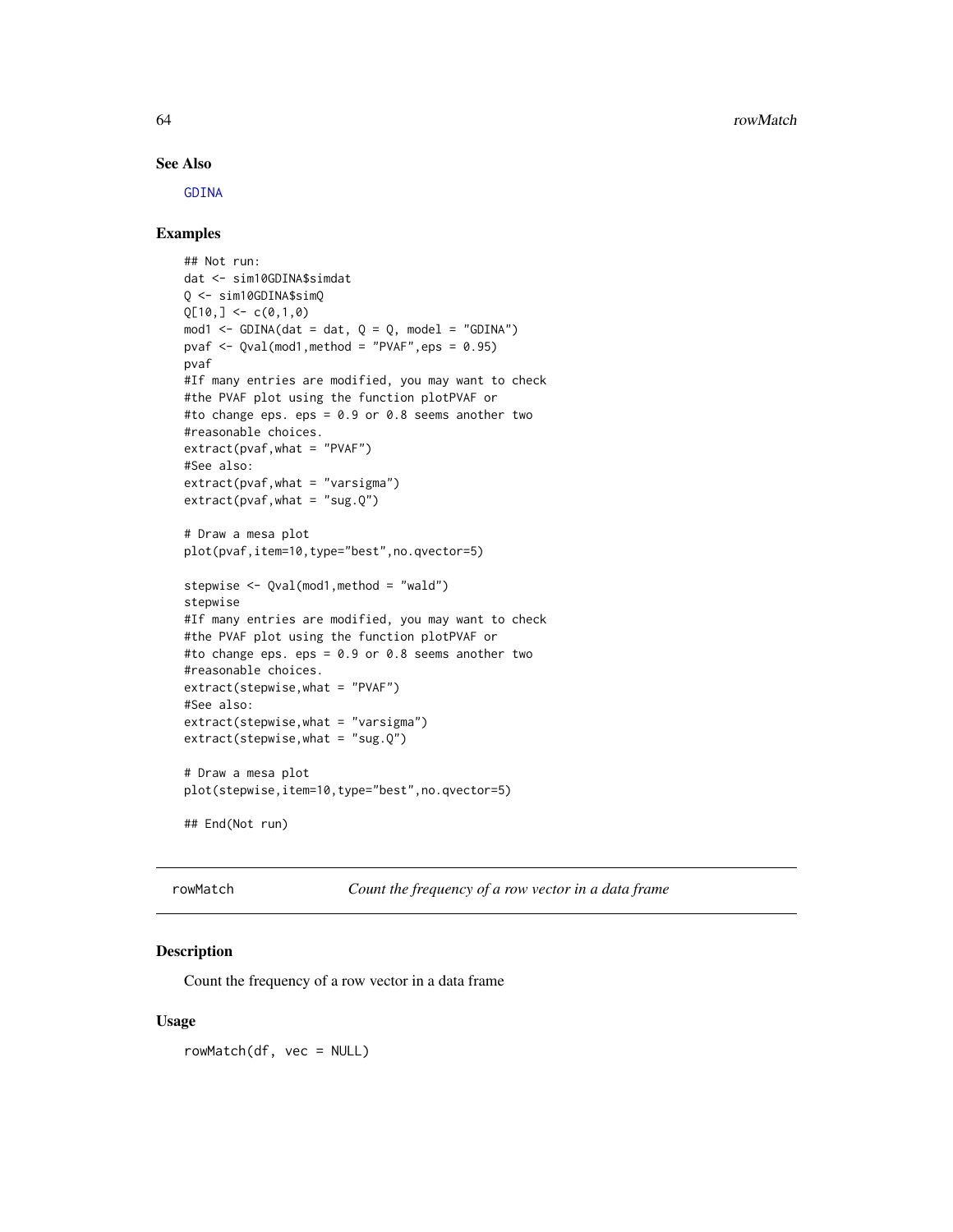#### score to the contract of the contract of the contract of the contract of the contract of the contract of the contract of the contract of the contract of the contract of the contract of the contract of the contract of the c

# Arguments

| df  | a data frame or matrix  |
|-----|-------------------------|
| vec | the vector for matching |

# Value

count the number of vector vec in the data frame

row.no row numbers of the vector vec in the data frame

# Examples

```
df <- data.frame(V1=c(1L,2L),V2=LETTERS[1:3],V3=rep(1,12))
rowMatch(df,c(2,"B",1))
```
score *Score function*

# Description

Calculate score function for each dichotomous item or each nonzero category for polytomous items Only applicable to saturated model ofr joint attribute distribution

## Usage

```
score(object, parm = "delta")
```
# Arguments

| object | an object of class GDINA                                                                                |
|--------|---------------------------------------------------------------------------------------------------------|
| parm   | Either delta or prob indicating score function for delta parameters and success<br>probabily parameters |

# Value

a list where elements give the score functions for each item or category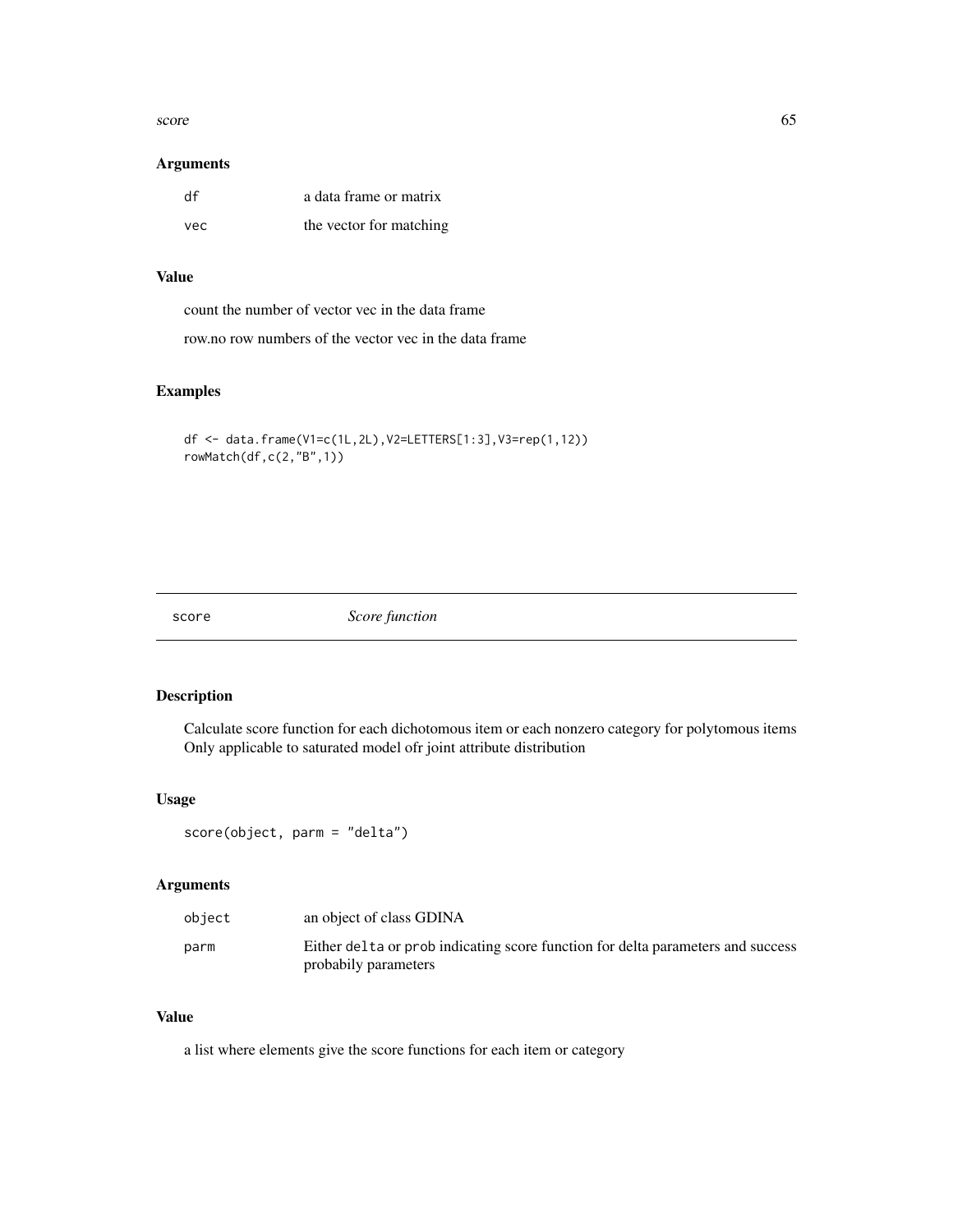# Examples

```
## Not run:
dat <- sim10GDINA$simdat
Q <- sim10GDINA$simQ
fit \le GDINA(dat = dat, Q = Q, model = "GDINA")
score(fit)
## End(Not run)
```
sim10GDINA *Simulated data (10 items, G-DINA model)*

## Description

Simulated data, Q-matrix and item parameters for a 10-item test with 3 attributes.

# Usage

sim10GDINA

#### Format

A list with components:

simdat simulated responses of 1000 examinees

simQ artificial Q-matrix

simItempar artificial item parameters (probability of success for each latent group)

sim20seqGDINA *Simulated data (20 items, sequential G-DINA model)*

#### Description

Simulated data, Qc-matrix and item parameters for a 20-item test measuring 5 attributes.

## Usage

sim20seqGDINA

#### Format

A list with components:

simdat simulated polytomous responses of 2000 examinees

simQ artificial Qc-matrix

simItempar artificial item parameters (category level probability of success for each latent group)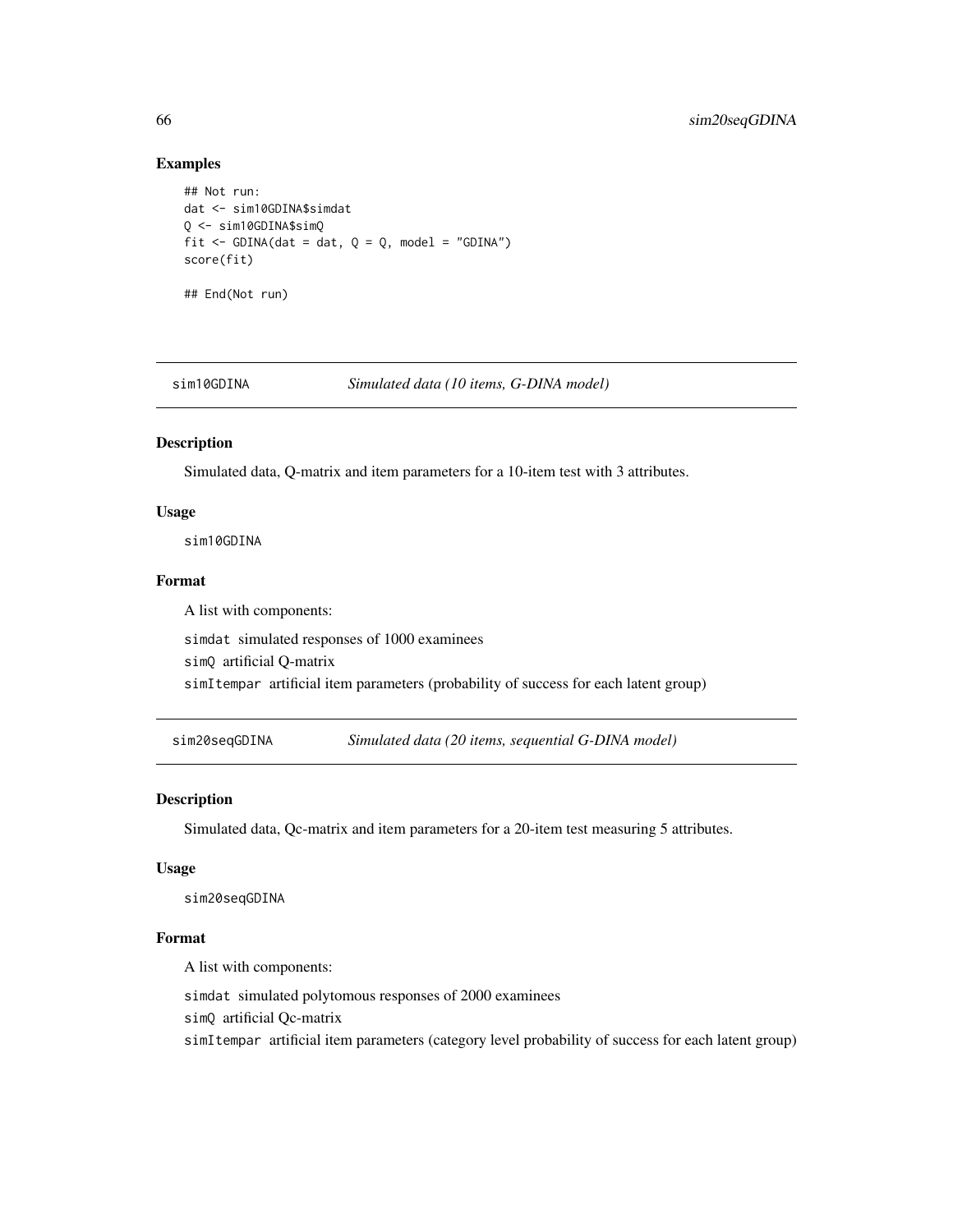Simulated data, and Qc-matrix for a 21-item test measuring 5 attributes.

## Usage

sim21seqDINA

## Format

A list with components:

simdat simulated responses of 2000 examinees

simQ artificial Qc-matrix

sim30DINA *Simulated data (30 items, DINA model)*

# Description

Simulated data, Q-matrix and item parameters for a 30-item test measuring 5 attributes.

## Usage

sim30DINA

# Format

A list with components:

simdat simulated responses of 1000 examinees

simQ artificial Q-matrix

simItempar artificial item parameters (probability of success for each latent group)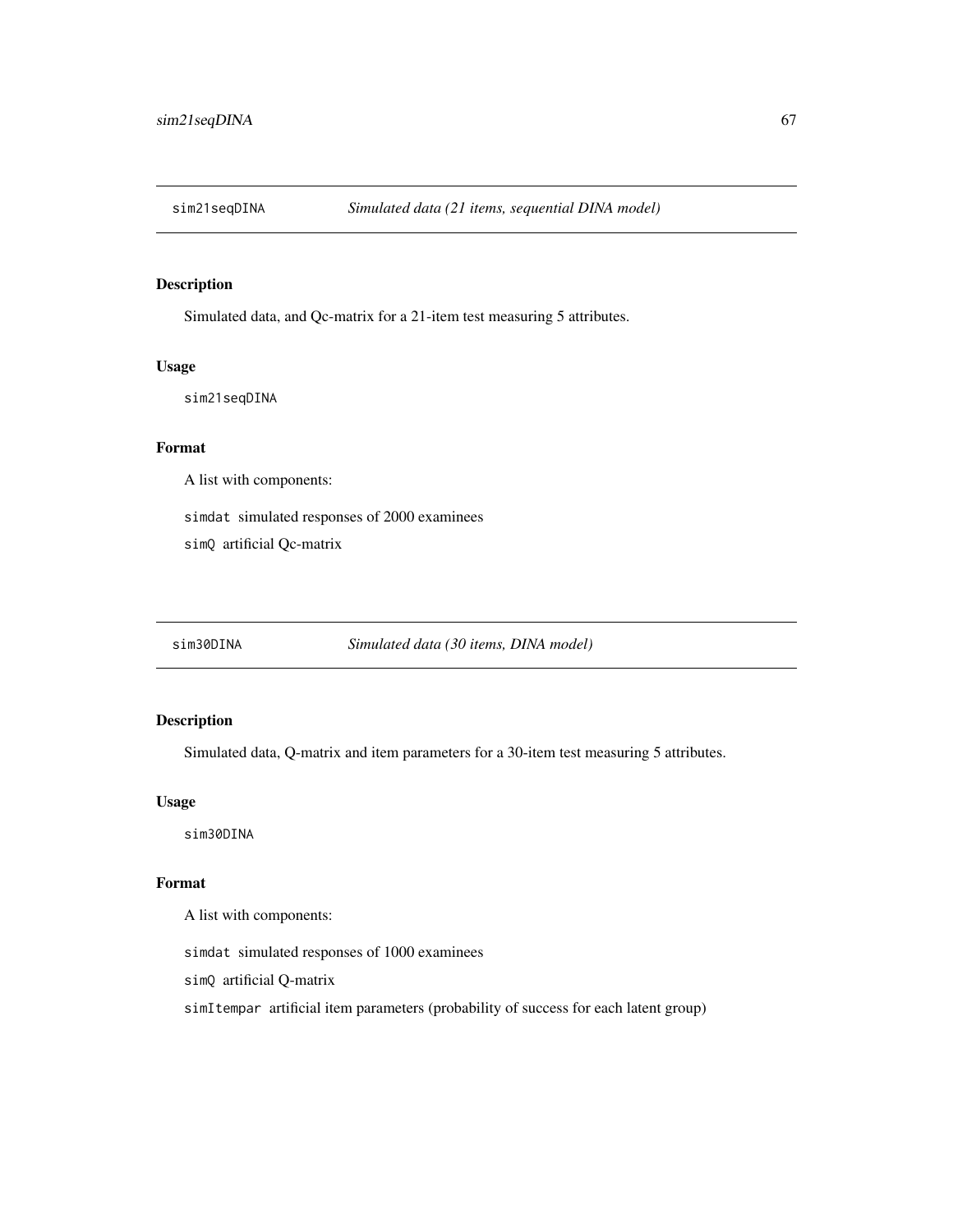Simulated data, Q-matrix and item parameters for a 30-item test measuring 5 attributes.

## Usage

sim30GDINA

# Format

A list with components:

simdat simulated responses of 1000 examinees

simQ artificial  $30 \times 5$  Q-matrix

simItempar artificial item parameters(probability of success for each latent group)

sim30pGDINA *Simulated data (30 items, polytomous G-DINA model)*

# Description

Simulated data, Q-matrix and item parameters for a 30-item test measuring 5 attributes.

## Usage

sim30pGDINA

## Format

A list with components:

simdat simulated responses of 3000 examinees

simQ artificial Q-matrix

simItempar artificial item parameters(probability of success for each latent group)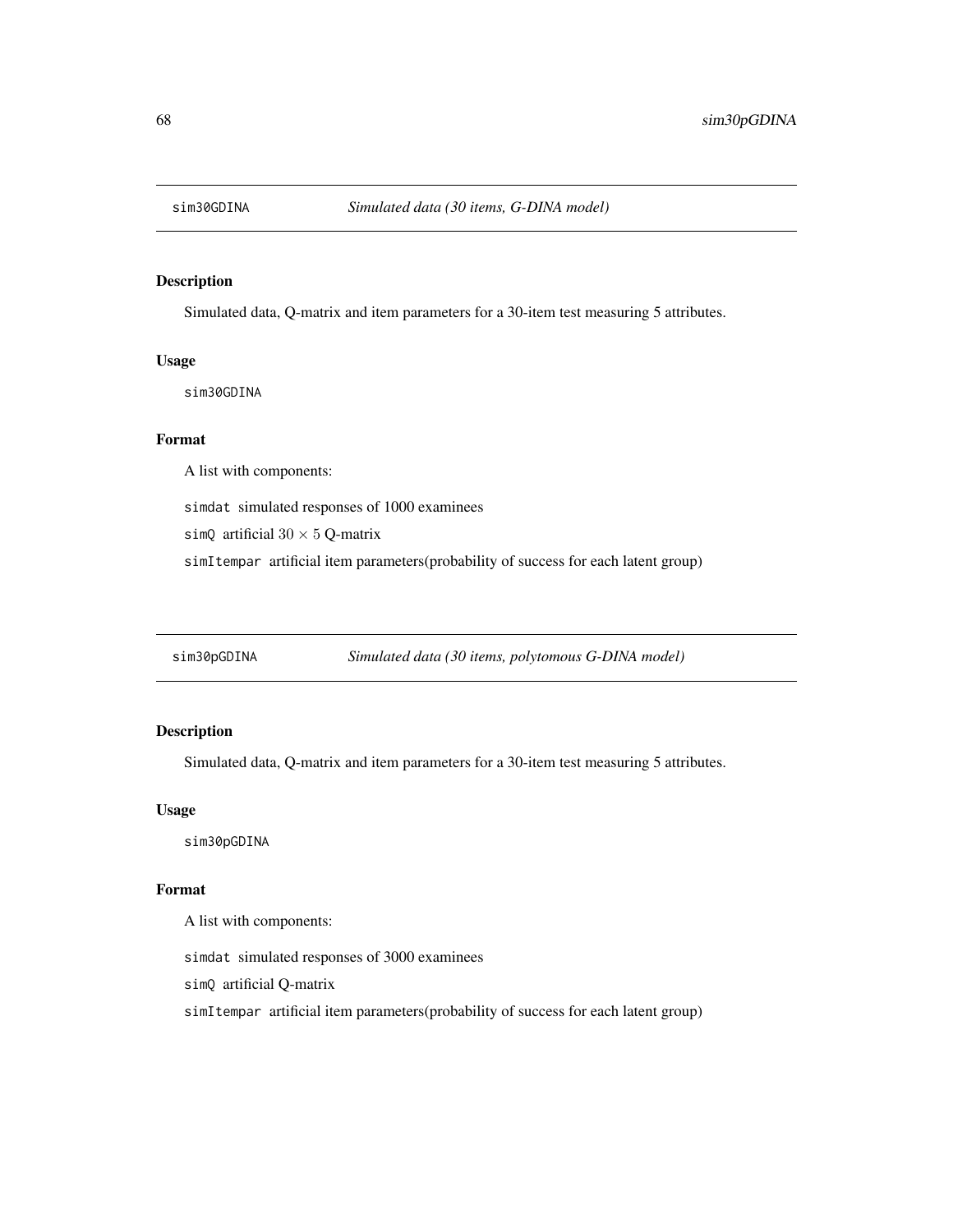Data generation for diagnostic tree model

# Usage

simDTM(N, Qc, gs.parm, Tmatrix, red.delta = NULL, att.gr = NULL)

#### Arguments

| N         | sample size                                                                                                                                                                                                                                                          |
|-----------|----------------------------------------------------------------------------------------------------------------------------------------------------------------------------------------------------------------------------------------------------------------------|
| Qс        | Association matrix between attributes (column) and PSEUDO items (row); The<br>first column is item number and the second column is the pseudo item number<br>for each item. If a pseudo item has more than one nonzero categories, more than<br>one rows are needed. |
| gs.parm   | the same as the gs.parm in simGDINA function in the GDINA package. It is a<br>list with the same number of elements as the number of rows in the Qc matrix                                                                                                           |
| Tmatrix   | mapping matrix showing the relation between the OBSERVED responses (rows)<br>and the PSEDUO items (columns); The first column gives the observed re-<br>sponses.                                                                                                     |
| red.delta | reduced delta parameters using logit link function                                                                                                                                                                                                                   |
| att.gr    | attribute group indicator                                                                                                                                                                                                                                            |

#### Examples

```
## Not run:
K=5g=0.2
item.no <- rep(1:6,each=4)
# the first node has three response categories: 0, 1 and 2
node.no <- rep(c(1,1,2,3),6)
Q1 <- matrix(0,length(item.no),K)
Q2 <- cbind(7:(7+K-1),rep(1,K),diag(K))
for(j in 1:length(item.no)) {
  Q1[j,sample(1:K,sample(3,1))] <- 1
}
Qc <- rbind(cbind(item.no,node.no,Q1),Q2)
Tmatrix.set <- list(cbind(c(0,1,2,3,3),c(0,1,2,1,2),c(NA,0,NA,1,NA),c(NA,NA,0,NA,1)),
cbind(c(0,1,2,3,4),c(0,1,2,1,2),c(NA,0,NA,1,NA),c(NA,NA,0,NA,1)),
cbind(c(0,1),c(0,1)))
Tmatrix <- Tmatrix.set[c(1,1,1,1,1,1,rep(3,K))]
sim <- simDTM(N=2000,Qc=Qc,gs.parm=matrix(0.2,nrow(Qc),2),Tmatrix=Tmatrix)
est <- DTM(dat=sim$dat,Qc=Qc,Tmatrix = Tmatrix)
```
## End(Not run)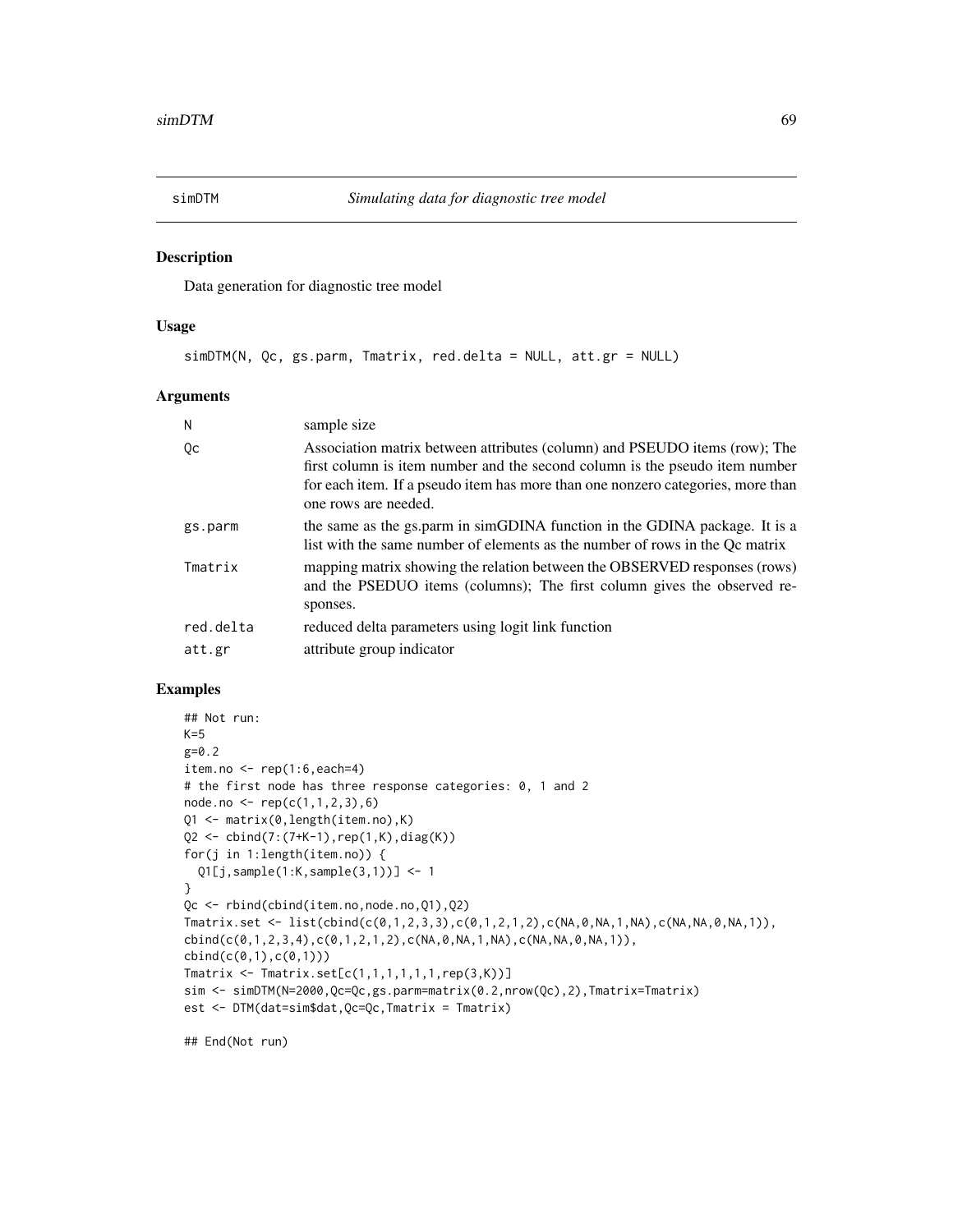Simulate responses based on the G-DINA model (de la Torre, 2011) and sequential G-DINA model (Ma & de la Torre, 2016), or CDMs subsumed by them, including the DINA model, DINO model, ACDM, LLM and R-RUM. Attributes can be simulated from uniform, higher-order or multivariate normal distributions, or be supplied by users. See Examples and Details for how item parameter specifications. See the help page of [GDINA](#page-22-0) for model parameterizations.

# Usage

```
simGDINA(N, Q, gs.parm = NULL, delta.parm = NULL,
 catprob.parm = NULL, model = "GDINA", sequential = FALSE,gs.argv = list(type = "random", mono.config, int = TRUE),delta.args = list(design.matrix = NULL, linkfunc = NULL),
  attribute = NULL, att.dist = "uniform", item.names = NULL,
 higher.order.parm = list(theta = NULL, lambda = NULL),
 mvnorm.parm = list(mean = NULL, sigma = NULL, cutoffs = NULL),
 att.prior = NULL, digits = 4)
## S3 method for class 'simGDINA'
extract(object, what = c("dat", "Q", "attribute",
  "catprob.parm", "delta.parm", "higher.order.parm", "mvnorm.parm",
  "LCprob.parm"), ...)
```
# Arguments

| N       | Sample size.                                                                                                                                                                                                                                                                                                                                                                                                                                                                                                                                                                                                                                                                                                                                                                                                                                                                                                                                                                             |
|---------|------------------------------------------------------------------------------------------------------------------------------------------------------------------------------------------------------------------------------------------------------------------------------------------------------------------------------------------------------------------------------------------------------------------------------------------------------------------------------------------------------------------------------------------------------------------------------------------------------------------------------------------------------------------------------------------------------------------------------------------------------------------------------------------------------------------------------------------------------------------------------------------------------------------------------------------------------------------------------------------|
| 0       | A required matrix; The number of rows occupied by a single-strategy dichoto-<br>mous item is 1, by a polytomous item is the number of nonzero categories, and<br>by a mutiple-strategy dichotomous item is the number of strategies. The number<br>of column is equal to the number of attributes if all items are single-strategy di-<br>chotomous items, but the number of attributes $+2$ if any items are polytomous or<br>have multiple strategies. For a polytomous item, the first column represents the<br>item number and the second column indicates the nonzero category number. For<br>a multiple-strategy dichotomous item, the first column represents the item num-<br>ber and the second column indicates the strategy number. For binary attributes,<br>1 denotes the attributes are measured by the items and 0 means the attributes<br>are not measured. For polytomous attributes, non-zero elements indicate which<br>level of attributes are needed. See Examples. |
| gs.parm | A matrix or data frame for guessing and slip parameters. The number of rows<br>occupied by a dichotomous item is 1, and by a polytomous item is the number of<br>nonzero categories. The number of columns must be 2, where the first column<br>represents the guessing parameters (or $P(0)$ ), and the second column represents                                                                                                                                                                                                                                                                                                                                                                                                                                                                                                                                                                                                                                                        |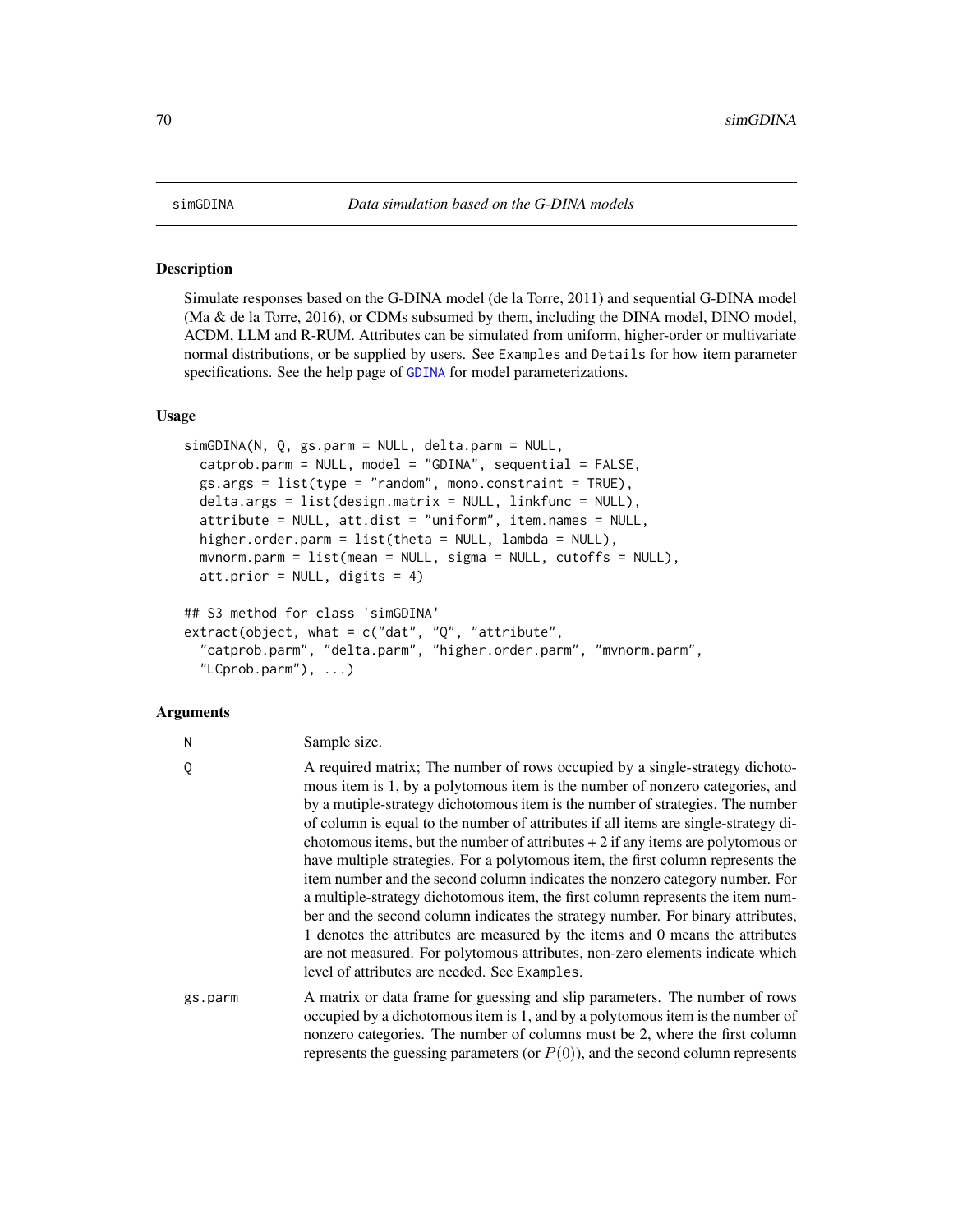slip parameters (or  $1 - P(1)$ ). This may need to be used in conjunction with the argument gs.args.

- delta.parm A list of delta parameters of each latent group for each item or category. This may need to be used in conjunction with the argument delta.args.
- catprob.parm A list of success probabilities of each latent group for each non-zero category of each item. See Examples and Details for more information.
- model A character vector for each item or nonzero category, or a scalar which will be used for all items or nonzero categories to specify the CDMs. The possible options include "GDINA","DINA","DINO","ACDM","LLM", "RRUM", "MSDINA" and "UDF". When "UDF", indicating user defined function, is specified for any item, delta.parm must be specified, as well as options design.matrix and linkfunc in argument delta.args.
- sequential logical; TRUE if the sequential model is used for polytomous responses simulation, and FALSE if there is no polytomously scored items.
- gs.args a list of options when gs.parm is specified. It consists of two components:
	- type How are the delta parameters for ACDM, LLM, RRUM generated? It can be either "random" or "equal". "random" means the delta parameters are simulated randomly, while "equal" means that each required attribute contributes equally to the probability of success  $(P)$ , logit $(P)$  or log $(P)$  for ACDM, LLM and RRUM, respectively. See Details for more information.
		- mono.constraint A vector for each item/category or a scalar which will be used for all items/categories to specify whether monotonicity constraints should be satisfied if the generating model is the G-DINA model. Note that this is applicable only for the G-DINA model when gs.parm is used. For ACDM, LLM and RRUM, monotonicity constraints are always satisfied and therefore this argument is ignored.
- 
- delta.args a list of options when delta.parm is specified. It consists of two components:
	- linkfunc a vector of link functions for each item/category; It can be "identity","log" or "logit". Only necessary when, for some items, model="UDF".
	- design.matrix a list of design matrices; Its length must be equal to the number of items (or nonzero categories for sequential models). If CDM for item j is specified as "UDF" in argument model, the corresponding design matrix must be provided; otherwise, the design matrix can be NULL, which will be generated automatically.
- attribute optional user-specified person attributes. It is a  $N \times K$  matrix or data frame. If this is not supplied, attributes are simulated from a distribution specified in att.dist.
- att.dist A string indicating the distribution for attribute simulation. It can be "uniform", "higher.order", "mvnorm" or "multinomial" for uniform, higher-order, multivariate normal and multinomial distributions, respectively. The default is the uniform distribution. To specify structural parameters for the higher-order and multivariate normal distributions, see higher.order.parm and mvnorm.parm, respectively. To specify the probabilities for the multinomial distribution, use att.prior argument.
- item.names A vector giving the name of items or categories. If it is NULL (default), items are named as "Item 1", "Item 2", etc.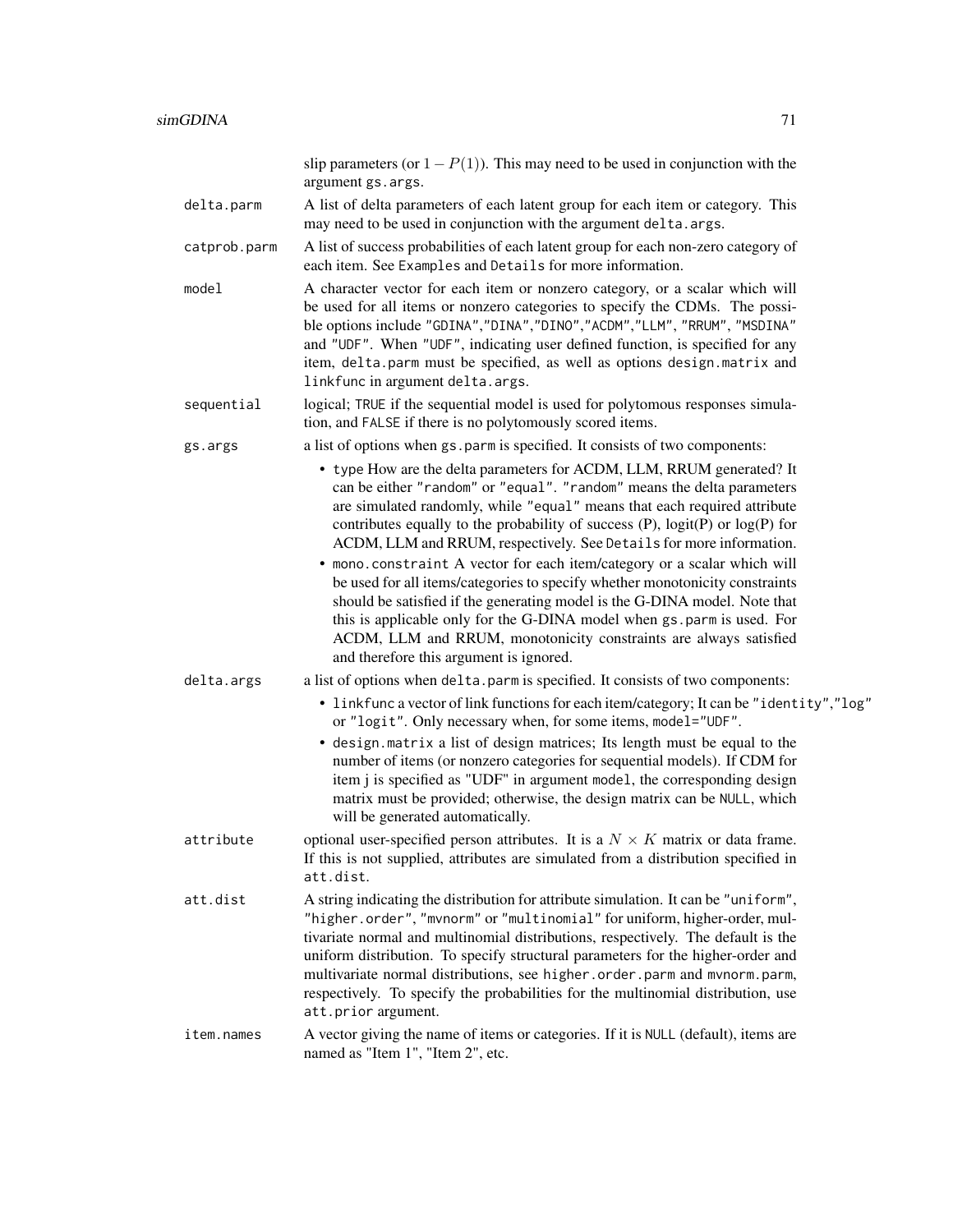#### higher.order.parm

|             | A list specifying parameters for higher-order distribution for attributes if att.dist=higher.order.<br>Particularly, theta is a vector of length $N$ representing the higher-order ability<br>for each examinee. and lambda is a $K \times 2$ matrix. Column 1 gives the slopes<br>for the higher-order model and column 2 gives the intercepts. See GDINA for the<br>formulations of the higher-order models. |
|-------------|----------------------------------------------------------------------------------------------------------------------------------------------------------------------------------------------------------------------------------------------------------------------------------------------------------------------------------------------------------------------------------------------------------------|
| mvnorm.parm | a list of parameters for multivariate normal attribute distribution. mean is a vec-<br>tor of length $K$ specifying the mean of multivariate normal distribution; and<br>sigma is a positive-definite symmetric matrix specifying the variance-covariance<br>matrix. cutoffs is a vector giving the cutoff for each attribute. See Examples.                                                                   |
| att.prior   | probability for each attribute pattern. Order is the same as that returned from<br>$attribute$ pattern( $Q = Q$ ). This is only applicable when $att.dist="multinomial"$ .                                                                                                                                                                                                                                     |
| digits      | How many decimal places in each number? The default is 4.                                                                                                                                                                                                                                                                                                                                                      |
| object      | object of class simGDINA for method extract                                                                                                                                                                                                                                                                                                                                                                    |
| what        | argument for S3 method extract indicating what to extract                                                                                                                                                                                                                                                                                                                                                      |
| $\cdots$    | additional arguments                                                                                                                                                                                                                                                                                                                                                                                           |
|             |                                                                                                                                                                                                                                                                                                                                                                                                                |

## Details

Item parameter specifications in simGDINA:

Item parameters can be specified in one of three different ways.

The first and probably the easiest way is to specify the guessing and slip parameters for each item or nonzero category using gs.parm, which is a matrix or data frame for  $P(\bm{\alpha}_{lj}^*=0)$  and  $1-P(\bm{\alpha}_{lj}^*=0)$ 1) for all items for dichotomous items and  $S(\alpha_{ljh}^* = 0)$  and  $1 - S(\alpha_{ljh}^*) = 1$  for all nonzero categories for polytomous items. Note that  $1 - P(\alpha_{lj}^* = 0) - P(\alpha_{lj}^* = 1)$  or  $1 - S(\alpha_{lj}^* = 1)$  $(0) - S(\boldsymbol{\alpha}_{lj}^*=1)$  must be greater than 0. For generating ACDM, LLM, and RRUM, delta parameters are generated randomly if type="random", or in a way that each required attribute contributes equally, as in Ma, Iaconangelo, & de la Torre (2016) if type="equal". For ACDM, LLM and RRUM, generated delta parameters are always positive, which implies that monotonicity constraints are always satisfied. If the generating model is the G-DINA model, mono.constraint can be used to specify whether monotonicity constraints should be satisfied.

The second way of simulating responses is to specify success probabilities (i.e.,  $P(\alpha_{lj}^*)$  or  $S(\alpha_{ljh}^*)$ ) for each nonzero category of each item directly using the argument catprob.parm. If an item or category requires  $K_j^*$  attributes,  $2^{K_j^*}$  success probabilities need to be provided. catprob. parm must be a list, where each element gives the success probabilities for nonzero category of each item. Note that success probabilities cannot be negative or greater than one.

The third way is to specify delta parameters for data simulation. For DINA and DINO model, each nonzero category requires two delta parameters. For ACDM, LLM and RRUM, if a nonzero category requires  $K_j^*$  attributes,  $K_j^* + 1$  delta parameters need to be specified. For the G-DINA model, a nonzero category requiring  $K_j^*$  attributes has  $2^{K_j^*}$  delta parameters. It should be noted that specifying delta parameters needs to ascertain the derived success probabilities are within the  $[0, 1]$  interval.

Please note that you need to specify item parameters in ONLY one of these three ways. If gs.parm is specified, it will be used regardless of the inputs in catprob.parm and delta.parm. If gs.parm is not specified, simGDINA will check if delta.parm is specified; if yes, it will be used for data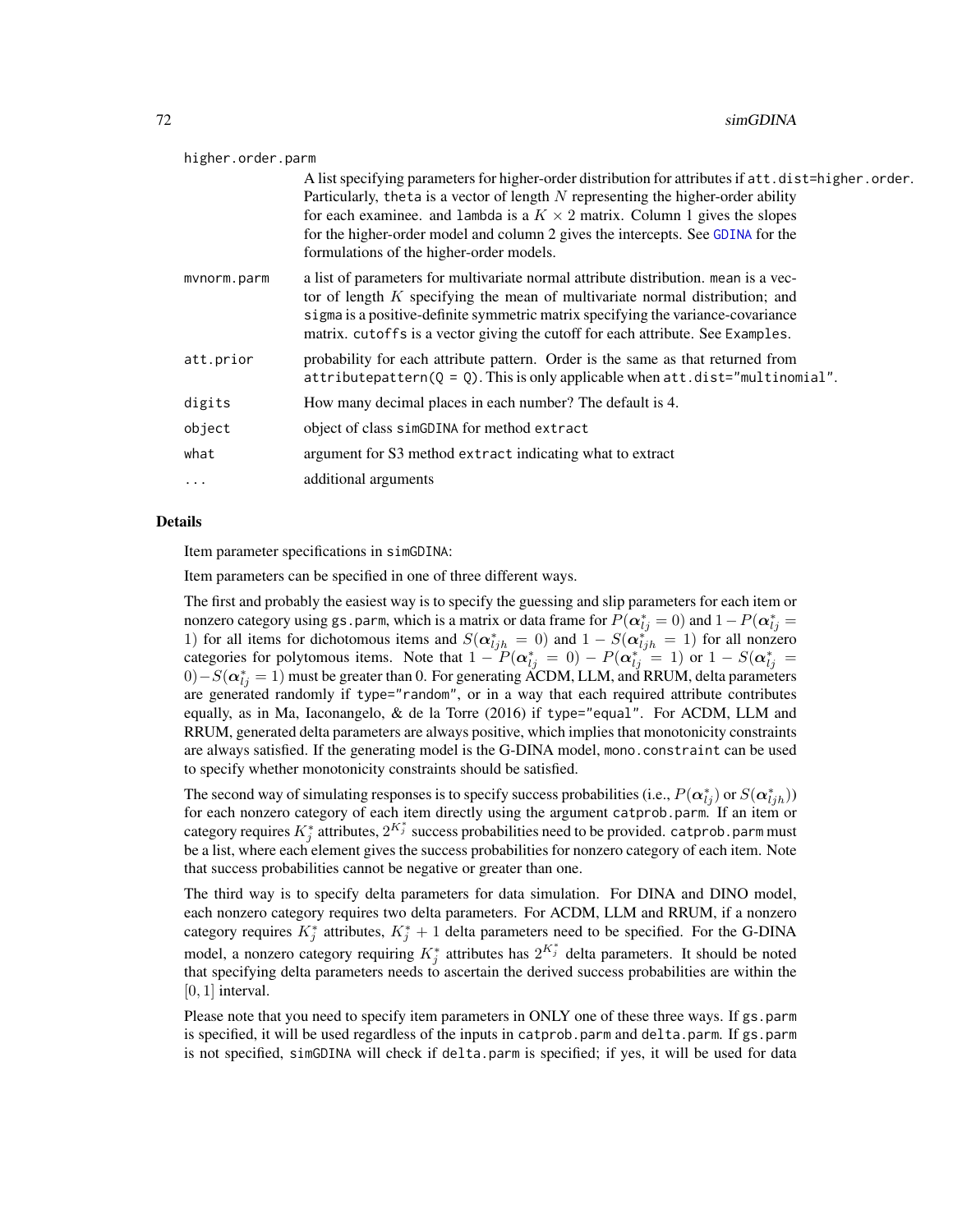#### simGDINA 73

generation. if both gs.parm and delta.parm are not specified, catprob.parm is used for data generation.

#### Value

an object of class simGDINA. Elements that can be extracted using method extract include:

dat simulated item response matrix

Q Q-matrix

**attribute** A  $N \times K$  matrix for inviduals' attribute patterns

catprob.parm a list of non-zero category success probabilities for each latent group

delta.parm a list of delta parameters

higher.order.parm Higher-order parameters

mvnorm.parm multivariate normal distribution parameters

LCprob.parm A matrix of item/category success probabilities for each latent class

#### Author(s)

Wenchao Ma, The University of Alabama, <wenchao.ma@ua.edu> Jimmy de la Torre, The University of Hong Kong

#### References

Chiu, C.-Y., Douglas, J. A., & Li, X. (2009). Cluster analysis for cognitive diagnosis: Theory and applications. *Psychometrika, 74*, 633-665.

de la Torre, J. (2011). The generalized DINA model framework. *Psychometrika, 76*, 179-199.

de la Torre, J., & Douglas, J. A. (2004). Higher-order latent trait models for cognitive diagnosis. *Psychometrika, 69*, 333-353.

Haertel, E. H. (1989). Using restricted latent class models to map the skill structure of achievement items. *Journal of Educational Measurement, 26*, 301-321.

Hartz, S. M. (2002). A bayesian framework for the unified model for assessing cognitive abilities: Blending theory with practicality (Unpublished doctoral dissertation). University of Illinois at Urbana-Champaign.

Junker, B. W., & Sijtsma, K. (2001). Cognitive assessment models with few assumptions, and connections with nonparametric item response theory. *Applied Psychological Measurement, 25*, 258-272.

Ma, W., & de la Torre, J. (2016). A sequential cognitive diagnosis model for polytomous responses. *British Journal of Mathematical and Statistical Psychology. 69,* 253-275.

Ma, W., Iaconangelo, C., & de la Torre, J. (2016). Model similarity, model selection and attribute classification. *Applied Psychological Measurement, 40*, 200-217.

Maris, E. (1999). Estimating multiple classification latent class models. *Psychometrika, 64*, 187- 212.

Templin, J. L., & Henson, R. A. (2006). Measurement of psychological disorders using cognitive diagnosis models. *Psychological Methods, 11*, 287-305.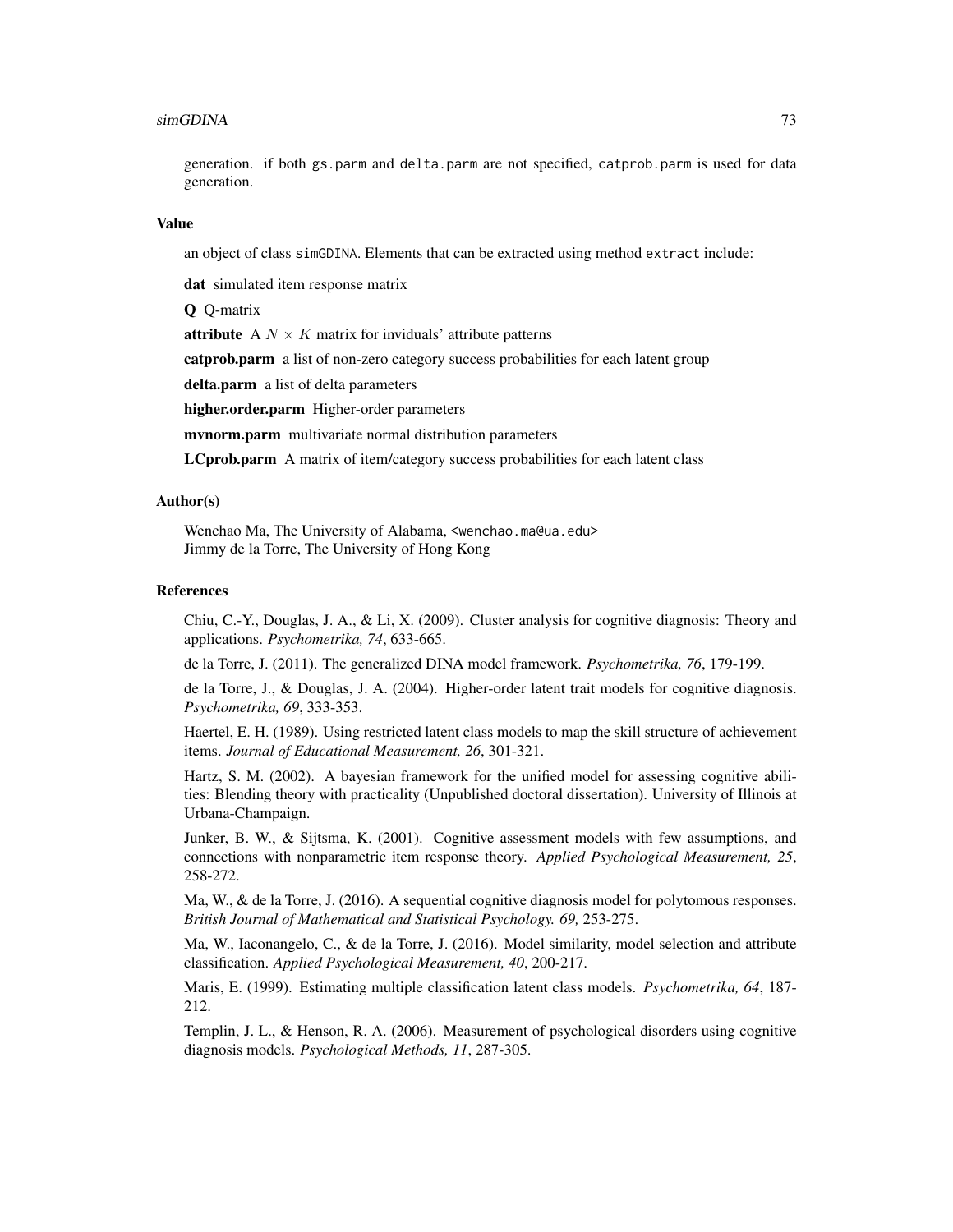#### **Examples**

```
## Not run:
##Example 1
                                         ##Data simulation (DINA)
N < -500Q \le -\sin 30GDINA$simQ
J \leq -nrow(0)gs \leftarrow data. frame(guess=rep(0.1, J), slip=rep(0.1, J))# Simulated DINA model; to simulate G-DINA model
# and other CDMs, change model argument accordingly
sim \le -\nsimGDINA(N, 0, gs. parm = gs, model = "DINA")# True item success probabilities
extract(sim, what = "catprob. parm")# True delta parameters
extract(sim, what = "delta.parm")# simulated data
extract(sim, what = "dat")# simulated attributes
extract(sim, what = "attribute")\#Example 2
                                         ##Data simulation (RRUM)
                                         #N < -500Q \le -\sin 30GDINA$simQ
J \leftarrow \text{nrow}(Q)gs \leftarrow data. frame(guess=rep(0.2, J), slip=rep(0.2, J))# Simulated RRUM
# deltas except delta0 for each item will be simulated
# randomly subject to the constraints of RRUM
sim \le -\nsimGDINA(N,Q,gs.parm = gs, model = "RRUM")# simulated data
extract(sim, what = "dat")# simulated attributes
extract(sim, what = "attribute")#Example 3
                                        ##Data simulation (LLM)
                                         #N < -500
```
74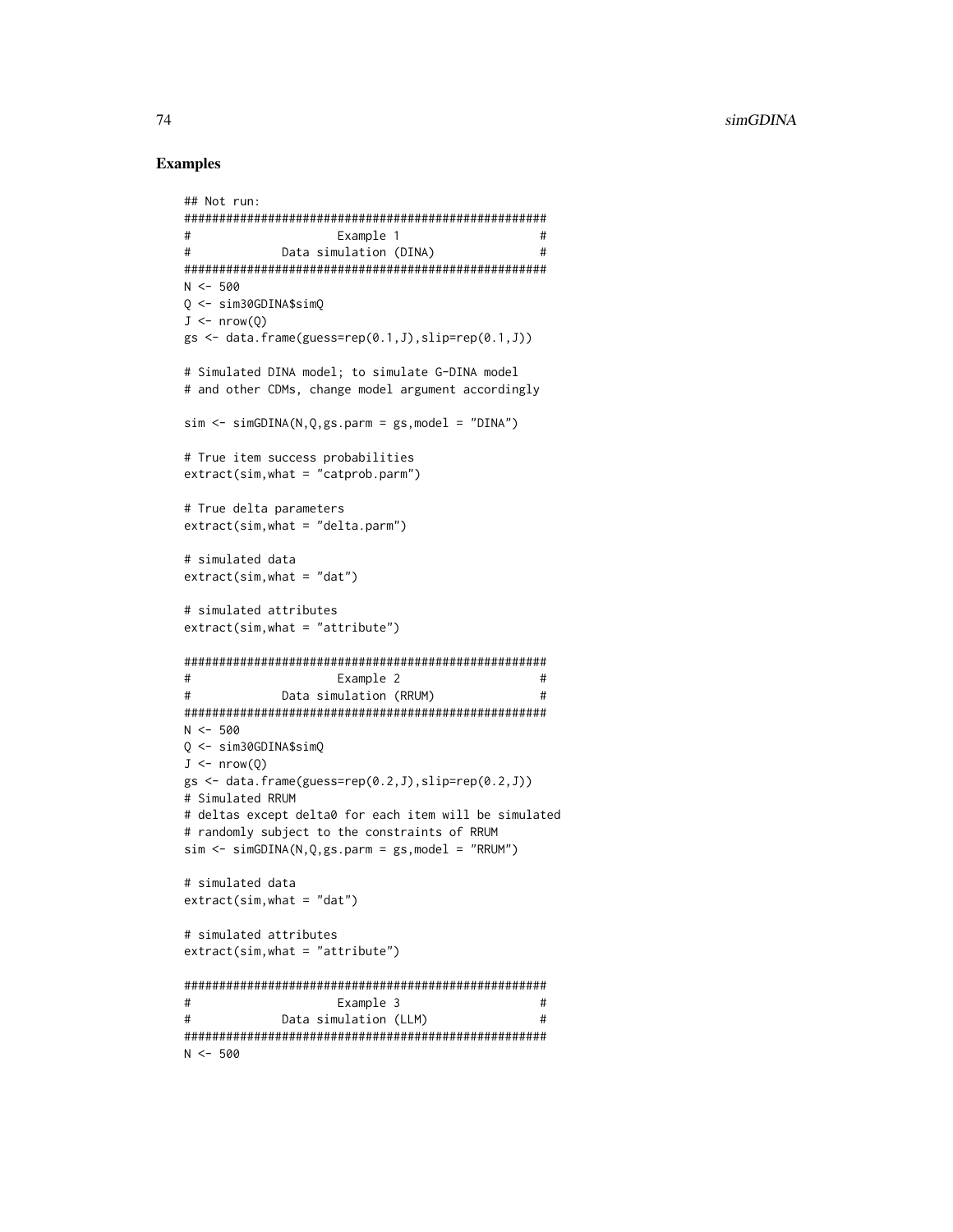#### simGDINA 75

```
Q <- sim30GDINA$simQ
J \leftarrow \text{nrow}(Q)gs <- data.frame(guess=rep(0.1,J),slip=rep(0.1,J))
# Simulated LLM
# By specifying type="equal", each required attribute is
# assumed to contribute to logit(P) equally
sim < simGDINA(N,Q,gs.parm = gs,model = "LLM",gs.args = list (type="equal"))
#check below for what the equal contribution means
extract(sim,what = "delta.parm")
# simulated data
extract(sim,what = "dat")
# simulated attributes
extract(sim,what = "attribute")
####################################################
# Example 4 #
# Data simulation (all CDMs) #
####################################################
set.seed(12345)
N < -500Q <- sim10GDINA$simQ
J \leftarrow \text{nrow}(Q)gs \leftarrow data.frame(guess=rep(0.1,J), slip=rep(0.1,J))# Simulated different CDMs for different items
models <- c("GDINA","DINO","DINA","ACDM","LLM","RRUM","GDINA","LLM","RRUM","DINA")
sim <- simGDINA(N,Q,gs.parm = gs,model = models,gs.args = list(type="random"))
# simulated data
extract(sim,what = "dat")# simulated attributes
extract(sim,what = "attribute")
####################################################
# Example 5 #
# Data simulation (all CDMs) #
# using probability of success in list format #
####################################################
# success probabilities for each item need to be provided in list format as follows:
# if item j requires Kj attributes, 2^Kj success probabilities
# need to be specified
# e.g., item 1 only requires 1 attribute
# therefore P(0) and P(1) should be specified;
# similarly, item 10 requires 3 attributes,
# P(000),P(100),P(010)...,P(111) should be specified;
# the latent class represented by each element can be obtained
# by calling attributepattern(Kj)
itemparm.list <- list(item1=c(0.2,0.9),
```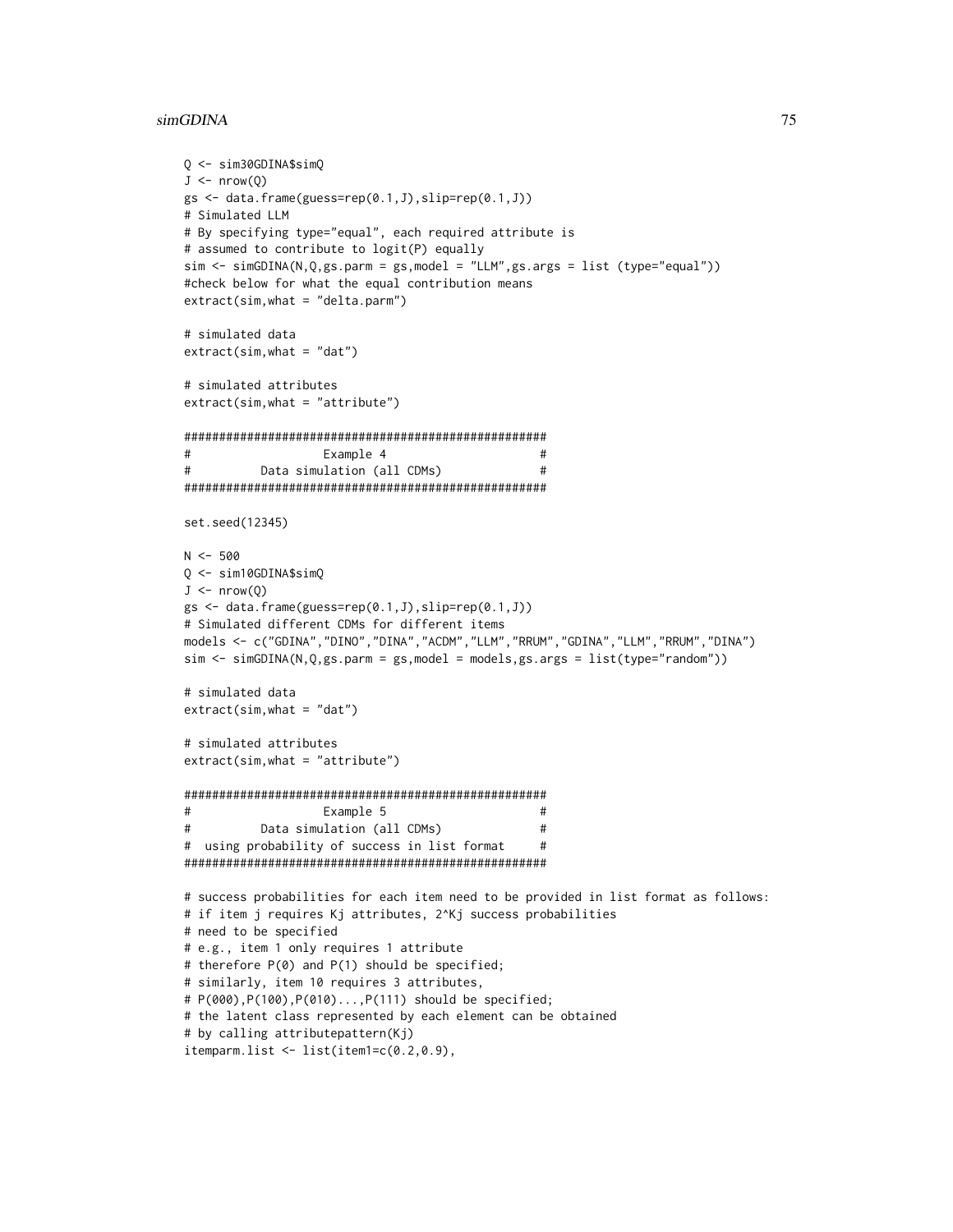```
item2=c(0.1,0.8),
                   item3=c(0.1,0.9),
                   item4=c(0.1,0.3,0.5,0.9),
                   item5=c(0.1,0.1,0.1,0.8),
                   item6=c(0.2,0.9,0.9,0.9),
                   item7=c(0.1,0.45,0.45,0.8),
                   item8=c(0.1,0.28,0.28,0.8),
                   item9=c(0.1,0.4,0.4,0.8),
                   item10=c(0.1,0.2,0.3,0.4,0.4,0.5,0.7,0.9))
set.seed(12345)
N < -500Q <- sim10GDINA$simQ
# When simulating data using catprob.parm argument,
# it is not necessary to specify model and type
sim <- simGDINA(N,Q,catprob.parm = itemparm.list)
####################################################
# Example 6 #
# Data simulation (all CDMs) #
# using delta parameters in list format #
####################################################
delta.list <- list(c(0.2,0.7),
                   c(0.1, 0.7),
                   c(0.1,0.8),
                   c(0.1, 0.7),
                   c(0.1,0.8),
                   c(0.2,0.3,0.2,0.1),
                   c(0.1,0.35,0.35),
                   c(-1.386294,0.9808293,1.791759),
                   c(-1.609438,0.6931472,0.6),
                   c(0.1,0.1,0.2,0.3,0.0,0.0,0.1,0.1))
model <- c("GDINA","GDINA","GDINA","DINA","DINO","GDINA","ACDM","LLM","RRUM","GDINA")
N < -500Q <- sim10GDINA$simQ
# When simulating using delta.parm argument, model needs to be
# specified
sim < simGDINA(N,Q,delta.parm = delta.list, model = model)
####################################################
# Example 7 #
# Data simulation (higher order DINA model) #
####################################################
Q <- sim30GDINA$simQ
gs \leftarrow matrix(0.1, nrow(Q), 2)N < -500set.seed(12345)
theta \leq rnorm(N)K \leftarrow \text{ncol}(Q)
```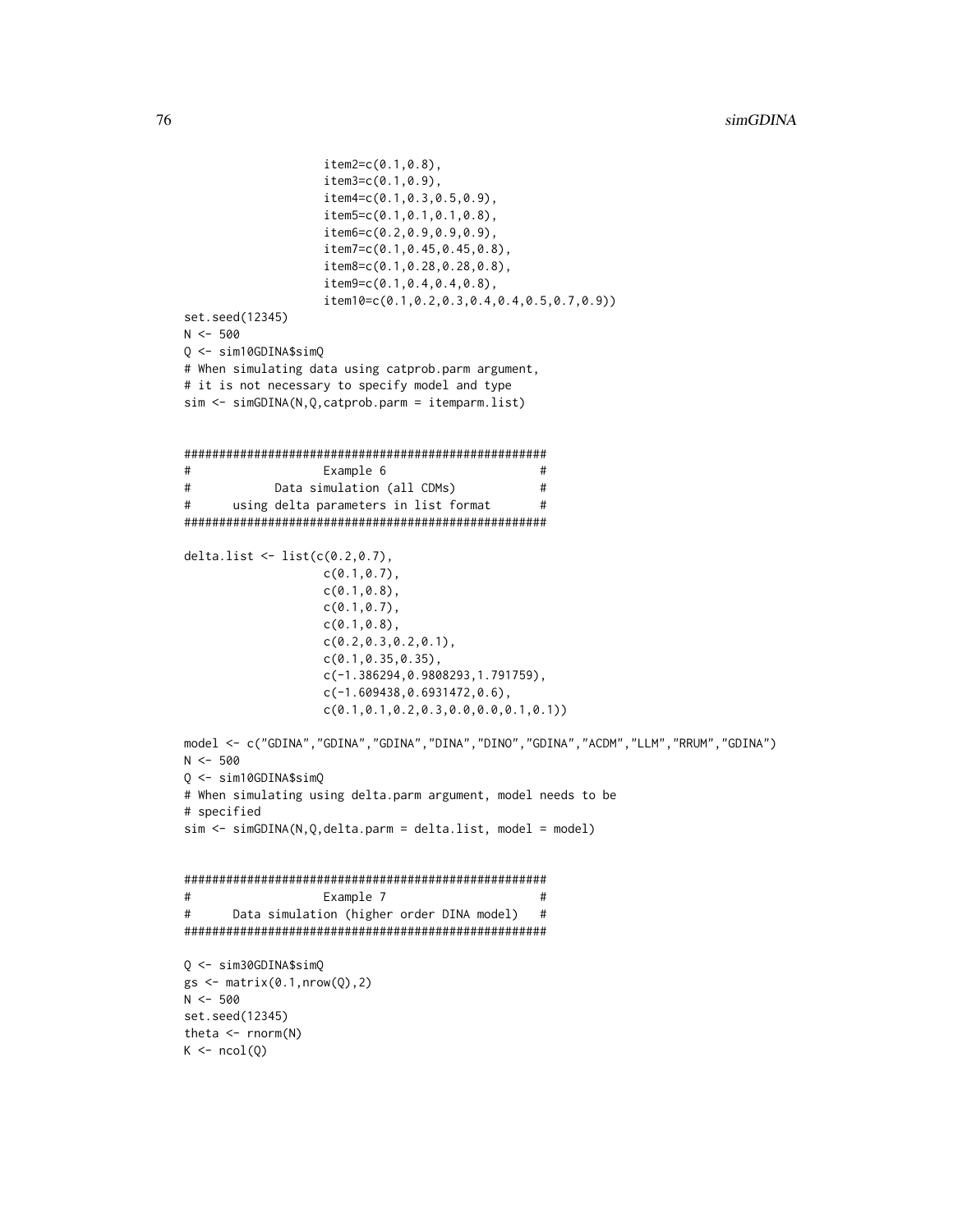```
lambda <- data.frame(a=rep(1,K),b=seq(-2,2,length.out=K))
sim <- simGDINA(N,Q,gs.parm = gs, model="DINA", att.dist = "higher.order",
                higher.order.parm = list(theta = theta,lambda = lambda))
####################################################
# Example 8 #
# Data simulation (higher-order CDMs) #
####################################################
Q <- sim30GDINA$simQ
gs \leftarrow matrix(0.1, nrow(Q), 2)models <- c(rep("GDINA",5),
           rep("DINO",5),
           rep("DINA",5),
           rep("ACDM",5),
           rep("LLM",5),
           rep("RRUM",5))
N < -500set.seed(12345)
theta \leq rnorm(N)K \leftarrow \text{ncol}(Q)lambda \leq data.frame(a=runif(K,0.7,1.3),b=seq(-2,2,length.out=K))
sim <- simGDINA(N,Q,gs.parm = gs, model=models, att.dist = "higher.order",
                higher.order.parm = list(theta = theta, lambda = lambda))####################################################
# Example 9 #
# Data simulation (higher-order model) #
# using the multivariate normal threshold model #
####################################################
# See Chiu et al., (2009)
N < -500Q <- sim10GDINA$simQ
K \leftarrow \text{ncol}(Q)gs \leftarrow matrix(0.1, nrow(Q), 2)cutoffs \leq qnorm(c(1:K)/(K+1))
m \leftarrow rep(0,K)vcov \leftarrow matrix(0.5, K, K)diag(vcov) <- 1
simMV <- simGDINA(N,Q,gs.parm = gs, att.dist = "mvnorm",
                mvnorm.parm=list(mean = m, sigma = vcov,cutoffs = cutoffs))
####################################
# Example 10 #
# Simulation using #
# user-specified att structure#
####################################
# --- User-specified attribute structure ----#
```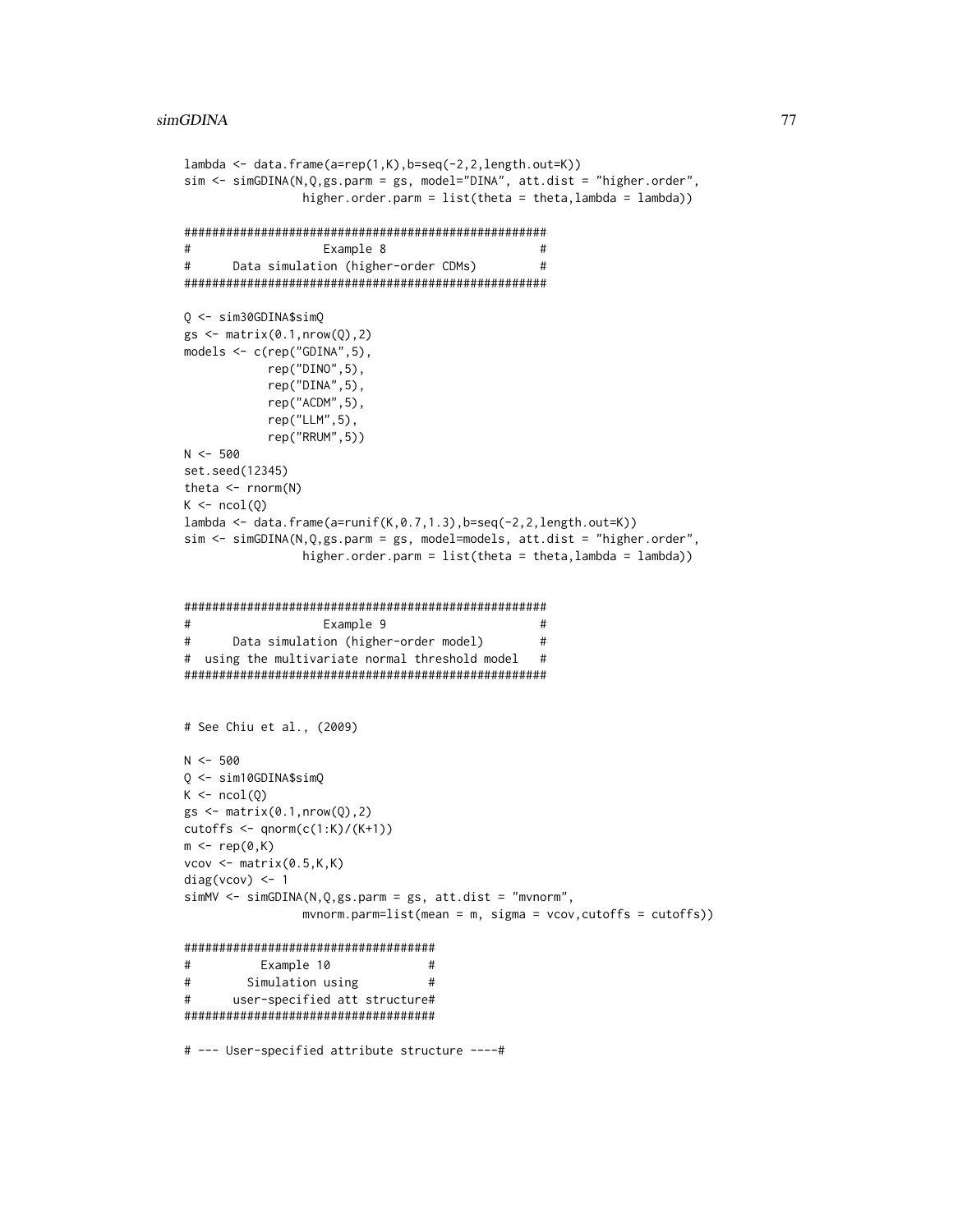```
Q \le -\sin 30GDINA$simQ
K \leftarrow \text{ncol}(Q)# divergent structure A1->A2->A3;A1->A4->A5;A1->A4->A6
diverg \leq list(c(1,2),
             c(2,3),
             c(1,4),
             c(4,5))
struc <- att.structure(diverg,K)
# data simulation
N < -1000# data simulation
gs \leftarrow matrix(0.1, nrow(Q), 2)simD \leftarrow simGDINA(N,Q,gs.parm = gs,model = "DINA", att.dist = "multinomial", att.prior = struc$att.prob)
#Example 11
                                             #\#Data simulation
                                             ## (GDINA with monotonicity constraints)
                                             #set.seed(12345)
N < -500Q <- sim30GDINA$simQ
J \leftarrow \text{nrow}(Q)gs \leftarrow data-frame(guess=rep(0.1, J), slip=rep(0.1, J))# Simulated different CDMs for different items
sim \leftarrow simGDINA(N,Q,gs.parm = gs,model = "GDINA",gs.args=list(mono.constraint=TRUE))
# True item success probabilities
extract(sim, what = "catprob.parm")# True delta parameters
extract(sim, what = "delta.parm")# simulated data
extract(sim, what = "dat")# simulated attributes
extract(sim, what = "attribute")#Example 12
                                             #Data simulation
### (Sequential G-DINA model - polytomous responses) #
set.seed(12345)
N < -2000
```
78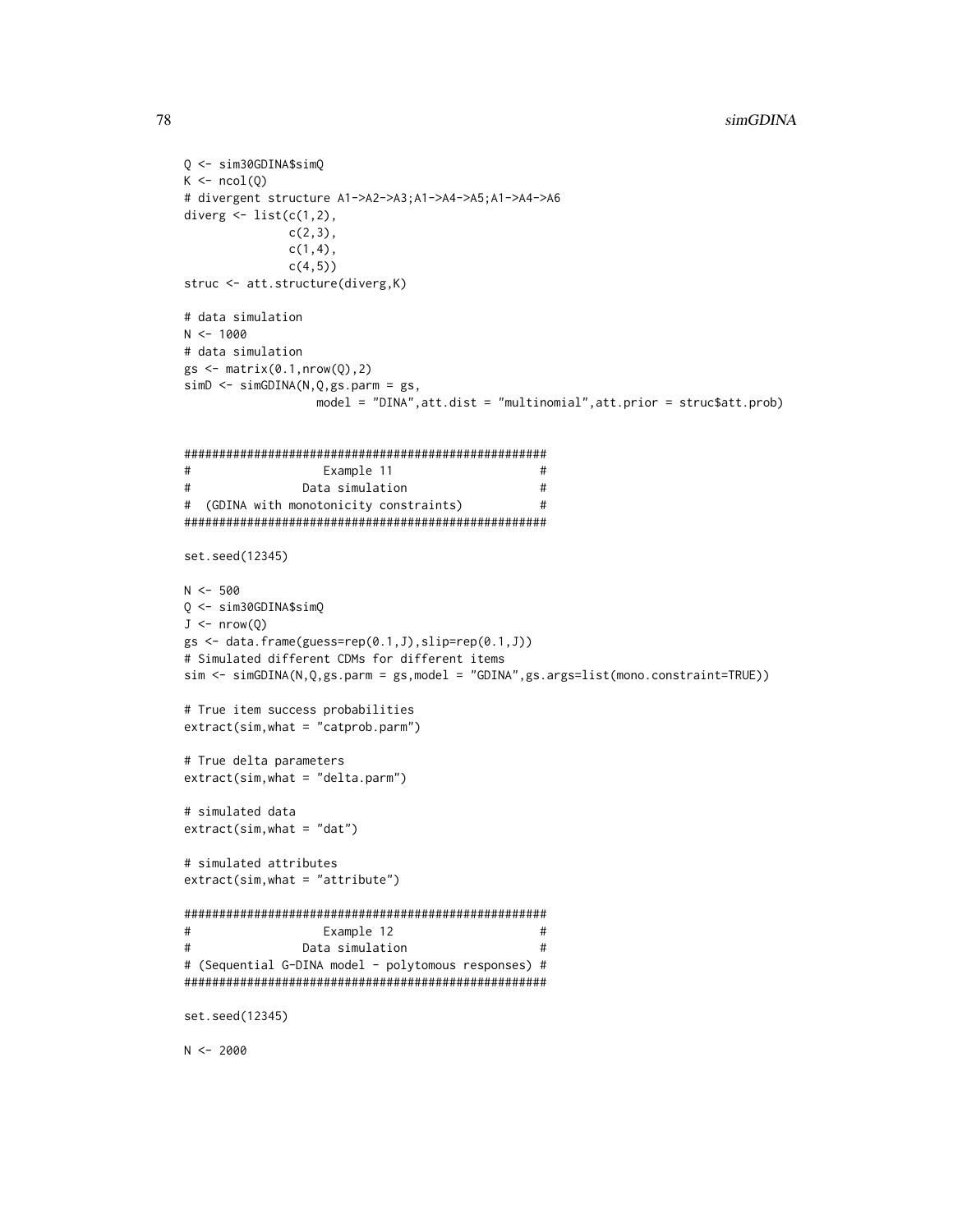### simGDINA

```
# restricted Qc matrix
Qc <- sim20seqGDINA$simQ
#total number of categories
J \leftarrow \text{nrow}(\text{Qc})gs \leftarrow data.frame(guess=rep(0.1, J), slip=rep(0.1, J))# simulate sequential DINA model
simseq <- simGDINA(N, Qc, sequential = TRUE, gs.parm = gs, model = "GDINA")
# True item success probabilities
extract(simesq, what = "catprob.parm")# True delta parameters
extract(simseq, what = "delta.parm")# simulated data
extract(simseq, what = "dat")# simulated attributes
extract(simesq, what = "attribute")#Example 13
         DINA model Attribute generated using
#multinomial distribution
#Q \le - \sin 10GDINA$simQ
gs \leftarrow matrix(0.1, nrow(Q), 2)N < -5000set.seed(12345)
prior <- c(0.1, 0.2, 0, 0, 0.2, 0, 0, 0.5)sim <- simGDINA(N,Q,gs.parm = gs, model="DINA", att.dist = "multinomial", att.prior = prior)
# check latent class sizes
table(sim$att.group)/N
#Example 14
#MS-DINA model
Q \leftarrow matrix(c(1,1,1,1,0,1, 2, 0, 1, 1,2, 1, 1, 0, 0,3, 1, 0, 1, 0,4, 1, 0, 0, 1,5, 1, 1, 0, 0,5, 2, 0, 0, 1), ncol = 5, byrow = TRUE)
d \leftarrow list(item1 = c(0.2, 0.7),item2=c(0.1, 0.6),
 item3=c(0.2, 0.6),
```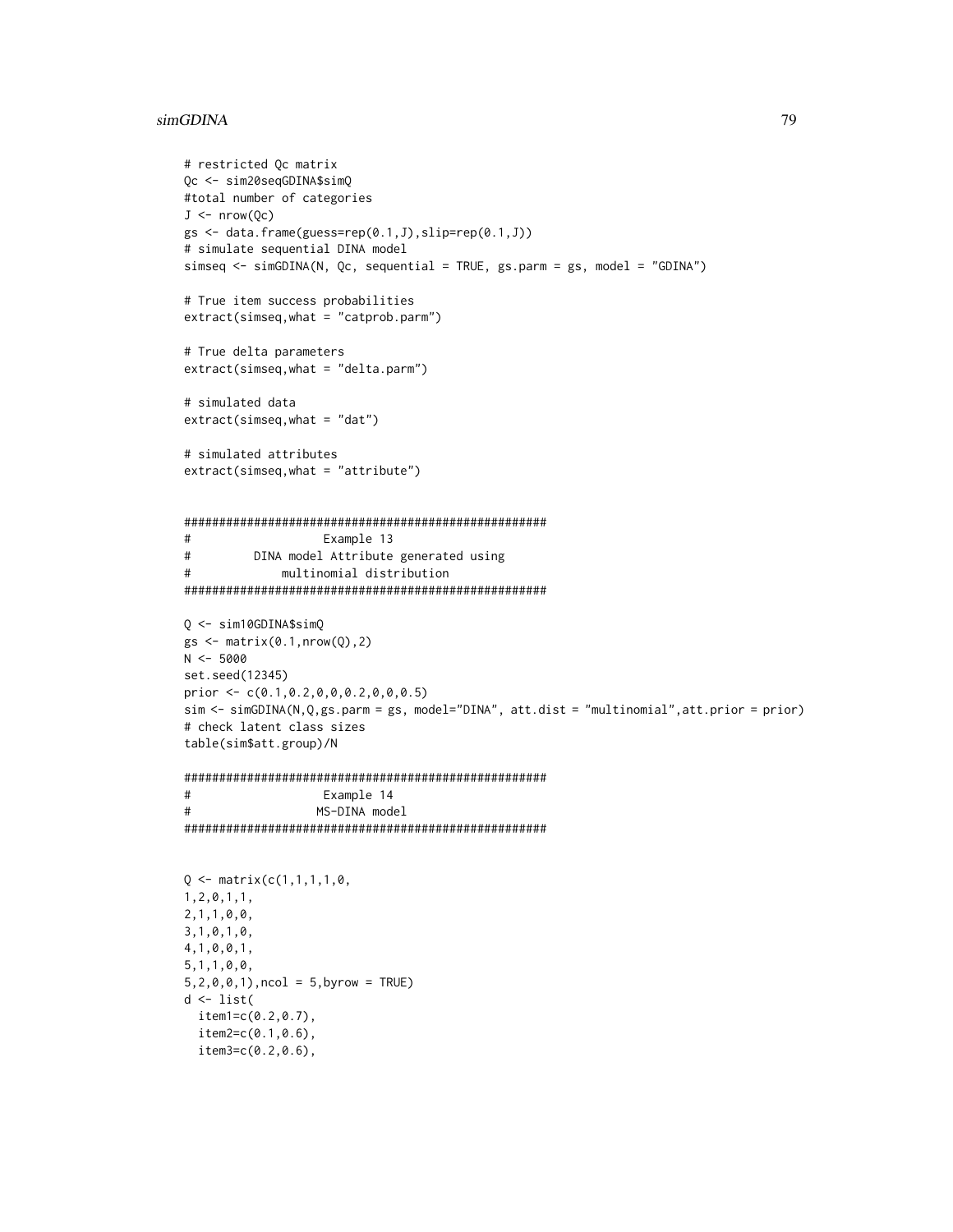### <span id="page-79-0"></span>80 startGDINA

```
item4=c(0.2,0.7),
 item5=c(0.1,0.8))
 set.seed(12345)
sim \le simGDINA(N=1000, Q = Q, delta.parm = d,
              model = c("MSDINA","MSDINA","DINA","DINA","DINA","MSDINA","MSDINA"))
# simulated data
extract(sim, what = "dat")# simulated attributes
extract(sim,what = "attribute")
## End(Not run)
```
## startGDINA *Graphical user interface of the GDINA function*

#### Description

An experimental interactive Shiny application for running GDINA function

#### Usage

```
startGDINA()
```
#### Author(s)

Wenchao Ma, The University of Alabama, <wenchao.ma@ua.edu>

#### Examples

```
## Not run:
library(shiny)
library(shinydashboard)
startGDINA()
```
## End(Not run)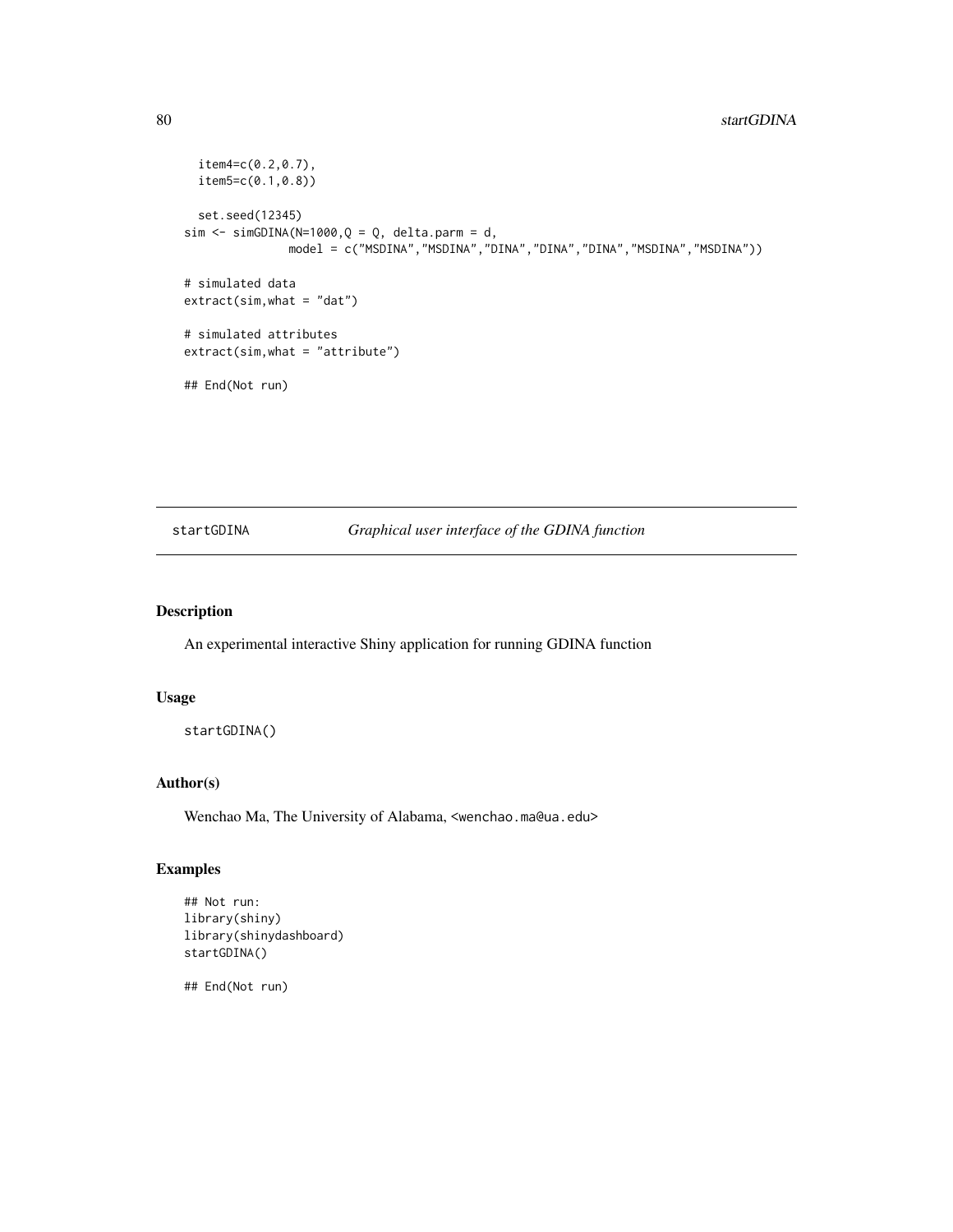<span id="page-80-0"></span>

## Description

Unique values in a vector

## Usage

unique\_only(vec)

## Arguments

vec a vector

## Value

sorted unique values

## See Also

[unique](#page-0-0)

## Examples

 $vec < -c(4,2,3,5,4,4,4)$ unique\_only(vec) # see the difference from unique unique(vec) vec <- letters[1:5]

unique\_only(vec)

| unrestrQ |  |  |
|----------|--|--|
|----------|--|--|

unrestrQ *Generate unrestricted Qc matrix from an restricted Qc matrix*

## Description

Generate unrestricted Qc matrix from an restricted Qc matrix

#### Usage

unrestrQ(Qc)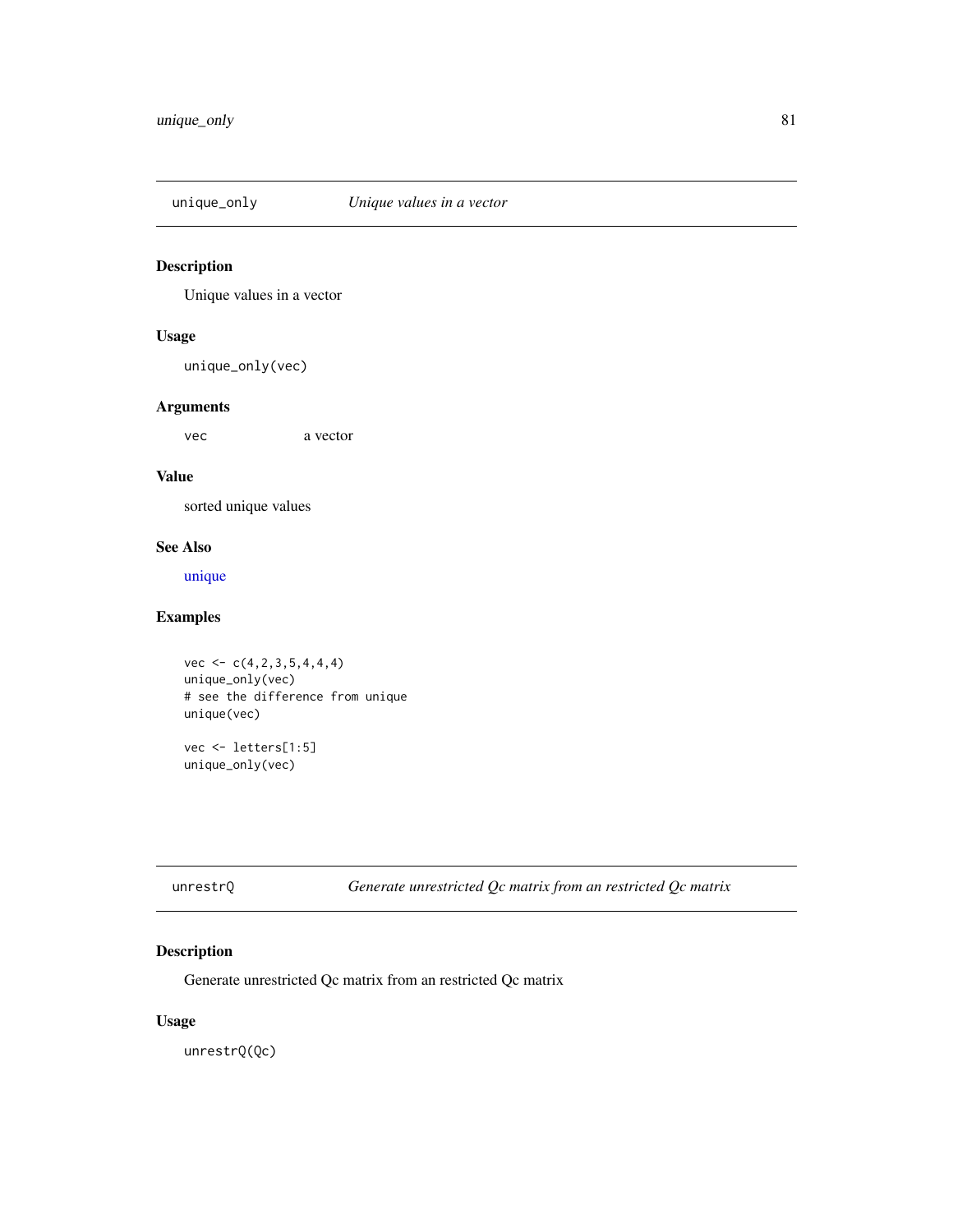#### 82 unrestrQ

# Arguments

Qc an restricted Qc matrix

## Value

an unrestricted Qc matrix

# Examples

```
Qc <- sim21seqDINA$simQc
Qc
unrestrQ(Qc)
```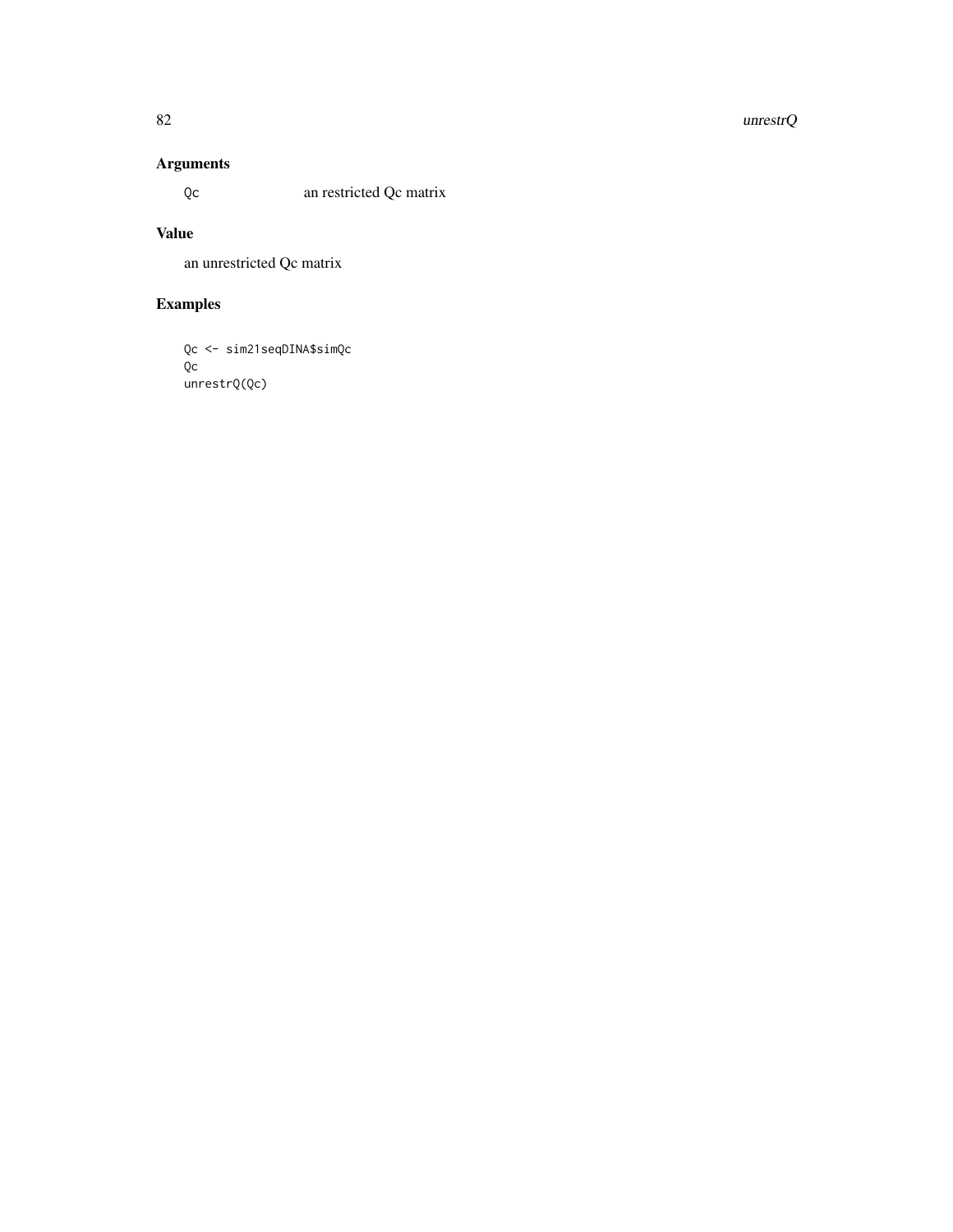# Index

∗Topic datasets ecpe, [20](#page-19-0) frac20, [22](#page-21-0) sim10GDINA, [66](#page-65-0) sim20seqGDINA, [66](#page-65-0) sim21seqDINA, [67](#page-66-0) sim30DINA, [67](#page-66-0) sim30GDINA, [68](#page-67-0) sim30pGDINA, [68](#page-67-0) ∗Topic package GDINA-package, [3](#page-2-0) anova, *[23](#page-22-0)* anova.GDINA *(*GDINA*)*, [23](#page-22-0) att.structure, [5](#page-4-0) attributepattern, [7](#page-6-0) auglag, *[27](#page-26-0)* autoGDINA, *[6](#page-5-0)*, [8,](#page-7-0) *[32](#page-31-0)*, *[54](#page-53-0)*, *[59](#page-58-0)*, *[62](#page-61-0)* bdiagMatrix, [11](#page-10-0) bootSE, [12](#page-11-0) CA, [13](#page-12-0) cbind, *[14](#page-13-0)* cjoint, [14](#page-13-0) ClassRate, [14](#page-13-0) coef, *[23](#page-22-0)*, *[27,](#page-26-0) [28](#page-27-0)* coef.GDINA *(*GDINA*)*, [23](#page-22-0) designmatrix, [15](#page-14-0) deviance.GDINA *(*GDINA*)*, [23](#page-22-0) dif, *[4](#page-3-0)*, [16](#page-15-0) DTM, *[4](#page-3-0)*, [18,](#page-17-0) *[32](#page-31-0)*, *[44](#page-43-0)* ecpe, [20](#page-19-0) extract, *[10](#page-9-0)*, [21,](#page-20-0) *[23](#page-22-0)*, *[28](#page-27-0)* extract.GDINA *(*GDINA*)*, [23](#page-22-0) extract.itemfit *(*itemfit*)*, [47](#page-46-0) extract.modelcomp *(*modelcomp*)*, [52](#page-51-0) extract.Qval *(*Qval*)*, [62](#page-61-0)

extract.simGDINA *(*simGDINA*)*, [70](#page-69-0)

## frac20, [22](#page-21-0)

GDINA, *[3](#page-2-0)*, *[6](#page-5-0)*, *[8](#page-7-0)*, *[10](#page-9-0)*, *[13](#page-12-0)*, *[16,](#page-15-0) [17](#page-16-0)*, *[19](#page-18-0)*, [23,](#page-22-0) *[44](#page-43-0)*, *[50](#page-49-0)*, *[54](#page-53-0)*, *[57](#page-56-0)[–60](#page-59-0)*, *[64](#page-63-0)*, *[70](#page-69-0)*, *[72](#page-71-0)* GDINA-package, [3](#page-2-0) GMSCDM, *[4](#page-3-0)*, *[19](#page-18-0)*, *[32](#page-31-0)*, [43](#page-42-0) indlogLik, [45](#page-44-0) indlogLik.GDINA *(*GDINA*)*, [23](#page-22-0) indlogPost, [46](#page-45-0) indlogPost.GDINA *(*GDINA*)*, [23](#page-22-0) internal\_aggregateCol *(*internal\_GDINA*)*, [47](#page-46-0) internal\_ColNormalize *(*internal\_GDINA*)*, [47](#page-46-0) internal\_eta *(*internal\_GDINA*)*, [47](#page-46-0) internal\_GDINA, [47](#page-46-0) internal\_l2m *(*internal\_GDINA*)*, [47](#page-46-0) internal\_Lik *(*internal\_GDINA*)*, [47](#page-46-0) internal\_Lik2 *(*internal\_GDINA*)*, [47](#page-46-0) internal\_m2l *(*internal\_GDINA*)*, [47](#page-46-0) internal\_matchMatrix *(*internal\_GDINA*)*, [47](#page-46-0) internal\_RowNormalize *(*internal\_GDINA*)*, [47](#page-46-0) internal\_RowProd *(*internal\_GDINA*)*, [47](#page-46-0) internal\_uP *(*internal\_GDINA*)*, [47](#page-46-0) itemfit, *[4](#page-3-0)*, *[21](#page-20-0)*, *[32](#page-31-0)*, [47,](#page-46-0) *[60](#page-59-0)* itemparm, [50](#page-49-0)

LC2LG, [51](#page-50-0) logLik.GDINA *(*GDINA*)*, [23](#page-22-0)

modelcomp, *[4](#page-3-0)*, *[8](#page-7-0)*, *[10](#page-9-0)*, *[21](#page-20-0)*, *[32](#page-31-0)*, [52](#page-51-0) modelfit, *[4](#page-3-0)*, *[32](#page-31-0)*, [55](#page-54-0) monocheck, *[23](#page-22-0)*, [56](#page-55-0)

nloptr, *[27](#page-26-0)* nobs.GDINA *(*GDINA*)*, [23](#page-22-0) npar, [57](#page-56-0) npar.GDINA *(*GDINA*)*, [23](#page-22-0)